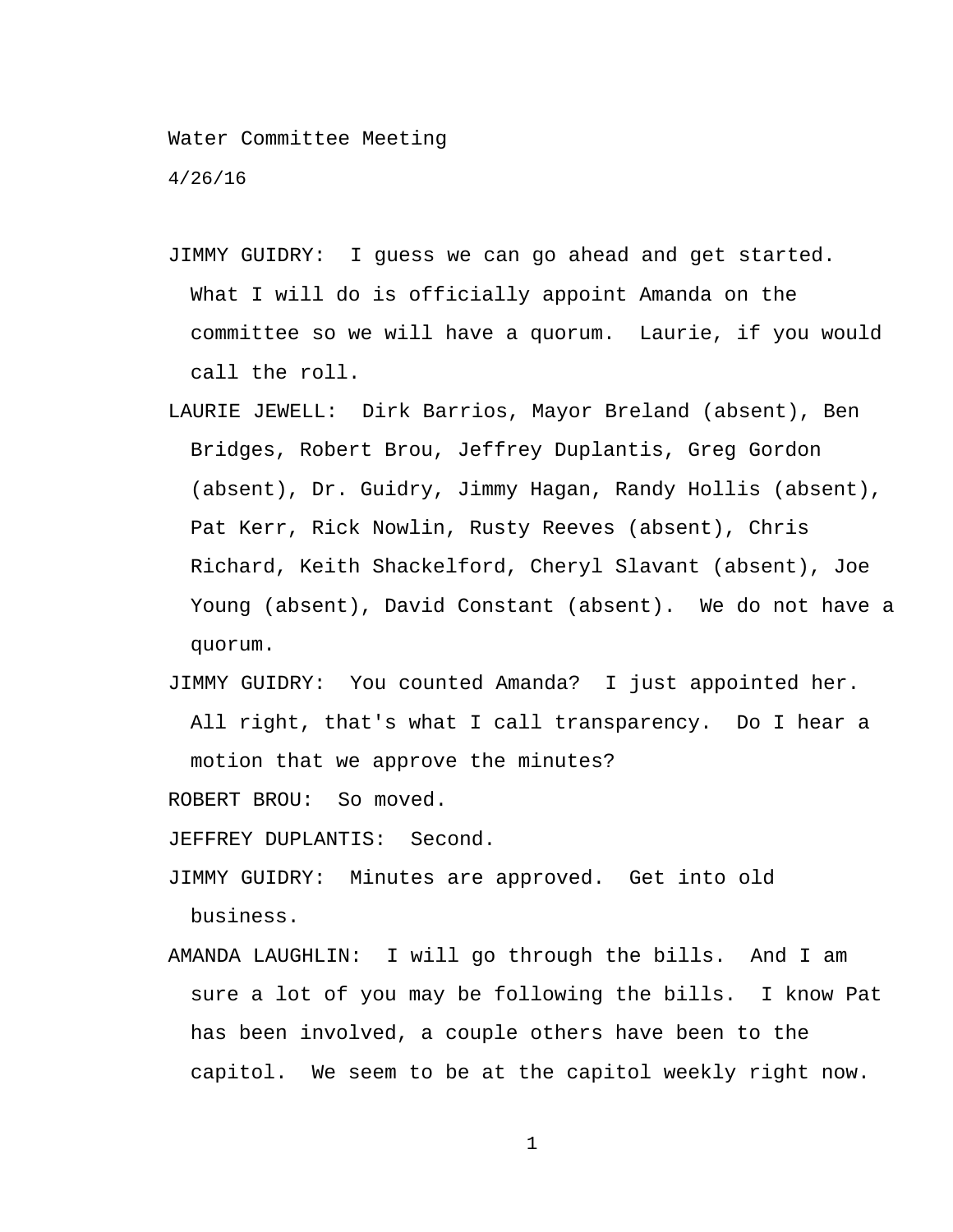The first bill HB 700 by Representative Stokes is a bill that would allow for plans review fees. In its original form of strictly for plans review for us. It does include some sanitarian fees as well. On the engineering side it was plans review fees for drinking water, community sewage, and public pools. It was amended to actually double the safe drinking water administration fee from 3.20 to 6.40 and at the same time remove plans review fees for drinking water systems that already pay the fee. It was scheduled to be heard again on the floor Monday, yesterday, but it got removed and returned to the calendar and it hasn't been put back. Just a little bit about the bill. We've had a few meetings regarding if we increase our fee to 6.40 what additional services, if any, would be able to be provided. And honestly the 6.40 would pretty much just cover the program as is right now. It would not include additional sampling, et cetera. Because we're losing more and more of our state general fund every year. We're always facing budget cuts and we don't get a lot of state general money. So this fee would basically most likely replace the state general funds that we get which is about 2 1/2 million dollars. It would increase our revenue for self generated funds from 4 1/2 million to 9 million. It would benefit our program and we would not have as many budget cuts. I will talk about 995 cause it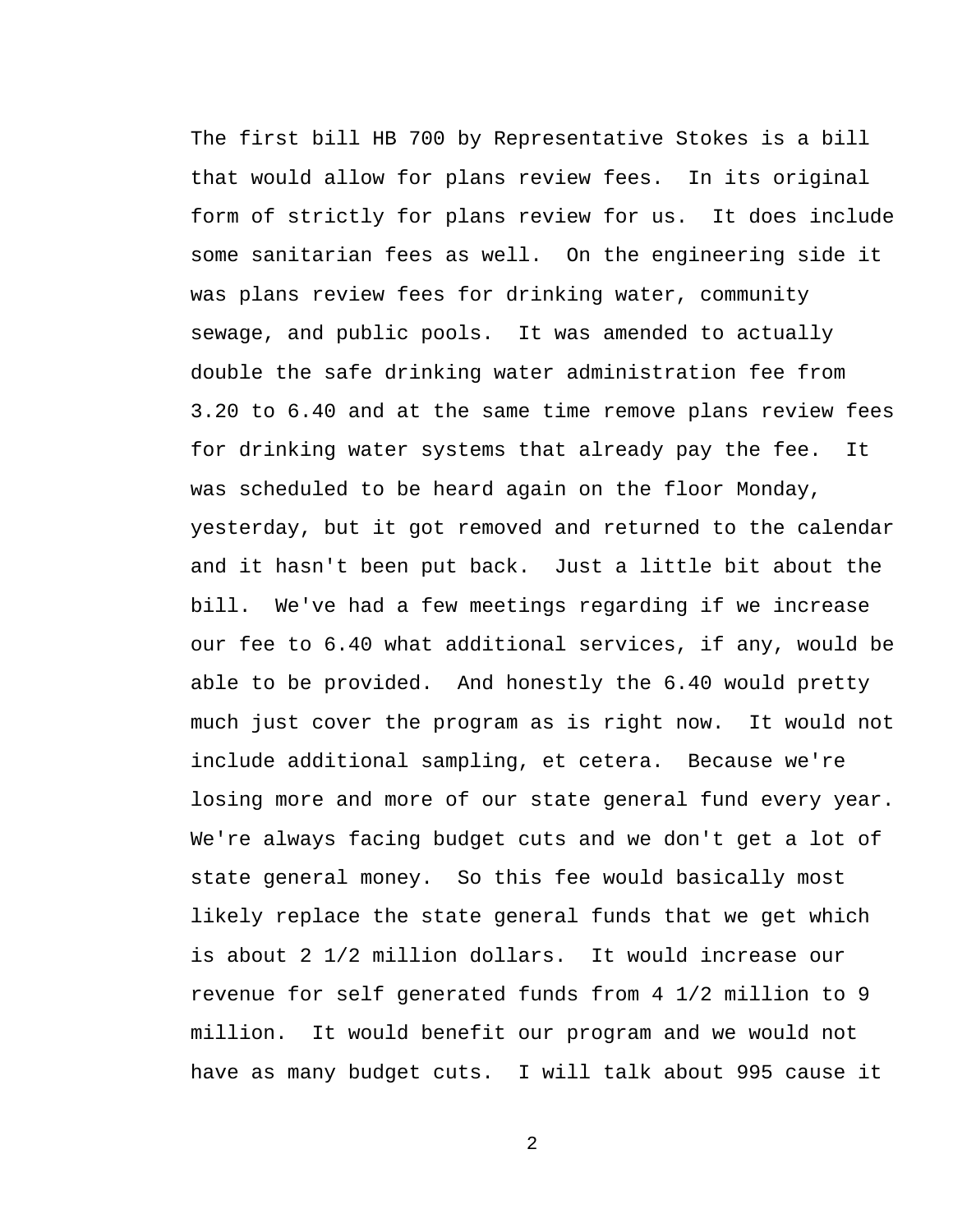kind of is similar in nature except that this is a Sam Jones bill and he is proposing to increase the safe drinking water fee to 12 dollars instead of 3.20. So 12 dollars per customer, per year. So a dollar a month. Part of the fiscal and programmatic impact was the services we could provide at that fee and we would be able to bring in state the bacteriological collection for sure. Also collect and analyze disinfection byproducts for water systems which we don't do at all right now. Fully pay for our naegleria fowleri surveillance program which runs about 1.1 million a year. It does not look like that would be funded in the next fiscal year. Also add personnel to do the collection, lab personnel to continue our crypto naegleria, all the specialized testing we do in the lab. And a few other things. Some contracts that are needed to provide operator certification training, et cetera. So there's a lot of things that we could do with that money. And that's going to be heard tomorrow.

- DIRK BARRIOS: How much funds, like for a dollar, how much statewide y'all collect?
- AMANDA LAUGHLIN: We have about 1.58 million connections. But I think it's like 18 million dollars in revenue at that number. It's about 10 1/2 to 11 million dollar program. So right now as it is. EPA gives us about 1.4 million. It's not a big chunk of our budget is our grant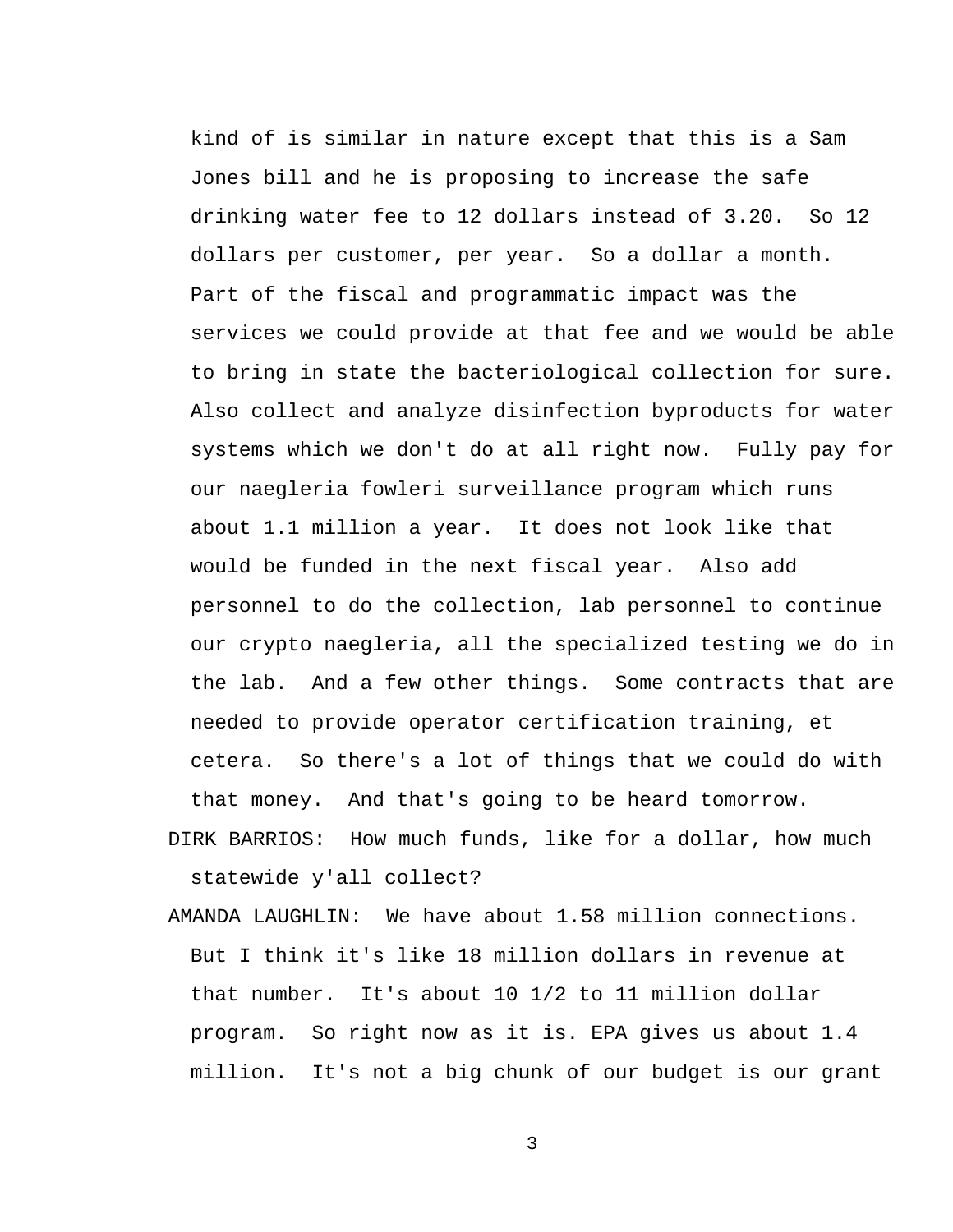money. Our self generated fund is about 60 percent. And then we had to take more and more state fund money over the years. We also right now in our budget, because we've been cut so many times over the last few years, we are using more and more set aside money from the revolving fund and we would not do that anymore if we had an increase in our fee. Because it's basically taking money that could be used for loans and we're using it for program cost.

- DIRK BARRIOS: I was under the impression when I got on the certification committee that I heard, or maybe I didn't, not even sure, that when the safe drinking water program was set up it was set up to where it was supposed to be self funded. Am I dreaming that? It's supposed to have been, it never was. I know that.
- JIMMY GUIDRY: If I can I will share some thoughts with y'all on these two bills. Right now the legislature is looking at how they're going to meet next year's budget cuts. Now they've lowered it. It was at 750 million, now about 600 million. But they're looking at whether they're going to do fees or are they going to go back and do a special session and address it with taxes or change the tax code. Do something different to try to pay for what we do in state government. So Representative Stokes' bill is the governor's bill and the governor is backing it to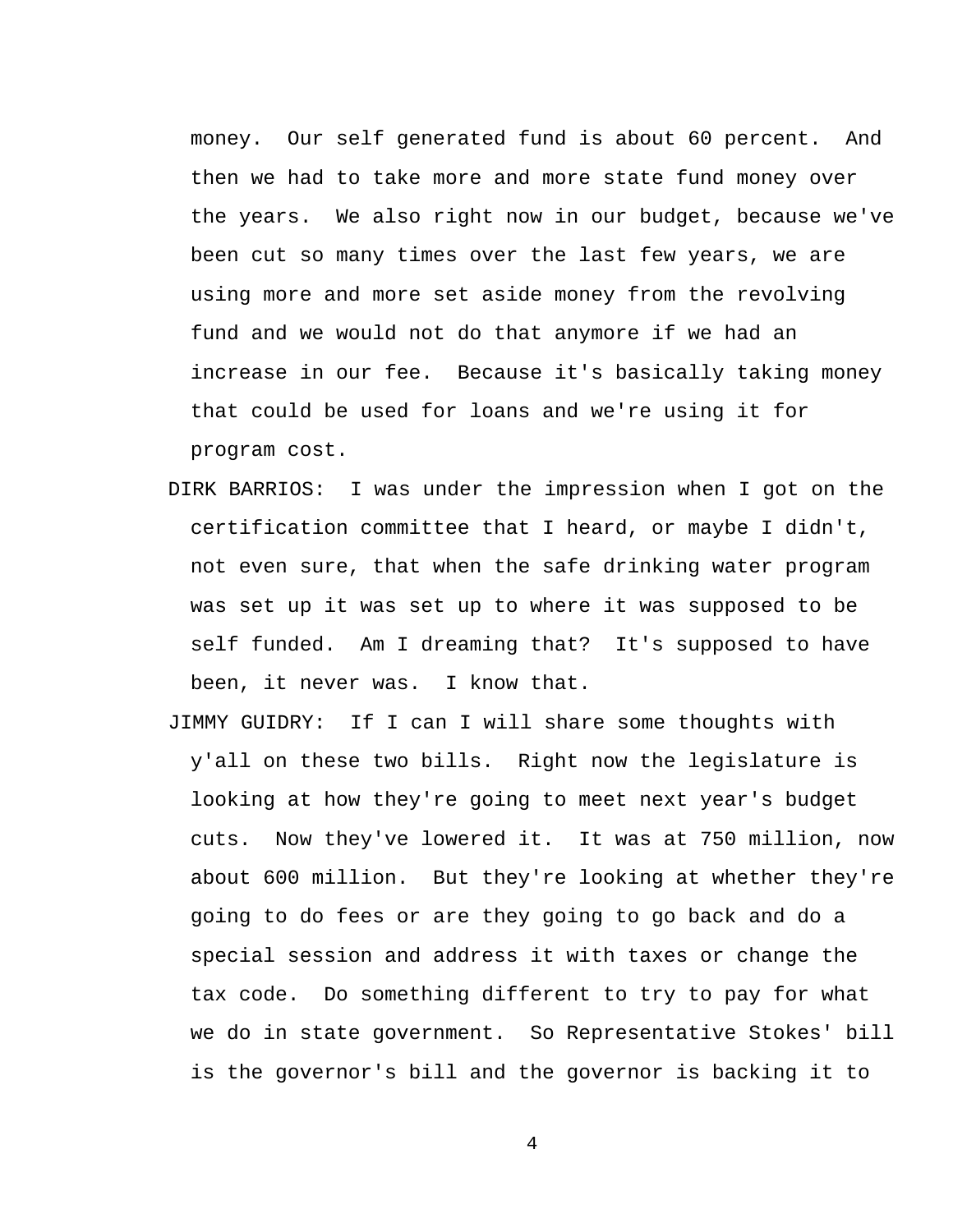try to get us funded for what we normally do. There has been discussion with the group that we would amend that bill on the senate side to try to get it up to I think 7.10 so we could do some more testing for y'all and save y'all some money. When I say y'all I mean water systems. But it would be placed on the consumer so the consumer is probably not going to be happy if they see an increase in their water bill. Of course the argument is even at a dollar a month that's one bottle of water a month you would pay to make sure your water is safe. It's really hard to say a dollar would be way too much.

Representative Jones' bill is not what we've been behind, not what the governor has been behind, it's not what some of the folks that we've meeting with been behind. He's bringing his bill tomorrow. The issue with a fee bill it's got to come out of the house first and has to have 2/3rds of the votes of the members to pass. There's no sure thing on this. It may not pass the house. It may be the legislators in the house I don't know that we have the support yet or their vote to increase fees or not. As we said, maybe that will be heard tomorrow. We'll start seeing how they're posturing. You have some that are anti fee, anti tax, anti real world. We have to start paying for things or we're not going to be able to keep doing them. Right now and starting in July I have no money for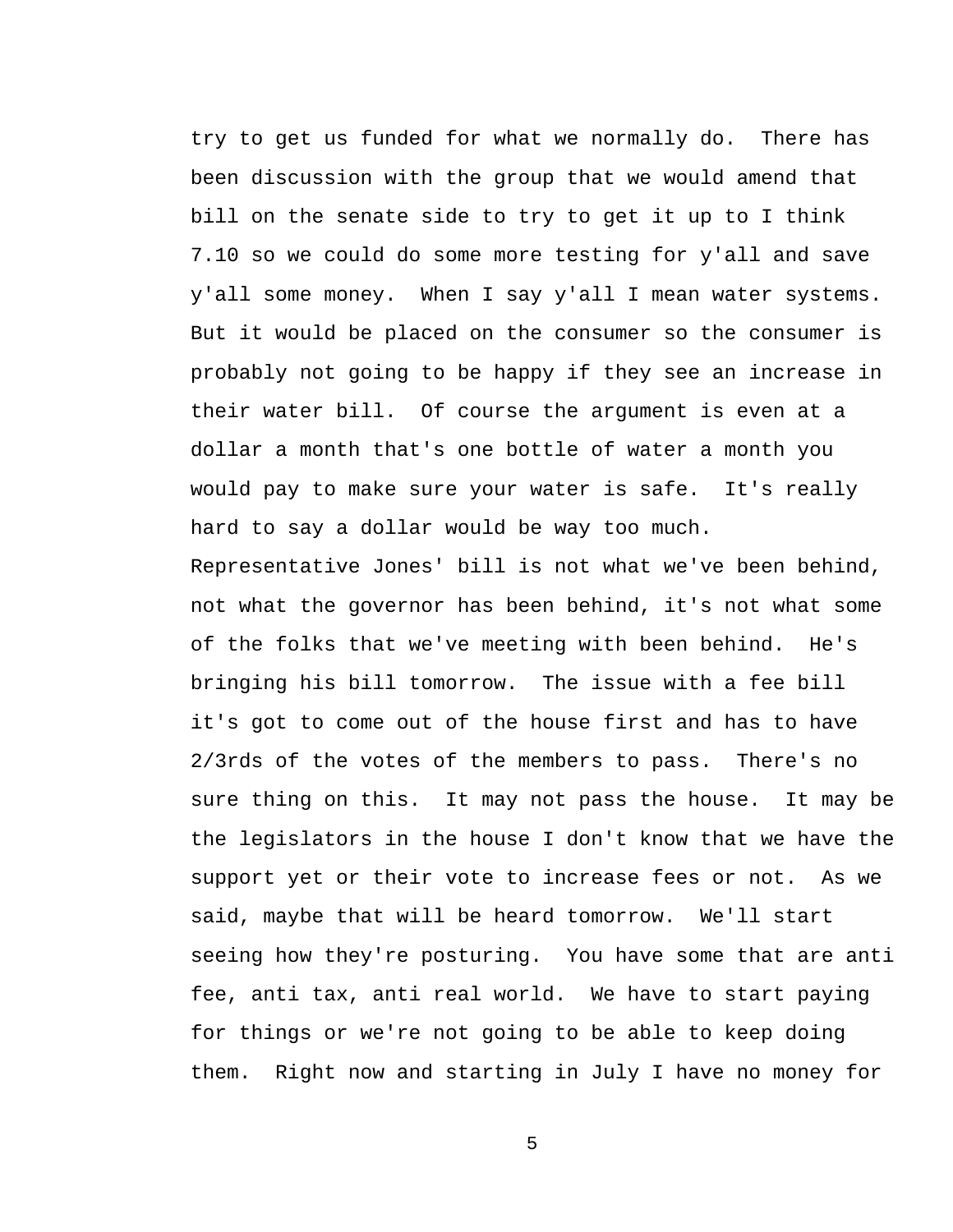naegleria, no money for the brain eating amoeba. We will have to increase our efforts to make sure that we're monitoring chlorine and making sure the chlorine levels are where they need to be cause I won't be able to go around and check to see if the amoeba is in water systems unless we get some of these fee bills. It's up in the air. And obviously the support from the water systems help us do what we need to do to protect this. But we never charge what it cost to do business. It's always come from state general fund and that has been dwindling. But we haven't had an increase in 15 years. And so hopefully we'll get some extra money from somewhere. Otherwise we're going to do less and that makes me a little anxious because I don't feel like we're able to do what we need to do currently. We wanted to bring it here to kind of share with you so you would be aware of what's happening in the capitol so you understand what we're up against. I guess you want to discuss the other bill at this point.

AMANDA LAUGHLIN: So house bill 823 by Representative Hunter is the secondary contaminant bill that has been amended. Basically the original bill stated that all water systems, it was a statewide bill, would have to meet secondary levels. Which would be astronomical in cost for water systems to try to achieve. There's additional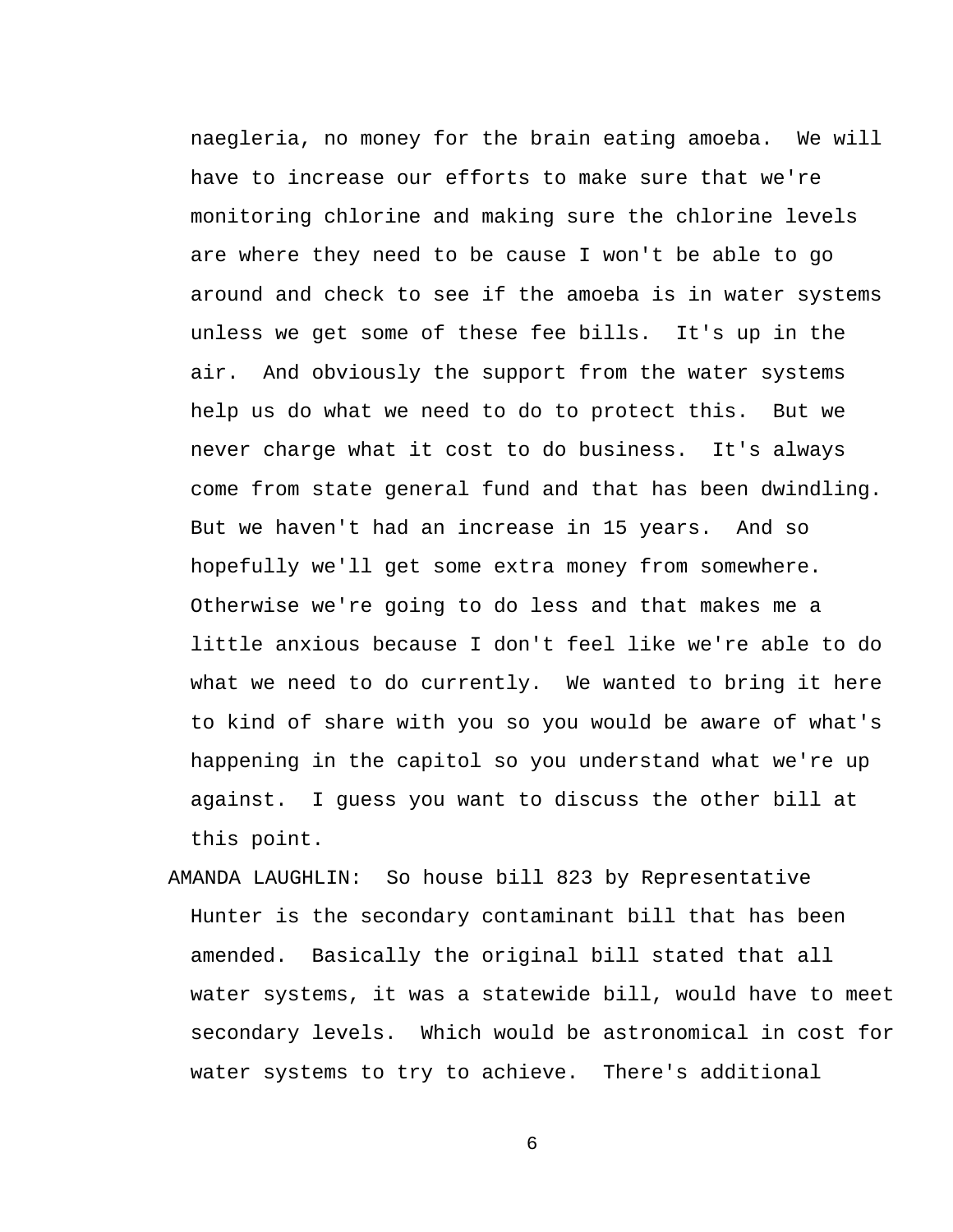things in the original bill about DHH, DEQ, and Public Service Commission basically enforcing that and doing inspections, putting all these reports on our websites, et cetera. And then even some enforcement language that was different than what we normally do in enforcement in the sanitary code. On last week in committee it was amended to only be for the St. Joseph Water System in Tensas Parish. However, going back and looking at the populations that were put in the bill and then comparing them with the census we feel like it will include another water system, not just St. Joseph. It would include Newellton. So that might be an issue for another water system. But basically in committee General Honore came and showed some footage about Flint Michigan and also brought lab results from Virginia Tech from a house that had an increased level of lead. I think it was 42 parts per billion of lead from this particular home. The committee meeting really went in the whole started to talk about lead, et cetera, but the bill is for secondary containments. It was an interesting committee meeting. Some of you were there. But basically it's going to be heard on the floor tomorrow. There is some concern for the town in the sense that they already have a budgeted plan to repair the system. And for those of you that aren't familiar with the St. Joseph story, which is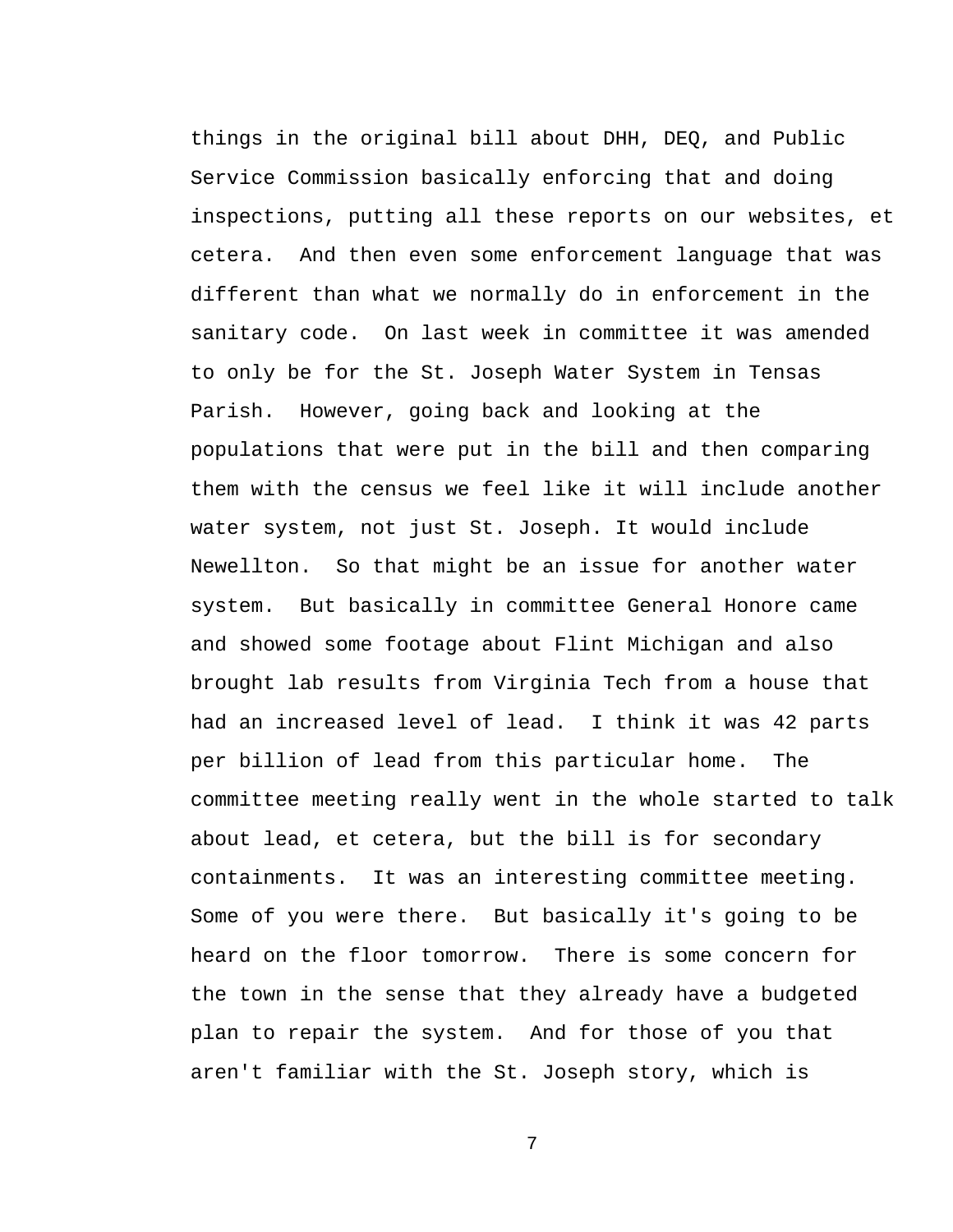basically another item on our agenda to discuss, they have significant distribution problems. They also have water treatment problems because they have not taken care of their plant. But they are losing about 89 percent of the water that they produce. They have about three valves in their system so every time they have a line break, which is probably weekly or every two weeks, they have to shut down the entire system. When they do that and then they turn it back on the water quality, the brown water, I mean it's like chocolate milk color. They have tremendous iron and manganese. They're not using their full treatment ability anymore because they haven't replaced the media in several years, grain and sand filtration. But they have money through capital outlay funds available to them, but the town cannot produce a clean audit. So they are not able to draw any of the money that's been appropriated to them. They have money that's already in priority one that's ready for them to draw down and they have a lot of other money in priority five which would have to be moved by the legislature to priority one for them to pull it down. They have CUF money, LCDBG, there's like four different funding sources that is available to them that they can't use because they can't get an audit. So it has gone to all the way up to now fiscal administrator hearing. They've already had one. They were given 30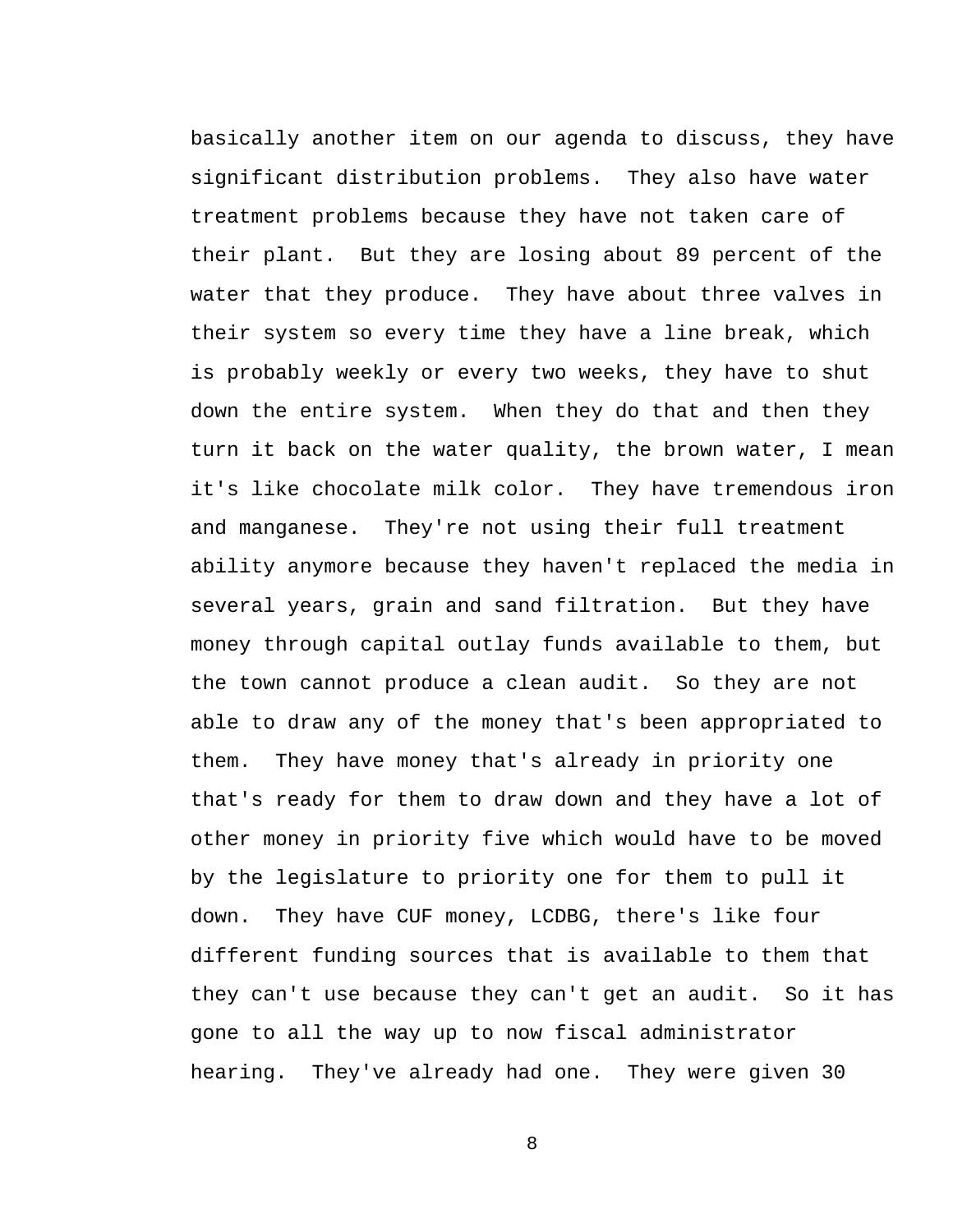days to produce an audit and get everything in line. And then it's been 30 days so we're going back on Friday for another fiscal administrator hearing. And if they get a fiscal administrator the funds would be released. During committee last week the mayor was asked to voluntarily have a fiscal administrator assigned and he declined. What happens is if the fiscal administrator, to go through that process the committee on Friday they said yeah we want to assign you one, but they have to actually go through a court process. So you're looking at a lot more time before someone's actually assigned, usually like a CPA firm. And then once that's done they can get the funds. Every time there's a stall. It's just putting off more and more time to get any repairs done. It's not a good situation. Just continue to have more and more meetings and fiscal administrator hearings and different things. I think with house bill 823 that's kind of what they were looking to do is just to now they'll have to meet also secondary contaminants at that water plant. It might cost more money. And then on the lead front we have done things for DHH we have followed up on the lead. We went out there and actually took additional samples at that one house. We have done a lot of lead monitoring and copper monitoring. We've pulled samples at the source, in the distribution. You know that's not typically where you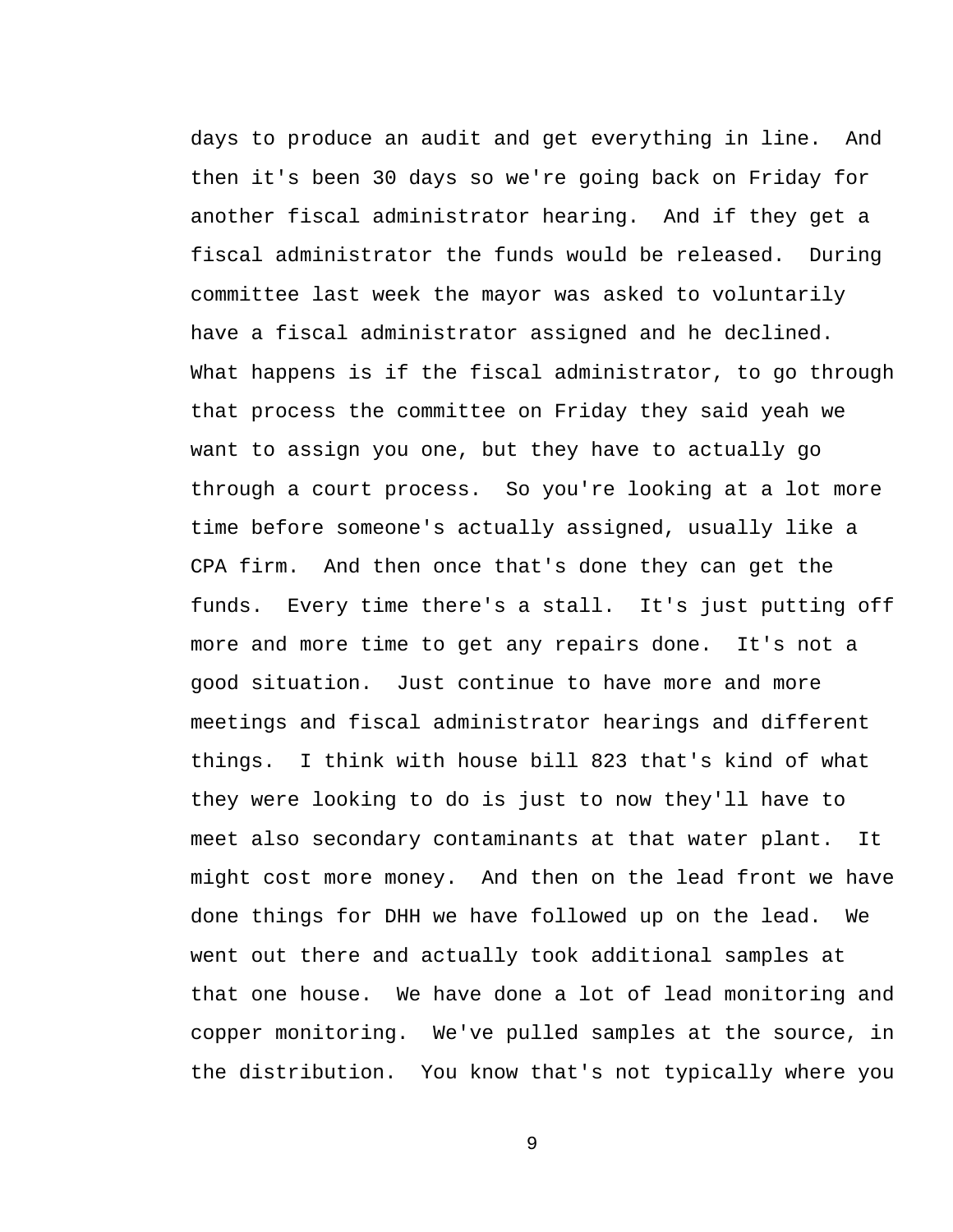pull lead and copper. We've done a round of investigative sampling at homes in St. Joseph and then they're going to have to do another round coming up soon. We haven't found, they're not exceeding the 90th percentile. They had one sample come back elevated at 22 parts per billion and the action level was 15 and that was taken at town hall. So it wasn't even taken at the right site. It wasn't a residence. Even with that we had them do a replacement sample and pull 11 samples instead of 10 and they didn't exceed the 90th percentile. Our data does not show a lead issue in the town. We did pull additional samples for that one particular home.

JIMMY GUIDRY: If I could, we might have to share the mike so she can hear or get minutes. While we're getting the mike, just to share with you, part of the reason they're trying to make this a health issue is they've been watching the news. What happened in Flint Michigan is they had elevated lead in children as a result of lead in the water and there's this huge settlement and all this money and all these things that folks are getting so hey, let's have a Flint Michigan here in Louisiana. First they tried manganese, that didn't take root. But they're still working on secondary characteristics. So they did all this on the lead to say there was a lead issue, which we haven't confirmed yet. We are still working to show it's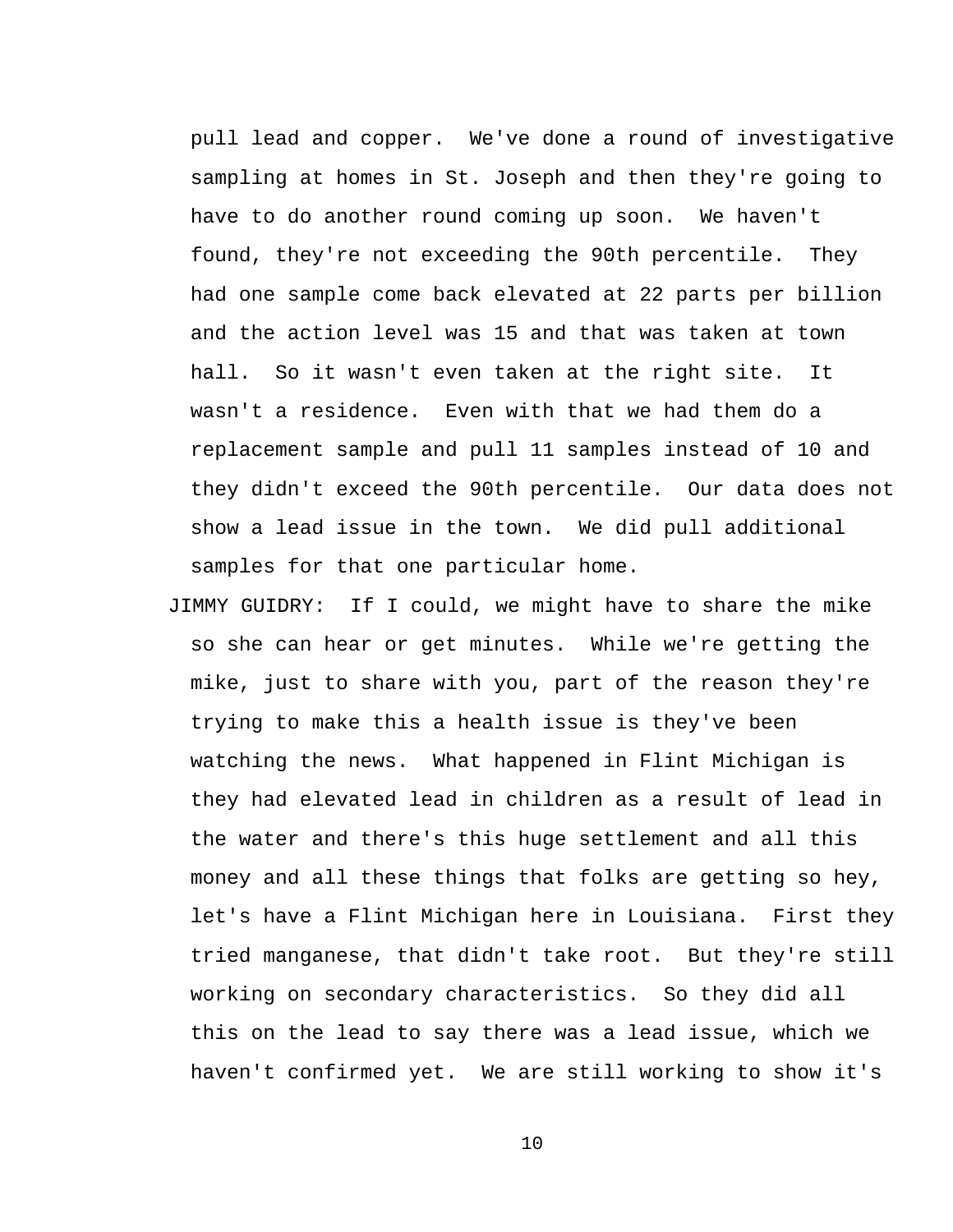not. All about trying to make it a health issue to move this to a priority to where they get their system fixed. The bill itself is rather ridiculous in that here's a system that can barely meet primary because it's so poorly managed and has been run into the ground and we're going to have to replace, the taxpayers of Louisiana are going to have to put up 7.8 million to replace to get it to be able to give them clear water. If their bill passes, which requires they meet secondary measures, I mean here you have a system we're refurbishing or trying to rebuild it will have to meet higher standards, secondary standards, than other water systems. That's how ridiculous this bill is in my opinion. Pat, I know you have a question. If we can get a mike to him. PATRICK KERR: I have a couple actually. I can't help but think they're having, at least for big excursions if they have short circuiting in that media, and I don't understand why the department can't do something about that.

AMANDA LAUGHLIN: It's ground water.

PATRICK KERR: They're using alluvial wells, it's just not under the influence?

AMANDA LAUGHLIN: Right.

PATRICK KERR: There's nothing that they're doing that exceeds any standard that's on the books right now and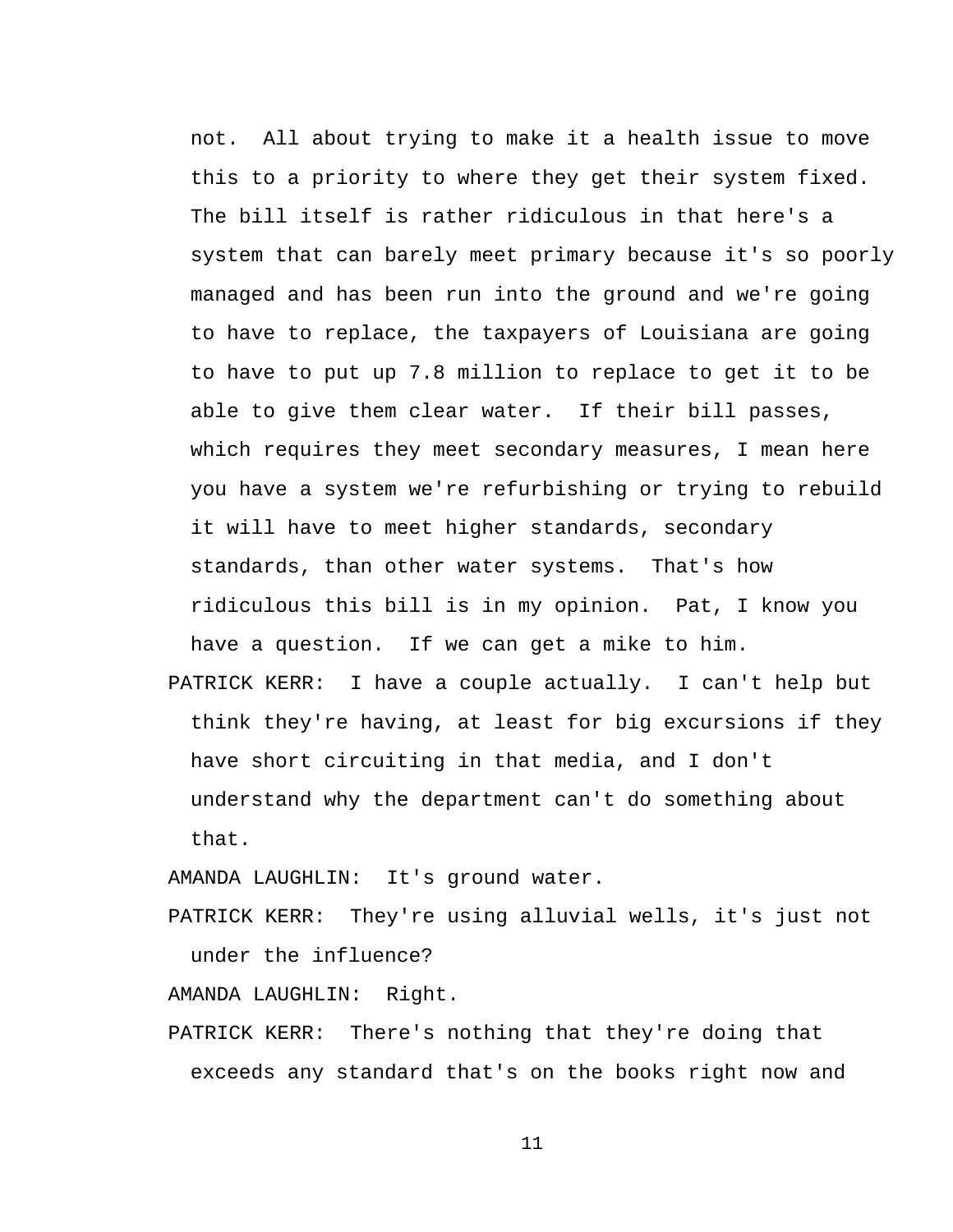they're compliant with all of the notification.

- AMANDA LAUGHLIN: No, they have some administrative type violations and we did a survey in December with numerous significant deficiencies. But we have to give them the time.
- PATRICK KERR: I sat through those hearings and we did it over two days and the frustration is this a system that is obviously not healthy. There's got to be something that we can do in our rule making or as a committee that would allow us to take action against a system like that. The frustration of the legislature right now is there's nothing. We basically say they meet the drinking water standards, we're very sorry. That just cannot be true. And I wish the department could think of something we could do.
- AMANDA LAUGHLIN: There is an order that's about to go out for them to fix the physical things going on in the plant. There are significant deficiencies that could introduce contamination. Obviously if you're losing 90 percent of your water you're constantly compromising. They're not violating any of the primary containments.
- PATRICK KERR: My concern is if we don't do something I think the legislature passing a law that says they have to meet secondary standards means the department has to regulate secondary standards even if it's just for one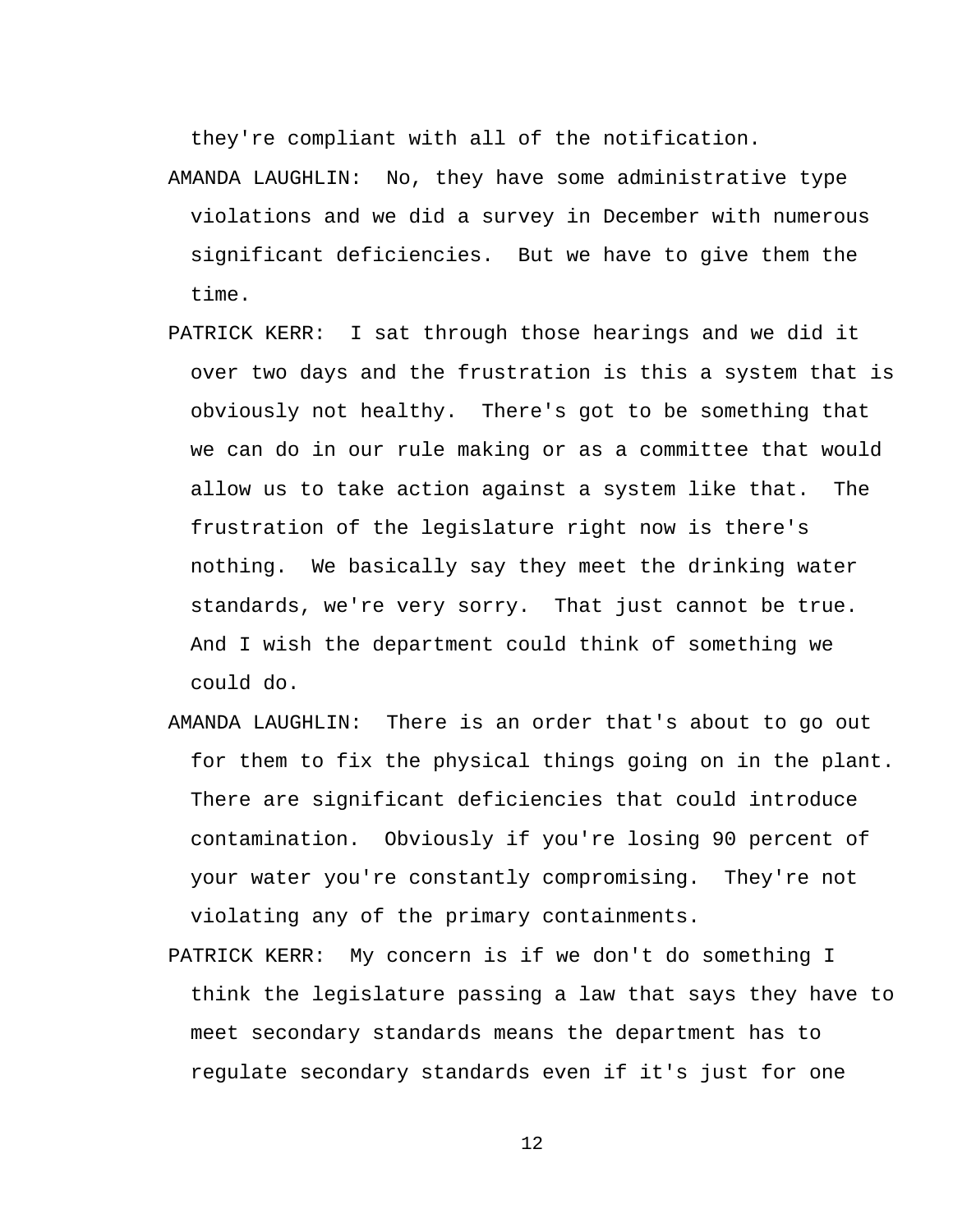town. You've got to go through the whole administrative procedures act, write the rules, do the whole nine yards just for one town.

CARYN BENJAMIN: They didn't tell us to do that.

- PATRICK KERR: Yeah, but they're telling you you have to enforce the secondary standards and so I think you have to have regulations that say how to do that. Cause there's no enforcement language in the federal standard at all. Second standards are recommendations. I think you're taking on an awful lot of work.
- JIMMY GUIDRY: We've met with all the folks involved, capital outlay folks, the governor's office to get this money moved to get it fixed and now we have to take the authority away from the mayor to be able to do it. I have worked on this water system more than any other system to try to get it to move that the issue that I see is that people want, if a system's not operating properly, if they have discolored water, they want the state to take it over. They want us to appoint someone to take it over. There are a lot of little systems in Louisiana that could not afford to meet some of these iron and manganese standards, or in the country. If everybody who is going to have a complaint about their water being brown or slightly discolored starts saying well the state needs to step in and take over. Which is what essentially they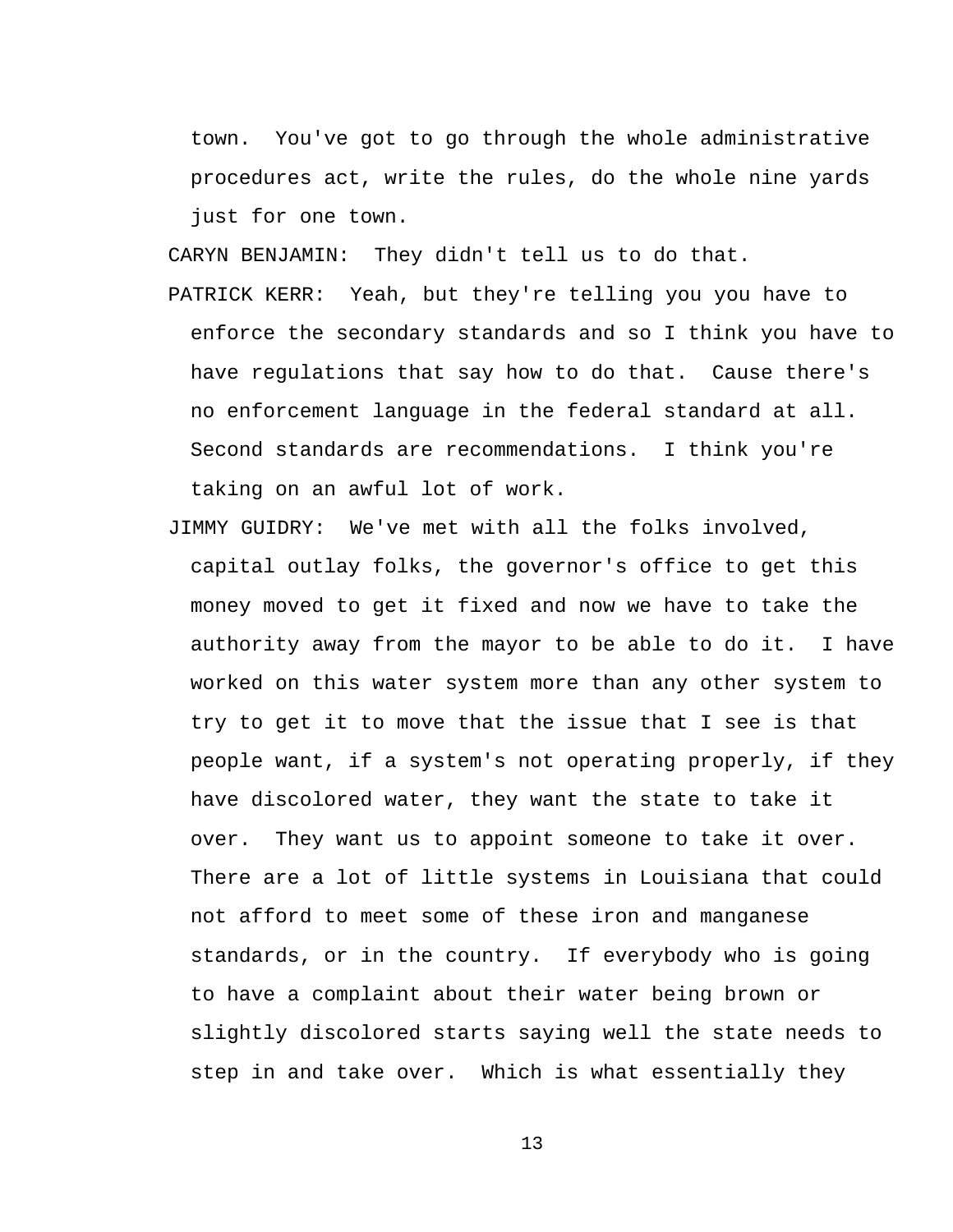want us to do. Then we just opened up, this town needed to be managed properly and so we've had to force the issue because if we take it then we would have to find somebody to put in charge of it. And who wants to go run the system. Even if we give them that initial money you're not going to make money on it, it's not going to sustain itself. This water system is 12 years old. The pipes are old, they need to be replaced. But the water system, treatment system, is 12 years old. That's not old at all. And it's not working because it's having to make up for the poor infrastructure where all this water's going through the system.

- PATRICK KERR: They say they have 14,000 feet of pipe. The plant is mechanically sound, just needs to be serviced. And they have a capital outlay of almost 7 million dollars to do it. That's unconscionable. I'm sorry. Something's really broken here. And I know they've gone through an awful lot to get everybody's attention and it's not worth doing, I promise. This is a 90 day, you can replace 14,000 feet of pipe in 90 days no problem. I don't understand why they're doing what they're doing.
- BEN BRIDGES: What scares me where does it end. If you do it for St. Joe then every other little town who has brown water all over North Louisiana is going to be the same way. The ripple effect would be catastrophic.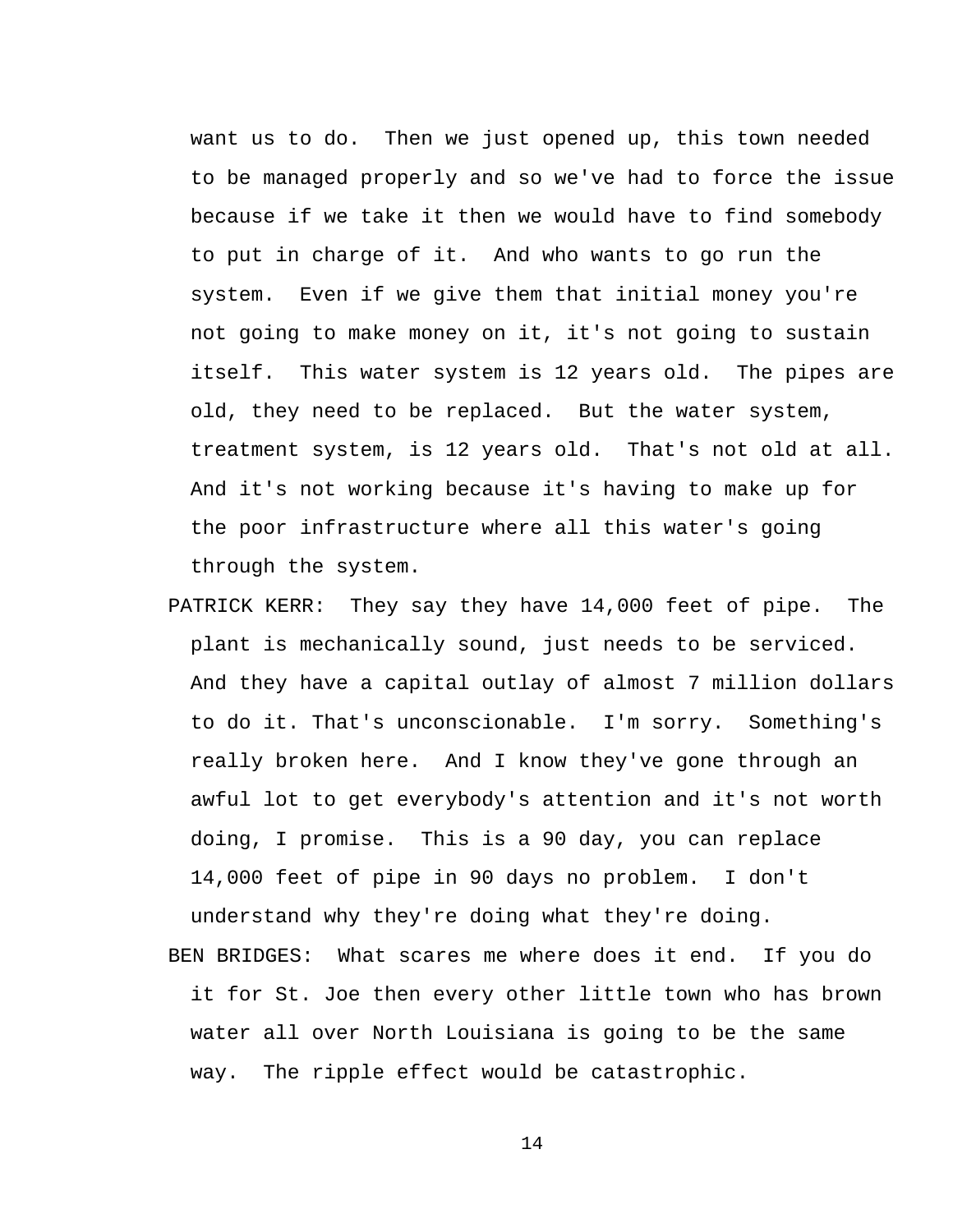- JIMMY GUIDRY: They latched on to Flint Michigan and still trying to make it a health issue.
- BEN BRIDGES: But it has nothing to do with water. It's all the managing of the system, or the lack of, and the operation of.
- JIMMY GUIDRY: Obviously they've never invested or reinvested maintaining their system. Literally even if you give the 8 million and get it up to speed you got to have somebody that's going to run it because it's going to be back to square one. Anyway, we thought it would be good to share with y'all because we're seeing a lot of push towards, most of our complaints about water are the fact it is color. That's where the complaints come from. So there is a lot of disgruntled folks if you would. Now we have, at St. Tammany for instance, they invested, they got the water clear, then the people complained about the rates. Same people who complain about the color complain about the rates. Just to share with you.
- RICK NOWLIN: I was just going to say there's some consulting engineers in here in 35 years I've worked with a lot of different small water systems, and some people may not agree with me, I have never asked for capital outlay dollars for any of those systems. We use USDA, we use community development block grants, we use (inaudible) loan fund. But a lot of times we use revenue bonds. Now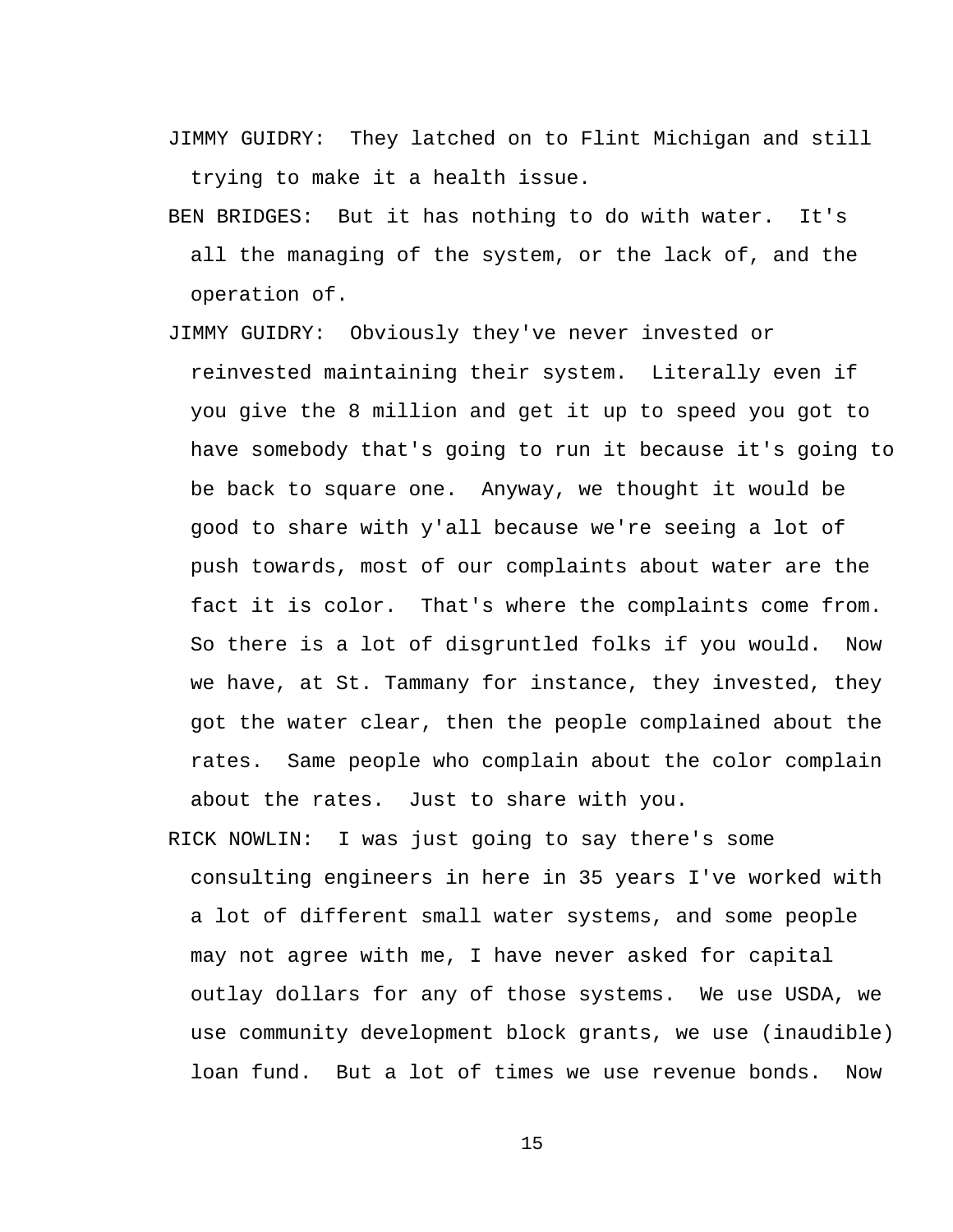they may have to charge more than 6 dollars a month for the water. We've told some of them 15 dollars is not outrageous. Another 9 dollars would pay for your improvements. You're talking about the budget, wait till this hits statewide. It's a disaster waiting to happen. We have to kill this bill.

PATRICK KERR: It's going to die tomorrow on the floor. JIMMY GUIDRY: I'm glad I shared with y'all. I can't

lobby, but I can share facts.

AMANDA LAUGHLIN: Discuss the tier one exceedance at People's Water in Donaldsonville. The tier one exceedance at People's during a routine sanitary survey staff went out and looked at their MORs, or different records, et cetera and they were using the Palintest for analyzing their chlorine dioxide and chlorite at the water plant. So in reviewing the paper MORs and the data that was retrieved off of the machine they were not the same. And the machine had recorded numerous exceedances for chlorine dioxide and chlorite. And under the surface water treatment rules, or actually, sorry, the disinfection by-product rules when you have an exceedance of chlorine dioxide or chlorite at the point of entry you have to do follow up sampling in the distribution. The chlorine dioxide if you don't do the follow up sampling in the distribution it's an automatic tier one. So if you do the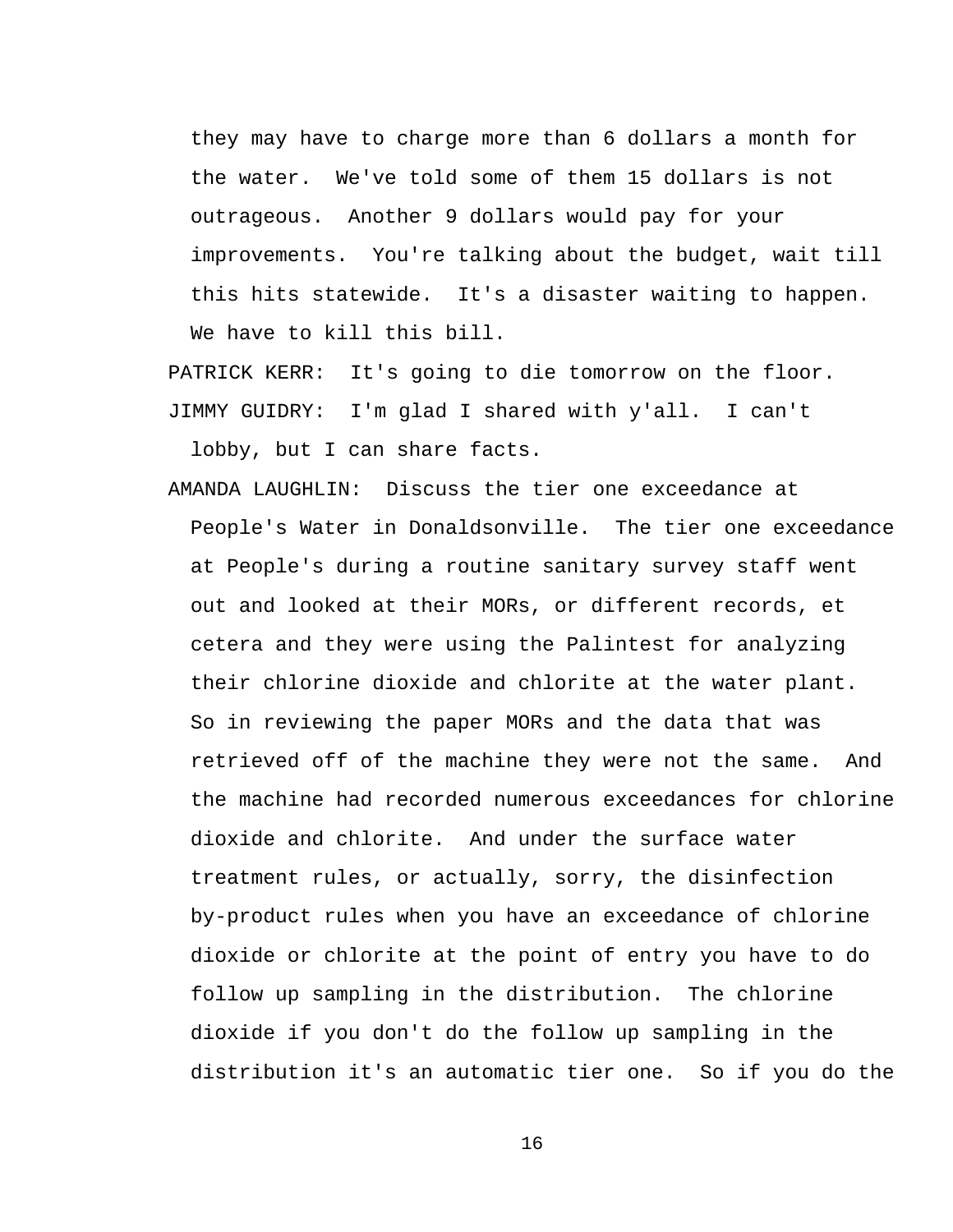sampling and it comes back fine there's no violation. But you have to do the follow up. There is also on the MOR that we provide the systems there's what we call the 3rd sheet which basically gives water systems an opportunity to explain any exceedances or problems they may be having with their equipment, different things that might have happened. Even with the titration method and what they did. And it's a documenting form that basically gives water systems the ability to discuss something that might have been an excursion or something that happened. In this case nothing was ever documented. Because there were so many of them and one of them had occurred like the week before the staff went out we had a discussion and the water system was not able to explain the values or what was happening. So we issued the tier one and then also a do not drink because there was too many unknowns. We asked them to not use chlorine dioxide anymore. We went out, they redid their CT calculations using free chlorine and that's pretty much what happened in a nut shell. It's just very important, it goes back to something that we talk about in here often about operation and maintenance and how important it is. You can have all the bells and whistles you want at your plant, but if you don't understand the regs, or how to use the equipment, or you're not reporting when you're having problems it causes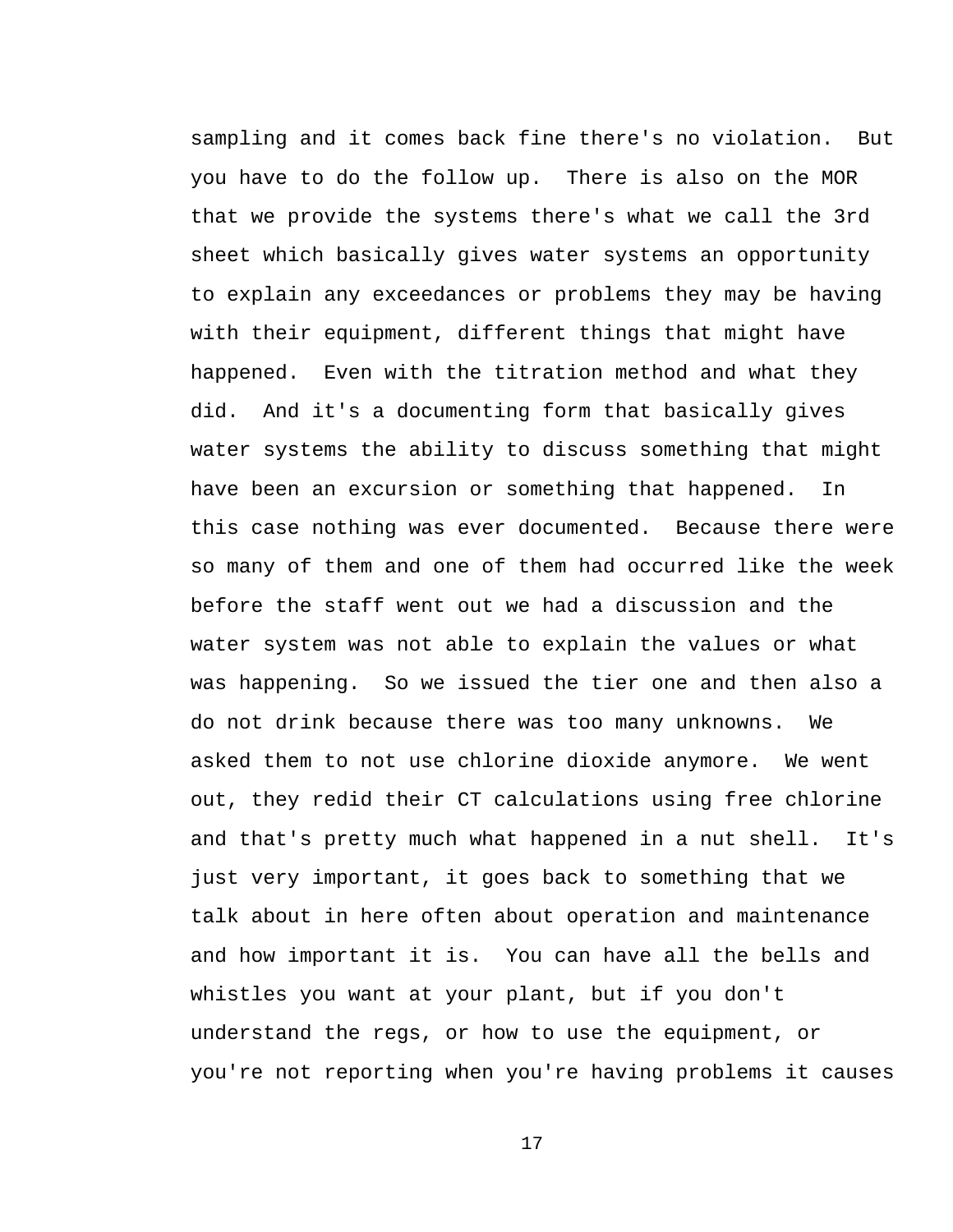a lot of other problems. You have to have the knowledge behind some of these chemicals and some of this treatment that you're using. Especially something like chlorine dioxide that has problems if you're not using it correctly or you're not following regulations that's around it. That's pretty much what happened at People's. Anybody else have comments or questions?

BEN BRIDGES: I would like to ask that DHH use caution. A lot of these newer gadgets or test equipment has memories and what not and digital. So from one standpoint it makes it safer. Say Pat or I run the same test we get a number instead of a visual. If you look at these machines, and I have one and I've played with it with different waters and I've had to learn how to use it. And so with that memory in there if you're teaching your new customer how to use this thing and you have data that is erroneous because your technique is not correct yet or perfected then you're going to have numbers that are out of compliance. I totally agree that there is a lot more behind the scenes, but to nail the Palintest and to limit that I think you're fixing to go back to everything manual titration and everything that is recordable will be gone.

AMANDA LAUGHLIN: That's why there's the third sheet on the MOR.

BEN BRIDGES: They should have made a lot of things more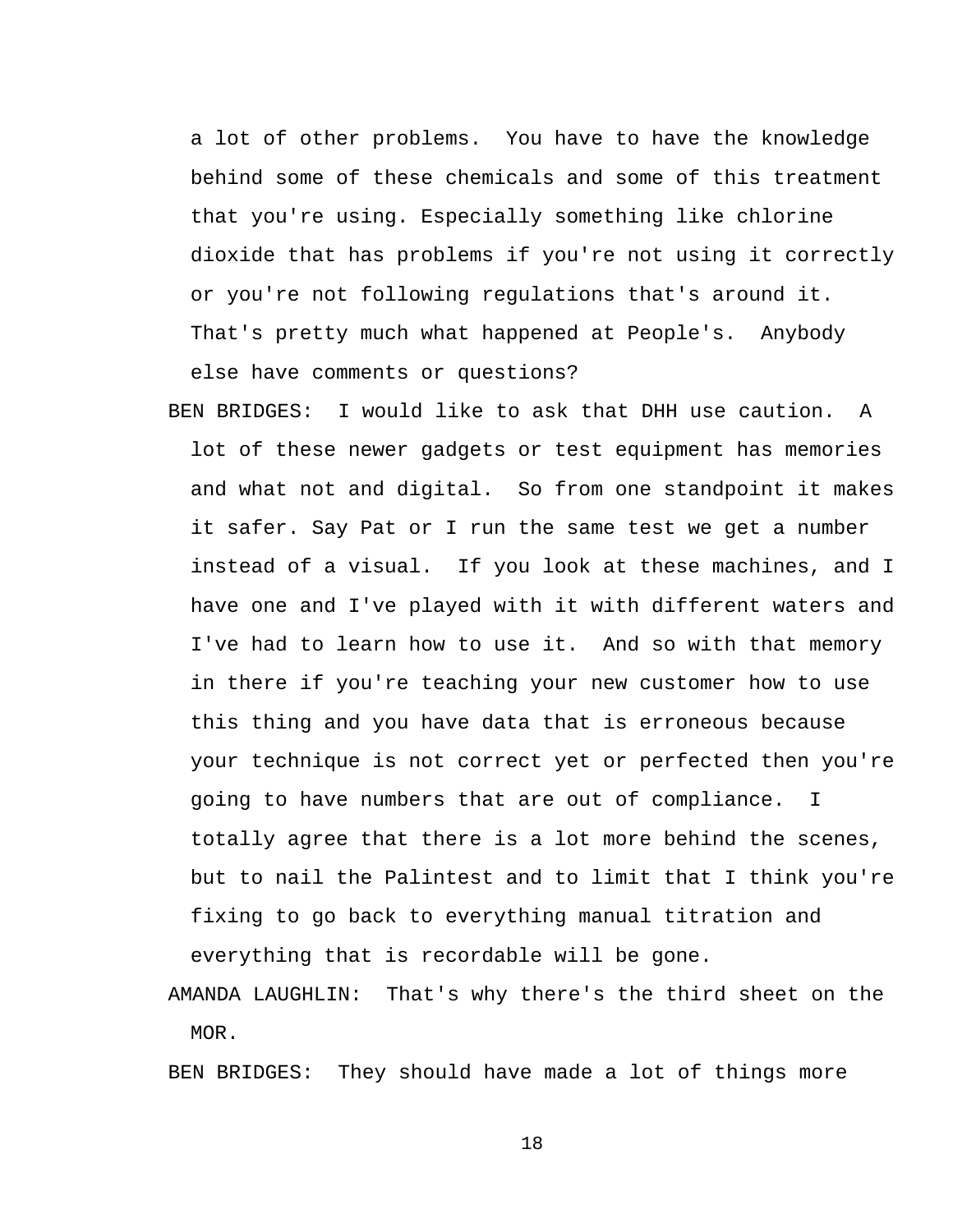clear. There's no excuse for the numbers that were there. But what if they were taking that chlorine residual in the plant, not out in distribution. You could have higher numbers in the plant.

- AMANDA LAUGHLIN: But you would also have a piece of paper that said I took this on this day at this place.
- BEN BRIDGES: And it was not there so it's his word against your word. I understand that. But just because it's on the machine doesn't mean it came from that particular POC or that tap that would put them in violation. They could have been experimenting with several different things.
- AMANDA LAUGHLIN: Agreed, but that doesn't mean it doesn't either. That's just normal reporting. You just document hey, this is my sample sheet for this point in my plant and this is my sample sheet for that point in the plant. And honestly if anything is recorded it should have been recorded somewhere else and you should be able to explain it. It's not about the machine. If you know the machine is having a problem then you should be documenting that somewhere so that when DHH comes in you have an explanation and not just an I don't know.
- BEN BRIDGES: I just don't want you to see a machine and have some memory in it and not know where it came from truly and fault them. Maybe they were playing with it. Who knows what could have been done. It wasn't recorded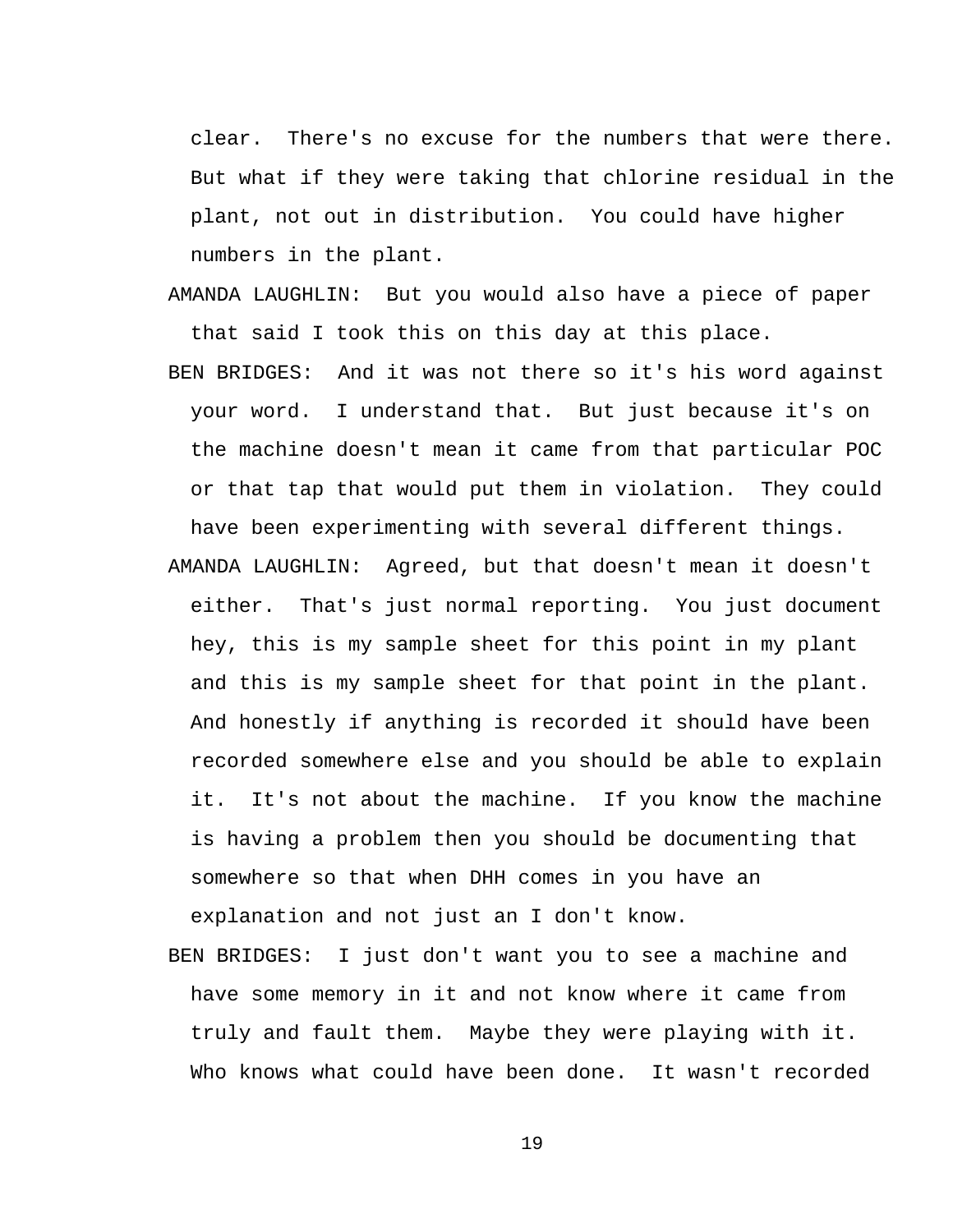properly, but every machine now that has memory I think they're gun shy and they're going to stay away from those type machines which actually are a benefit to the system because it gives you a number. It's a better device. But

if you go back to manual there's no record of anything. AMANDA LAUGHLIN: I agree. That was the question was where did these come from. Cause there are multiple places in the plant they pull from. But the answer that comes back was either I don't know or that was impossible.

PATRICK KERR: Are you saying that you just looked at the database in the machine to find these excursions, it wasn't what they recorded?

AMANDA LAUGHLIN: True.

PATRICK KERR: Well, that's not okay. Are you serious? So the operator who is keeping a written log you didn't accept his written log?

CARYN BENJAMIN: He didn't keep a written log.

playing with the machine. So they weren't keeping a log so you went to the memory.

PATRICK KERR: Okay. We don't log excursions if we're

AMANDA LAUGHLIN: The log that we were getting every month

is not anything that was recorded on the machine. BEN BRIDGES: Could have been correct or incorrect. AMANDA LAUGHLIN: Even the same day.

BEN BRIDGES: The evidence was what was on the machine.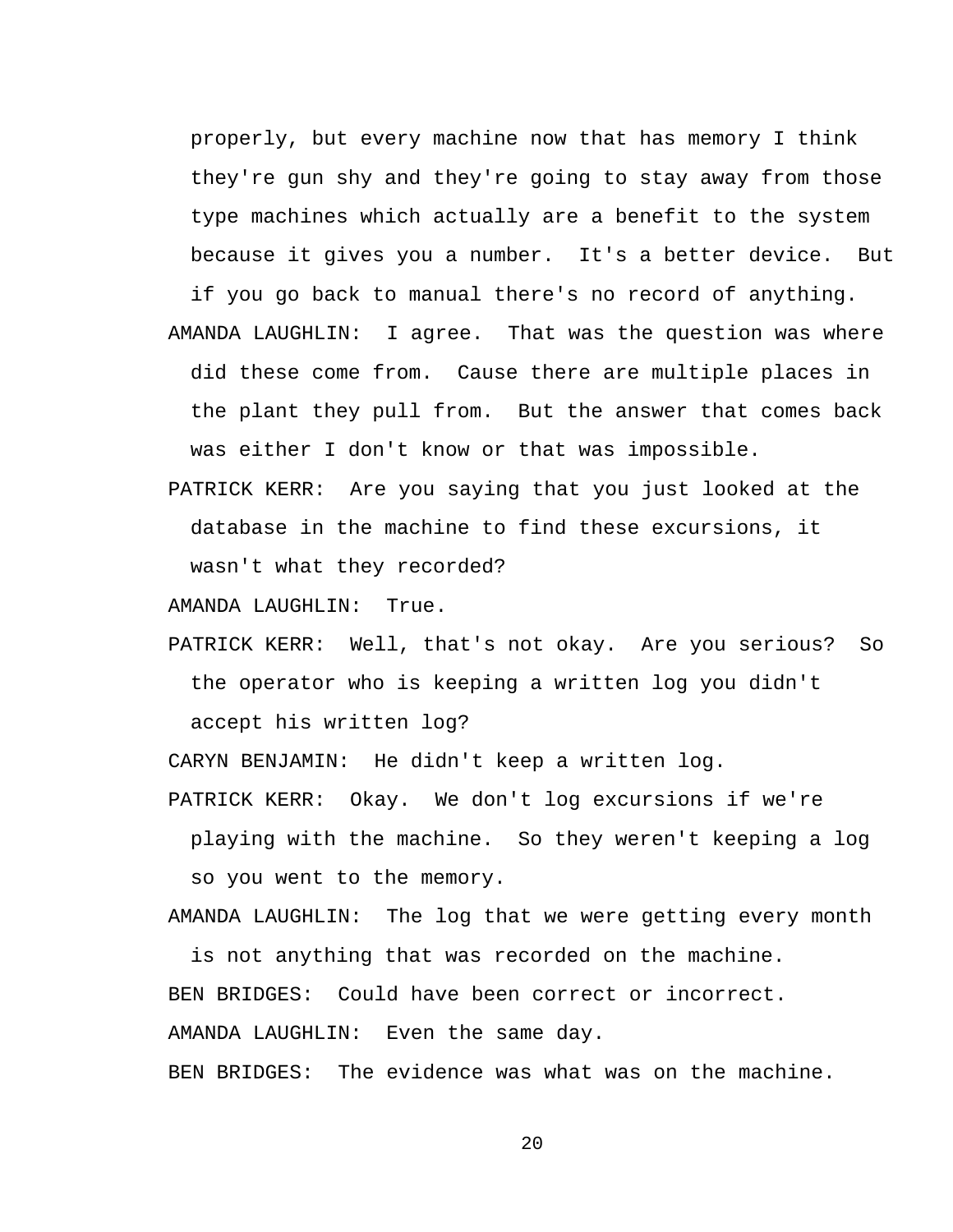- JIMMY GUIDRY: There was nothing to refute it. There was nothing to say machine not working today, what site they took it. No explanation of what the machine had.
- BEN BRIDGES: But if you had had a manual titration system you would have had the data to go against what I'm saying. JIMMY GUIDRY: It begs the question, it's a good

discussion, because here you go to technology today which documents everything. So you're not documenting then you don't know what documentation means. Were people exposed, were they not. There's no way to refute it. Then you have the same day, same time something on the machine is different than what you logged. Is it a machine error, or is it the person didn't want to, is it falsification of documents.

PATRICK KERR: My concern is, for example, just throw out a hypothetical, not that I've never done it, but if I take a high range kit and check the chlorine in my pool that meter is going to have that reading and I would also use that meter to check in the distribution system. But I don't keep a log that says on this date I did a swimming pool water test. What we do is we record the findings. We're not relying on the memory of the machine. But if you guys are going to download machine memory and look at it I think that's an issue.

JIMMY GUIDRY: I think it's an issue if you have nothing to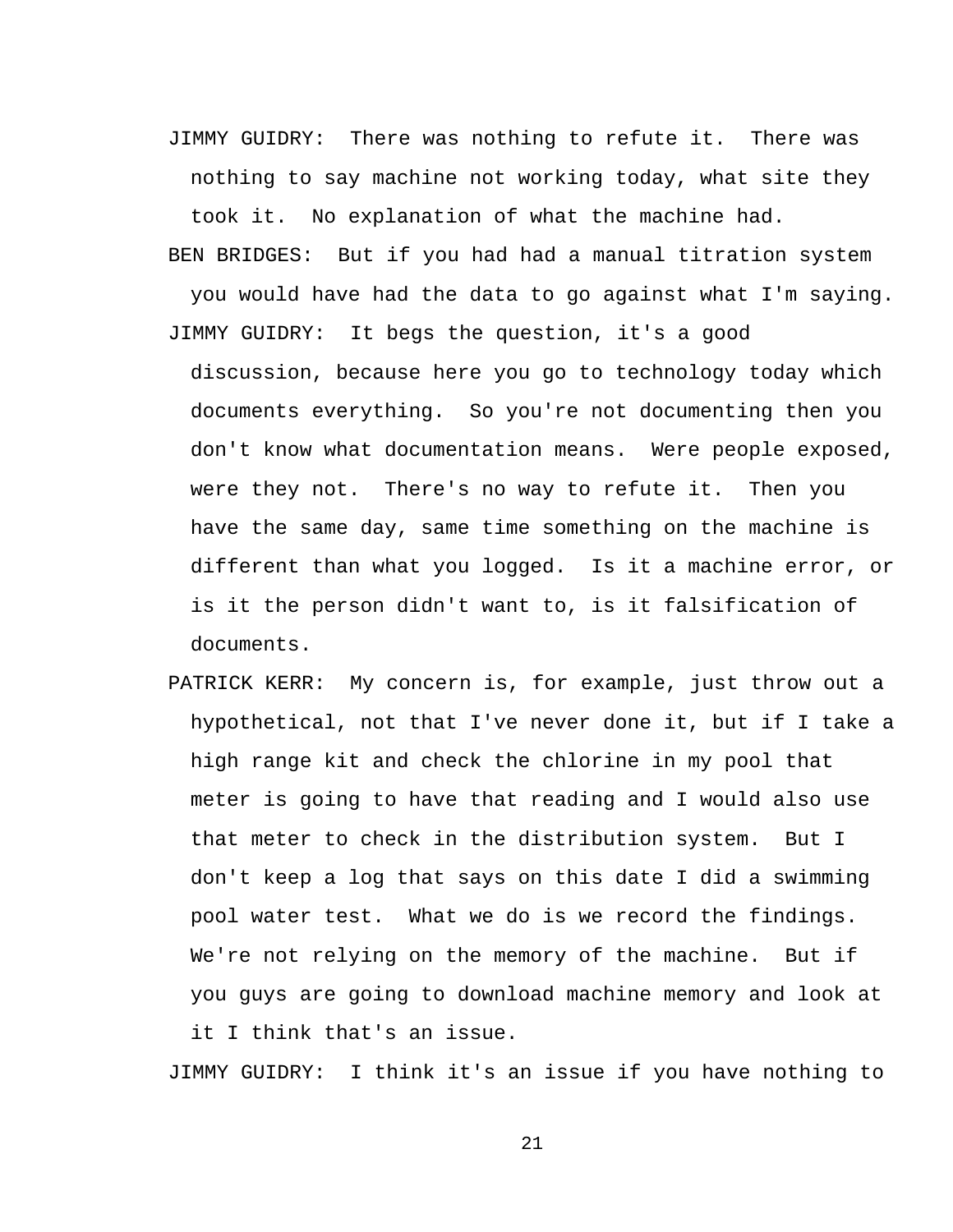say where you took it, nothing to say the machine wasn't working properly. There's no log so literally you can't refute the machine because there's nothing else to back it up. There's no argument.

- AMANDA LAUGHLIN: And in discussion, like lots of people using chlorine dioxide, the discussion with several other water plants anytime in other cases when people have a knowing issue, it's a known issue your machine is not working properly most people say I back it up with somebody else's machine, I do my own titration. They have a protocol. When you say I don't know, or I don't know what the regs are, you're not doing distribution monitoring you're using chlorine dioxide. You just can't do that.
- BEN BRIDGES: It just concerns me I don't want to rely just what's on the machine because then you'll have to document every location and every time you sample for whatever it was even if you're playing with a jar test and just playing with it or if you're at the point of entry or the end point then that scares me that that data could be used against you if you can't validate or show where you took every sample.
- PATRICK KERR: A conversation we're having is we do continuous monitoring for chlorine residual at all of our stations. We're required to report once a day. The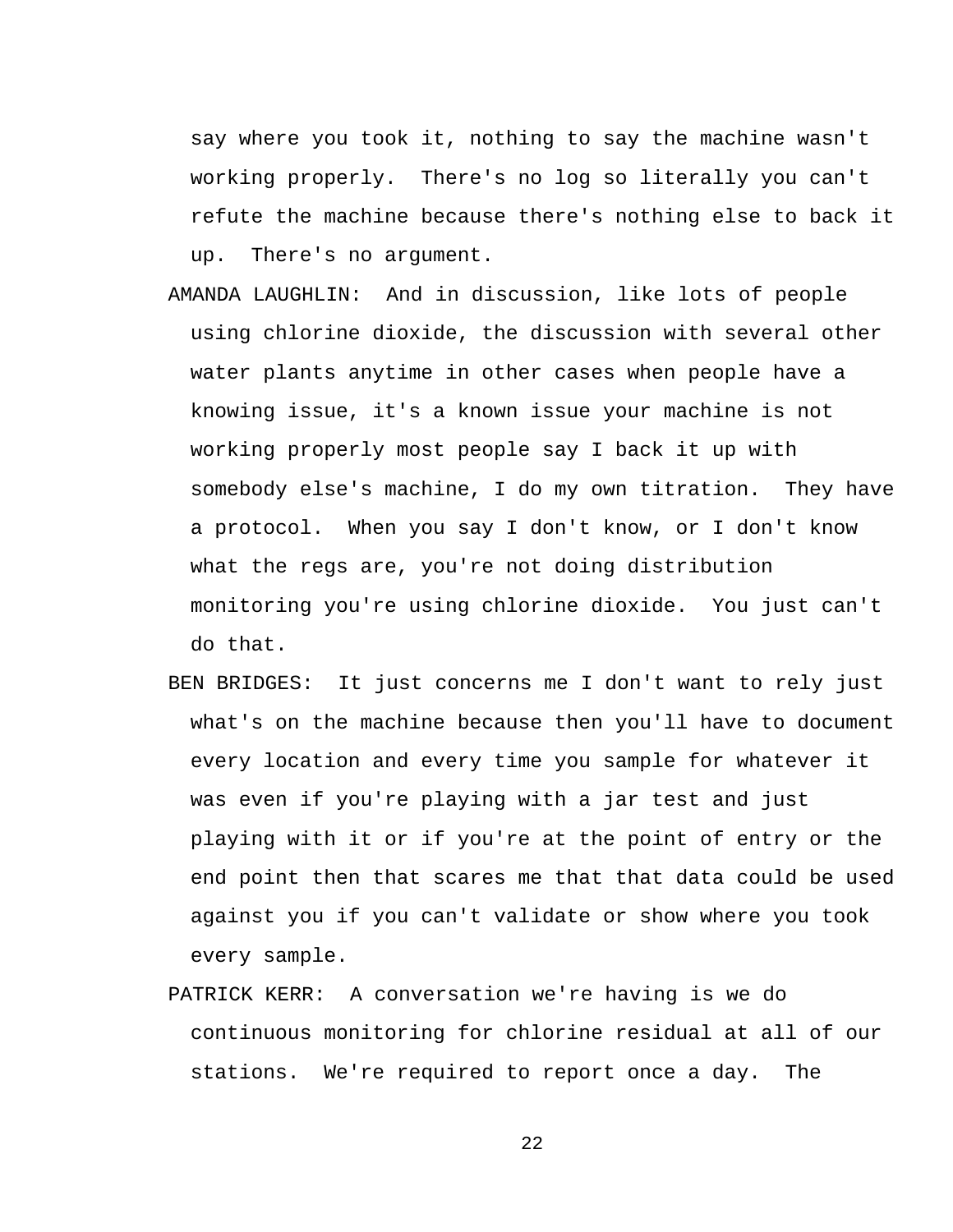question becomes do we report once a day and not save everything else. And I am adamantly against that because I need to be able to look at trends and look at problems over time and if I'm just doing one a day I lose that capacity. That's the unintended consequence of y'all going to machine data or asking me for a dump from our SCADA system.

AMANDA LAUGHLIN: I do think that you have to also consider this disinfectant procedure and the regs around it verses chlorine or something that doesn't have a tier one associated to it. It's just more stringent and so your reporting and your recording should be more stringent. Especially for chlorine dioxide. And the code is very clear it says any exceedance, any time, any exceedance you have to do the follow up. And also though if I said, if I came to you and I said let's just throw it up, I pulled your chlorine data for six months and you have all these crazy numbers and you said yeah, that machine doesn't work very well. So for six months you knew a machine wasn't working well and you're okay with that. It's just kind of a whole, a follow up thing. If you go a month or so and you realize this machine is not appropriate or it's not working correctly you should go to another method, or buy a new machine, or whatever that might be. Not just continue to allow a machine to give you erroneous data.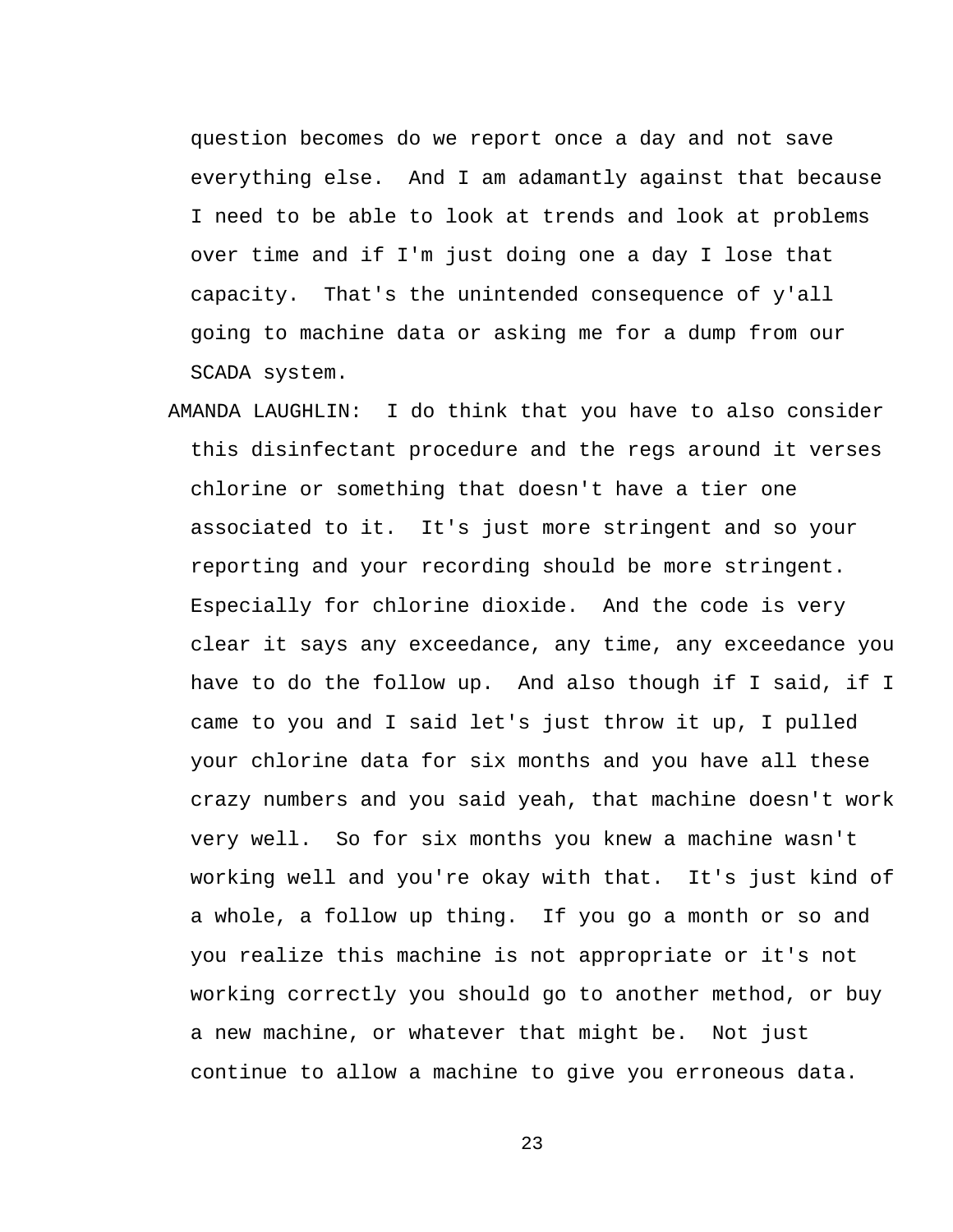- CHRIS RICHARD: In this situation I think it was the reporting, the fact the machine wasn't working came from them. And the recordings were on the system. It was their normal recording. It wasn't testing, or equipment, or anything. It's a little different than what y'all are talking about.
- JIMMY GUIDRY: It was a tough decision because if you have a machine not working like it should you would check it out, but you would also check to make sure it's not getting out the system. You want to make sure people aren't being exposed. So all of a sudden I don't have that answer. And today it's you know something and you don't act on it they want to know how long ago did you know. That was last week and you didn't act on it so people are being exposed. I still to this day don't know if people got exposed. All I know is there were higher readings on the machine. I don't know where the samples were taken and I have nothing to tell me the values are right or not. The action behind seeing these numbers and claiming the machine doesn't work is actually weak in that you might be exposing people to something you didn't verify. You didn't verify whether this was an exposure or not. It's getting harder and harder with social media that you're going to keep anything that's happening once you document you better be able to explain what you're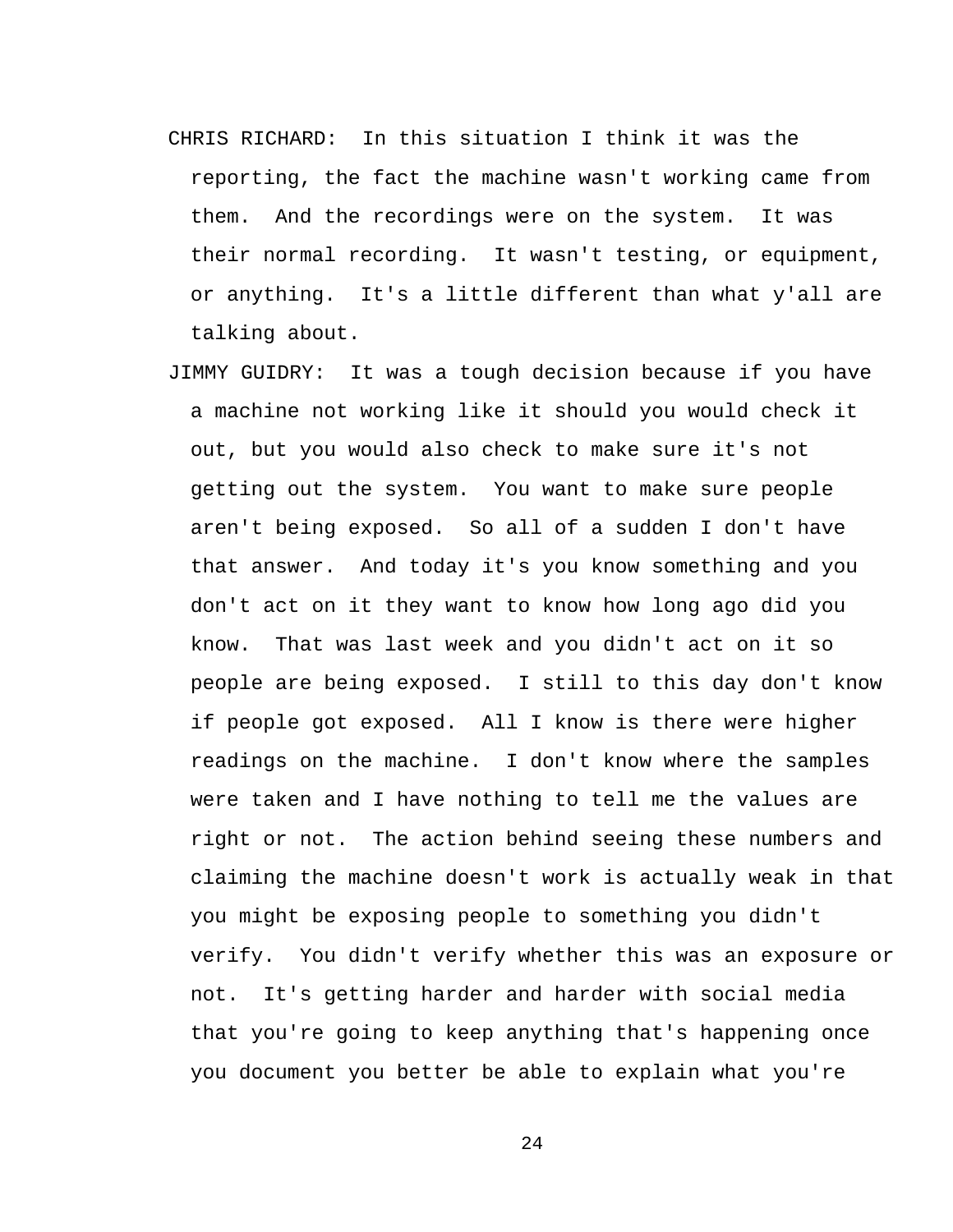documenting. I understand if people stop using the machine cause they know it's recording. I understand that's a risk involved, but that's the whole point of technology is to make it easier, but also to document efforts. And to me if you're going to document, having been through the legal system on a number of occasions, you're going to have to document that number is not valid or something. You have to document why you didn't believe that value. If your logs are not matching up with the machine at all that's a bad sign. Anyway, thought we'd share for the purpose of hearing your thoughts. I think that's a good discussion. Anymore questions before we move on? What we had agreed to do is start part 4 which is probably our, I guess the part that has the most with the business of drinking water. And so we're not going to be able to do it all at one sitting so we thought we would start today. And as we get through it we're hoping once we get through part 4 and certainly hear your thoughts, once we get to that and get the voting done we're pretty close to finishing our work on the code if you will. I thought we would start with that. And today is just us coming back with questions and our side by side. And then I guess we'll start with that conversation.

AMANDA LAUGHLIN: We have been having a lot of internal discussion about this part. And it's taking us a while to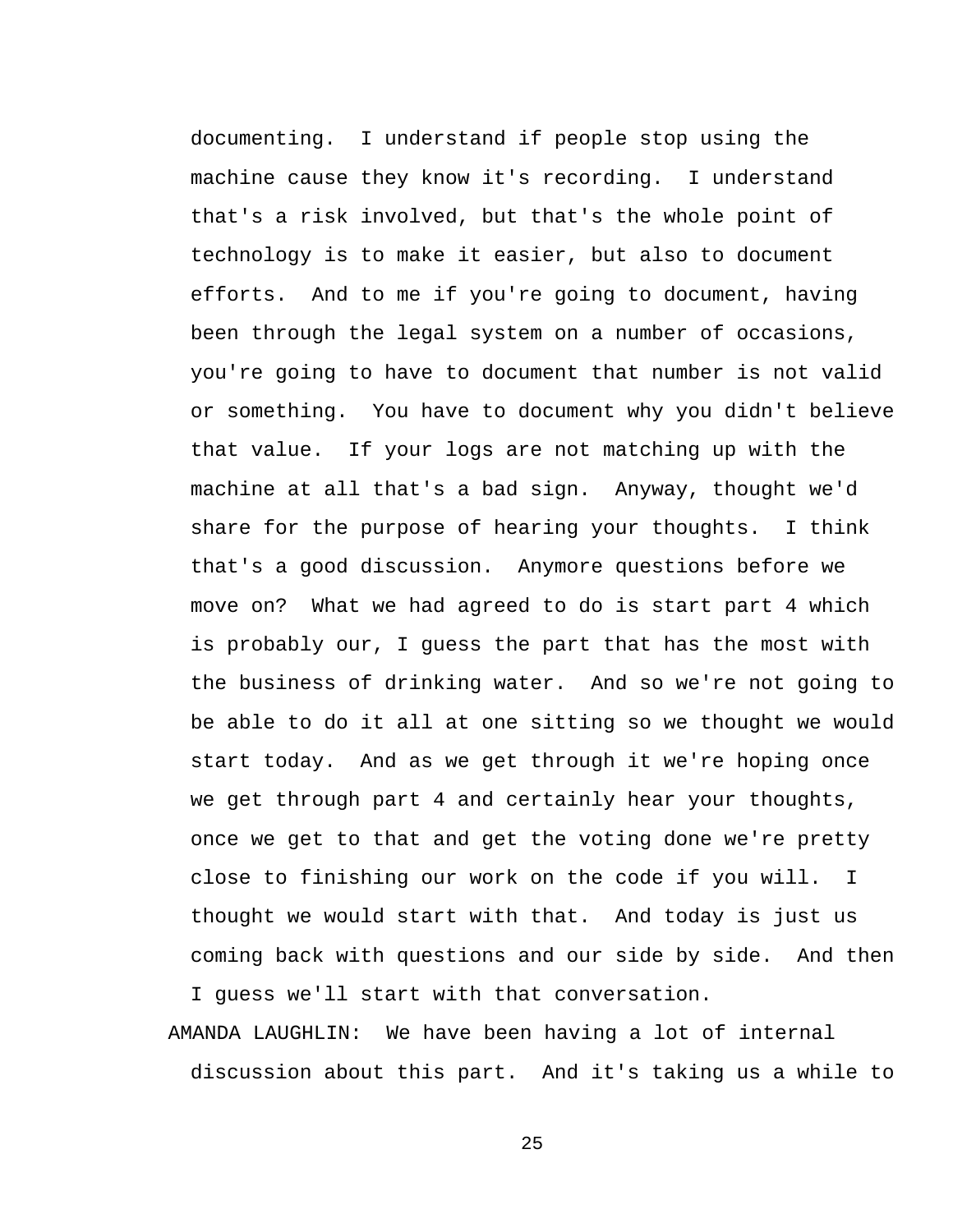go through some of the comments, et cetera. So we'll probably do it in parts like Dr. Guidry said. I think we got through 4.3. And so on page 1 under 4.0 one of the comments was that worse condition and life of a facility are too nebulous. And our comment was that the facilities have to be planned with future requirements. Like it's trending that things are getting more and more, the regs are getting tighter and tighter and I don't think it's going to stop over time. So you do need to as an engineer look at a plan when you're designing it and think about the next 20 years or 30 years.

CHRIS RICHARD: Not to interrupt you, and I agree with you on that, but worse condition in the life of a facility. What is the life of facility. The Donaldsonville plant you mentioned was built in 1925. It's still operational. Is the life of the facility 100 years. So the worst condition you can foresee in 100 years. I think if you want to nail down what you wrote down in future regulations and that kind of thing. But just to say somebody could come back in 50 years and say the code said y'all should have considered the worse condition that could ever happen in the life of the facility. You can't do that. You can't say worst in the life of a facility. AMANDA LAUGHLIN: And maybe the term worst is not right, but I think more about you need to consider the future.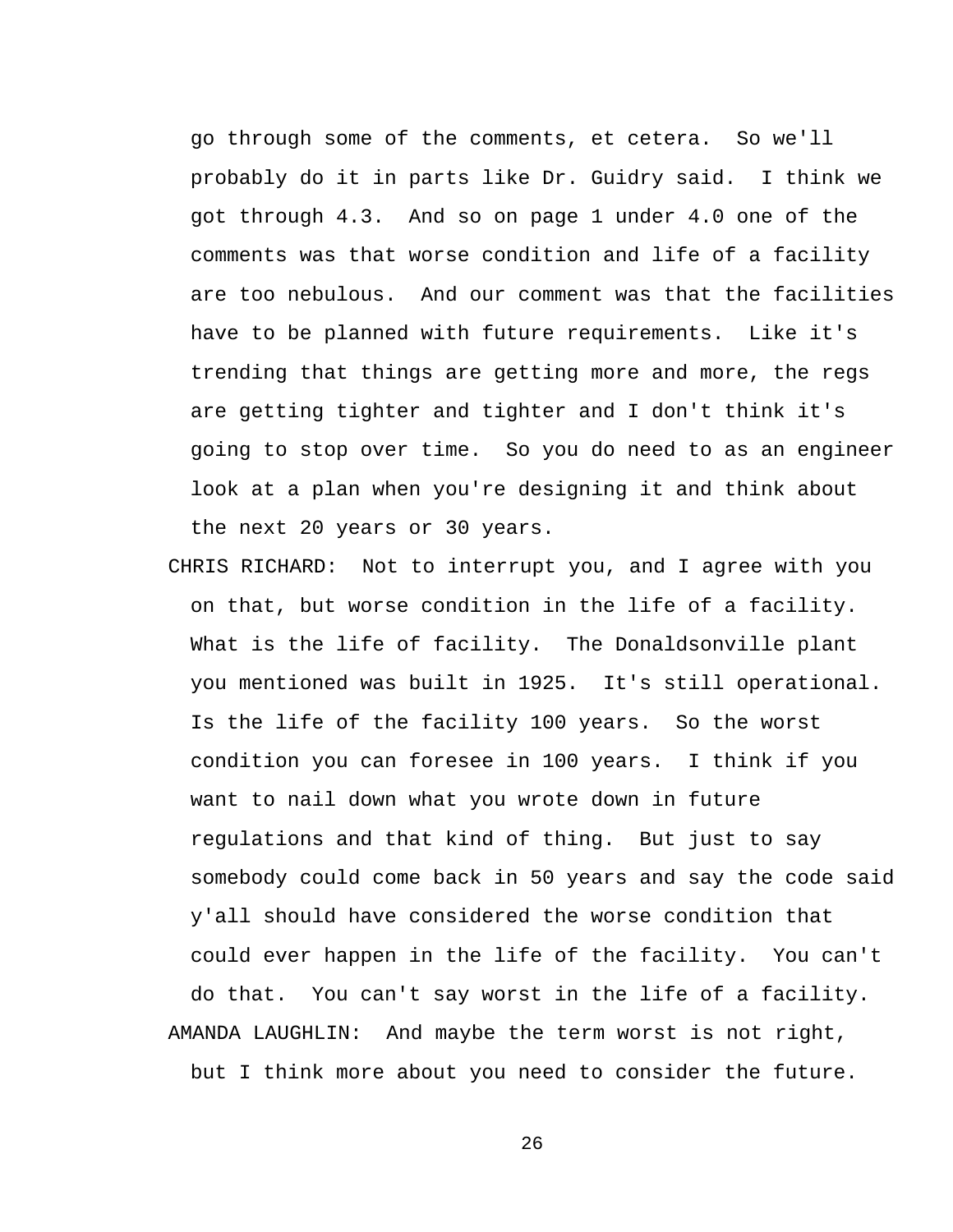You have to design considering the future. Like you cannot design a plant that works for just right now because even in 10 years from now you're not going to still probably meet some of the new regulations. Look at just the surface water treatment rule over the last 10 years. Now people are required to put in UV and 10 years ago that wasn't really even on the books yet. It's just going to get more and more and so I guess our point was like I just want to make sure that it's clear that it should be designed in mind of what may happen in the future and none of us will know for sure.

- PATRICK KERR: Is there any objection to the language DHH proposes here?
- CHRIS RICHARD: No. If that's substitute language that's fine. It's worse condition life of the facility just doesn't.

JEFFREY DUPLANTIS: Is that DHH's recommendation for wording or is that just a statement?

AMANDA LAUGHLIN: It's our comment. It's not put in.

- JIMMY GUIDRY: You have worst condition and life of the facility as too nebulous. You're saying that's not acceptable language, right?
- AMANDA LAUGHLIN: Right. Our comment on the right is what we thought.

PATRICK KERR: So just replace the struck through the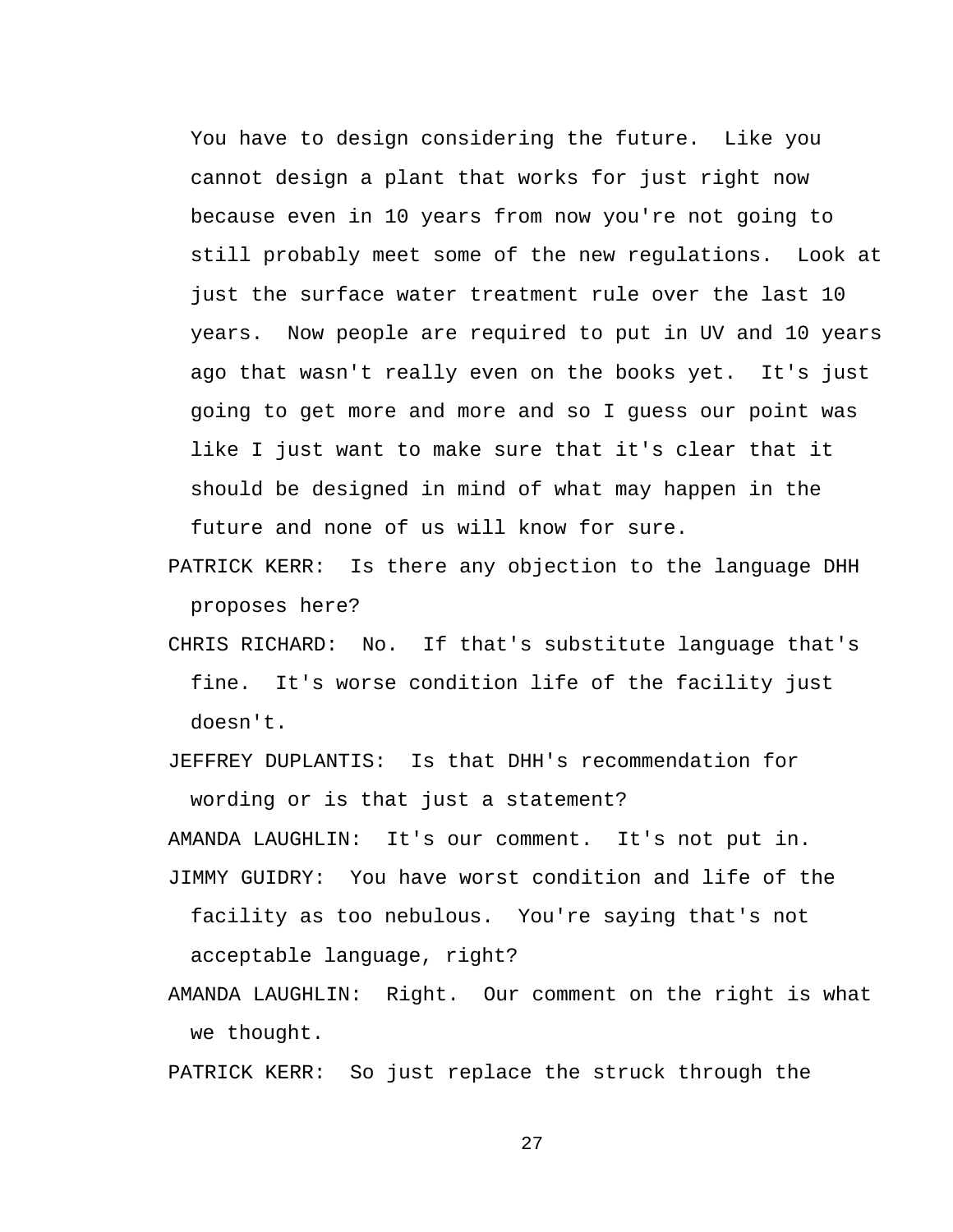design of water treatment plant with DHH's comment. Is that okay with everybody?

- AMANDA LAUGHLIN: And then the next comment was, and I actually have talked to Chris about this before, but on 4.2 clarification design. The minimum of two units was removed and then just so you know the subcommittee struck out anything that said should or recommended from the entire chapter. But that doesn't really work in all cases. In this particular instance we had the question was your design, your average daily design flow may not be adequate. Why wouldn't you want to have it at your peak flow? Are you using average instead of peak if one is out of service?
- CHRIS RICHARD: You don't design a plant typically for peak flow. You handle peak flow with storage and you design for max day average flow. So this is the plant, not the system. You can have storage that handles those peak flows at your plant. You don't have to treat, you treat over the course of entire day to meet average.
- AMANDA LAUGHLIN: If you have to meet the average, have the ability to meet the plants average daily design flow with one out of service. But if you don't have, what if you just have one?
- CHRIS RICHARD: You can't have one unit. That's why I struck it though. I know you said you have to have two.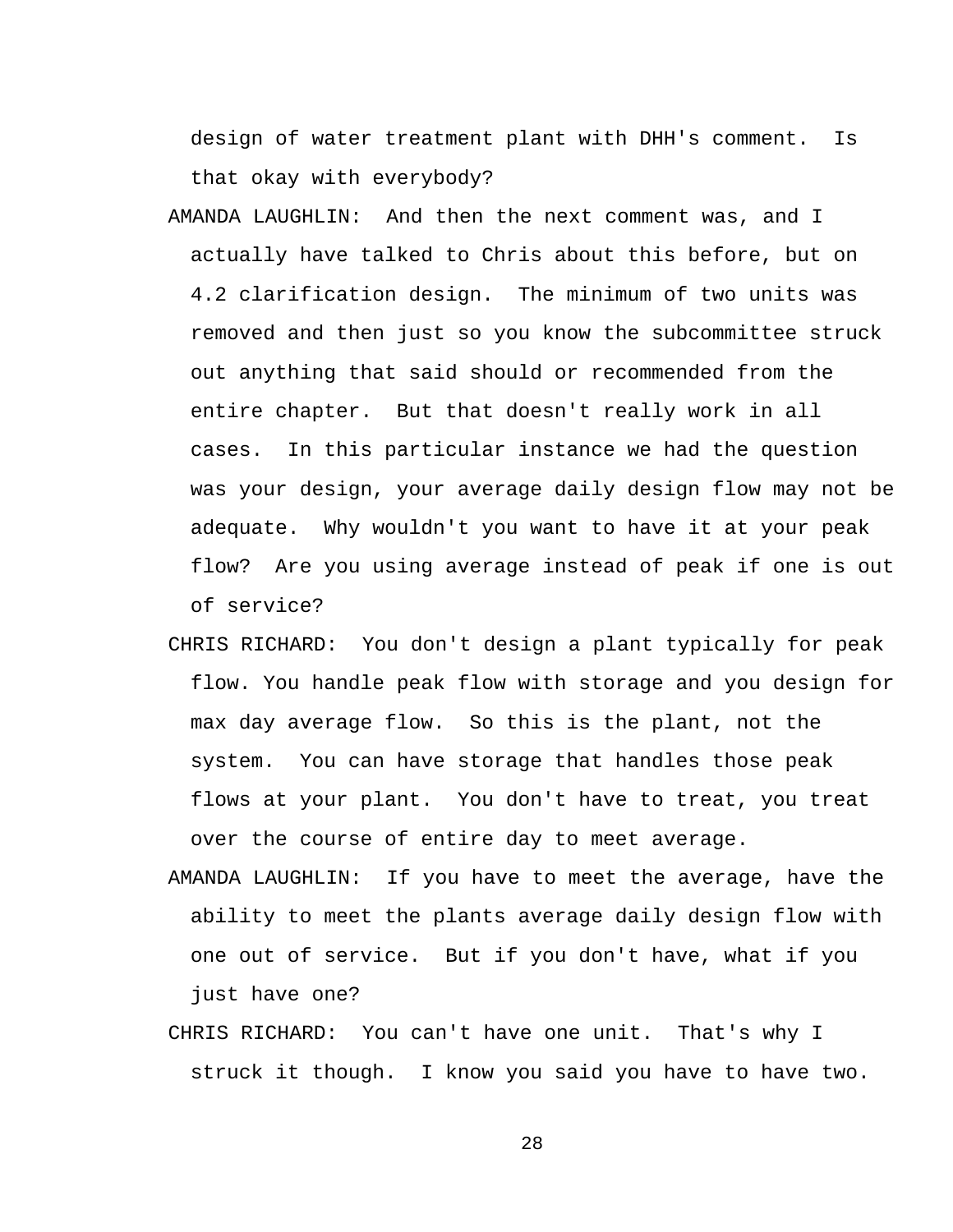Took out the two units, but to comply with having to meet the design with one unit out of service in itself says you must have more than one unit in order to comply with that requirement. You can have 2, 3, 4 whatever. But if you have one unit, you take it out of service then you can't meet the requirement to meet the flow.

ROBERT BROU: Running on a typical day too low of a percentage.

AMANDA LAUGHLIN: What if you're in August in a drought? PATRICK KERR: Peak day average hour cause you don't store more than a day's water. So would peak day average hour

fix this?

CHRIS RICHARD: For treating you want the ability to design a plant for that high flow?

PATRICK KERR: Average hour of a peak day.

CHRIS RICHARD: I think that's high.

AMANDA LAUGHLIN: If you had your average and it's like

August and we're in a drought are you going to meet it? JEFFREY DUPLANTIS: Are you going to meet what? CARYN BENJAMIN: When you take it out of service it

normally takes at least a week to rehab the clarifier. ROBERT BROU: That depends. We've taken them out and put them back in service that same afternoon on numerous occasions. I had to do it for decades because of our treatment plant one unit was more than 50 percent of our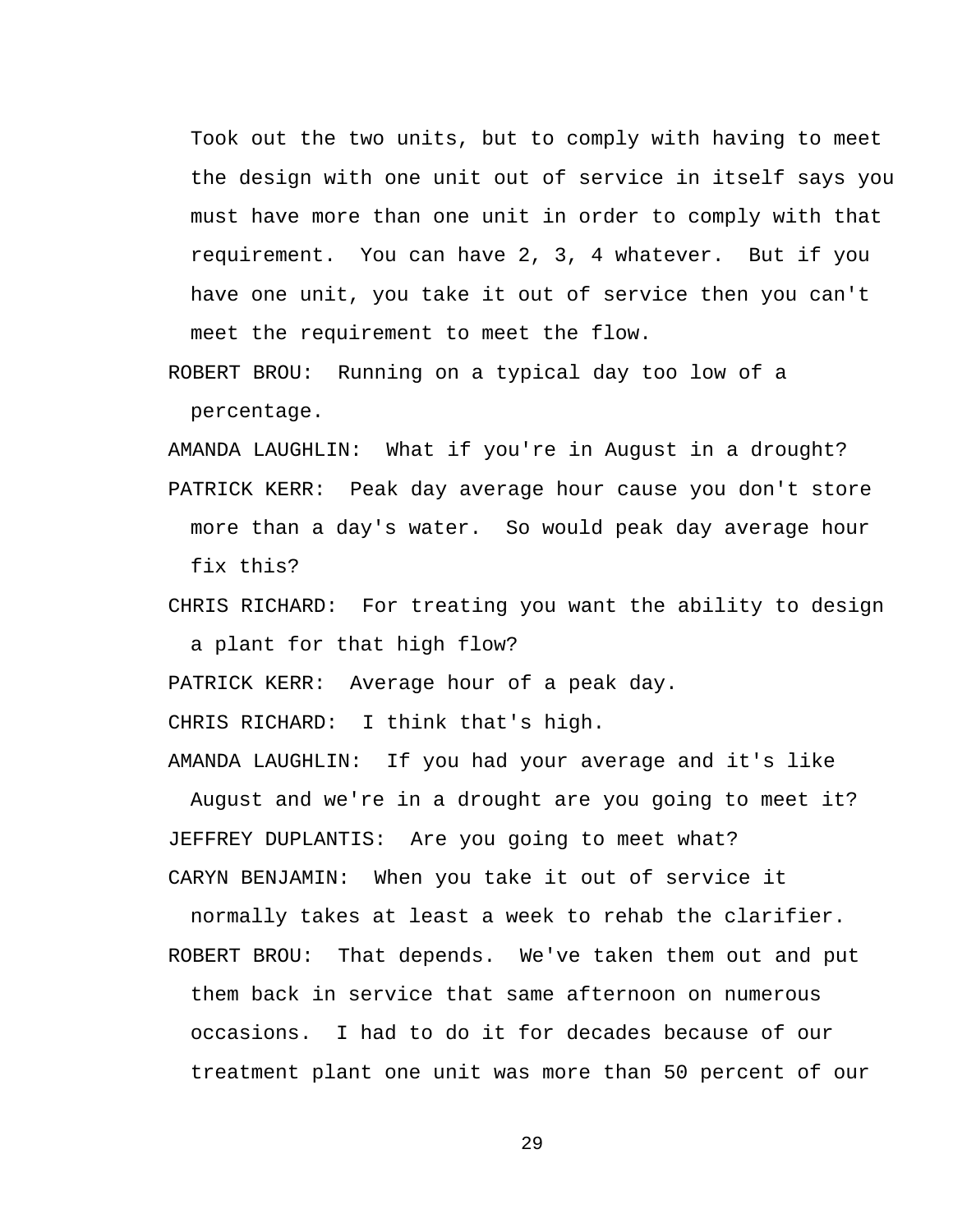demand. If I took the other two or that one offline the other two could not meet the demand before we built our new Eastbank plant. We went decades like that. We had an 18 hour window. Now it was falling apart by the time we got to refurbish it.

CARYN BENJAMIN: That's because of your storage, right? ROBERT BROU: I was able to do it with some storage, but A plant and B plant combined were 3 million. C plant was 4. So if I took that 4 million offline my average daily demand was about 5 million. I could not meet it. I had about an 18 hour window.

- CARYN BENJAMIN: We need to word it to where it's understood that you're not going to be able to treat or you're not going to be able to treat while it's at your peak demand. So you have to have either backup capacity in storage to allow for you to rehab one clarifier or you have to have two clarifiers and have the ability to meet the peak.
- ROBERT BROU: And that wasn't truly, we do some refurbishment, but typically it was taking it to clean it, go down clean it out, patch some small holes. Even typically now when we clean a plant it is one day. It's taken down in the morning and it's put back in service that afternoon.

CHRIS RICHARD: When you're designing a plant you're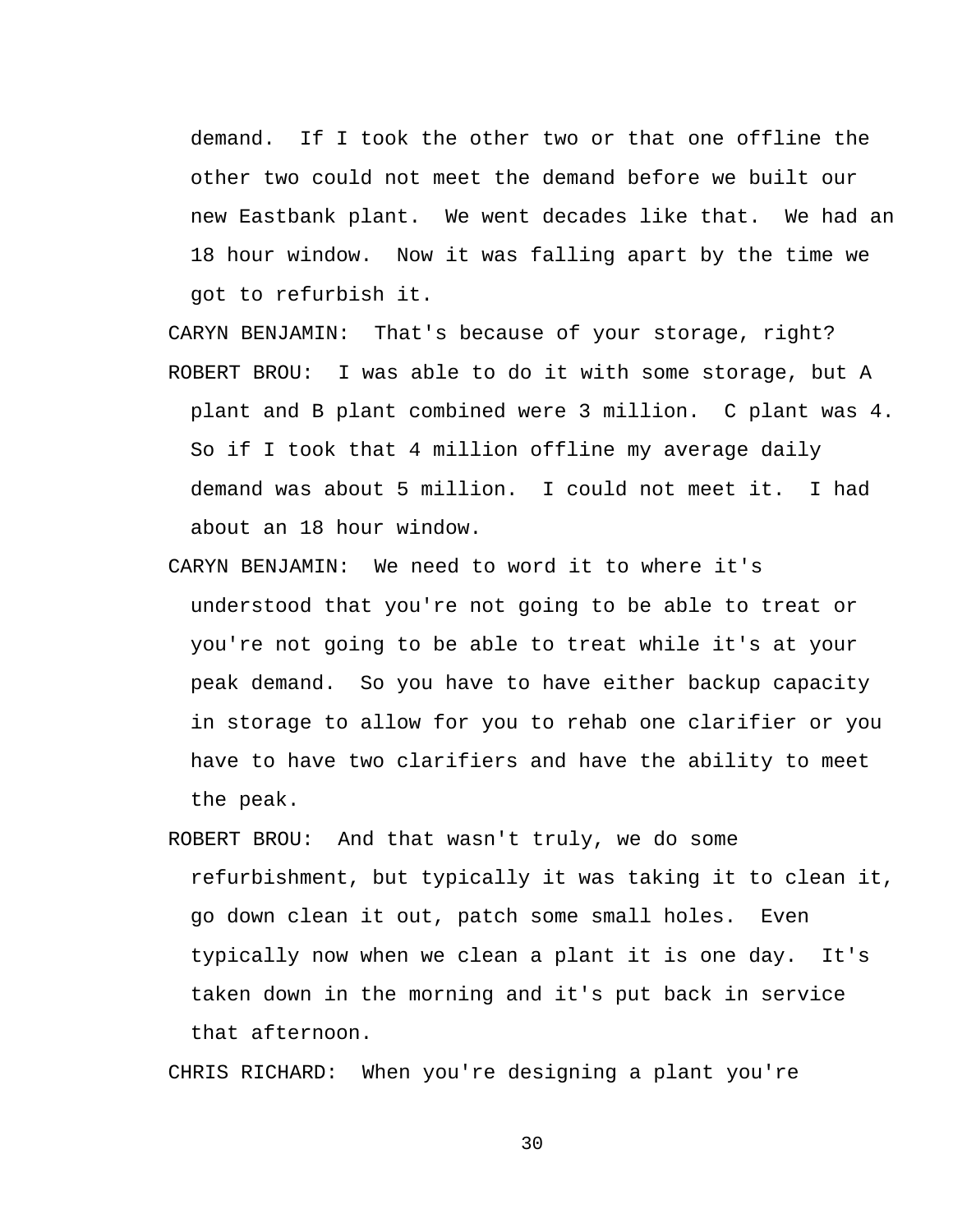designing, like you said in your first statement, you're designing for the future. You're not designing for today. Plants don't run 24 hours a day. Remember this is the code we're designing today so if you design the highest I could see would be max day. If you do peak hour for a plant hugely over designed.

PATRICK KERR: If you have a mechanical failure, scraper craters and it's going to be a week if what's remaining could meet average hour of a peak day you could run it 24 hours and produce enough water. You would have to have storage capacity to keep the system serviced. So their comment is the average daily flow is not adequate. Why not peak. Well, you don't have to be able to meet the peak demand with the single unit, but that unit should be able to meet the peak demand over a day, right. You're saying that's over designed?

CHRIS RICHARD: I think it can be and it's not defined. We have average day design and max day. We don't have peak hour.

PATRICK KERR: Average hour peak day.

BEN BRIDGES: You still could run out of water.

PATRICK KERR: Yeah, but storage should take care of it. You would have to have enough storage.

CHRIS RICHARD: Again, your plant's operating at 24 hours a day right now for that to be an issue. Most of them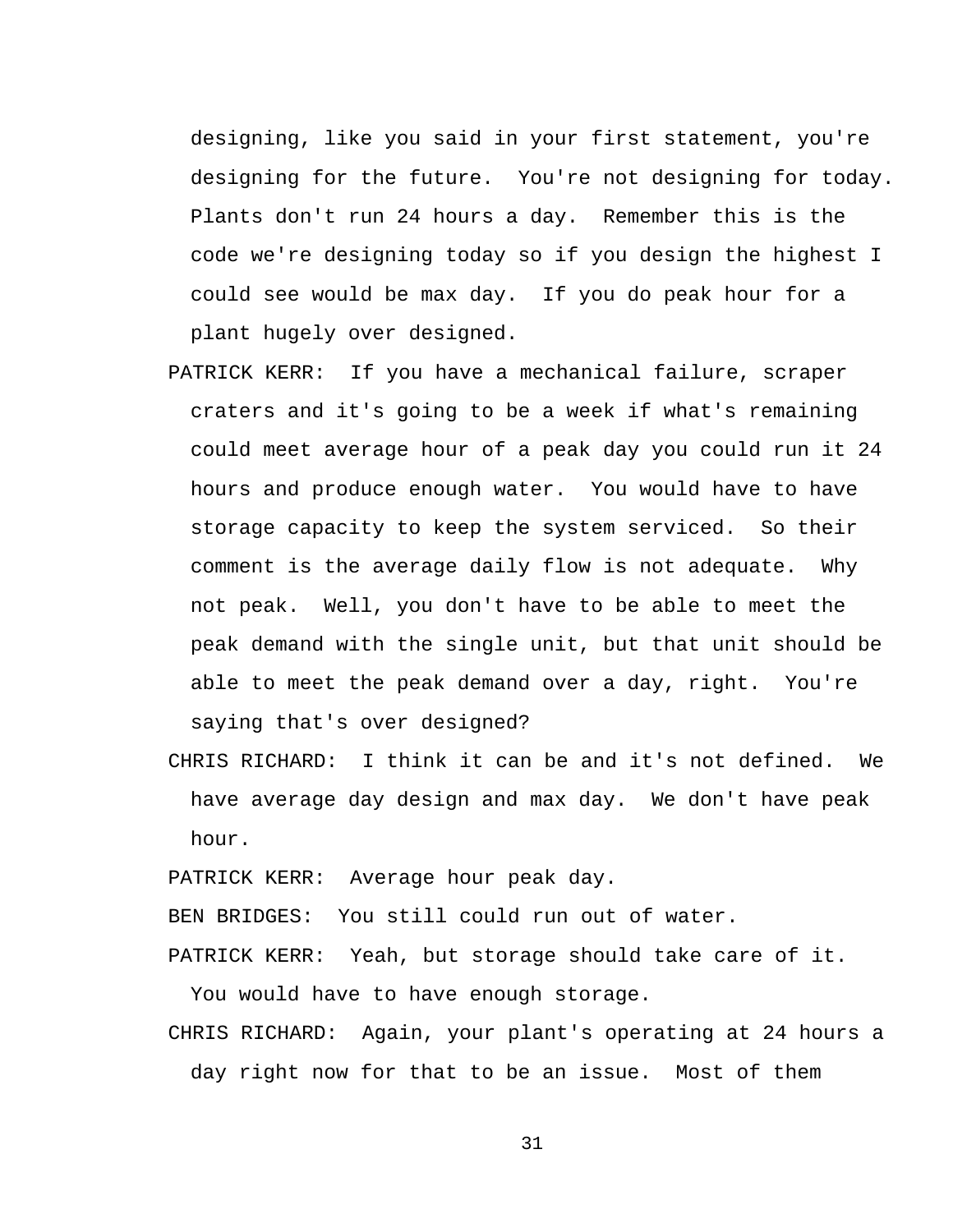don't. Because then you begin planning for expansion. PATRICK KERR: So what's the right number that is

acceptable to them. They're saying average hour is not okay. What's right.

- CHRIS RICHARD: What do you design a plant for, average, max day?
- RICK NOWLIN: You have to look at utilization of the plant. You design for peak flow and it depends on the size system. If you have multiple plants in the system you don't worry so much. If you have one plant we do try to put as much in there as we can reasonably justify from the cost basis.

CHRIS RICHARD: Storage is cheaper than more equipment. JIMMY HAGAN: Is the question we're asking is with one clarifier out of service it still has to meet average. Which would imply if they're both in service you'd be meeting two times average which would be more than max daily. Not much more, but still be more. With storage you will certainly get peak.

ROBERT BROU: This is minimum standards. You can always justify going more.

CHRIS RICHARD: If your average day is a million gallons you have to be able to do a million through one clarifier, but you have to have two. So in effect you have a 2 million gallon a day of clarification. If you do peak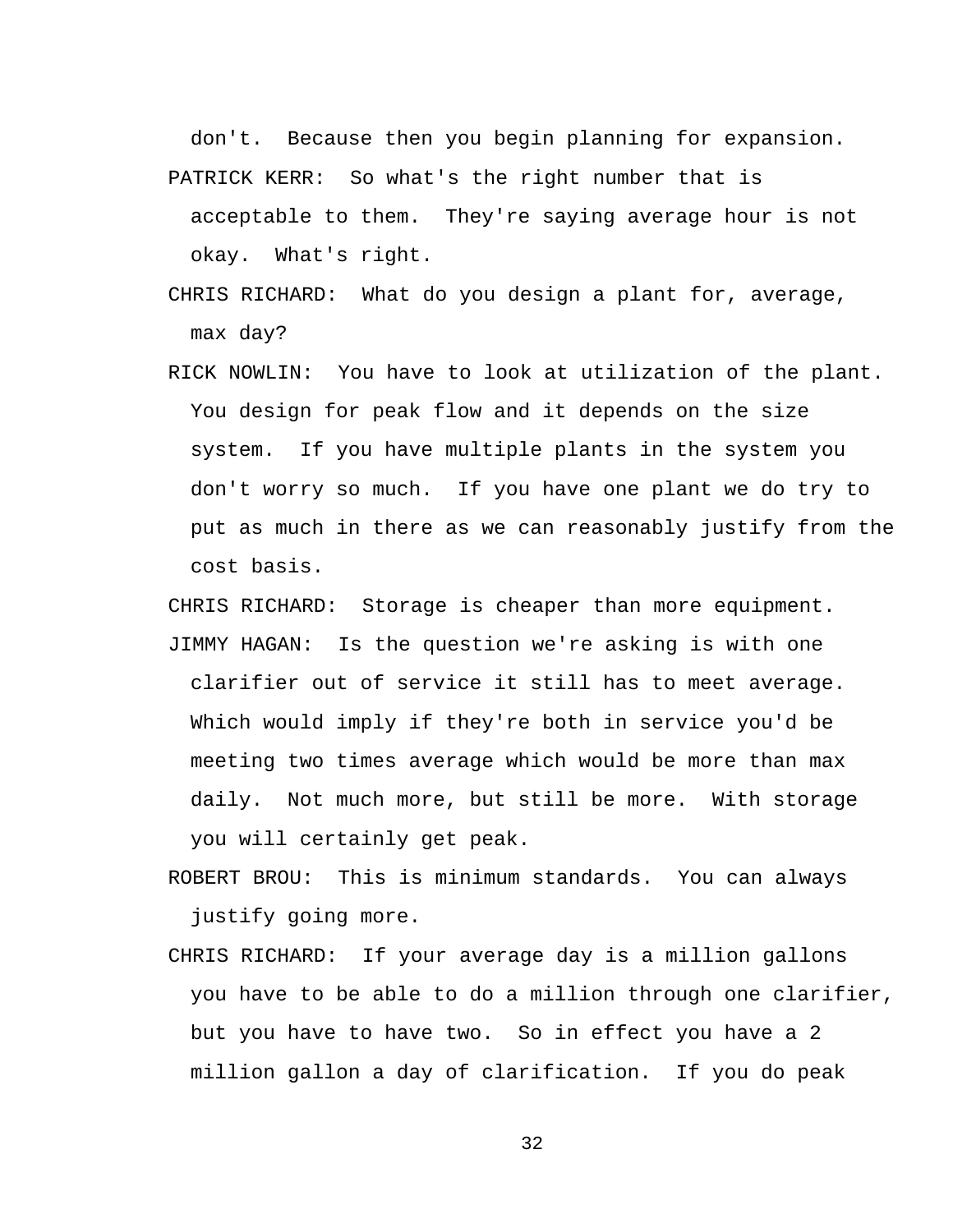hour that might be 3 million or 4 million to do in each clarifier. A lot more than I think you need.

- JIMMY GUIDRY: What if it's the average when you know it's the most demanding time? What if it is the average in August as opposed to a 12 month average?
- AMANDA LAUGHLIN: When we do surveys, when I used to do surveys that was definitely a conversation I always had with the plant. Was your design for this, you have a design capacity, you have an average production capacity, but what's the max. And I would always ask what is the worst case out of the whole year. And it was usually August or September and if it would happen to be a year where we had no rain it was tremendously different. And I realize we're typically not in a drought year, we have a lot of rain and all. And I realize you can't design for every circumstance. But typically there is just a ton more water production in the summer time. I don't know. Might be like what's the average during the peak of your year. Like if you were designing for the worse part of your year or something.
- CHRIS RICHARD: Did we use average day month on some previous. I don't want to get into too many different definitions because we're going to have five different definitions for design.

AMANDA LAUGHLIN: In here you have plans average daily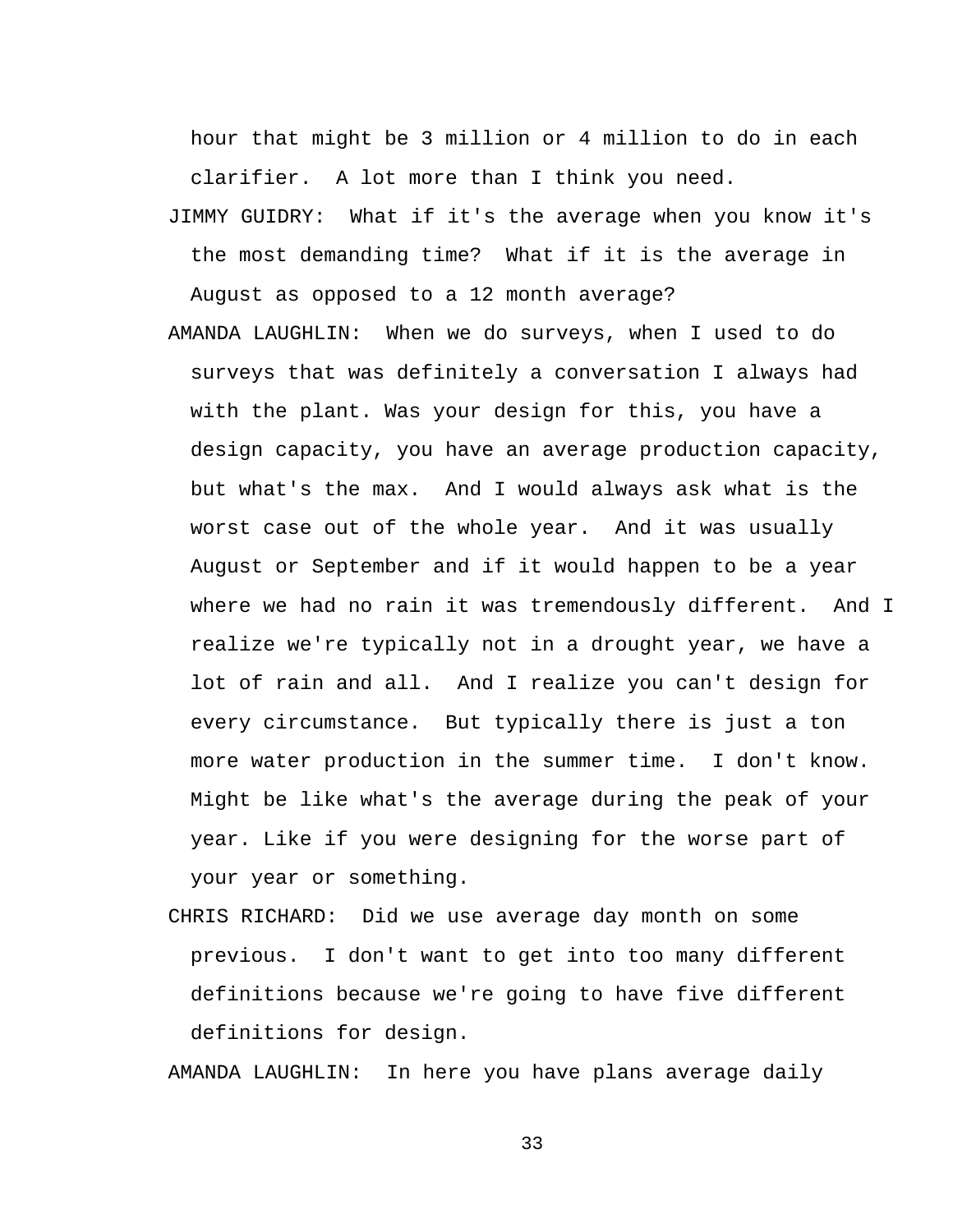design.

- CHRIS RICHARD: I meant previous sections. Somebody came up with, I think it was Randy.
- PATRICK KERR: Randy is the guy who uses average hour on peak day. And we use if for fire flow. If you have a fire at a peak hour on a peak day you're going to have a problem.
- CHRIS RICHARD: For plant design I think he went with max month, average day in a max month or something like that. AMANDA LAUGHLIN: What would that have been under, like

part 2?

CHRIS RICHARD: Probably chapter 5.

ROBERT BROU: I was going to give one example of why peak does not work. Our peak typically is not August, it is when we have a freeze event. I have a 9 million gallon a day plant on the west bank and during some freeze events I'm producing 9 million gallons. If I had to have one unit out to get that now I need 14 million. That's way over designed because my average out of the plant is less than 4. My peak day would be outrageously over designed.

JEFFREY DUPLANTIS: What about like daily, average daily

during the peak month?

CHRIS RICHARD: Max month was what Randy said. Let's stick with the same definition throughout the code.

AMANDA LAUGHLIN: Maximum average day demand. Supply and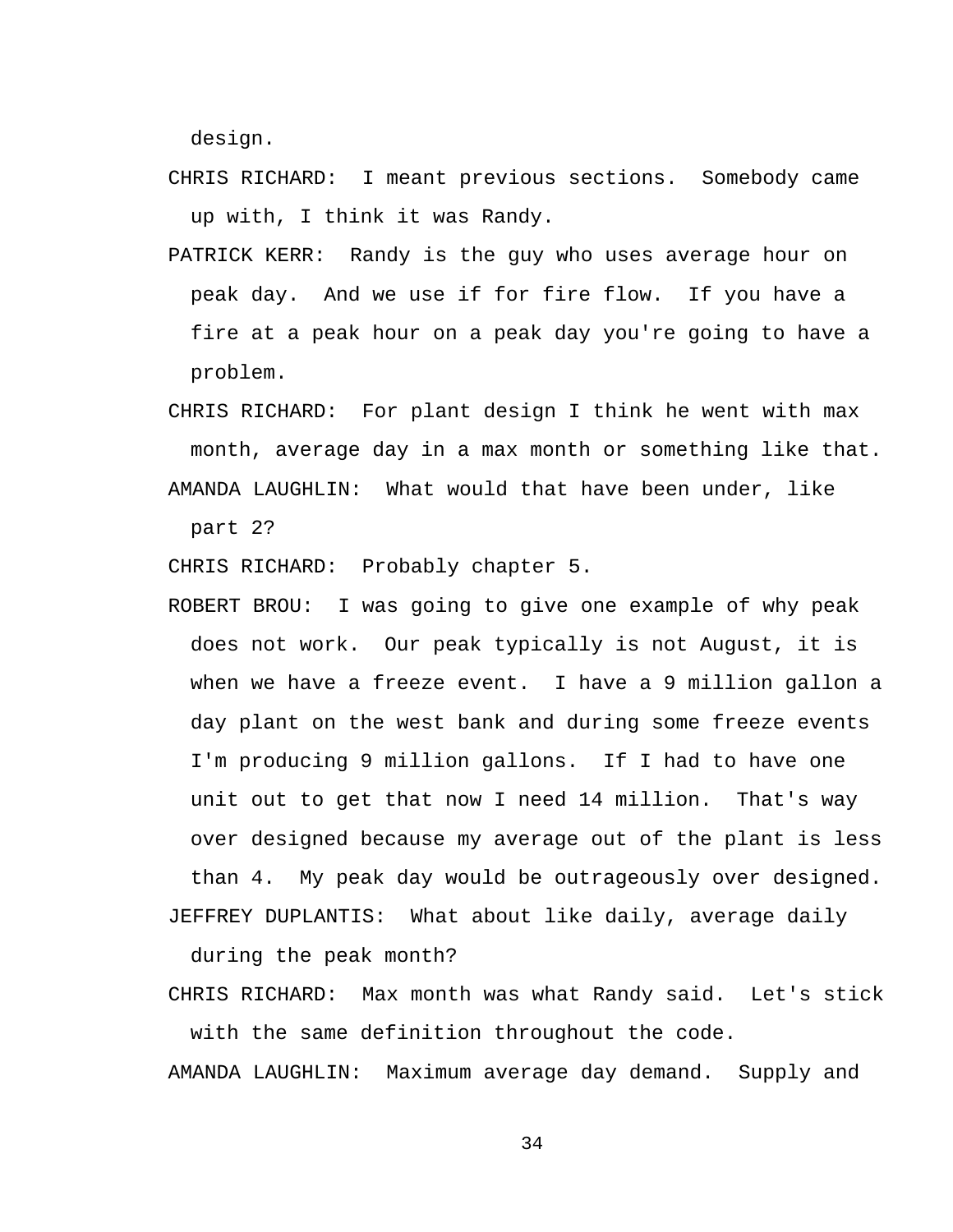storage of chemicals was maximum average day demand. Maximum average day demand is what we've used prior for chemicals, storage of chemicals.

- PATRICK KERR: What the heck is a maximum average day? CHRIS RICHARD: Max day typically which might be one and half times your average. But your peak might be four times.
- AMANDA LAUGHLIN: What if you said you have the ability to meet the plant's average daily design flow with one unit out of service. Do you feel like that would include, indirectly include an amount of storage that you would have to have to meet that?
- ROBERT BROU: I think we have in other places in the code you have to have a day's supply.
- PATRICK KERR: No, we don't. I would have jumped up and down on the table if we had said that.
- AMANDA LAUGHLIN: As design engineers when you design, like if you're going to design a new plant don't you typically go above what you think you are going to produce anyway just because you're going back to 4.0 when we just talked about you have to meet the future demand.
- CHRIS RICHARD: So you have it built into the plant. But let's say you come up with you need a million gallon a day plant and that's got the future growth into it. And that's an average day. So on an average day they'll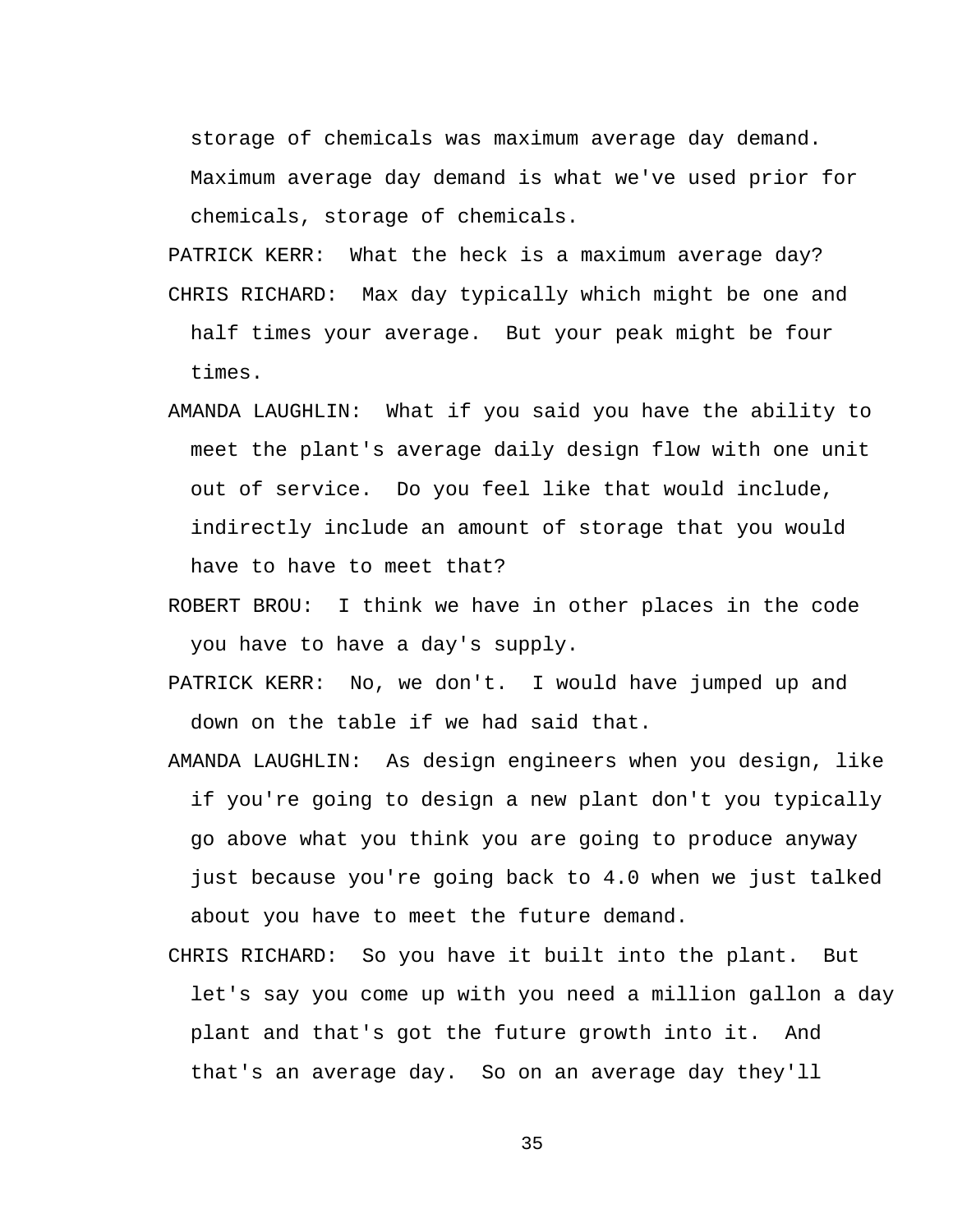produce a million gallons a day through it. You might have to augment it with storage, but you design it. If you did peak hour that suddenly would be a 4 million gallon a day plant to produce maybe 500,000 gallons a day. You're getting really cost prohibited. And it depends on when you classify a plant, how you classify a plant you said yours was 9 million gallons. What is that number based on. Cause that's what this is for. What the plant's designed for. If you're saying it's a 4 million gallon a day plant then it should be able to produce 4 million with a unit out of service. It's what it was designed for. If you design it on max day or average. I don't know anybody that designs a plant for peak hour or peak day. A lot of people do average day or you might do max day. Also you can meet max day with a unit out by having more units. You will meet peak hour, not with a unit out of service though cause you got basically double your capacity of design. Cause you have 2 million gallons a day online all the time. It's just during that catastrophic event, not scheduled maintenance, that you need to produce.

AMANDA LAUGHLIN: In the interest of time you all feel like the average daily flow is okay? I'm just afraid that we're going to get submittals for one clarifier. CHRIS RICHARD: You can't.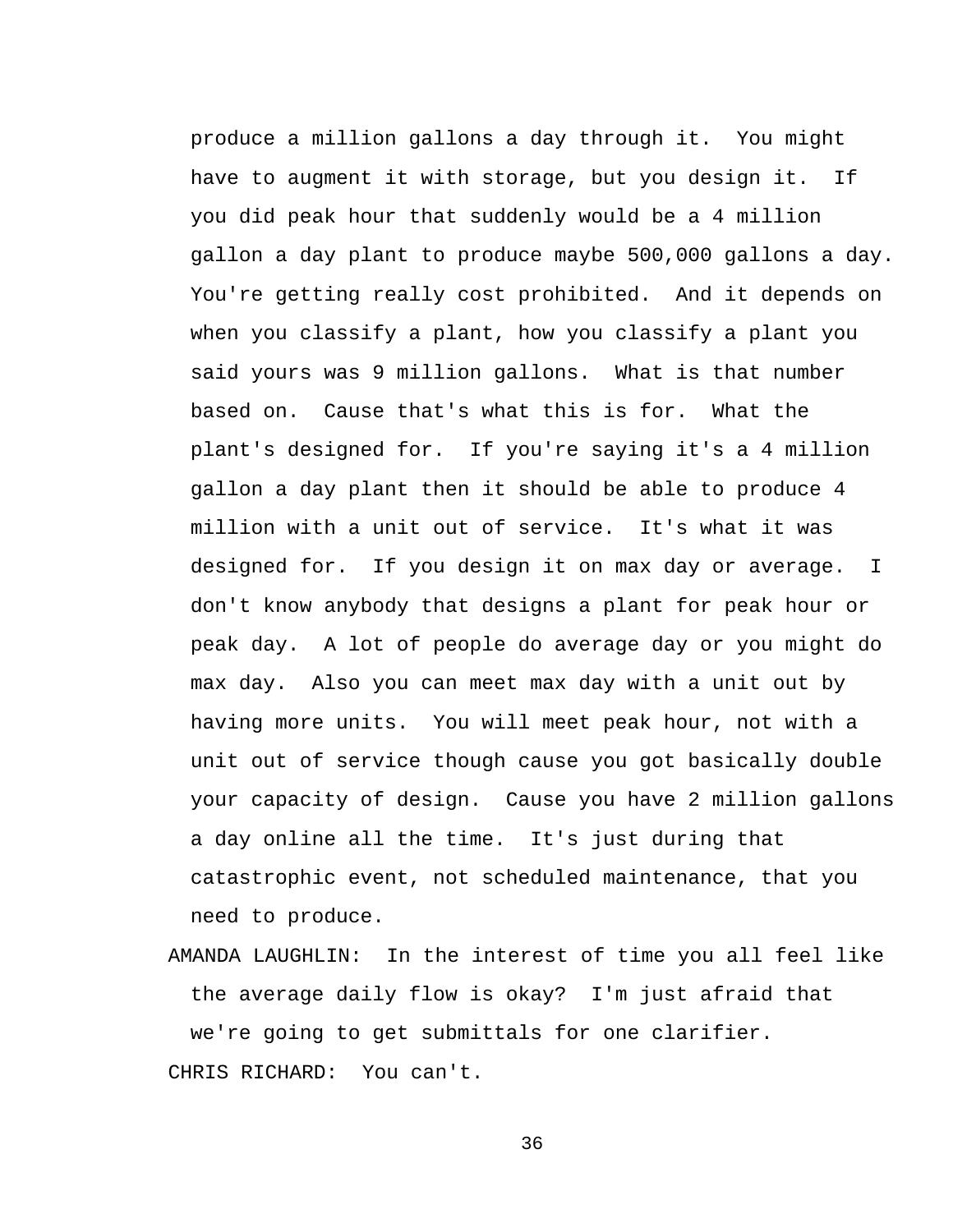- ROBERT BROU: They have to meet their average with one out of service.
- CHRIS RICHARD: It's pretty clear to me you can't meet it with one out of service.
- BEN BRIDGES: If you only have one and it's out you're out of water.
- JIMMY HAGAN: Is this for review of new plants? So you're going to have 20 years of capacity built in there. And your peak is going to be 1.8 times your average.
- CHRIS RICHARD: No, it will be more than that. Depends on the size of the plant. It might be 4.
- JIMMY HAGAN: Your maximum daily demand I haven't seen one that's over 1.8.

CHRIS RICHARD: You said peak.

JIMMY HAGAN: If you meet max daily and it's 1.8 you've got twice as much clarification as you need and you also have

20 years built in there you in fact have more.

KEITH SHACKELFORD: At the beginning of the plant life.

CHRIS RICHARD: When you're not doing maintenance for that one day you have double that. That you're maintaining and using. You're talking about, this is all about really not even plant maintenance, you wouldn't do plant maintenance during a max day event either. You would plan it for your least flow times. You're talking about an unplanned shutdown.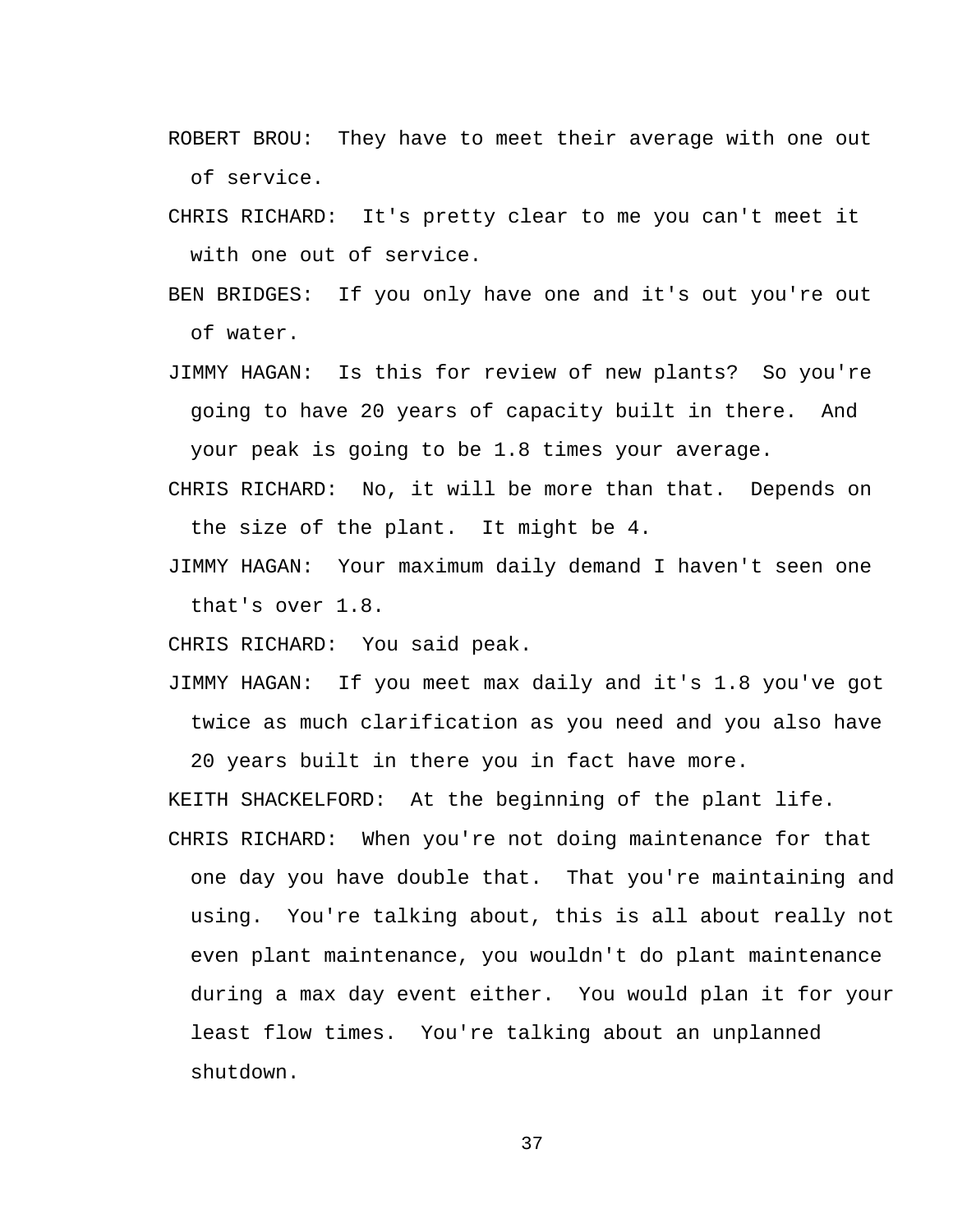JIMMY HAGAN: You would be better able to handle it on day one then you would on year 1, or year 10, or 15.

CHRIS RICHARD: When you get to your capacity that's when you plan for your expansions.

- AMANDA LAUGHLIN: We talked about it probably as long as we have been talking about it. When we started going through this it's just really a lot to discuss. That's why we didn't get a 3rd of the way through the whole part. I guess we see everyone else's point too. I was just trying to think about maybe some language that would benefit both sides. If you don't like the peak flow then what if there was...
- JEFFREY DUPLANTIS: We talked about adding in before average daily design flow add in max month average daily design flow.
- AMANDA LAUGHLIN: You are going to have a max month. Over time you would have that knowledge.

JEFFREY DUPLANTIS: It could be in the winter time.

- Whatever your max month is take the average daily flow of that max month and that's what you use.
- JIMMY GUIDRY: So would an engineer know that on a new plant before we ever know.
- CHRIS RICHARD: It would be hard if you had a brand new plant. If you're doing an expansion you have historical data. There's no way to project a max month.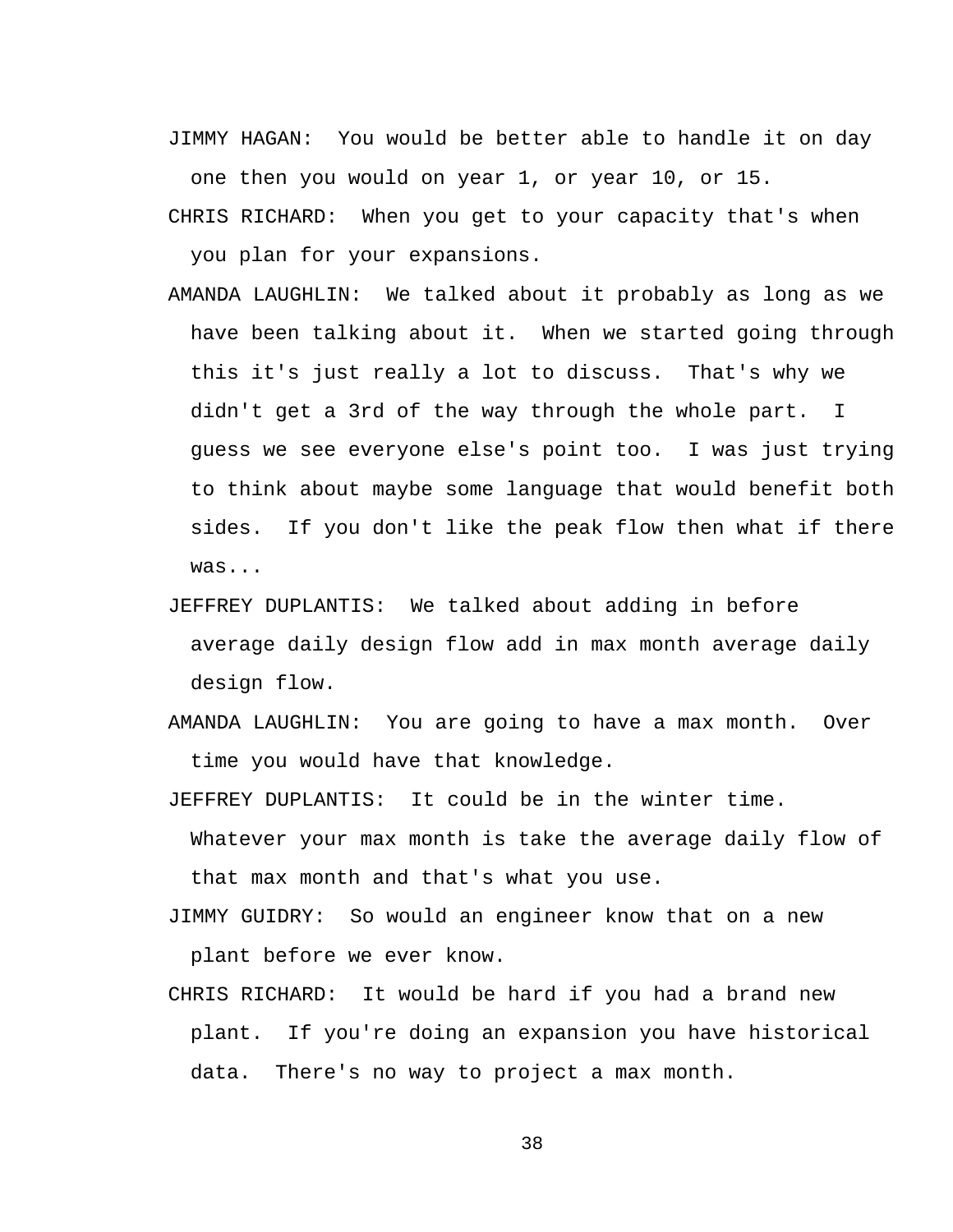- KEITH SHACKELFORD: You can also contact similar sized communities.
- BEN BRIDGES: Right. You can get a ballpark. You could get in a ballpark with a new plant, but to nail it to the gallon, no.
- JEFFREY DUPLANTIS: You're ball parking a daily average on a new plant. You're guesstimating either one on a new plant.
- BEN BRIDGES: With the experience most engineers would have you could be pretty accurate.
- CHRIS RICHARD: I don't think there's a big down side if you missed it either.
- BEN BRIDGES: Right. You just go back and do it again next year.

CHRIS RICHARD: I don't think it's going to be an issue. JEFFREY DUPLANTIS: Is that a yes or a no?

JIMMY GUIDRY: I think it wins, average in a max month. Let's move on.

AMANDA LAUGHLIN: So 4.2.1 D it was scratched out. Detention time was scratched out. And I guess the comment was, I think it was only scratched out because it was recommended, greater detention may be required. And our comment was while detention shall consider removal requirements for the unit. As a substitute instead of just eliminating it we propose to add that particular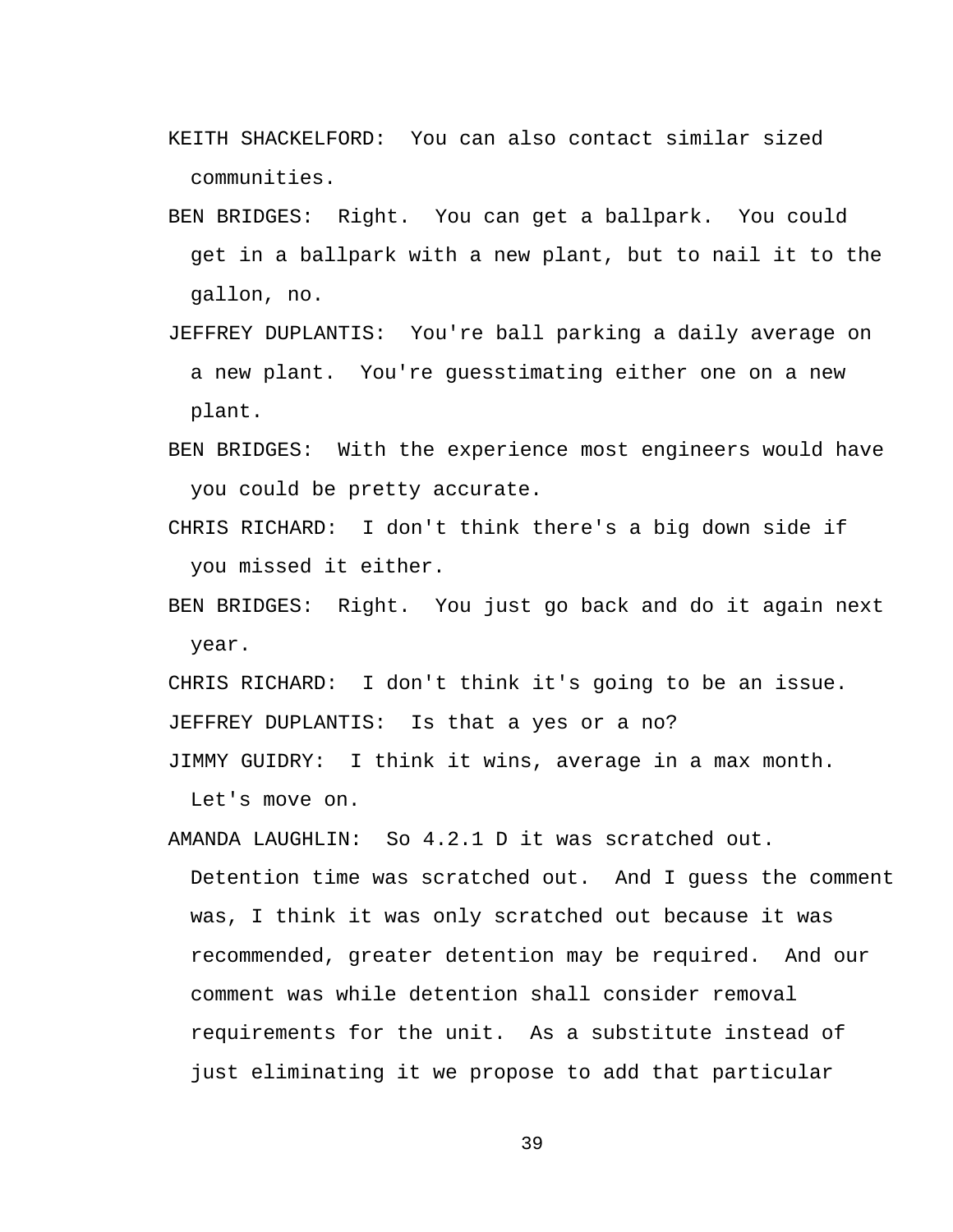language back. Some of the things I realize were taken out because it was recommended or what have you. And there will be times we propose a different, like a substitute to go back in. And it's not because everything needs to be completely defined. I know Chris your point a lot is that needs to go back to the engineer, and it's true. But not all engineers are created equal and you have to have some of that in there. I mean we see a lot of interesting stuff. And you have to have some things outlined for people, even if it's just to jog their memory or their knowledge like oh, yeah I need to consider that as well. It's not that we're trying to define every little thing. It's just sometimes people need to be prompted to consider things. Does anybody have any comment on that one? 4.2.2 coagulation D. The flow was removed and we fell like you should have a requirement for flow to ensure your dosing and stuff. You have to know what your flow rate going through is so you can dose appropriately.

- CHRIS RICHARD: If the flow is split after and then you split it and you're not really measuring it. You're just sending it equal to the two basins. There's no need to measure it.
- JOHN WILLIAMS: We have plenty of systems that feed independently on each clarifier separately. In those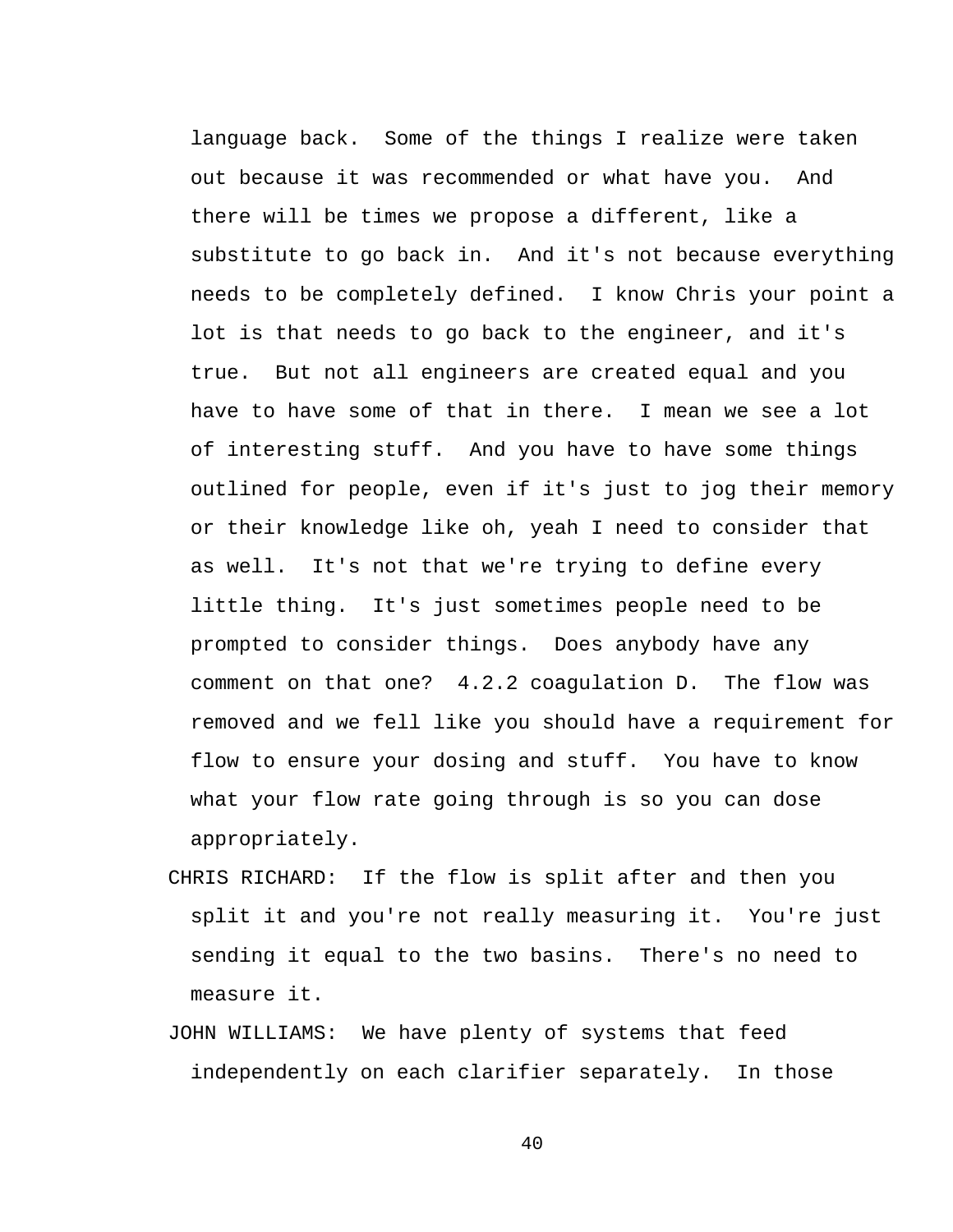cases they would need.

- CHRIS RICHARD: If you have multiple basins and multiple mixers then you would have to. But if you don't, so you need to address it differently than just saying you have to. Not every case does have that situation. Because in the case we just said you would have to measure, but there's no need to measure.
- JOHN WILLIAMS: We see all kinds of things and some of them fit exactly what you are saying and others engineered completely different.
- CHRIS RICHARD: I'm just saying if you put it as a requirement then those we're talking about would have to measure and there's no need for that. You have to figure out a way to address both situations without encumbering the ones that don't need it.
- BEN BRIDGES: The only problem is you don't have the word in there with the common rapid mix. If you have one rapid mix then that negates having to measure the other two. Just flow between basin you have to measure each one. I have one plant that has three with one common feed point three separate basins and then have to measure all three when they can measure just the one.

CHRIS RICHARD: Just address it with chemical feed that you have to be able to measure the flow if it's split. AMANDA LAUGHLIN: I was going to say what if you added a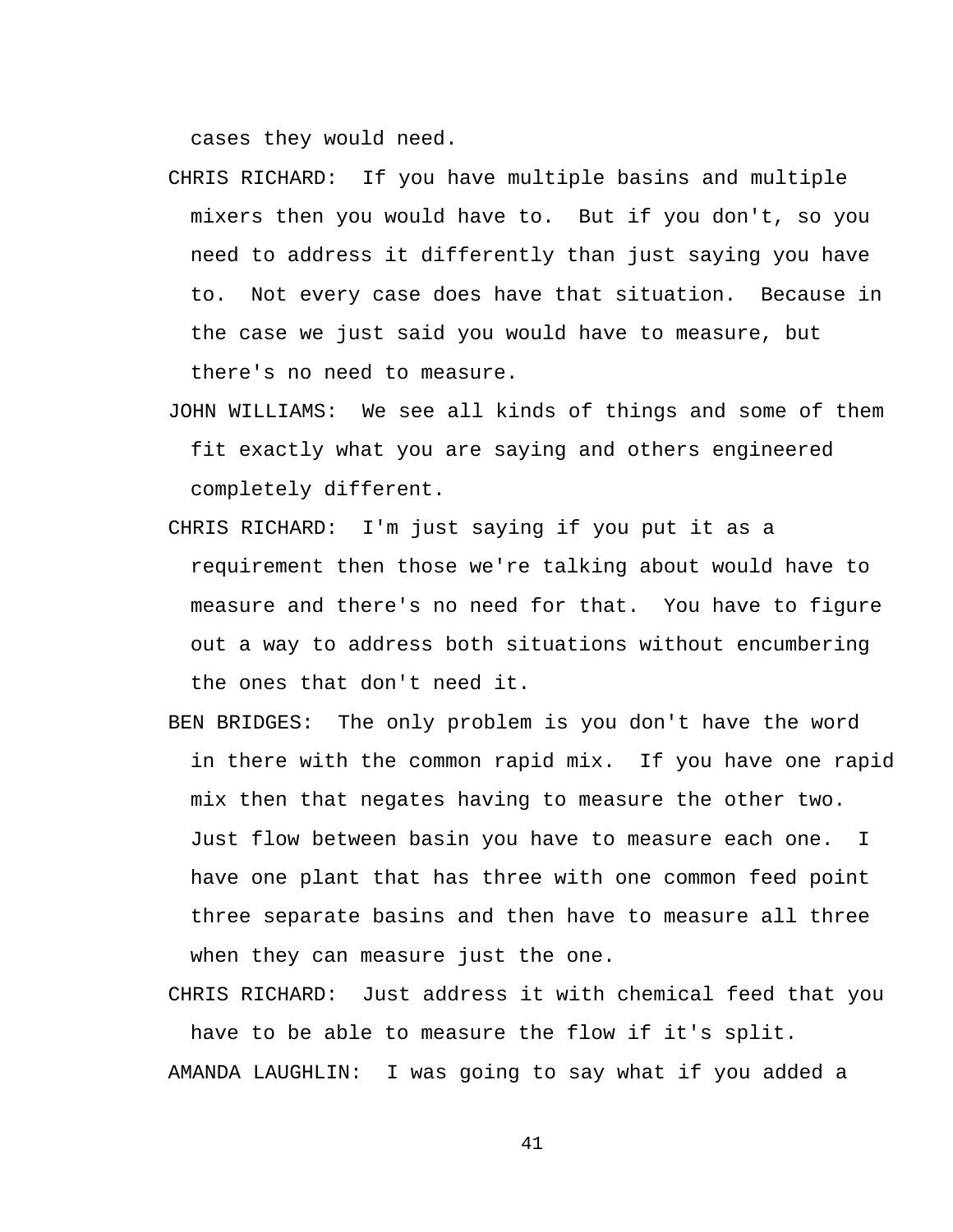statement that said when you have a chemical feed.

BEN BRIDGES: Multiple injection points.

PATRICK KERR: What about from a mixer standpoint so saying coagulate dosing needs to be...

CHRIS RICHARD: Flow needs to be measured prior to--

PATRICK KERR: Mixing. Move it up to mixing.

- DIRK BARRIOS: Many plants like ours they talk about clarifiers, I don't know the first thing about clarifiers. We don't have clarifiers. When you start having to measure the flow in every one of the troughs that we have cause we have eight basins.
- CHRIS RICHARD: What does it say in part 5 on chemical feed?

CARYN BENJAMIN: Just states it has to be.

- CHRIS RICHARD: Doesn't say you have to measure the flow prior?
- BEN BRIDGES: You have to know the flow rate to be able to dose accordingly.

AMANDA LAUGHLIN: Yeah, that was our point.

- BEN BRIDGES: I'm not agreeing with the statement, it just says if you split it you have to measure it. If you have one common feed point with one rapid mixer split at 14 different basins it shouldn't matter.
- AMANDA LAUGHLIN: What if you said except for common feed situations?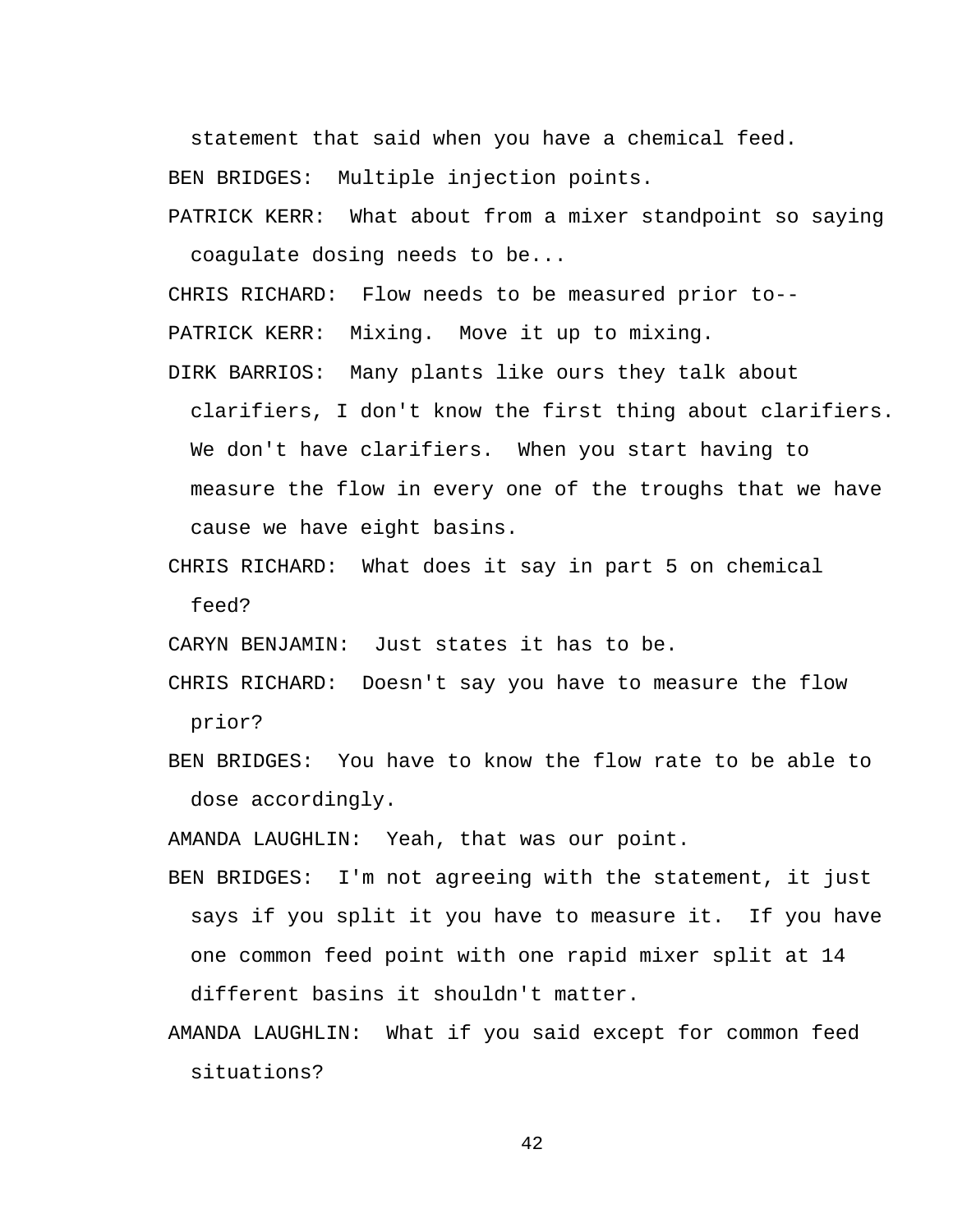- BEN BRIDGES: I'm good with that. I just don't like having to measure each basin.
- PATRICK KERR: What if it just said coagulative dosing must be based on flow. And then wherever you dose you have to know the flow into that basin.
- CHRIS RICHARD: That's what I was asking if it was covered in chapter 5 already.

AMANDA LAUGHLIN: We will check on that.

JOHN WILLIAMS: It also gets a little more complicated where you might have one plant several different drains with clarifiers in each drain and going to maybe different banks of filters. We have situations like that where not only dosing, but clarifiers are serving particular filters as well.

BEN BRIDGES: Say that one more time.

- JOHN WILLIAMS: I have plants that have multiple clarifiers on site and they are serving different filter banks so they're separated. So I guess what I'm talking about is treating it as a train and not just as each train would require flow monitoring for the purpose of like CT. And so it's not just with chemical application sometimes where this type of flow monitoring is important.
- BEN BRIDGES: But you have monitoring for all the water coming into the whole facility and each filter should have a GPM rate on it so you can calculate GPM going through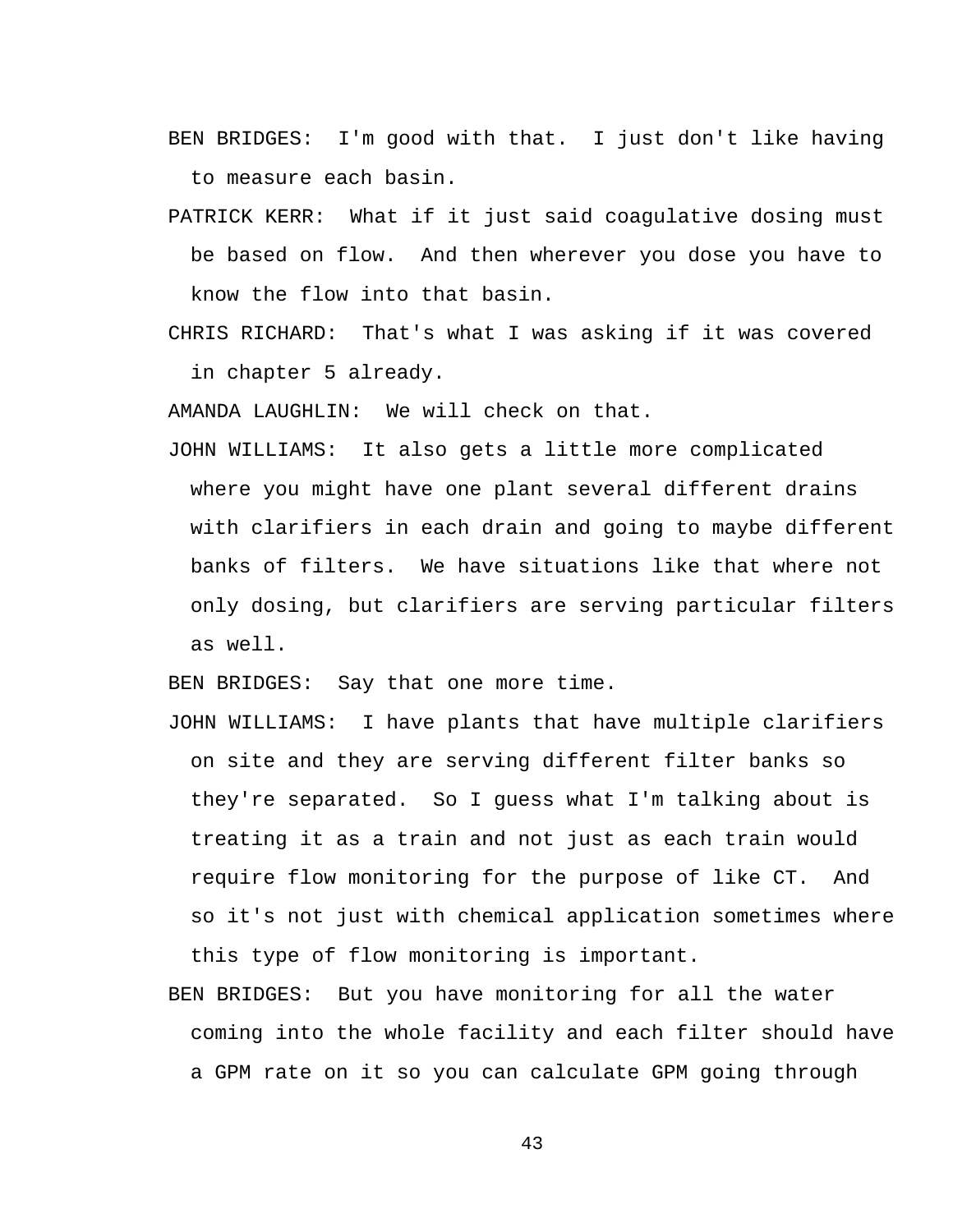each filter verses what's coming in and figure.

- CHRIS RICHARD: This is design. Let's remember too this is moving forward, not going backwards.
- JOHN WILLIAMS: I'm thinking about what I see in the field and a lot of times we don't have that monitoring or it's there and it's no longer functional.
- BEN BRIDGES: I can see nonfunctional. It was there, it just doesn't work anymore.
- ROBERT BROU: With each of our accelerators we have an individual train as you speak about with filters on the end of each. We do monitor the flow coming into each of those. But the two new super pulsators we built are a combined rapid mixing chamber and proportionally split between the two. We were able to divert to either basin, but typically an even amount is going to each unit.
- JOHN WILLIAMS: I will add to that one of our gold star systems.
- DIRK BARRIOS: In general what ends up happening is guys like him and us who have open trough systems and we're going to have to figure out a way to monitor or get flow rates on open trough systems. That's not easy.

PATRICK KERR: Again, what Chris said, this is design.

ROBERT BROU: This is a relatively new design. It's a good design.

PATRICK KERR: But it's done.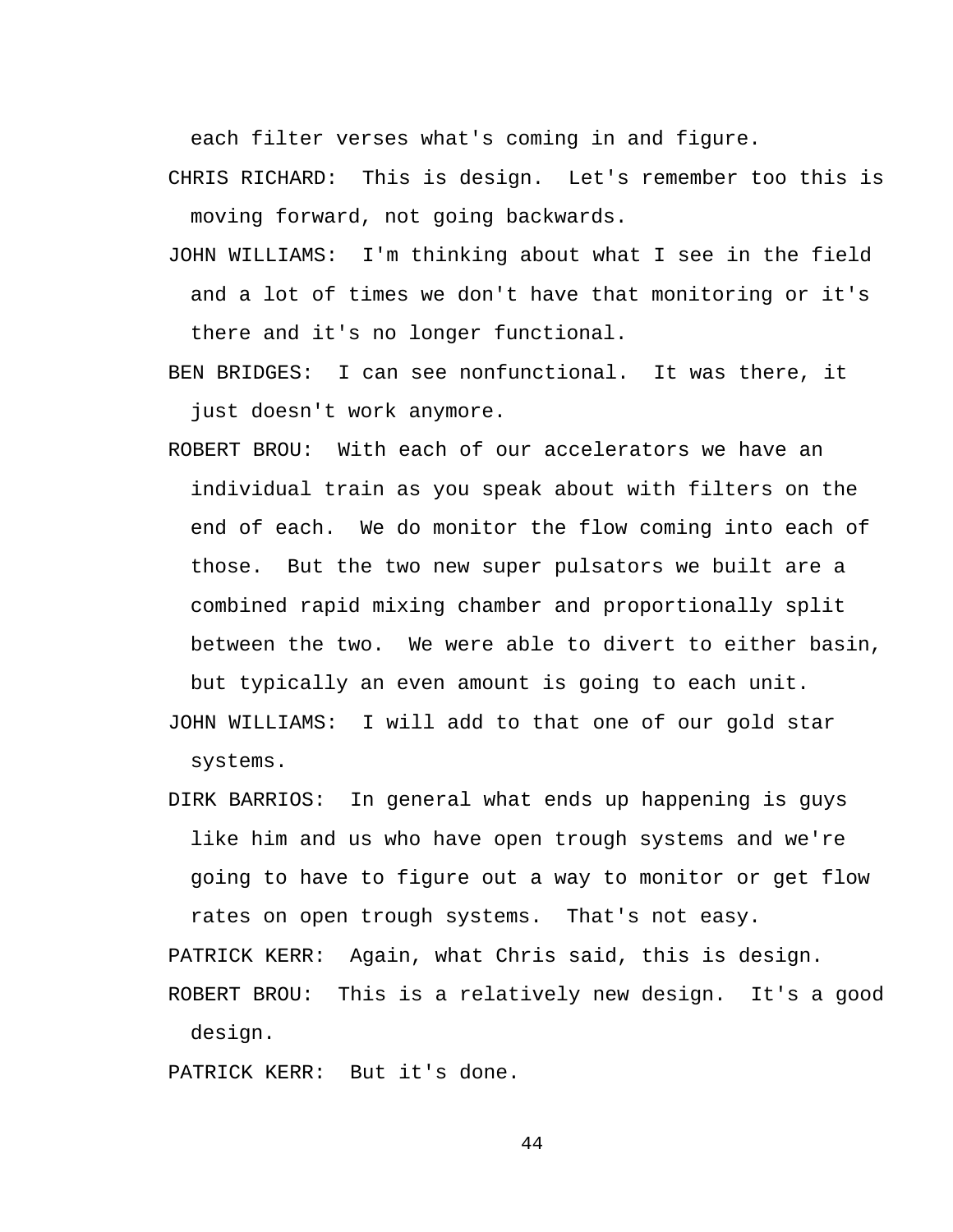- ROBERT BROU: Somebody could come behind us, same thing, one single rapid mixing chamber, it's a great design, it gives us a lot of flexibility to be able to do it. You don't want to write something that wouldn't allow somebody to build one identical.
- AMANDA LAUGHLIN: What about just basically stating that the flow must be measured for coagulate dosing. That doesn't really say a location. If you're doing it in multiple locations you have to know the flow at each location verses if you just have one coagulative dose you have one flow. I just think it's important to not, in the chemical chapter it talks about the dosage is proportional to the flow, but it doesn't necessarily state you need to measure the flow. I think it's important here.
- BEN BRIDGES: I'm assuming it's understood, but again you need to put it in print, put it in print. That makes sense.
- AMANDA LAUGHLIN: 4.2.3 B. For flocculation the detention time our comment was that detention shall account for regulatory requirements like LT2 for instance for the plant. Consideration should be given for floc sharing and carryover. I realize I think it was removed because it said should be 30 minutes and all of that. I don't necessarily know detention times outside of this range. If you kept it kind of general and you're going to have to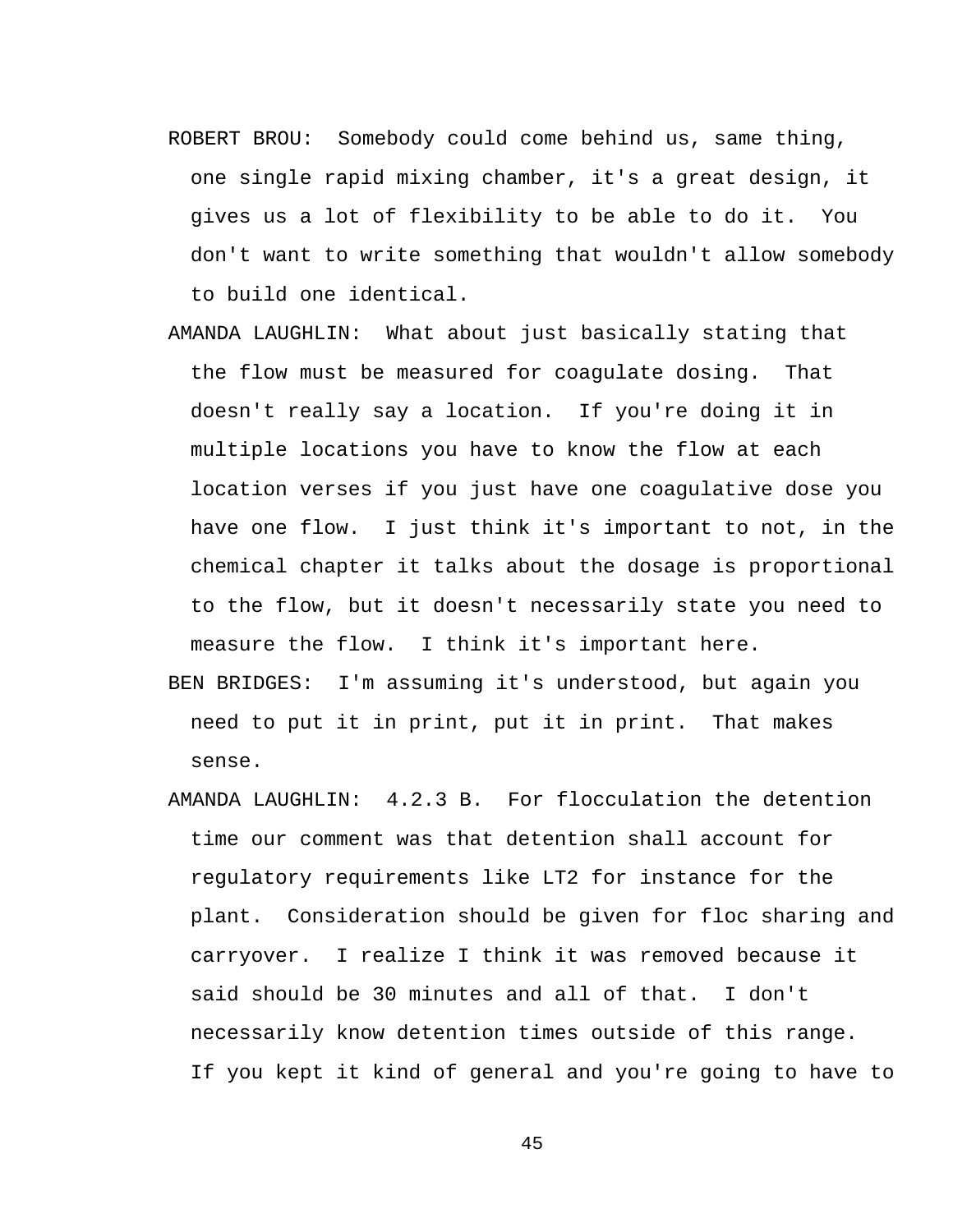look at the detention time. Similar comment to what we said detention shall consider removal requirements for a unit. Any comment? For D our comment was why wouldn't you leave the language in. Variations or alternate designs can be submitted to the state health officer at anytime. Like we would actually add that comment.

PATRICK KERR: Cause nobody wants to design to meet a variance.

AMANDA LAUGHLIN: It wouldn't necessarily be a variance because there is no requirement so it was just if you're going to not use-- the comment or the language was baffling may be used to provide for flocculation in small plants only after consultation with the reviewing authority. The design should be such that the velocities and flow noted above will be maintained. It says in small plants only after consultation with the reviewing authority.

DIRK BARRIOS: Are we considered a small plant? AMANDA LAUGHLIN: No.

DIRK BARRIOS: We couldn't use baffling?

JOHN WILLIAMS: Carrollton uses it.

JIMMY GUIDRY: Is baffling just one example of others? Why not leave it as just others. Are there other designs that people might submit?

JEFFREY DUPLANTIS: Apparently because what they're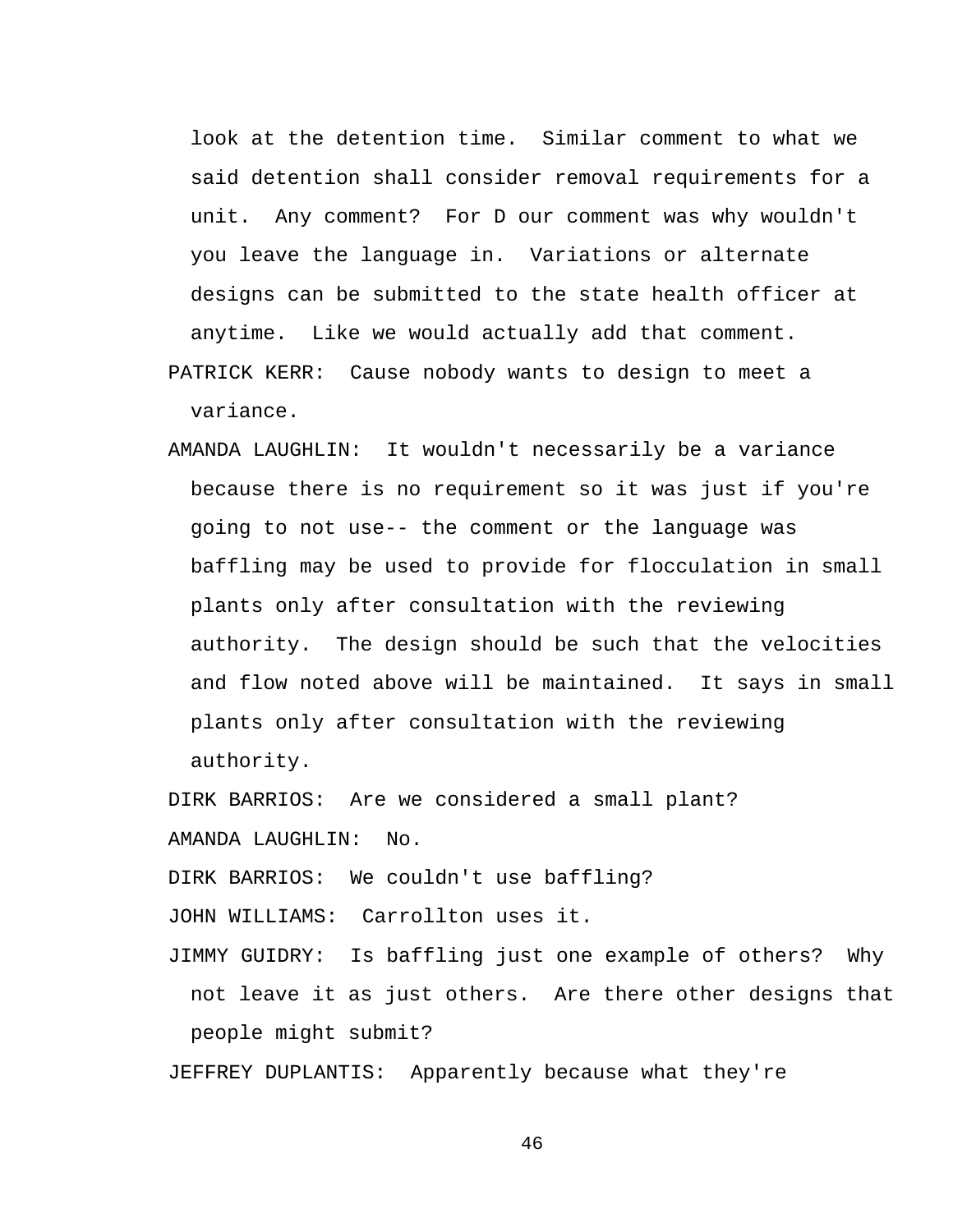suggesting is that variations or alternate designs can be submitted so apparently there are a bunch of other ones. So why are we singling out baffling?

JIMMY GUIDRY: Yeah. There's a process that if you have another method you just submit your proposal for the alternate design. Why are we singling out baffling as one of those or is it the most common?

AMANDA LAUGHLIN: I guess just in reference to flocculation.

- KEITH SHACKELFORD: It's one of the least expensive ways, least effective ways.
- JOHN WILLIAMS: Takes a lot of area too. Carrollton was using baffling, football field size flocculators. It's old school.
- JIMMY GUIDRY: Just curious as to why it was written in as such if you could state other designs. I mean hopefully we find cheaper and better ways in the future. But right now it seems to be common or the cheapest one.
- DIRK BARRIOS: The mechanical flocculation is a very labor intensive issue when it comes to repairs because as an engineer you design a new lead, but we have to maintain them and they break and they are expensive to maintain. A baffling situation if it's done and designed correctly there's not a whole lot of maintenance that has to be done because it's just a series of baffling over and under flow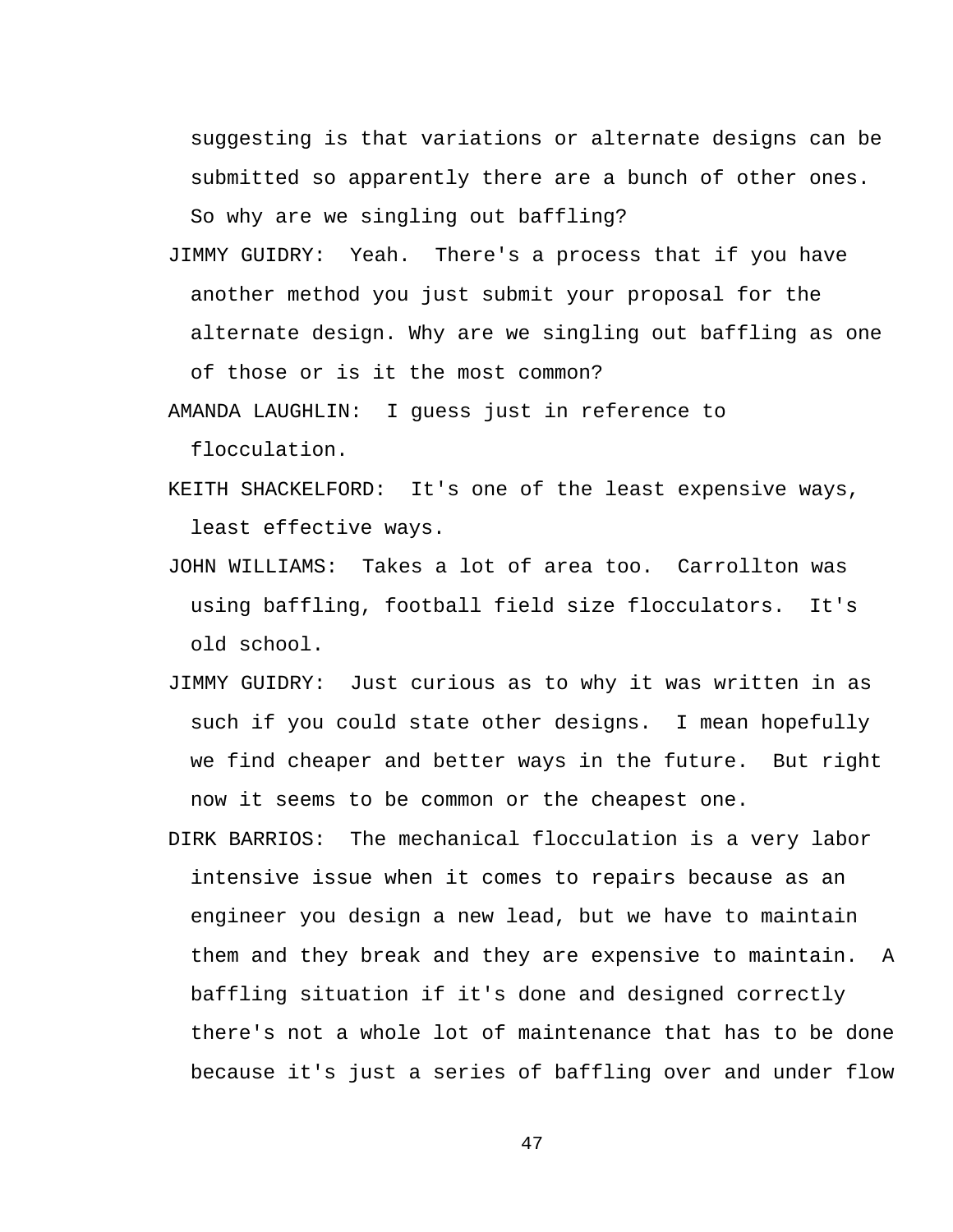and it creates its own energy. We find it works well. JEFFREY DUPLANTIS: Does DHH have to approve? DIRK BARRIOS: You have to show you can get the proper

velocity and mixture in the calculations.

ROBERT BROU: I don't think the statement's required at all. I think it covers everything y'all need is still covered. They want to submit something outside of the regular design criteria come to y'all, y'all would approve all the plans. Really should be designed as a regulatory document. I don't think it helps clarify anything.

JEFFREY DUPLANTIS: Can it just say other designs and put the statement they have in the comment and delete what's the existing language?

AMANDA LAUGHLIN: That's what our comment was was to add the language under other design variations or alternate designs can be submitted to a state health officer.

ROBERT BROU: I don't have a problem adding that sentence, but I don't think the original language needs to go back in.

JEFFREY DUPLANTIS: Delete all the original language and just add their statement in.

AMANDA LAUGHLIN: G we're back to the flow again. We said it should be a requirement at least per train. A means of measuring and modifying the flow.

JEFFREY DUPLANTIS: That gets back to 4.2.2. D.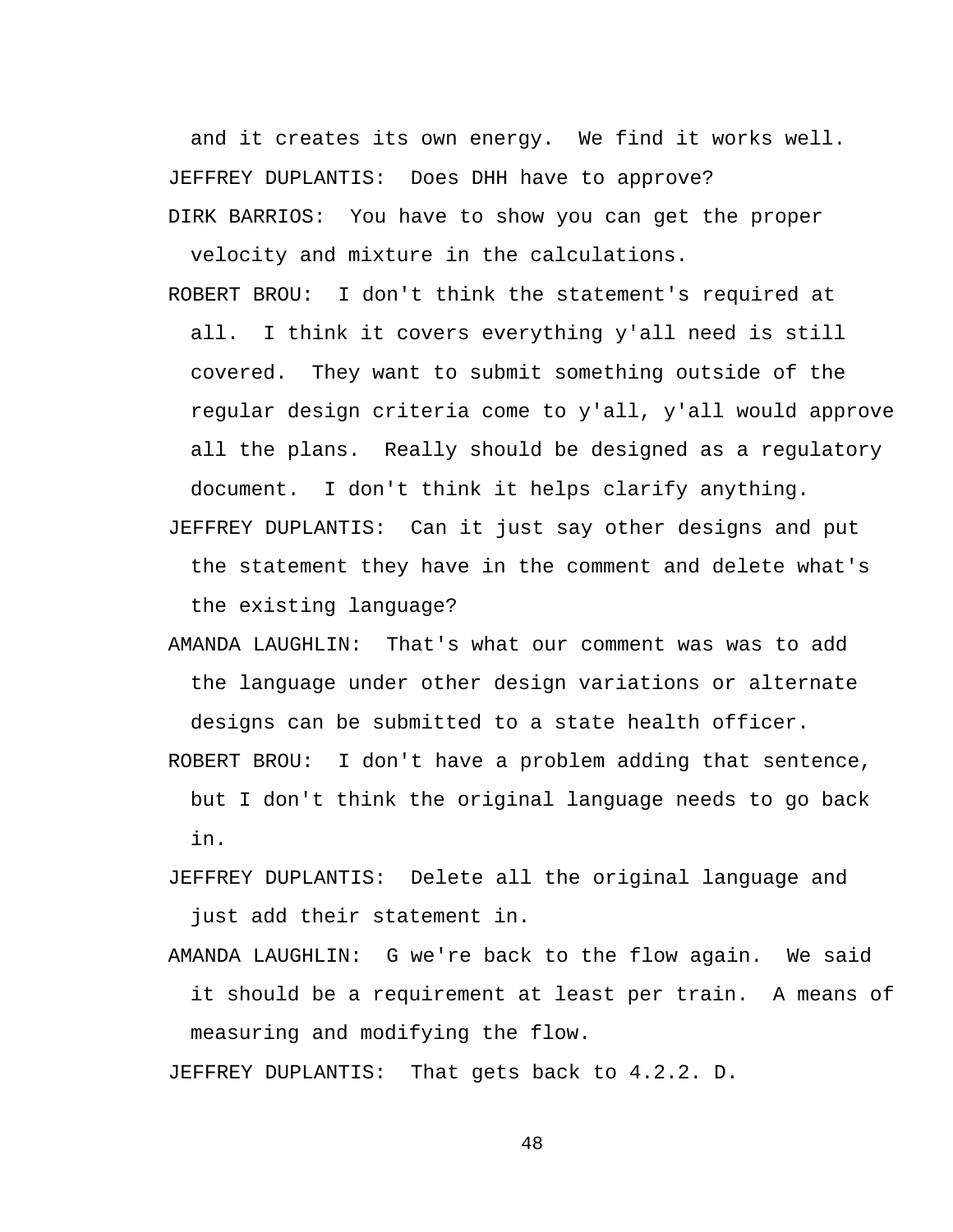BEN BRIDGES: Again, if you have one rapid mixture and you're splitting it again and you're measuring flow that you have inlet and outlet numbers on why have a redundancy again there. Unless you're changing chemical dosage at that point you have done nothing but split the flow that you've already treated and filters that are going to capture coming out.

AMANDA LAUGHLIN: What if you are going to modify the flow? BEN BRIDGES: Increase or decrease?

- AMANDA LAUGHLIN: A means to modify the flow. It says if the flow was split it's recommended a means of measuring and modifying the flow to each train provided. I think it was removed just because it said recommended. And our comment was it really shouldn't be recommended, it should be a requirement. If you're splitting the flow.
- DIRK BARRIOS: If you have one common point coming in you're already measuring the flow coming in. How do you propose to measure the flow? What do y'all determine is acceptable as a way of measuring flow?
- CHRIS RICHARD: What if you split it equally among the basins? It's not measuring, just splitting.
- BEN BRIDGES: You're still measuring it because you have an end of meter and you have 4 or 5 filters on the back end measuring what's coming out. They should be real close to the same. You have three raw water pumps one 700, one's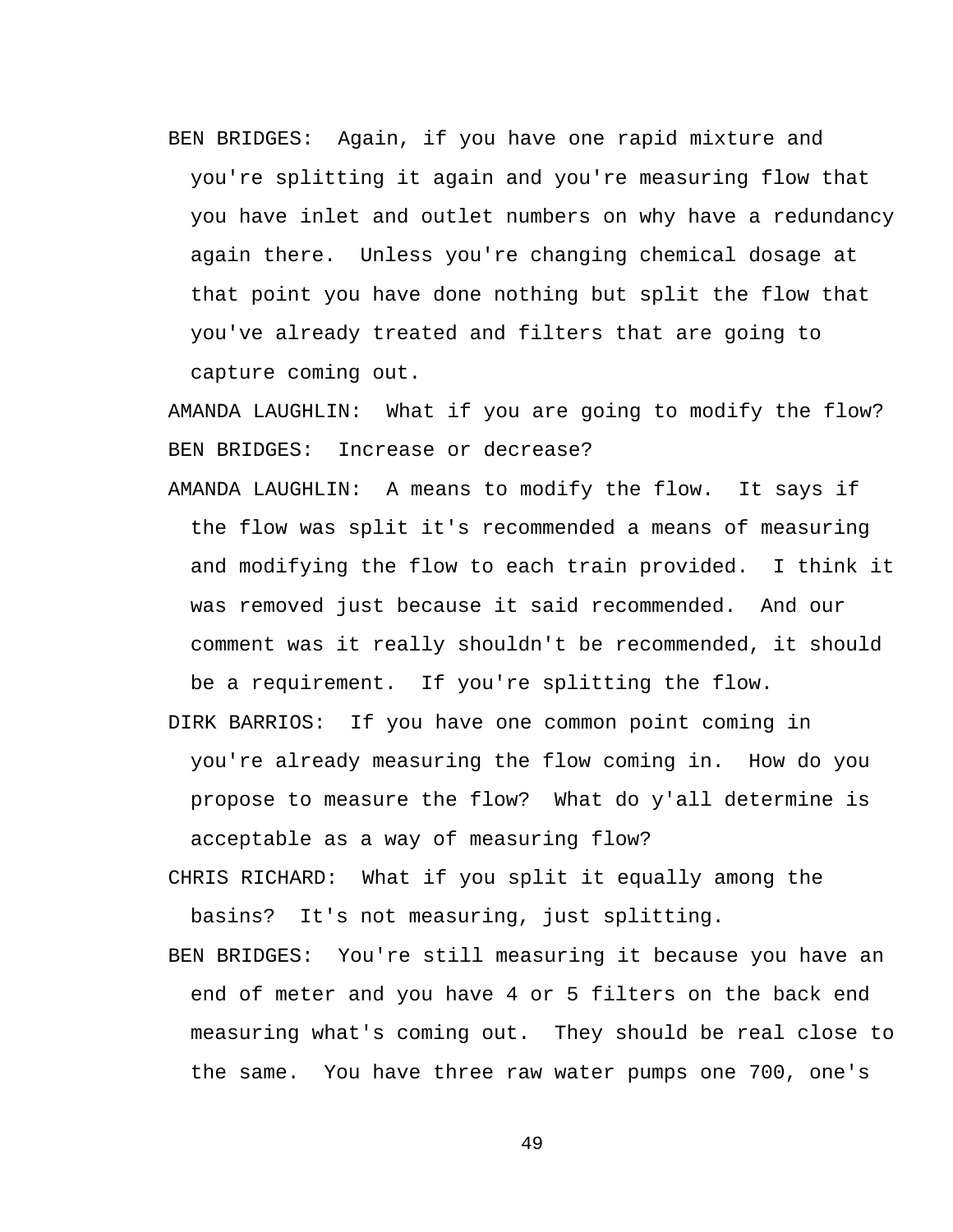1,000, one's 1,200. You know what that flow is because you have a meter there or you've tested and proven this is 700, 1,000 or 1,200. Why meter it again in the same process?

PATRICK KERR: It doesn't say you have to meter it. You have to be able to measure and modify it. If there is no other introduction you can measure the out. BEN BRIDGES: But you already have a pre and a post.

CHRIS RICHARD: You're not really measuring the flow. I

read that as direct measure at that point.

BEN BRIDGES: How do you mean it?

CARYN BENJAMIN: Measure the flow through each train.

Chemical dosing, performance of filters, CT calculation,

all that you have to have a flow measure.

- AMANDA LAUGHLIN: We go into a lot of plants that have no ability to measure flow or they're not. And it's like how do you know what your CT is, how do you know what you're dosing if it's right or not. And the typical answer is I don't. If you're not even putting it in the design.
- CHRIS RICHARD: If you split your flow, you mix it, you add your chemical, you go and you split it equally, it doesn't measure anything, it splits the flow equally below three floc basins. Why is that a problem? I'm not measuring. I guess I could say I know it's whatever divided by three, but it's not a direct measure.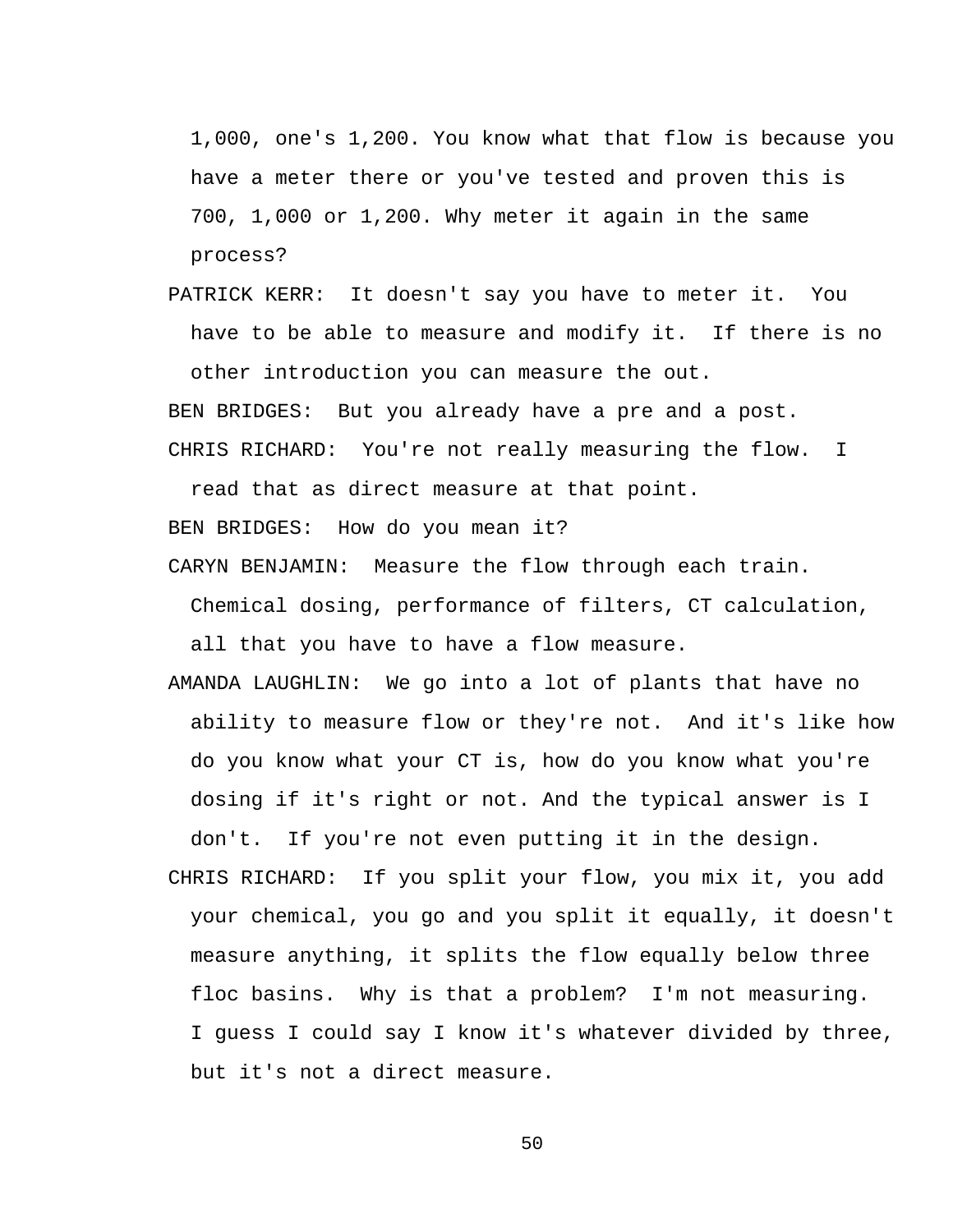- CARYN BENJAMIN: Over time they're not going to be equal. Too many factors, head loss, filter bed, patch, all that changes.
- BEN BRIDGES: I agree, there's not a set basin that runs identical to its sister. There's not one anywhere and it doesn't make sense cause they're designed the same everything. But if you have a meter at the backend on the flitter effluent and a meter at the frontend all that middle doesn't matter. Unless you change dosage on one train then measure that flow to make sure it's correct. But if you're not making any more adjustments why would you reconfirm your flow?
- PATRICK KERR: Why do we say a flow is split? Why don't we just say a means of measuring and modifying a flow to each train is required. Split doesn't have anything to do with anything.
- AMANDA LAUGHLIN: It's the treatment, right. Honestly chemicals are added throughout the treatment train. There is not a lot of plants that aren't adding at each unit something.
- BEN BRIDGES: Most of mine it's before and after. There's nothing in the middle.
- JOHN WILLIAMS: We get plenty in the middle. We get them in every unit.

BEN BRIDGES: Well, tell them they can't do that anymore.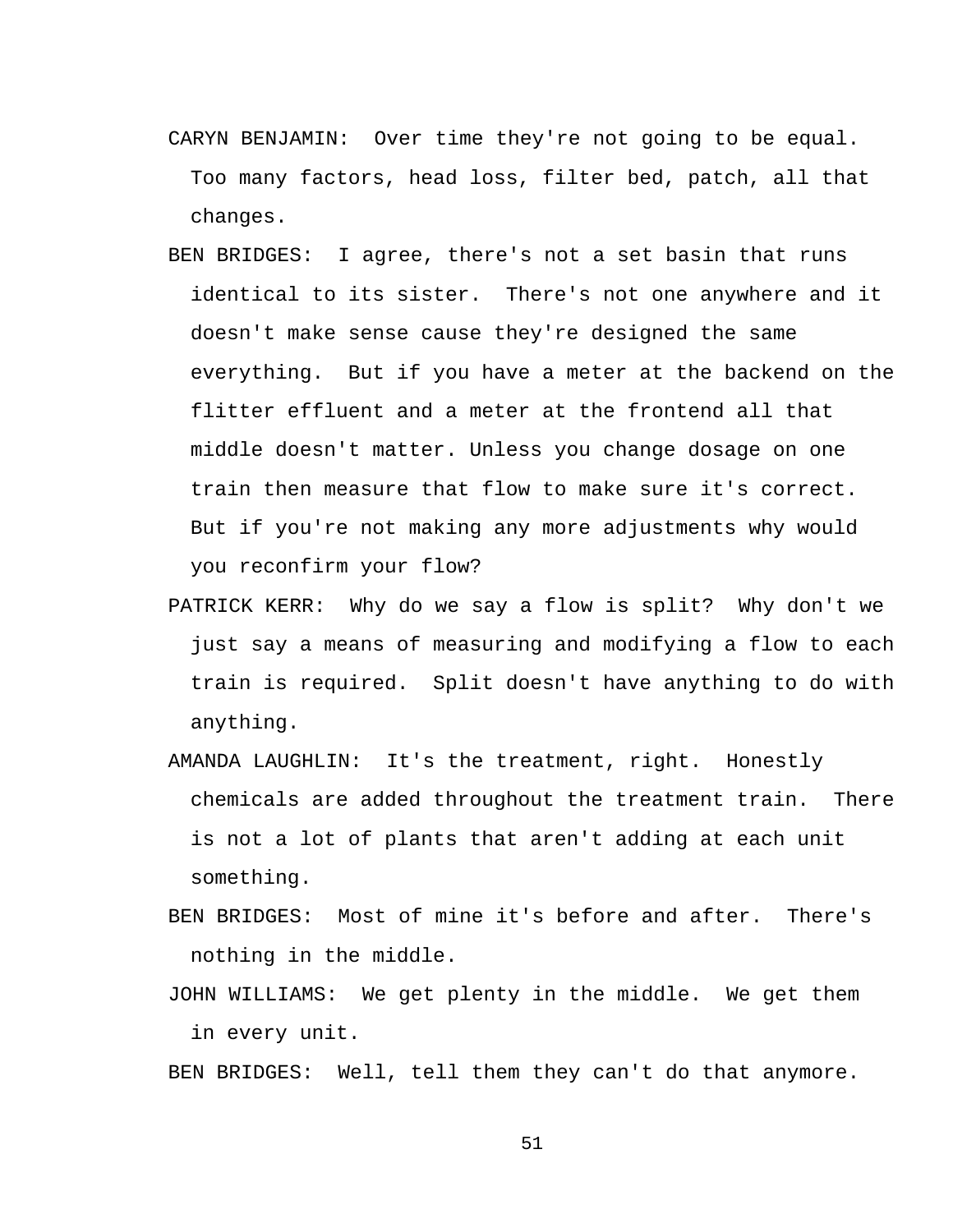- AMANDA LAUGHLIN: We've seen it and we see a lot where they don't know how to, they're literally dosing like trial and error. It would be much easier if they knew the flow with that unit and then just with CT.
- BEN BRIDGES: Just don't record those values on the digital machine.
- PATRICK KERR: If you know the flow at the end of the filter, the out, you know the flow in also unless there's overflow.
- CHRIS RICHARD: But you don't know the flow through an individual flocculation basin. If flow is split and then combined back to filter. This is under the section of flocculation.
- BEN BRIDGES: But usually you have a bank of filters per sed basin. They are constricted or refined to that sed basin.
- CHRIS RICHARD: You don't have to. This is future design. Why would you design it to where-- I mean you get more redundancy if you have some inter connection. This is under flocculation. This is not the filters beyond or the mixing. The flocculation basin is what this section is on. It's saying you have to measure the flow going into the flocculation.
- JEFFREY DUPLANTIS: Is there a section in every part of the train requiring flow measurement? Is there that sentence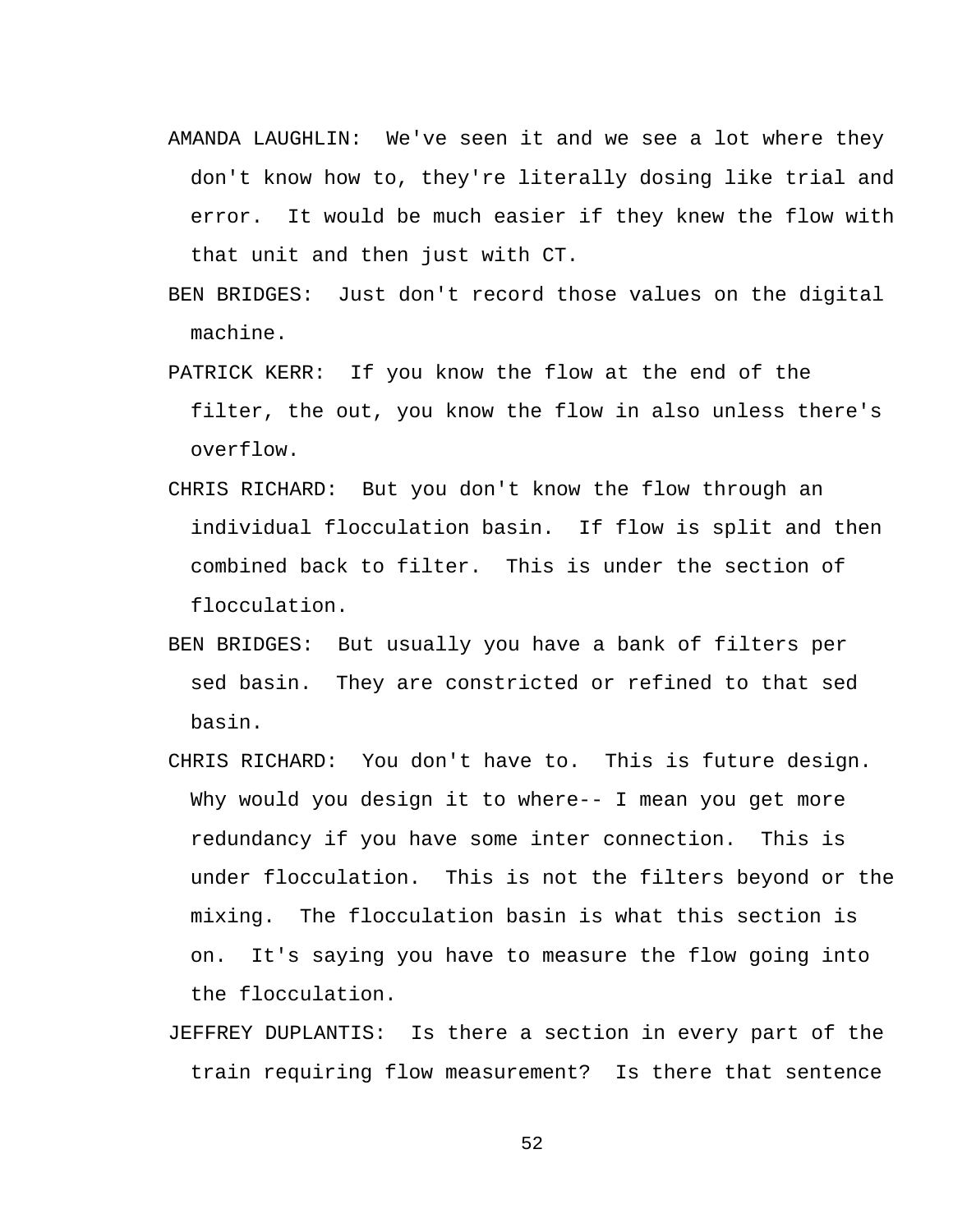flow measuring here, flow measuring here throughout the entire.

- AMANDA LAUGHLIN: That's interesting because it wasn't removed under sedimentation. 4.2.4 C it's still in there. If flow is split a means of measuring the flow to each train or unit shall be provided. And I guess it wasn't removed cause it said shall be provided here.
- JEFFREY DUPLANTIS: Can we remove the discussion of flow measurement from every single section and make one statement about flow measurement overall through the plant or is it necessary to have a discussion of flow measurement at every single treatment station?
- BEN BRIDGES: You can't measure flow though a sed basin as it goes from point A to point B.

CHRIS RICHARD: They're usually in the same tank.

BEN BRIDGES: It's just one big pot. You can't separate internally.

JEFFREY DUPLANTIS: Can we just make a statement somewhere outside of these individual units?

- DIRK BARRIOS: What it's saying right now it's confusing like you almost at every segment you have to have a way of measuring that one particular and it cannot be done. I don't think it can be done.
- JIMMY GUIDRY: How about wherever flow should be measured it should be measured.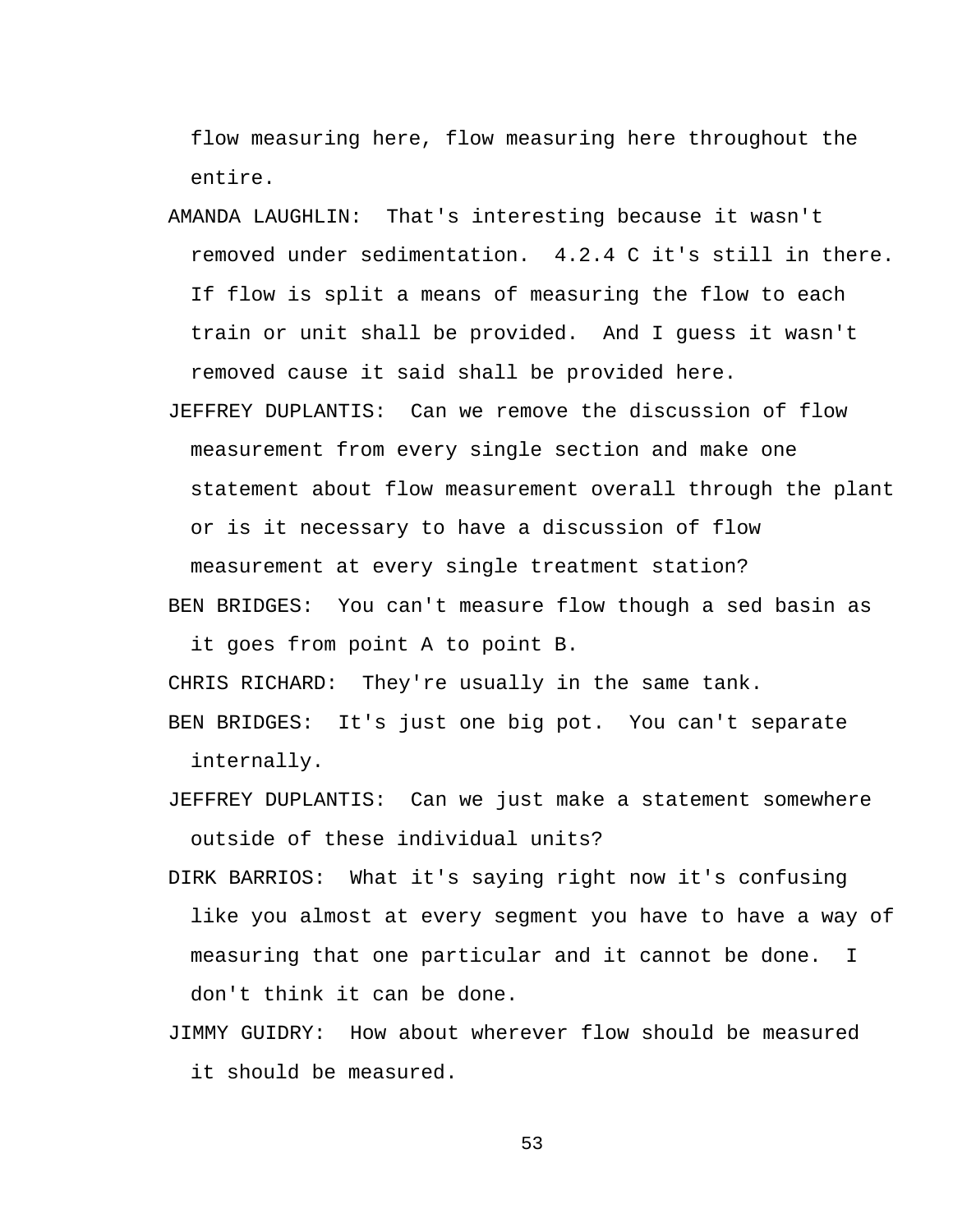- CHRIS RICHARD: If you make any alteration in treatment or chemical addition you should be able to know what the flow is to be able to do that, but other than that.
- AMANDA LAUGHLIN: It was only removed, we missed it in a couple places. It's because the other ones say shall and these say should. That's why they were removed I think. DIRK BARRIOS: If you think from a practical standpoint- you're familiar with our system. How do you measure that. How do you put something in there that's going to measure when you have a baffling system for flocculation how do you measure that. Individually, not talking about on the whole. How do you individually take that sedimentation basin which is 8 to 10, 12 foot high, I forget how wide, it's big. There's four of them at one plant, eight of them at the other.
- AMANDA LAUGHLIN: What are you doing for, where are you measuring flow cause you're measuring somewhere?
- DIRK BARRIOS: Influent meter and effluent meter and plus we have flow meters on every one of our filters. We have a totalizer. We can get individual flow to each filter and we know how much is coming in.

AMANDA LAUGHLIN: You're measuring it at the rapid mix. DIRK BARRIOS: Right before. Influent meter right before

the rapid mix. One line coming in.

AMANDA LAUGHLIN: And then you split after that.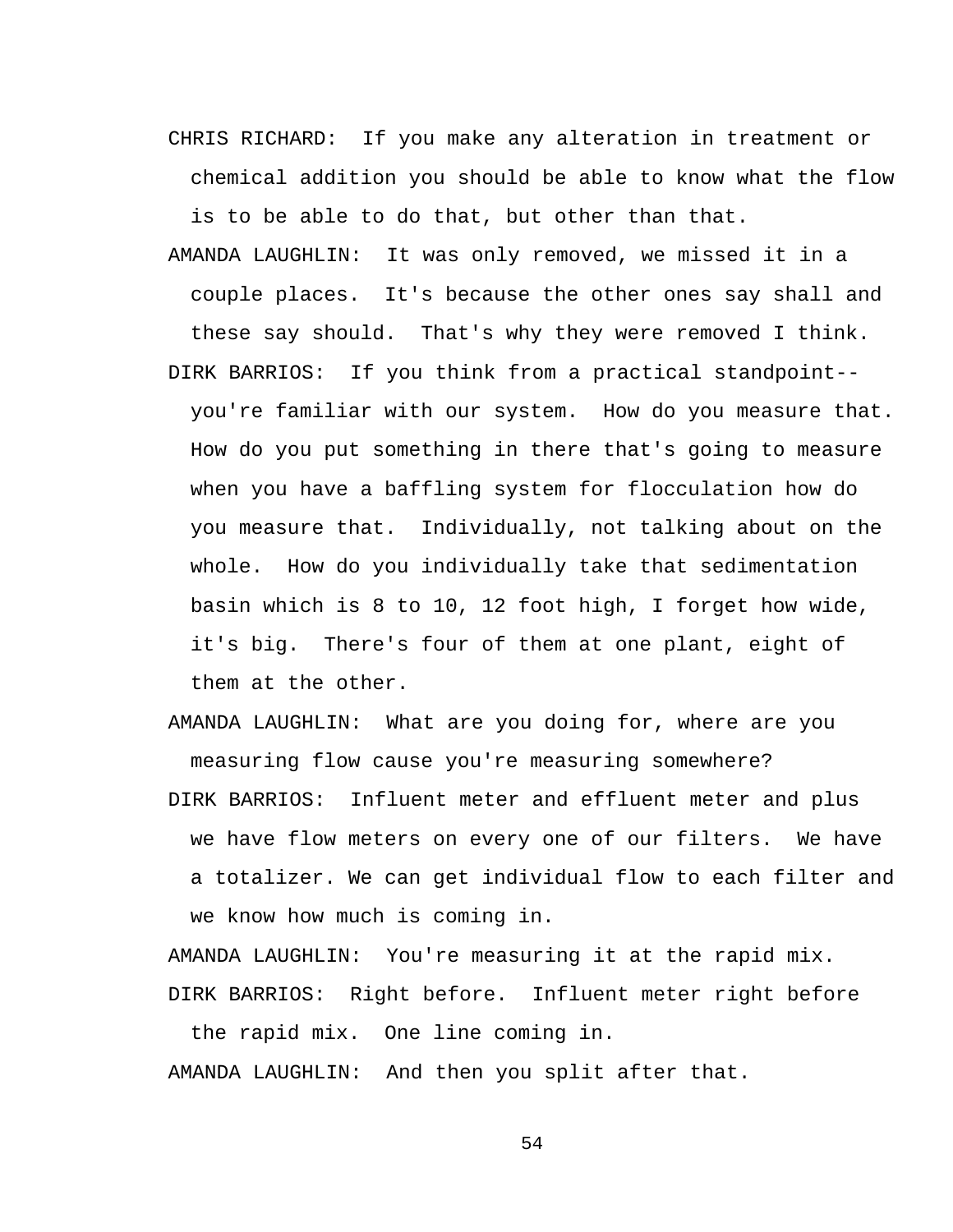- BEN BRIDGES: If you're measuring before and after you're good.
- CARYN BENJAMIN: Does it combine before it goes into the filters or no?
- DIRK BARRIOS: The weirs interconnect and if we ever want to take a basin out for cleaning up we can still use the filter.
- BEN BRIDGES: Most plants don't have the capability to have a common rail to go to a filter 1 or 2 or 5 and 6. This train went to these two filters and ten years later they built train two which does these two filters, ten years later that's why they're all separated. It would be nice to have one common rail to send them wherever. You take one filter out and still run, but that's not the design of how they are.
- CHRIS RICHARD: Is the intent for chemical addition? Is that why you want to measure is to know how much chemicals?
- CARYN BENJAMIN: Your contact time on sed basin so you use the peak flow.

DIRK BARRIOS: I would have to ask Jared.

JEFFREY DUPLANTIS: Can we add under 4.2 an F or whatever where we're at now, whatever letter, but says something a means of measuring flow at all points where chemical feed or dosing is required shall be required. Something like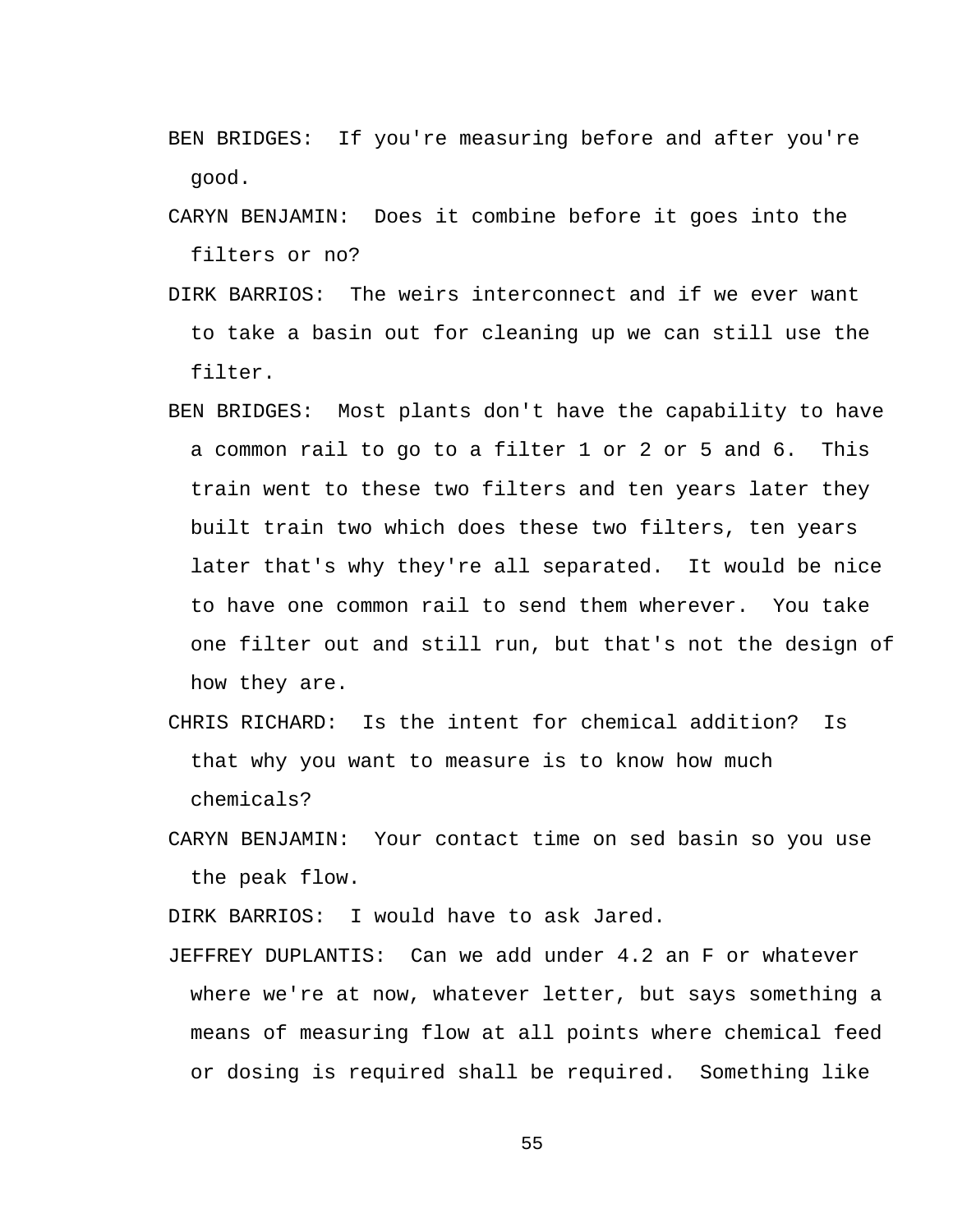that.

DIRK BARRIOS: I think that point is where you want to use. JEFFREY DUPLANTIS: If you're chemical dosing.

- DIRK BARRIOS: Different from the mix it means you got to have to measure at that point. I think you want to measure it to where you're pacing to be able to know what your flow rate is so you're pacing what your chemical feed is going to be accurate. I think is what you're getting at.
- JEFFREY DUPLANTIS: Can we make a single statement of that nature up at the front of the thing rather than each individual train component that says that I need to be able to get that information?
- DIRK BARRIOS: I don't think there would be a problem with something like that. You got to be careful how you word it. If you say where you feed it at. Some feed in the middle of the train so at that point they would have to be able to measure. If you can measure before and after.

CHRIS RICHARD: Basically you want your chemical pace to flow.

DIRK BARRIOS: And we do pace our chemical.

PATRICK KERR: Chemical dosing shall be based on flow.

BEN BRIDGES: You have to know what you have to be able to dose the right regardless of whether it's manganese or zinc ortho.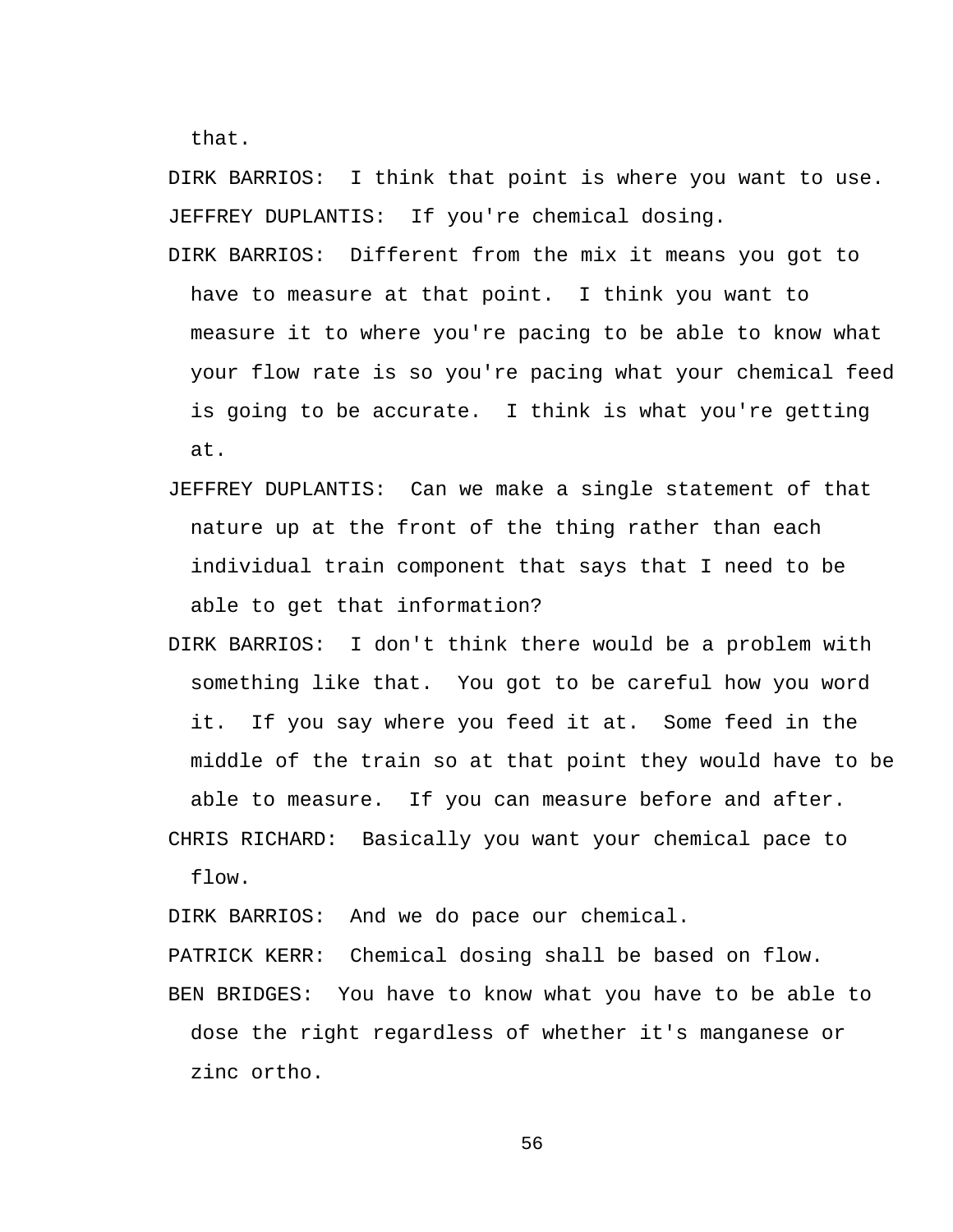PATRICK KERR: Put that at the beginning.

JEFFREY DUPLANTIS: If we put it at the front chemical dosing shall be based upon flow without getting specific do we need to discuss how they measure flow or where they measure flow? That's left to the individual and whether it's acceptable to health and hospitals on how flow is measured.

- AMANDA LAUGHLIN: We'll strike our comment. Let's move on. Y'all can have flocculation.
- JEFFREY DUPLANTIS: I think we were talking about taking all of that in flow measurement and putting a statement under 4.2 saying chemical dosing shall be based upon flow and that covers all these components and you take out the one underneath sedimentation as well. It's probably in there, but putting a statement here doesn't hurt as a reminder.
- BEN BRIDGES: We agree you should be able to monitor the flow.
- AMANDA LAUGHLIN: At least to say measure and modify the flow. We will look at adding something right there. Let's move on. I mean we figured it would be a long discussion. We did this already just internally talking about it. There's so many prospectives and so many different designs out there so it does take a lot of time. We will take that recommendation from you and try and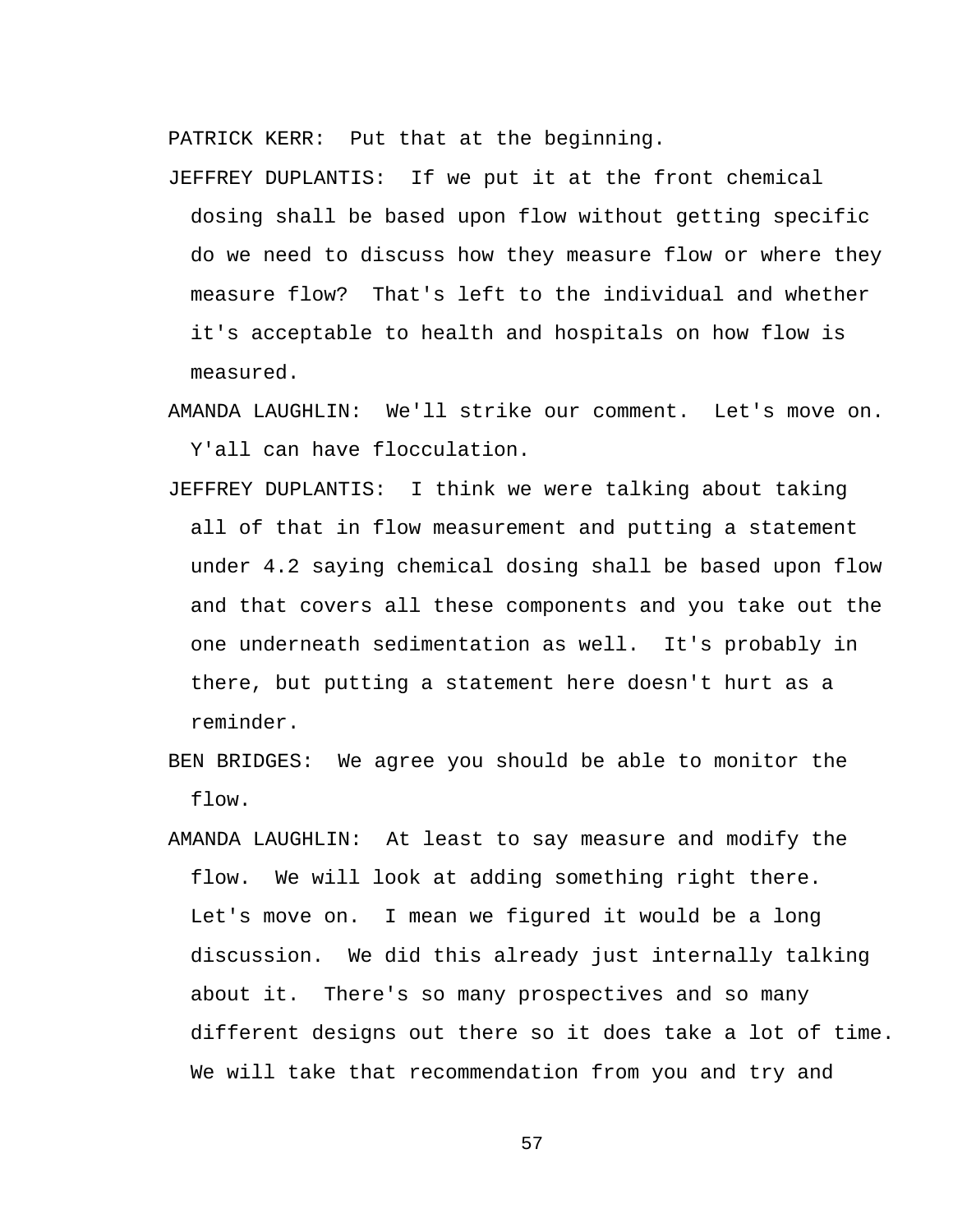draft something, just have a general statement about flow, measuring and modifying flow. Okay, next comment under F outlet devices. We just wanted some clarification on that. It was scratched about submerged orifices should not be located lower than 3 feet below the flow line. We just changed it around to say submerged orifices located greater than 3 feet below the flow line shall be justified. I don't know why you would want to do that. For G can you explain, can you clarify G. The discharge shall be equipped with monitoring equipment to annunciate the overflow or be installed at a location where the discharge can be observed. Just wanted to clarify. CHRIS RICHARD: I'm just guessing, maybe it wasn't visible so they had a level indicator that would be set at the weir height to let them know when it would discharge. DIRK BARRIOS: I know for a fact we would have a problem being able to see it. We have an overflow that you can see the overflow, but you can't see that water coming out. We have an overflow pipe on every one of the sediment basins and the guys can visually see where the level is. Through reading it basically saying supposed to be able to (inaudible), but also said somewhere you should be able to see where it's discharged.

AMANDA LAUGHLIN: But on a new design wouldn't you design it to where you could see it. If you're a plant that's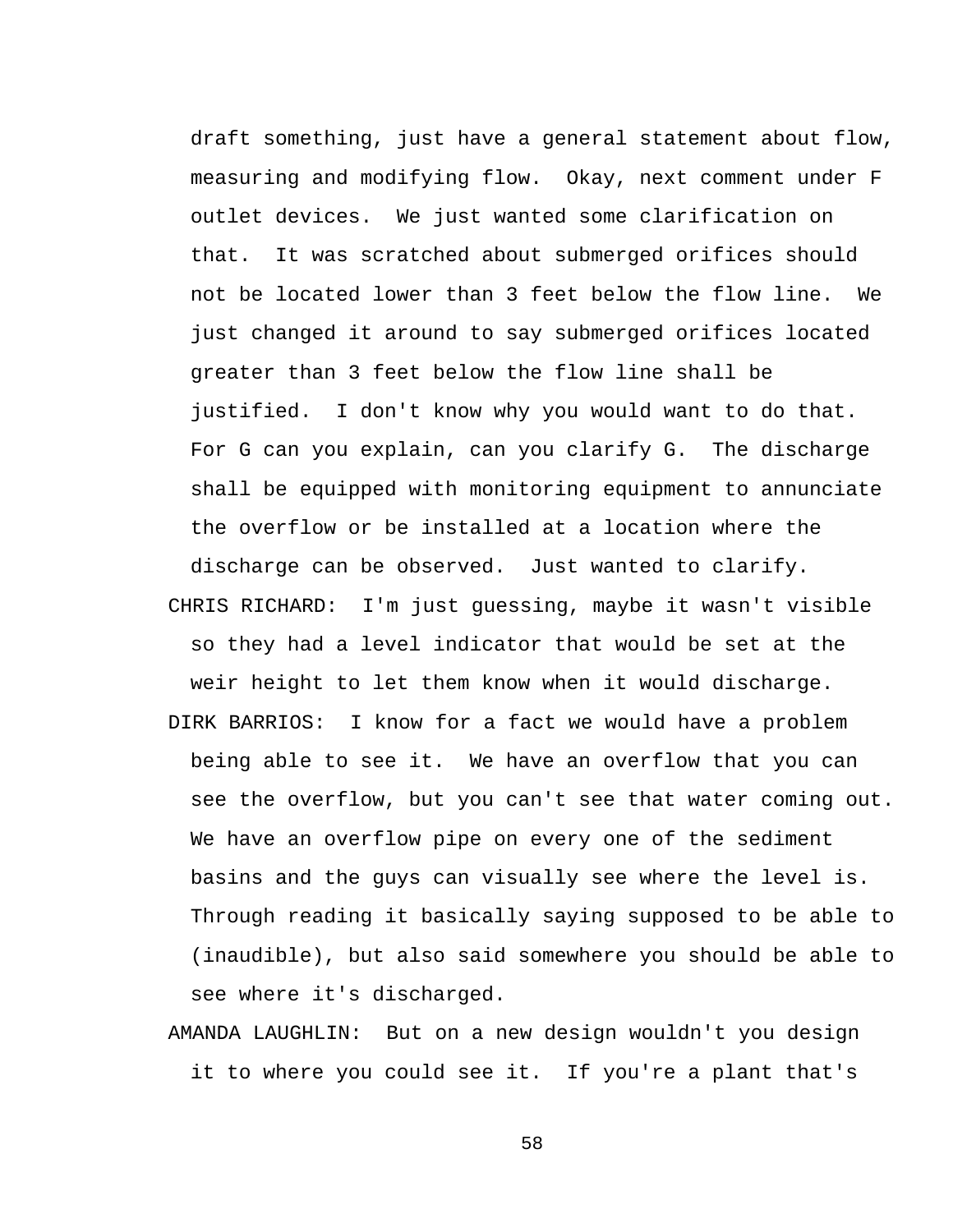expanded on and expanded on I can see where you might run into different constraints that way. But brand new.

DIRK BARRIOS: Let me throw this out, I might be wrong, my assumption the way they were designed. Everybody talks about clarifying. We don't have clarifiers. So we have a big settling basin and a pipe and that level is going to set when it gets to this level. Water is going to overflow. That pipe is going underground and is discharging into our sump pump. The sump is not where-- I can go out there and visually see it, but if it's the one overflowing is the basin on the far end, we have four basins, and sump is on that end you can visually go and see it. It's how do you interpret being able to see it. CARYN BENJAMIN: We're not talking about, we're talking

about the water that's going into the filters.

DIRK BARRIOS: I misunderstood that.

AMANDA LAUGHLIN: This is on sedimentation.

CARYN BENJAMIN: Not a true overflow. This is talking

about the clarified water going into the filters.

PATRICK KERR: All this is saying though is that in lieu of

being able to see it you can put something out to monitor

it and annunciate it.

CHRIS RICHARD: Tells you sooner.

PATRICK KERR: Probably.

CHRIS RICHARD: Rather than have to go out and observe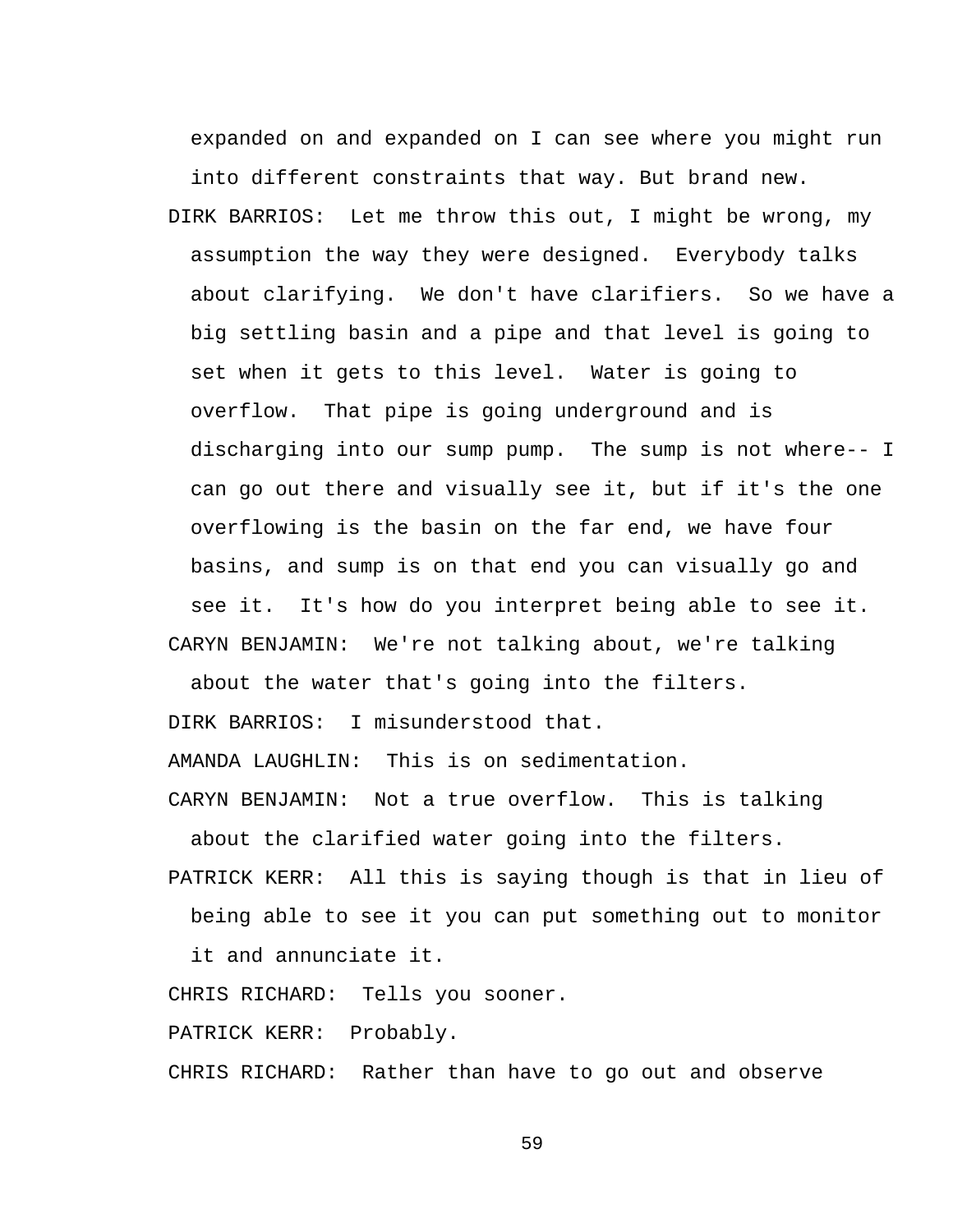accidentally.

- CARYN BENJAMIN: Yeah, but the reason you want to see it so you can see if you have floc carry over or growth.
- PATRICK KERR: If it enunciates you're going to go look, right. The fact that you can see it overflow you still got to go out there. I'm sorry, many people would go look. BEN BRIDGES: You are not going to know what to do at that point anyway. If you don't do anything when it's overflowing.
- CARYN BENJAMIN: I don't think you want to go look at it when it's overflowing, you want to just be able to see it daily and check on the performance of your clarifier or sedimentation basin. Just want to see how it's looking. You don't have a turbidity monitor normally, it's not a requirement to have one on your sedimentation. Y'all are thinking when it's overflowing you want to see it, no.

You want to see it when it's just performing continuously. CHRIS RICHARD: I read this as a basin overflow.

JENNIFER KHILKEN: I am thinking about at Logansport and the pipe when it flows over when it's over full. This is an overflow from the actual basin, not to the filters. This is when your basin gets too full instead of going over the sides then it overflows into a pipe. And so what he's saying is when it overflows, and the example Ben used is the one if Logansport overflowed it would flood the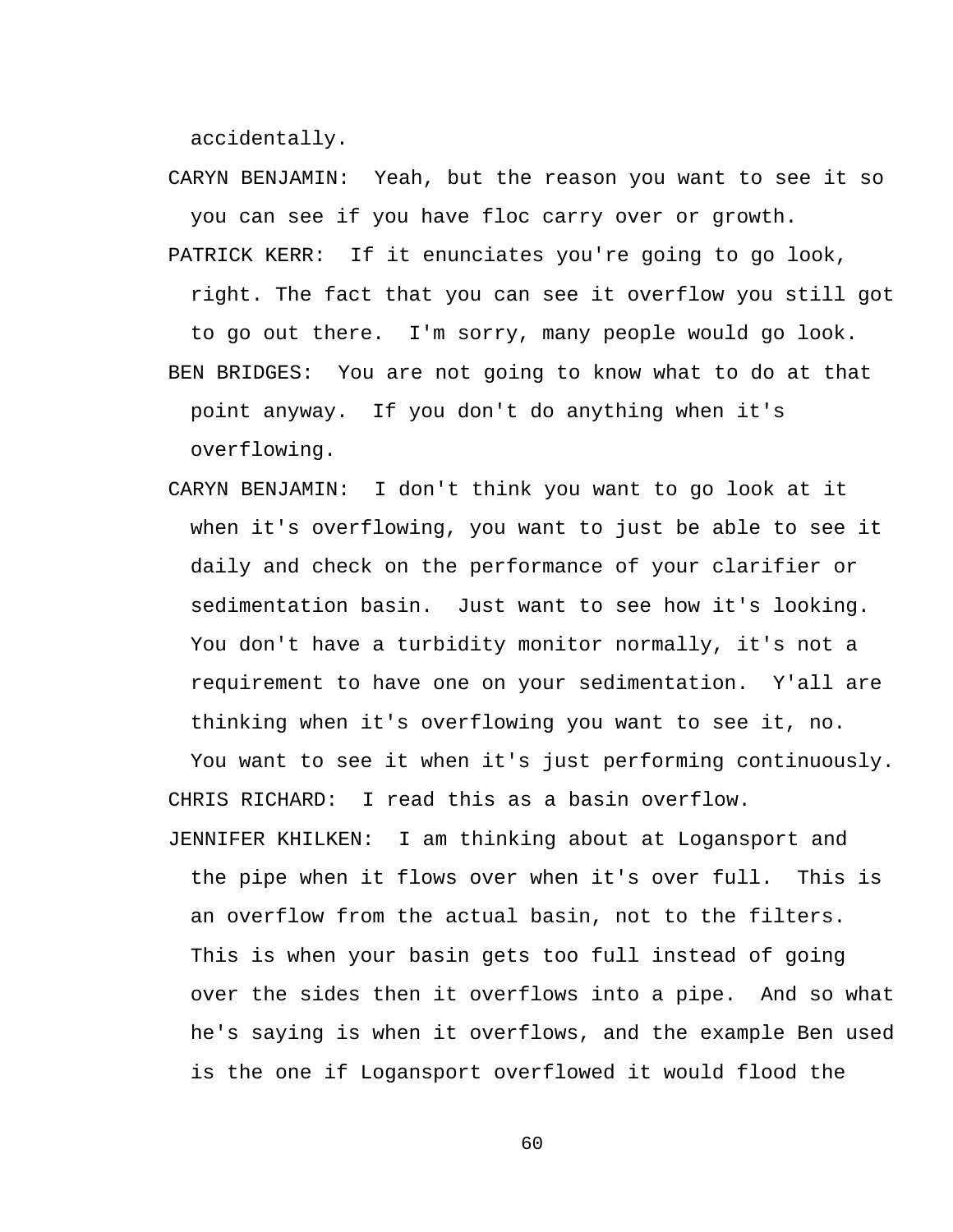office. That's the example.

BEN BRIDGES: You'll know real quick.

JENNIFER KHILKEN: But you're saying they want a way when it is overflowing the way that pipe is it could be right at it and you don't see how much water is going in it and this way gives you a signal, some way that you know that it's overflowing without having to walk all the way to the sump pump to look. Is that right?

CARYN BENJAMIN: Read the first statement. That's what gives me the impression this is going to the filters.

- CHRIS RICHARD: If you're relying on your wall to be your overflow then you can get more than your maximum level you want to have on your filters. So you have an internal overflow which is set at the highest level you want to be on your filters. That's what this is. And so if you have some type of alarm, or level indicator, or something to tell you that it's overflowing to me that's actually better than being able to see it because you're in your office and getting an alarm that your basin is overflowing.
- BEN BRIDGES: I can see on your filter bed having a level indicator. As your filter gets dirty and backs up before it would overflow it alarms you. Hey, I have 2 foot, 3 foot of head space I just lost so I put more water in my filter than I can filter out. I have to backwash or dump.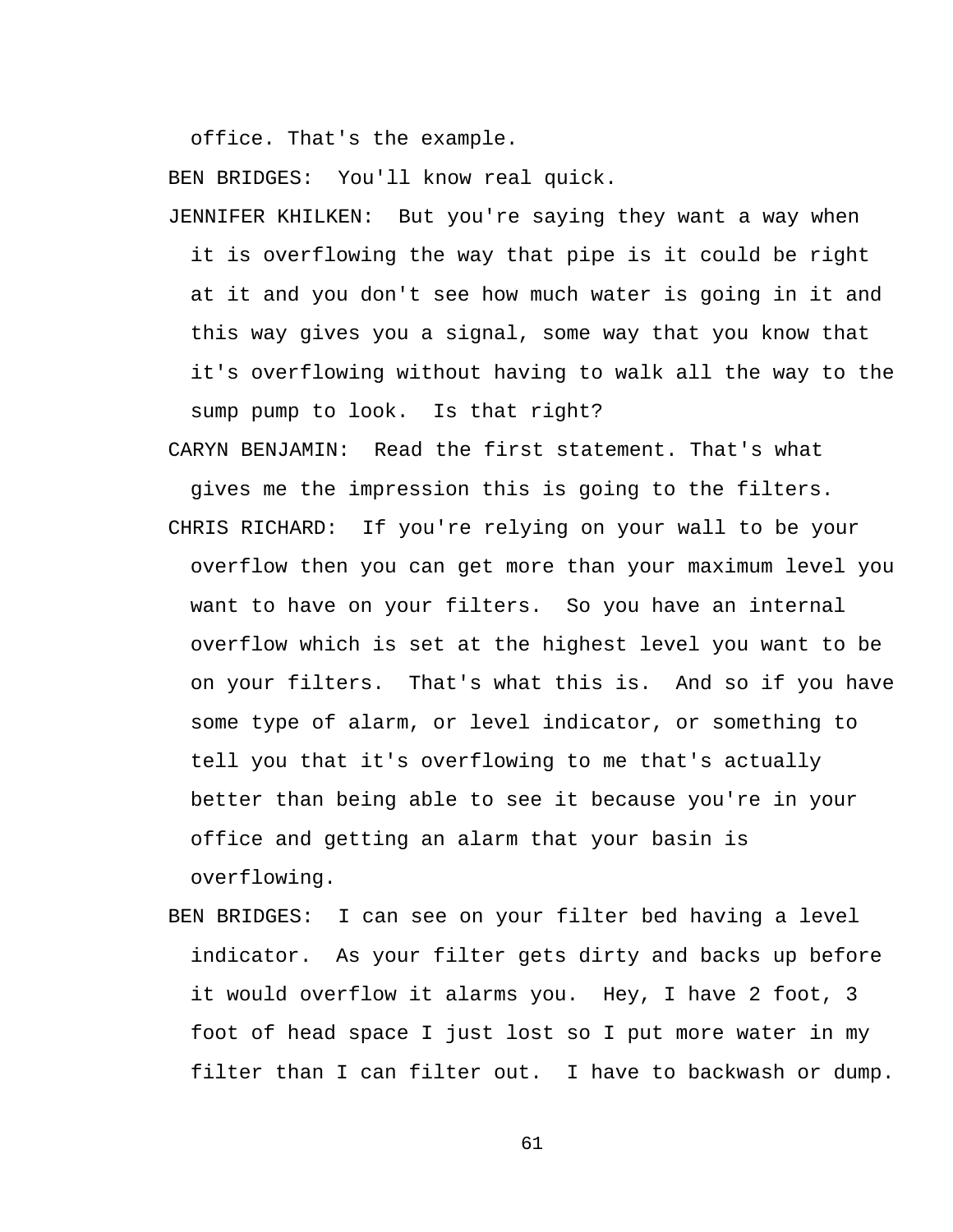But if it runs over the sed basin it just runs over the sidewalk.

- CHRIS RICHARD: No, this is to prevent that. This is saying I want this much water here, my sed basin has to be here. The wall would be your overflow.
- CARYN BENJAMIN: I thought we were talking about the clarifier water.
- AMANDA LAUGHLIN: Going to move on. I drainage, sedimentation basins shall be provided with a means for dewatering. Our comment was that you should leave the language in and change it to a shall, basin bottoms.
- BEN BRIDGES: I want a valve in the bottom of the sed basin.
- ROBERT BROU: It's the second sentence they're wanting to add back in.
- AMANDA LAUGHLIN: If you want to remove it, why? That's just really what, why would you remove that? Just because it says should.
- CHRIS RICHARD: Not everything was done that way. But like I said, it was a year ago.

AMANDA LAUGHLIN: Moving because the slope was 1 and 12? BEN BRIDGES: Take a fire hose and wash it towards the end where the sump where your valve is so you're not going to get every piece of dirt and spec out of there. You get the big out, most of it out, and then you can wash it with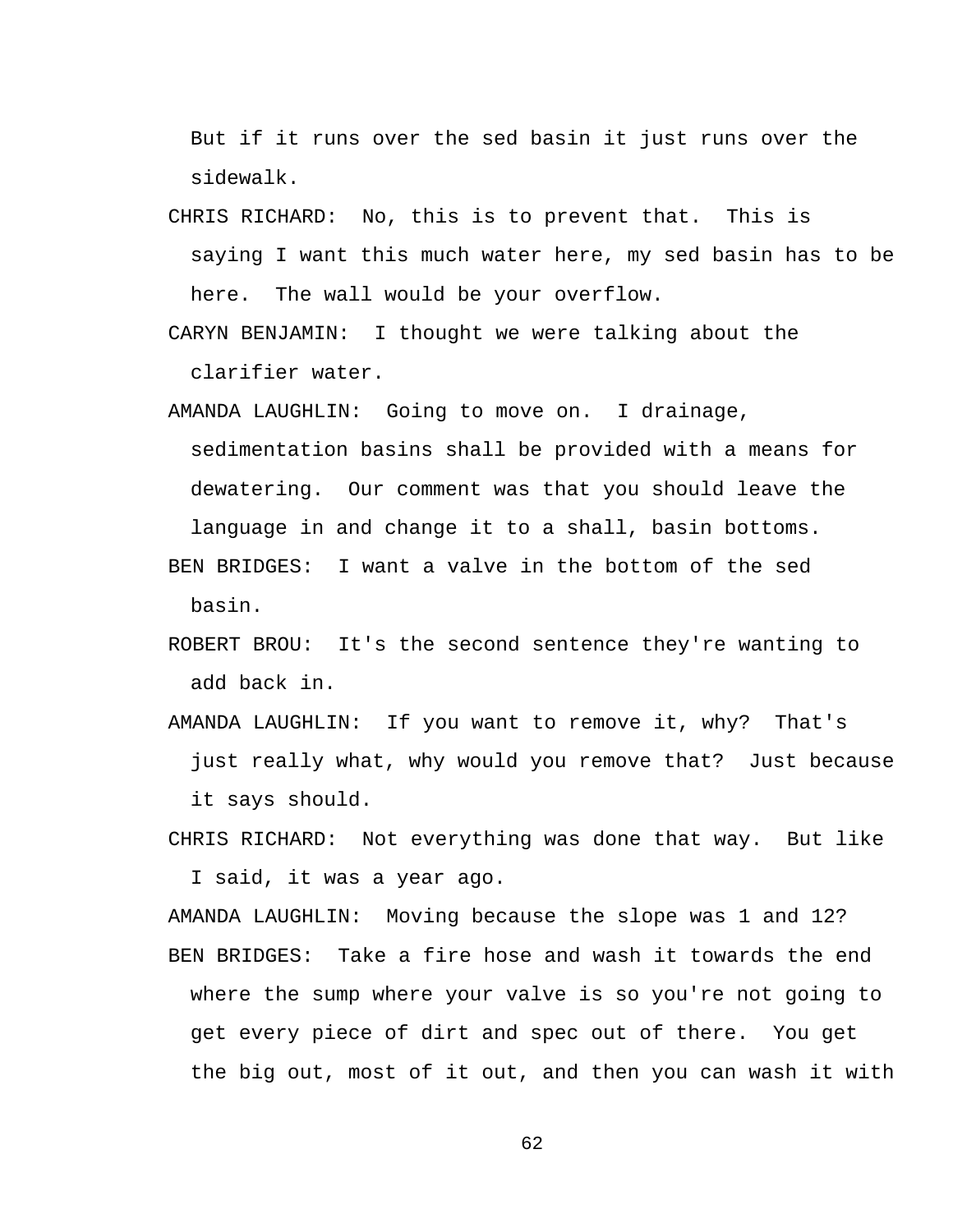a hose, fire hose and wash it.

CHRIS RICHARD: One and 12 it's a standard clarifier

bottom, wastewater, water it's always 1 over 12.

BEN BRIDGES: Why is that a problem to not have a slope

bottom? Why would you not want a slope bottom? DIRK BARRIOS: That's a big drop.

AMANDA LAUGHLIN: What if the slope wasn't in there and you just said like the detail of the slope?

CHRIS RICHARD: Just say it sloped.

- AMANDA LAUGHLIN: Keep the statement basin bottom shall be sloped towards the drain where mechanical sledge collection equipment is not required. If the 1 and 12 cause that may change from different designs.
- DIRK BARRIOS: We had long settlement basin 1 to 12 slope, might be kind of tough.
- CHRIS RICHARD: So basin bottoms shall slope towards the drain where mechanical sludge collection is not a requirement.
- AMANDA LAUGHLIN: We'll just remove the 1 and 12. Moving on. On the next comment on page 5 number 3 we realized the valves may be in the basin so we just said the revision would be access to the valve shall be outside the tank. Like a valve stem, right. To me I'm under the impression that you're going to have to take the whole thing down to access the valve.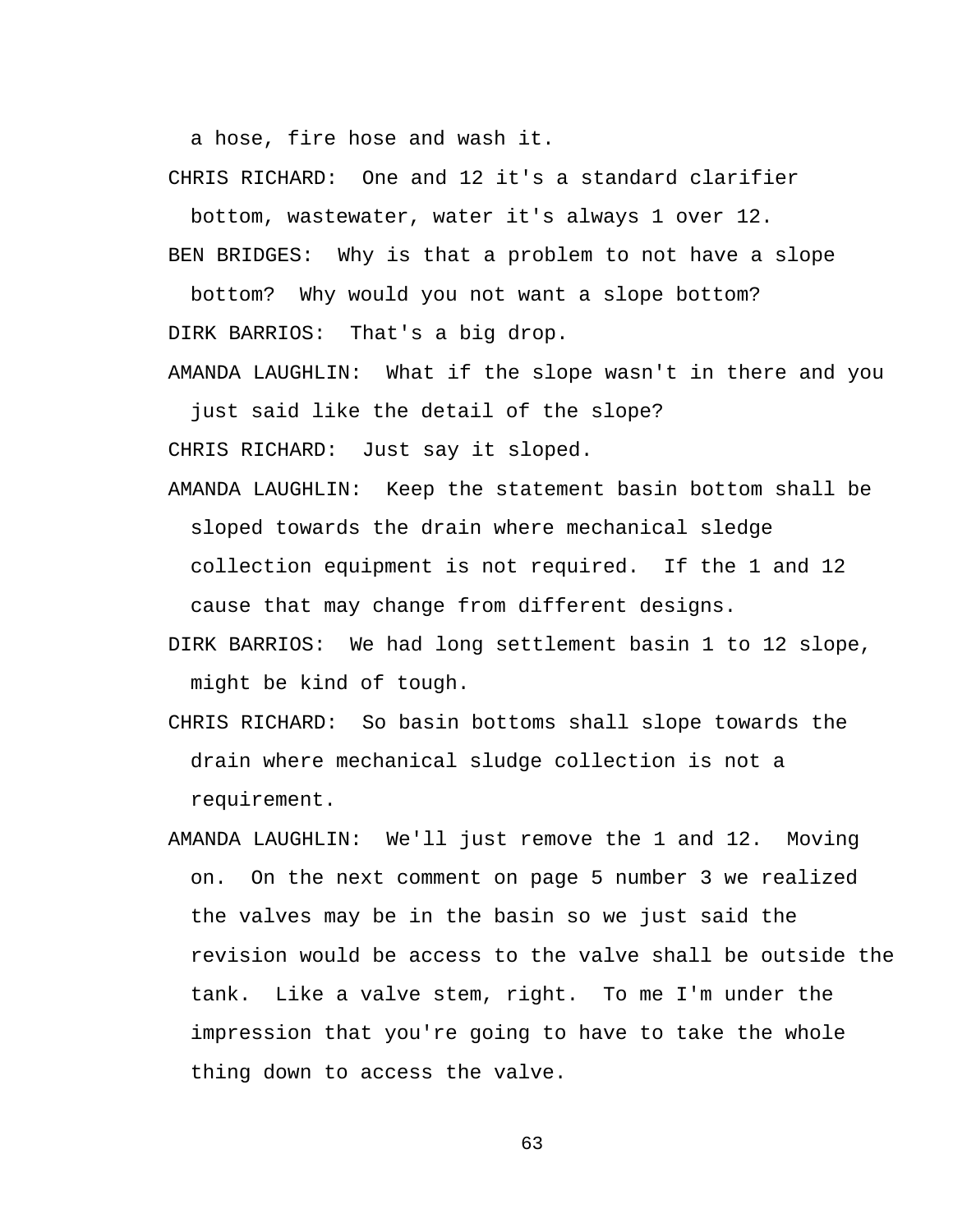CHRIS RICHARD: No. It can be operable outside the basin, but not accessible because it's two different things.

Accessible means you can get to it.

- AMANDA LAUGHLIN: I see what you mean. That was our intent. Solids contact unit. Our comment we talked about 4.2 and should also apply to the filters we talked about the design capacity. Average and max month. Operating equipment. Insert after sampling taps or other means to sample sludge. So like keep it in and then adequate piping with suitable sampling taps or other means to sample sludge. Cause it was removed, looks like it was removed because of didn't like sample taps. What are your other means to sample sludge?
- CHRIS RICHARD: Like on lime softening sample tabs are inoperable after a short time.

AMANDA LAUGHLIN: So what you are doing?

- CHRIS RICHARD: They'll use a sludge judge or something else to collect it from the outside.
- AMANDA LAUGHLIN: If you're using another means to do it. If y'all are okay with that language. Chemical feed we went through this a little bit already in our discussion. It got removed that chemical application basically you need to have satisfactory chemicals in the water. And our comment was that careful consideration needs to be given to the location to ensure that dosing application is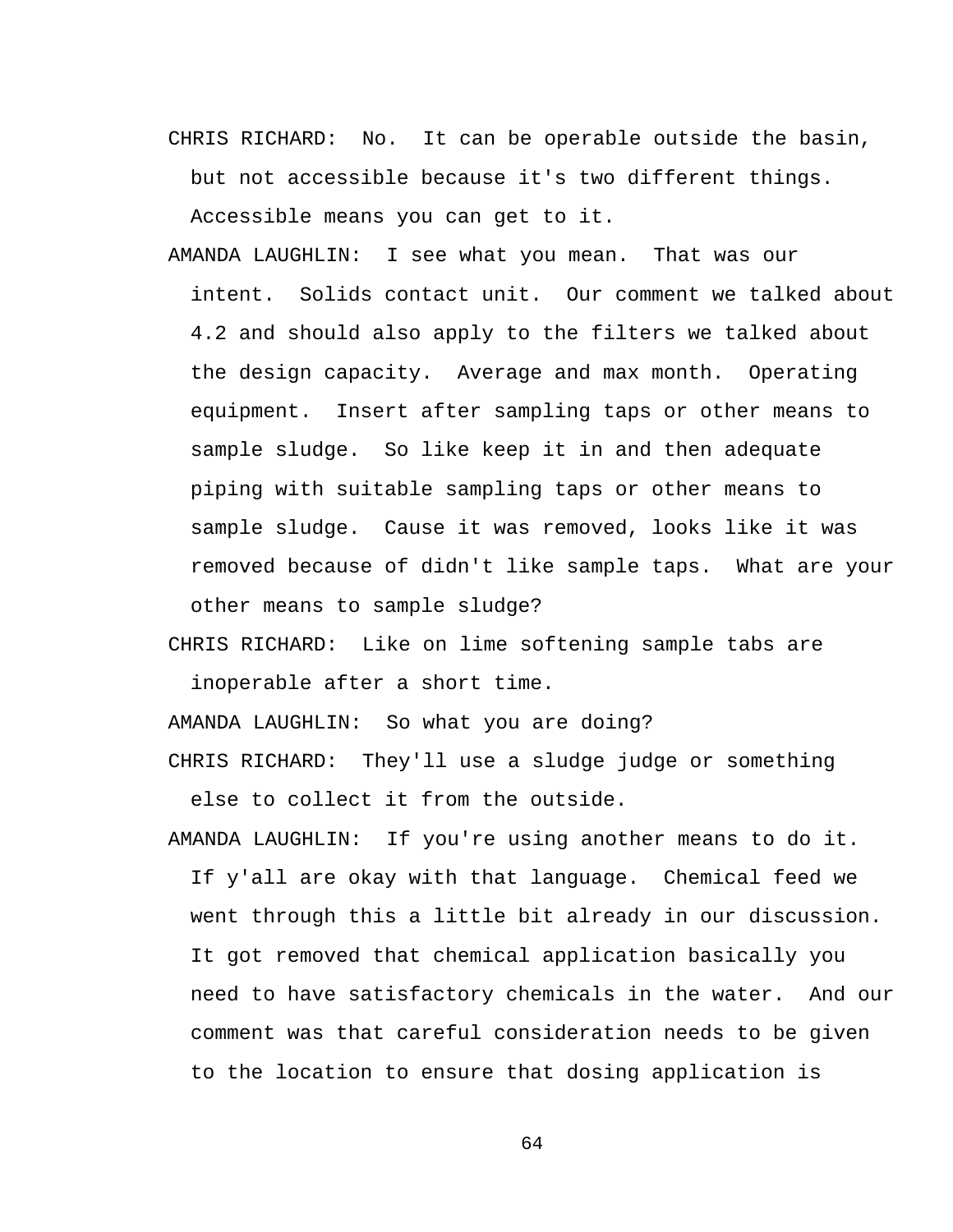satisfactory. Just substituted. This is equipment. Large basins should have at least two sumps for collecting sludge located in the central flocculation zone and it was removed. May have other means to remove sludge without slumps. For example, vacuum systems. We just propose to leave the language in.

CHRIS RICHARD: I've seen a 6 unit with 2 sumps and an 8 with one. What's large? 80 foot diameter, 50 foot. I'm just saying it's very vague. A code shouldn't be subject to interpretation that openly. If you want to define large or say basins over a certain size, or capacity, or something. A lot of the concentrators like on are proprietary. The equipment manufactures some have two, some have one based on the design. We had one that was two and the equipment we were replacing it only needed one the way it was set up.

AMANDA LAUGHLIN: I'm sorry, when you said you have one that has two how big is that one?

- CHRIS RICHARD: There was a 6 MGD unit that had two, some 8 MGD units had one. Then when we replaced the equipment in the 6 MGD unit the manufacturer of that equipment said they only used one so the second one was abandoned. I don't know what large means. When would it apply?
- JOHN WILLIAMS: I keep going back to Carrollton because we don't see a lot of sedimentation flocculation. It's more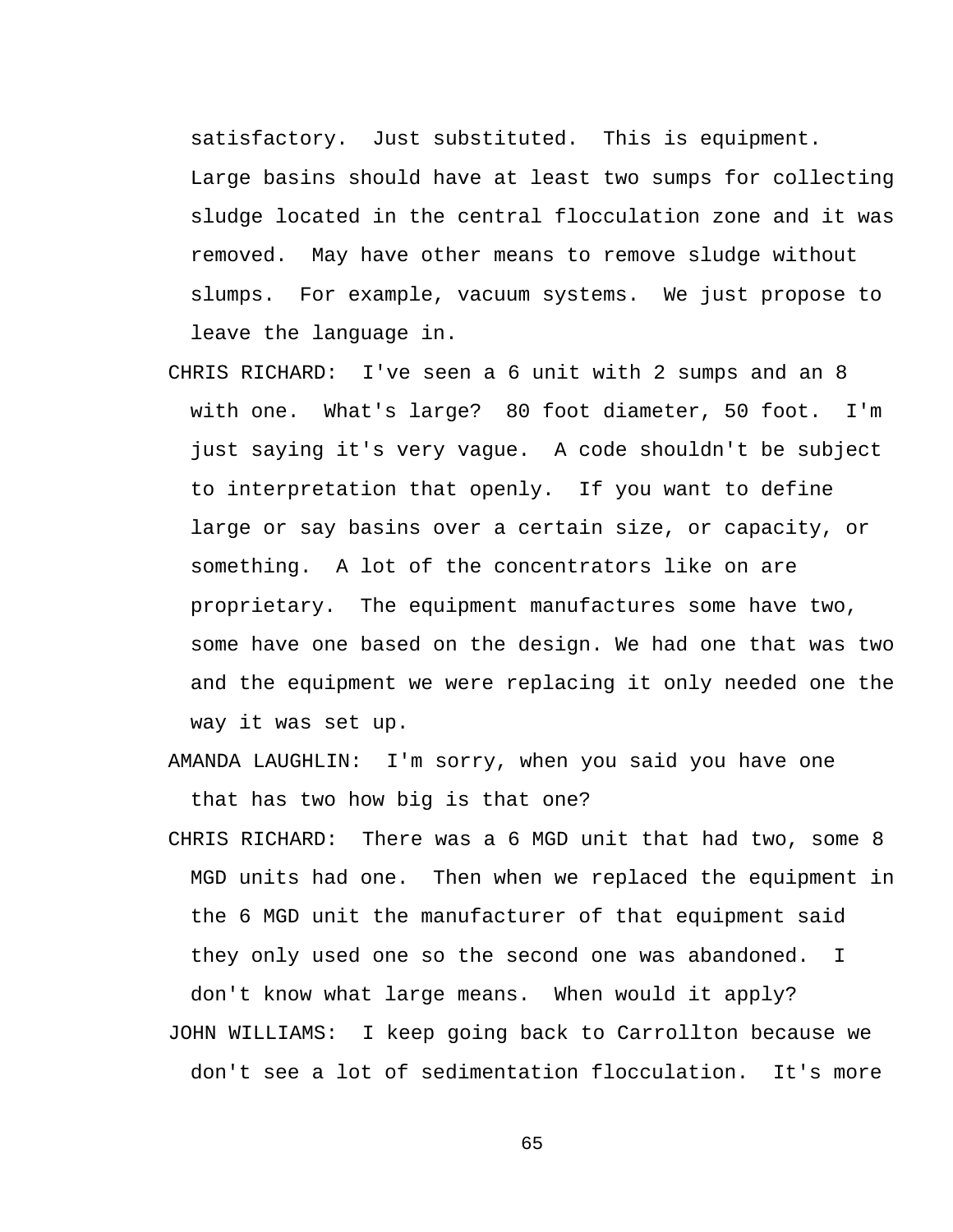solid contact. Where they do have them like Carrollton I believe their basins might have three. But they are the length of a football field. I don't know.

CHRIS RICHARD: This is under solids contact clarifier. JIMMY GUIDRY: I guess my question is does that mean that the manufacturer decides what's necessary and you're going to have to, if we say you need two you're going to have to buy the one that has two.

CHRIS RICHARD: Or they'll put in two and abandon one. AMANDA LAUGHLIN: And in the past I have considered the manufacturer specs on things instead of like in this particular case if the manufacturer said well our unit only needs one and it's designed that way I think that's acceptable. You could even say in accordance with the manufacturer.

- CHRIS RICHARD: The reason it was scratched is because it says large. What is large?
- AMANDA LAUGHLIN: That's what I'm saying. What if you took out large and just sed basins shall have the number of sumps their manufacturer.

DIRK BARRIOS: Then why put it in?

AMANDA LAUGHLIN: Yeah, I'm kind of going there.

ROBERT BROU: Really it's going to be based on the

turbidity of the water they're treating. The higher the turbidity of the raw water the more need they will have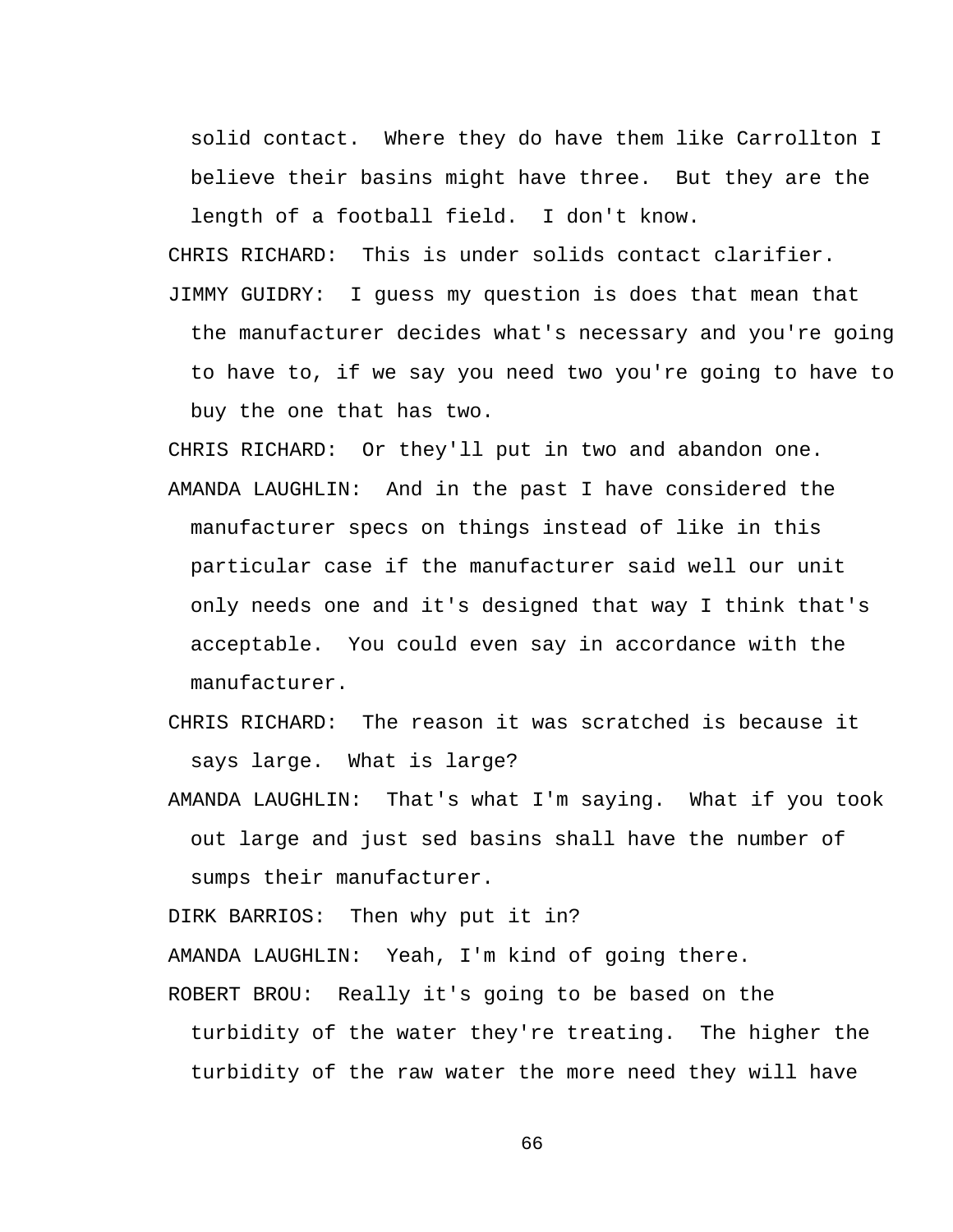for these sumps to dump more frequently. As the river clears up we find the need to dump a lot less and of all of our units they all had two, but we've abandoned at least one of them and half of one cause we don't use them. And the other ones we're still only using one exclusively. BEN BRIDGES: But this would still go back the design of the manufacturer that know their process and say if I have one that's a 2 foot door or two 1 foot doors what's the difference.

- JIMMY GUIDRY: I think we're in agreement we're not going to say it.
- AMANDA LAUGHLIN: Scratching it. 4.2.5.9 detention period. All the different detention times were scratched out. Our comment basically was if you're going to remove the language what would the detention time, provide what the detention time should be or shall be.
- PATRICK KERR: It will be based on raw water characteristics. They didn't strike that. And conditions that affect the operation of the unit. We don't have an arbitrary detention time.

AMANDA LAUGHLIN: What if we added raw water characteristics and other conditions that affect the operation of the unit. Raw water characteristics and other local conditions and regulatory requirements. Because you're going to have to design it for whatever.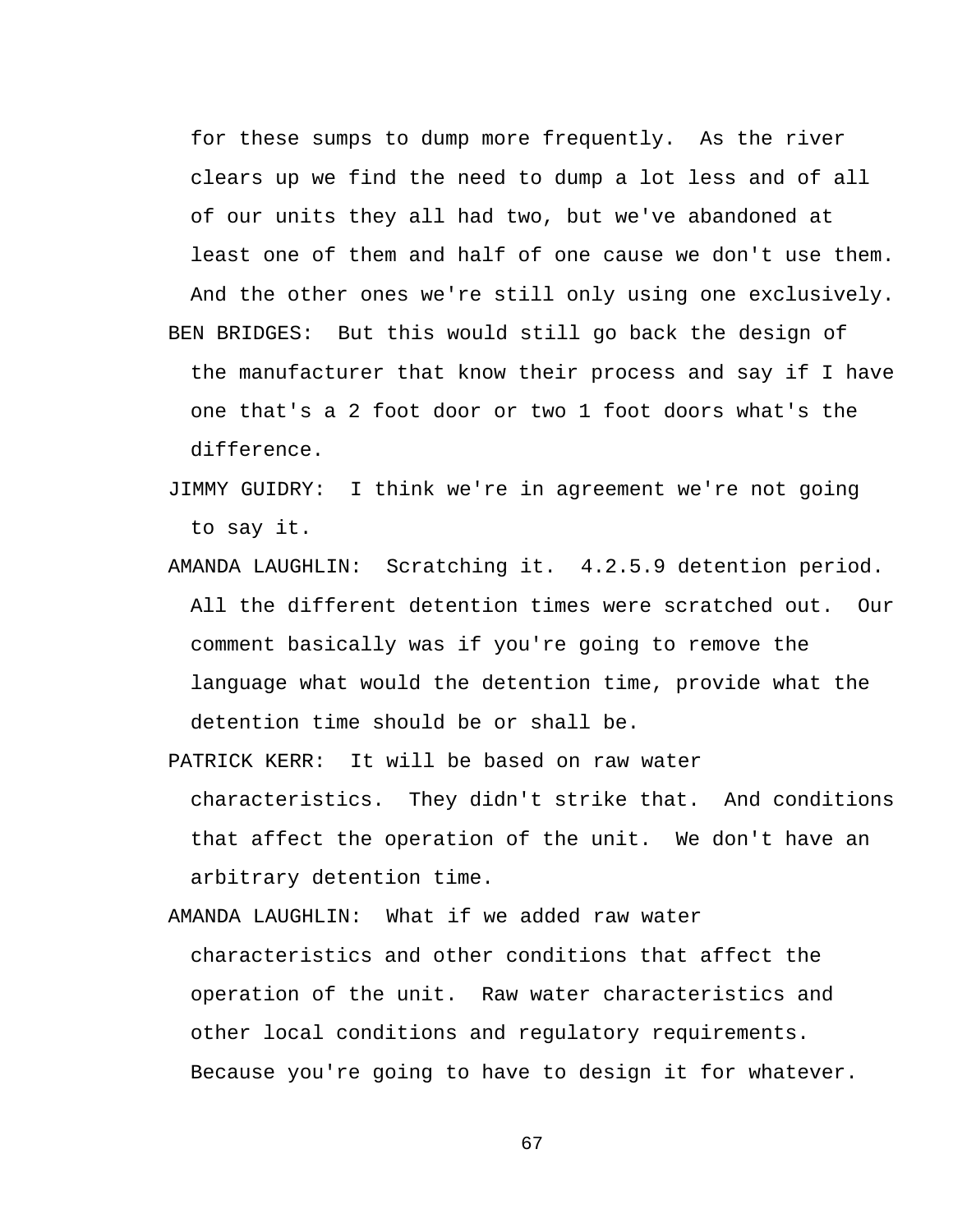- KEITH SHACKELFORD: You should be doing it, but this is almost going to force you to do a pilot study if you're designing a plant, brand new plant from scratch for a new client in order to come up with that criteria.
- PATRICK KERR: I don't think so. You don't think you could do that?
- KEITH SHACKELFORD: Then I'm going to fall back to the old criteria that was established prior to us taking it out of this.
- PATRICK KERR: Someone else with similar characteristics may have designed the same and I think it's okay to assume in a lot of cases that it will work for you too. If you're suggesting do a pilot plant for each new designed plant I think that's kind of a stretch.
- KEITH SHACKELFORD: First go back to a company I used to work for in design. Nobody had ever taken water out of this particular body in order to treat it for potable consumption. We did a pilot study on that one and we needed to. We still followed the original criteria.
- PATRICK KERR: But the next guy half a mile down the river doesn't need to.
- KEITH SHACKELFORD: The quality can change significantly in the reach of the river on the cut bank or the fill bank side.

CHRIS RICHARD: The code doesn't change that. It says 2 to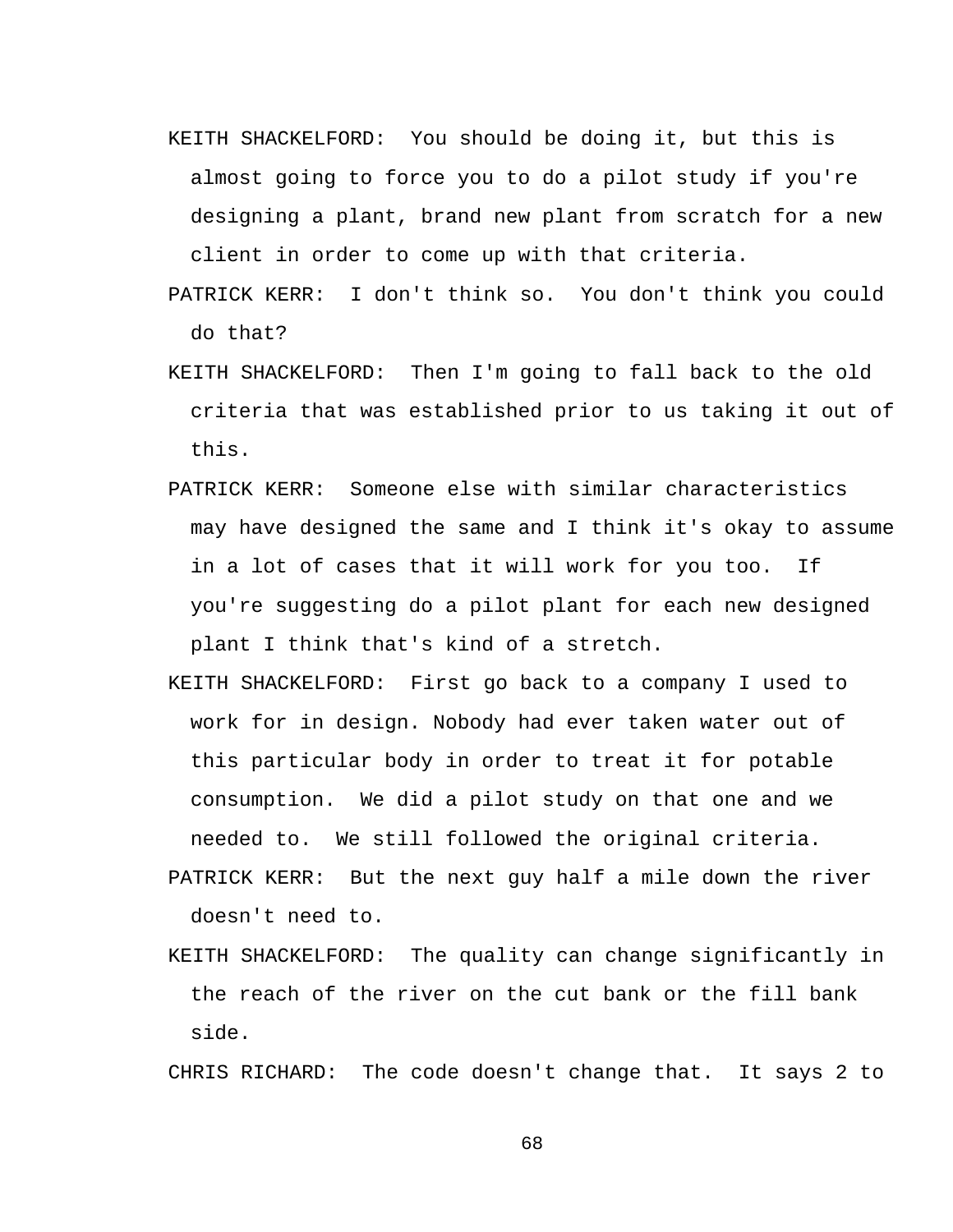4. Which one you're going to use. You're going to have a basis for your design. If you left it in there it would still be 2 to 4. You can still go back and if you want to use 10 state standards to say what the recommendation is for the design you're still welcome to do that or any other means you might have. In the code if you say it is 2 or it is 4. Base it on the water qualify if it needs to be more than 4.

- AMANDA LAUGHLIN: Just had a question about why 4.2.5.10 was removed. I'm assuming it was removed because it said should. Is there a different concentration? Would that change or?
- CHRIS RICHARD: I don't remember. On lime softening is it important to measure and maintain it?
- DIRK BARRIOS: Why wouldn't we consider it if it's a should.
- CHRIS RICHARD: I'm not sure if they measure the concentration to make sure what it is as much as watching their blanket and blowing it off and making sure they get a good floc and not measure what their concentration is. So if it's not a basic operation of the plant.
- AMANDA LAUGHLIN: We're just curious. Don't have any other comments on that page. So general design criteria A and then B was removed and our comment was in areas where freezing occurs consideration shall be given regarding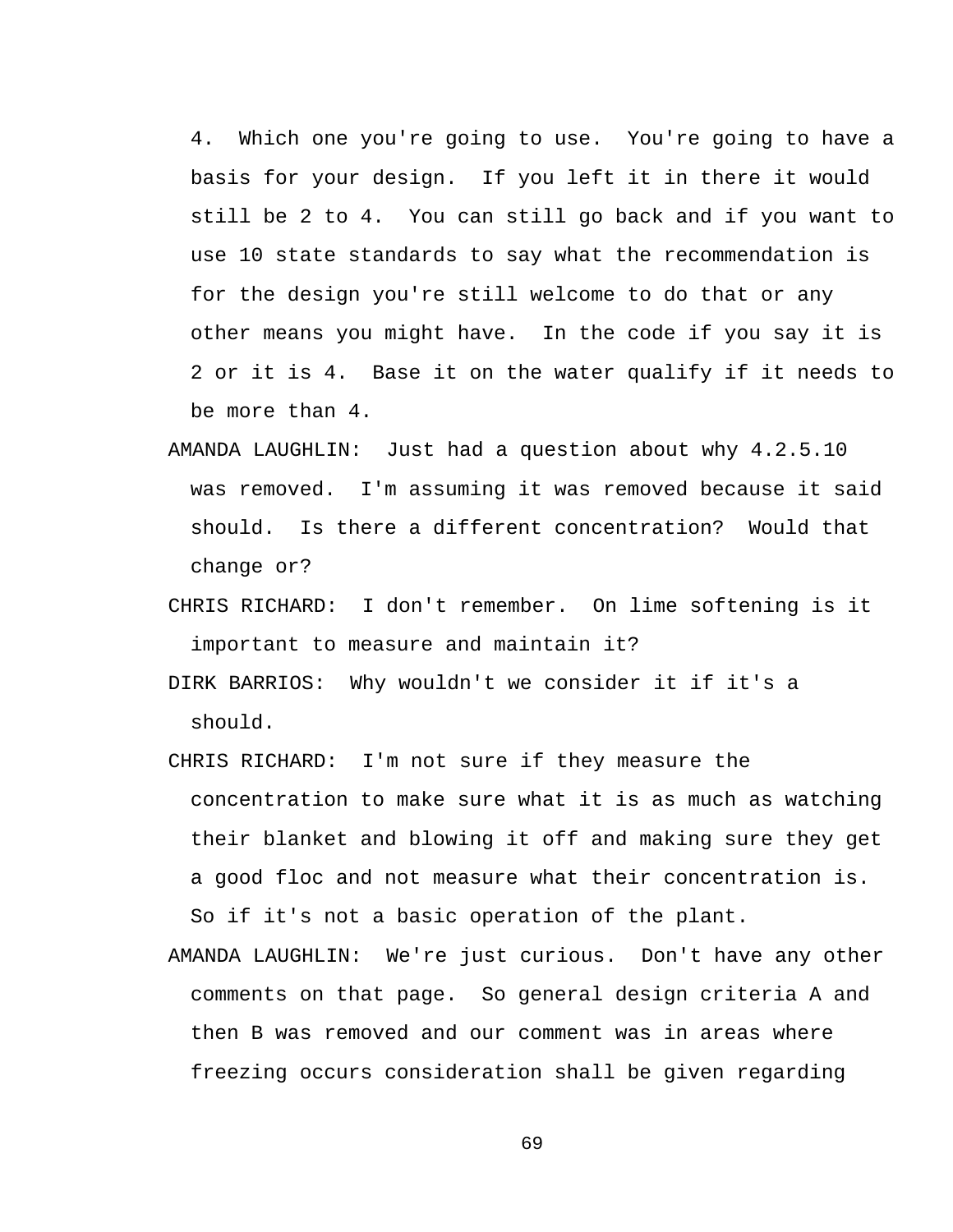sufficient freeboard. We do have areas of the state have freezing. We just provided alternate language. Next comment modules, we propose to leave that as a shall. And change it to a shall and leave the language. I don't know if anybody had any problems with that. Same thing for J. Change it to a shall and left it in. That was our comment was to leave it in. On page 9 rate of filtration our comment was under maximum filtration rates for plants treating surface waters or groundwater under the influence of surface water shall meet 3.0 gallons per minute per foot squared. We proposed it should say shall not exceed. And I think it might have been like an over site. That's from our code. Next comment.

PATRICK KERR: So you're going to have a shall and then allow an exception immediately after that if you do a pilot test?

AMANDA LAUGHLIN: That was what the subcommittee put in. CHRIS RICHARD: That was in the code already.

- AMANDA LAUGHLIN: Where it's highlighted that was our comment was to change. If it was written in red that was what the subcommittee wrote.
- PATRICK KERR: I'm just saying there can't be a period after a shall. And then even if you do submit data from a pilot test to the state health officer you still have to comply with the shall not exceed 3 feet per gallons per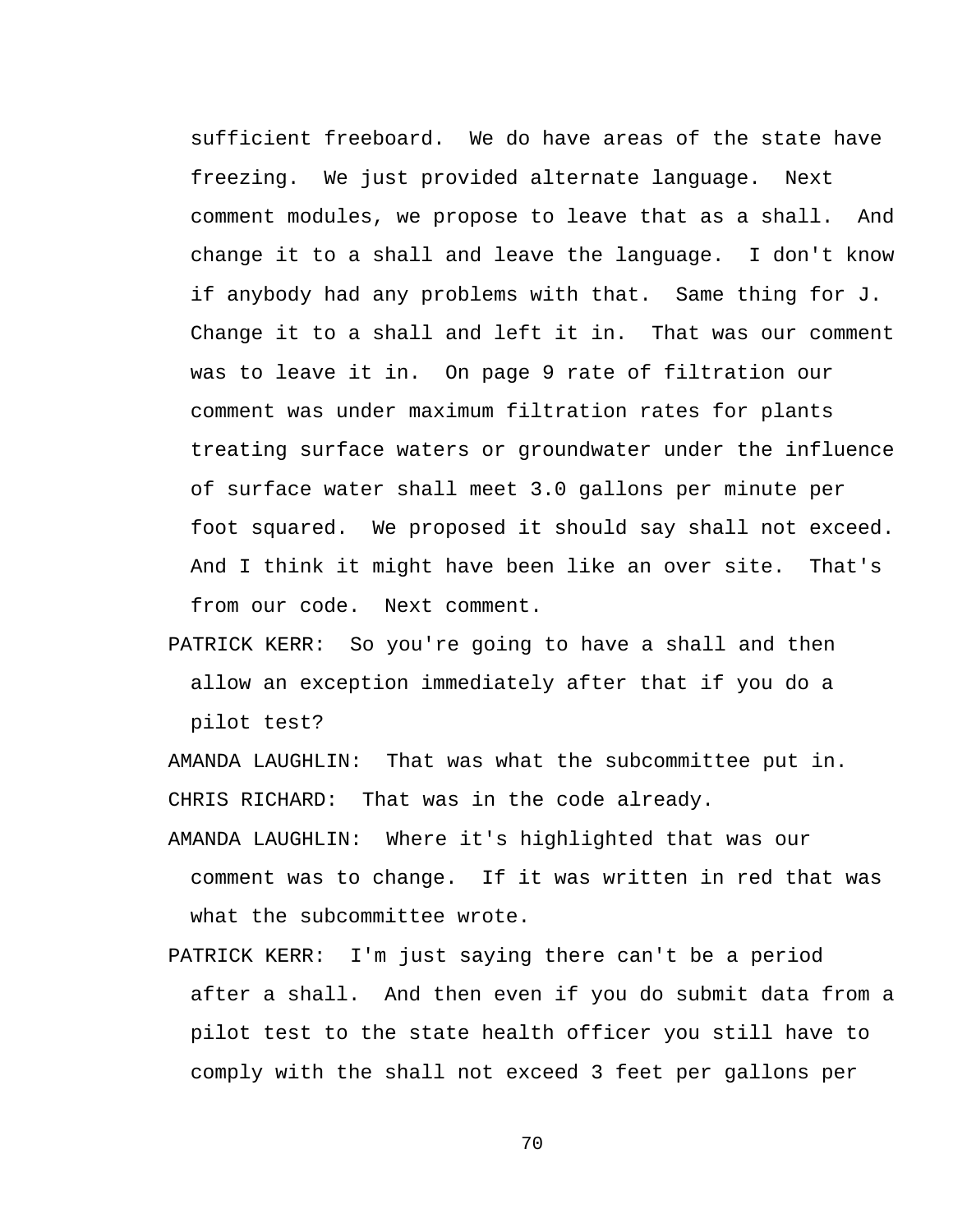minute, per square foot, excuse me.

JEFFREY DUPLANTIS: Put a comma unless and then change the second sentence.

AMANDA LAUGHLIN: Unless, got you.

PATRICK KERR: Just figure out how to tie the two together. BEN BRIDGES: Primary or secondary?

AMANDA LAUGHLIN: This is primary.

BEN BRIDGES: If you remove you can't have a second process for an esthetic issue.

CHRIS RICHARD: After the fact.

AMANDA LAUGHLIN: This was for the rate of filtration in this section would be for surface water or primaries.

PATRICK KERR: What we're discussing is whether you can do filtration for secondary standards like manganese and iron.

BEN BRIDGES: Ten gallons is ten instead of three.

CHRIS RICHARD: You're saying you have two sets of filters. BEN BRIDGES: Yeah.

AMANDA LAUGHLIN: That's covered in another.

BEN BRIDGES: Just making sure I'm on the right page.

CHRIS RICHARD: Unless approved by the state health officer based on data provided.

PATRICK KERR: If you're going to do that though, I'll probably get kicked out of this side of the table, the pilot test is one thing, but then we also need to have a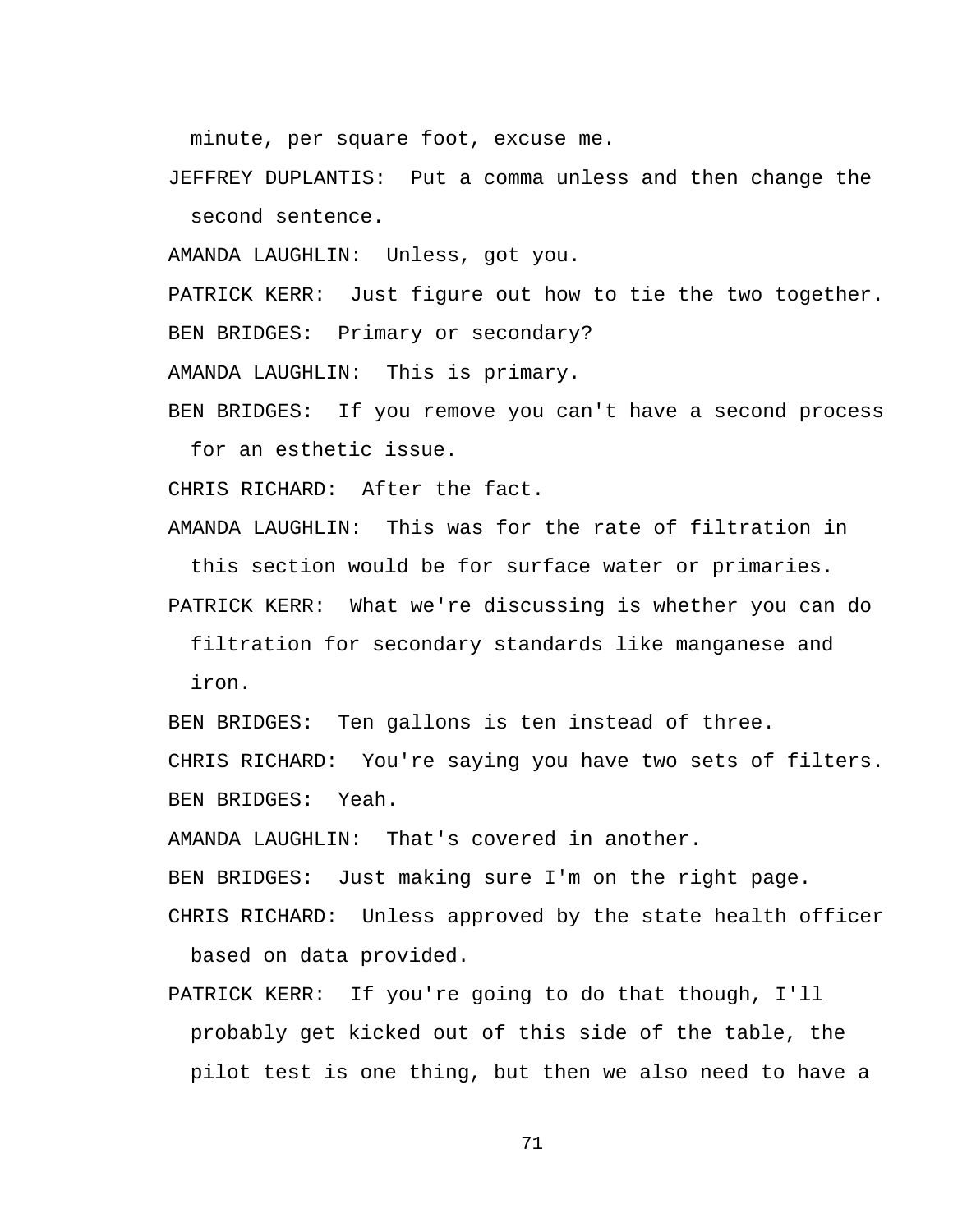way to measure after the fact and that you can throttle back that flow rate if it's not actually meeting.

CHRIS RICHARD: You have your continuous turbidity monitoring to be required anyway so you have to have it all the time.

PATRICK KERR: So why leave this at all?

CHRIS RICHARD: You can't exceed three.

- PATRICK KERR: We're writing for the future. So if that's true then why do we need this at all? Why do you have to prove it? If we're going to base it just on turbidity meter downstream of the filters why not run 15. If it works it works.
- CHRIS RICHARD: If you want to show greater than three you can't have the turbidity meter until the plant is built. You can't build your plant till you know it's going to work. If you want to do greater than three on a new plant you would have to pilot test it to show. Three is demonstrated that it works.
- PATRICK KERR: I guess what I'm saying though is if you go to the state health officer and you say this system five is okay based on pilot testing and you start running the plant and you can't meet turbidity limits at five they need to have a way to say run it again or four is okay and not permit to run five anymore.

CHRIS RICHARD: You'll be in violation if you don't meet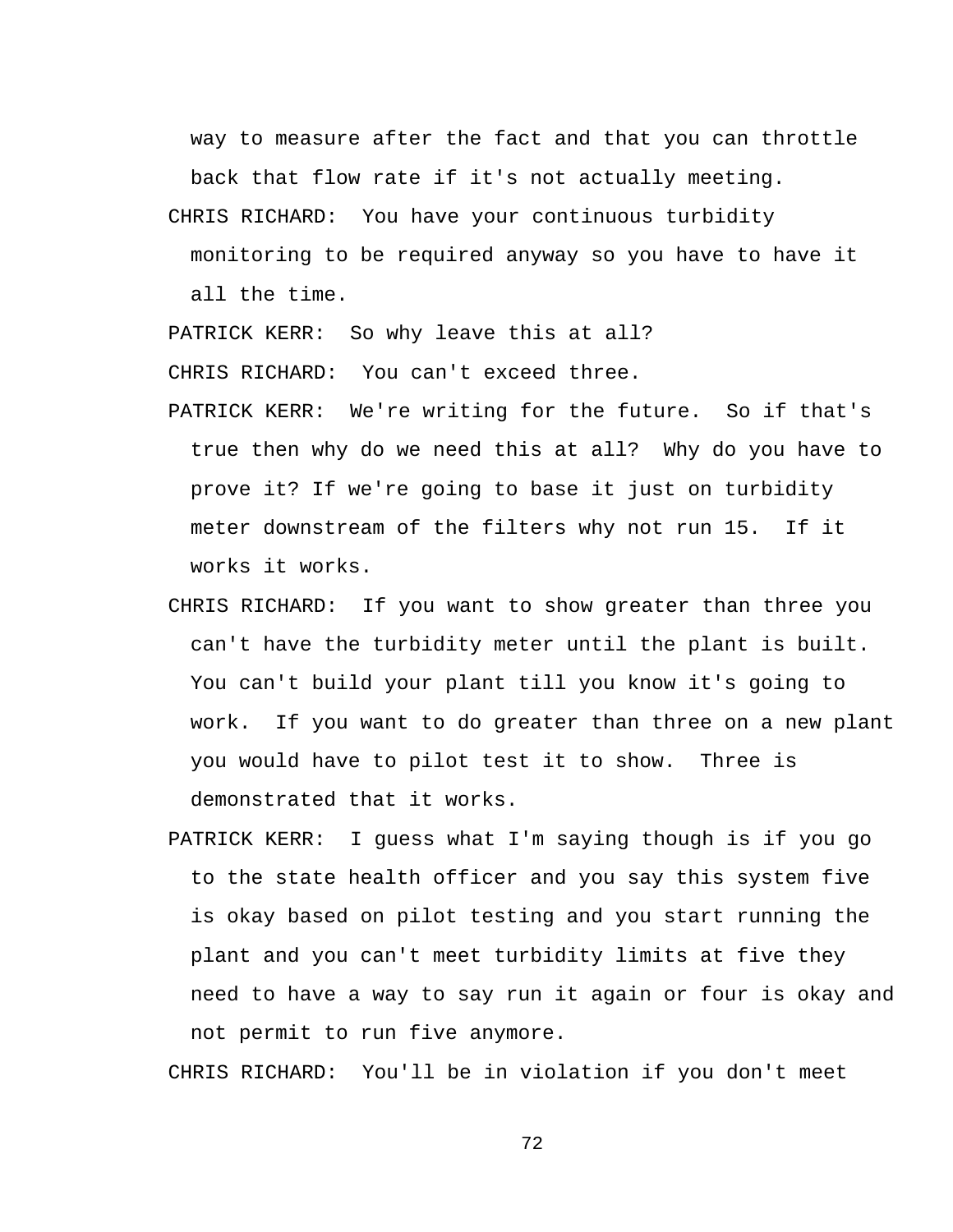it.

- AMANDA LAUGHLIN: They would have violations and they would have to.
- PATRICK KERR: Again, why do we need this if we have continuous turbidity monitoring?
- CHRIS RICHARD: Cause you don't have that until your plant's built. Your basis for the design is three because that has shown and demonstrated to achieve the water quality that you need. If you want to do something greater than what has been demonstrated you have to demonstrate it yourself.
- AMANDA LAUGHLIN: Number of filters. And our comment was to keep the original language. This is where actually the original language had projected maximum daily demand. And then it was removed and put the plants designed average daily filtration.
- CHRIS RICHARD: We should have the same flow rate we had before which would be the average day max month. We should be consistent.
- CARYN BENJAMIN: We need to come up with a definition for that. Leave that to you.
- AMANDA LAUGHLIN: So we will come up with language. The next comment about curbing. We talked about this for at least an hour and a half. We changed to say prevention of floor drainage into the filter a mechanism is needed to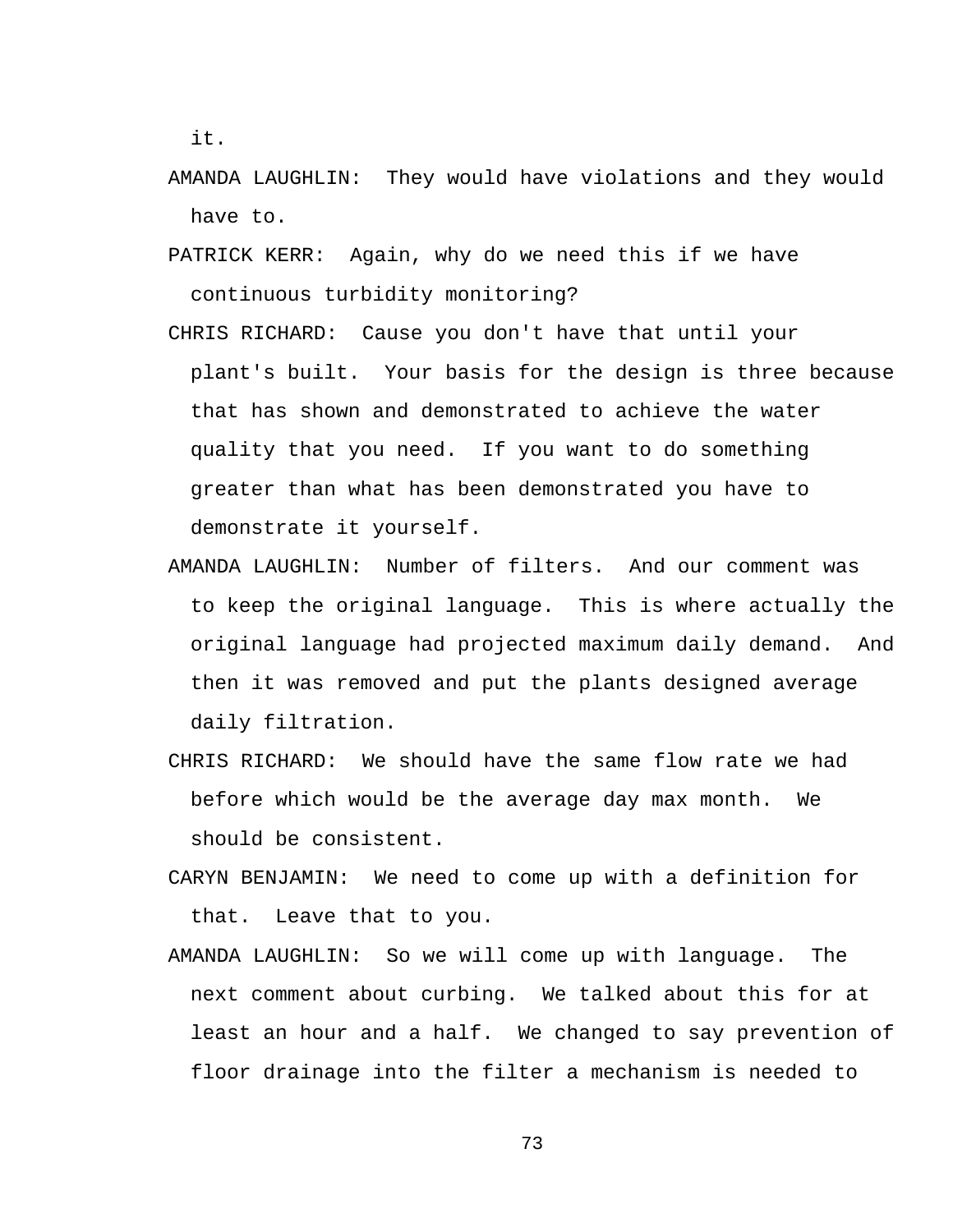assure prevention of floor drainage into the filter and we deleted the curb. We would delete the curbing, the 4 inch curbings. Different designs have different things and we realize that. We talked about it for a long time. But I think the intent is to just not have all the floor drains going into the filters and washing down stuff with chemicals. You don't want that going into the filter. You need some kind of mechanism to prevent that. The walkways around the filters to not be less than 24 inches wide and the safety handrails. I realize there's been a lot of disagreement in here around anything that is considered safety. But we just kind of disagree with the deletion. Mainly because we go out there as well. A lot of people visit plants and I want to feel safe too, I don't want to fall in something.

- CHRIS RICHARD: Why do you need a walkway completely around the perimeter of every single filter if you have a bank of ten filters?
- AMANDA LAUGHLIN: And I realize a lot of designs are not like that.
- CHRIS RICHARD: There's no necessity to walk around the filter.

AMANDA LAUGHLIN: You have some walkway somewhere. CHRIS RICHARD: Yeah, but it says all the way around. AMANDA LAUGHLIN: The filter bank may have a walkway around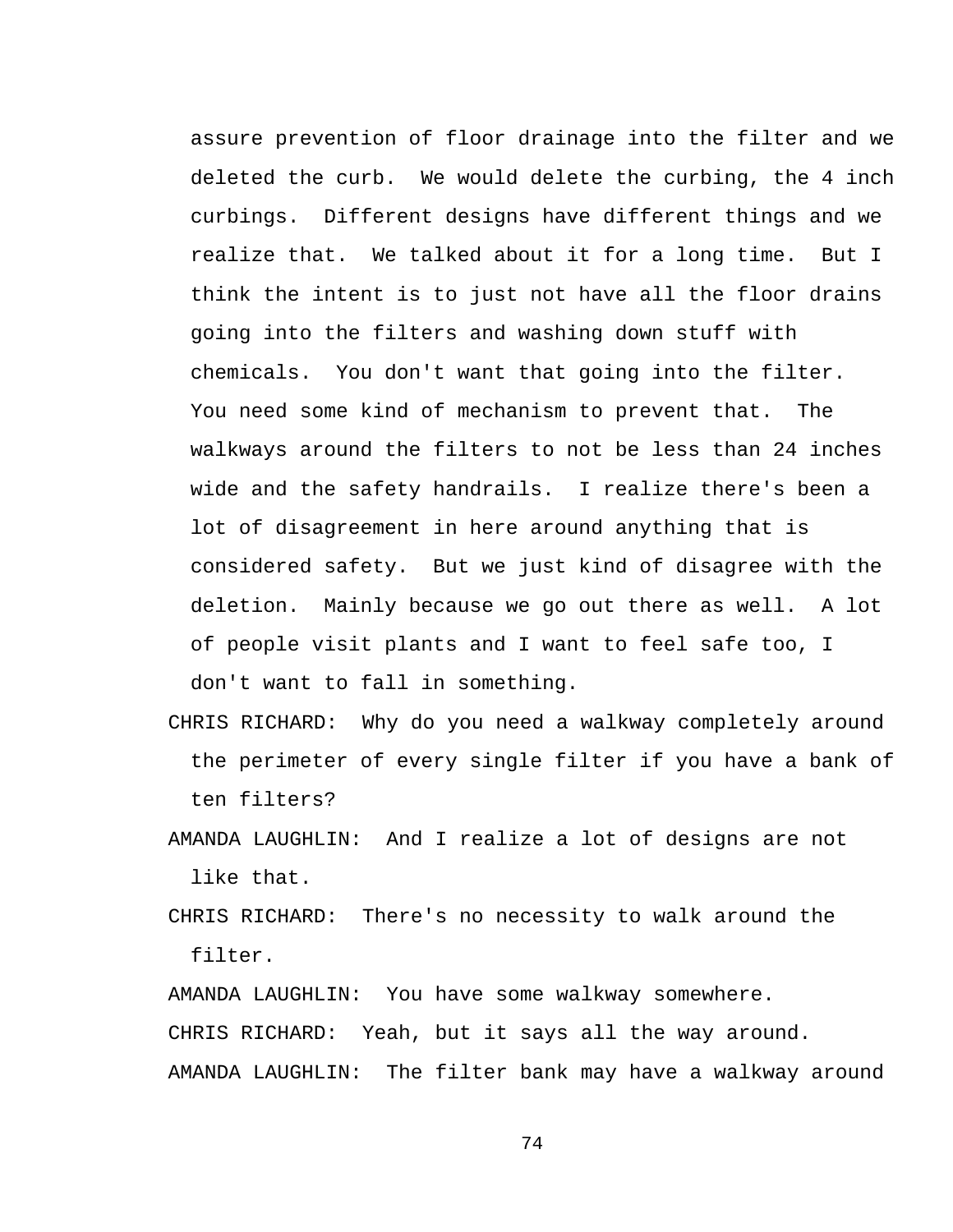it.

CHRIS RICHARD: But it says all the way around the filters. Safety handrails and walls around all filter walkways.

Walkways around filters.

PATRICK KERR: It doesn't say you have to have a walkway around every filter, but where you have to have a walkway it has to be 24 inches wide.

BEN BRIDGES: That's his interpretation.

- CHRIS RICHARD: What if OSHA says the walkway has to be 36 inches?
- PATRICK KERR: That's okay as long as it's not less than 24.
- CHRIS RICHARD: I don't like the potential for conflicting codes.
- PATRICK KERR: What if you say where walkways around filters comma where provided comma to be not less than 24 inches wide. That just makes clear that we're not saying you need a walkway around every filter. Is that all right?

CHRIS RICHARD: Uh-huh.

- PATRICK KERR: Walkways around filters comma where provided comma to not be less than 24 inches and safety handrails around walkways.
- JOHN WILLIAMS: Doesn't that also apply to handrails around filters where provided and where we're saying it is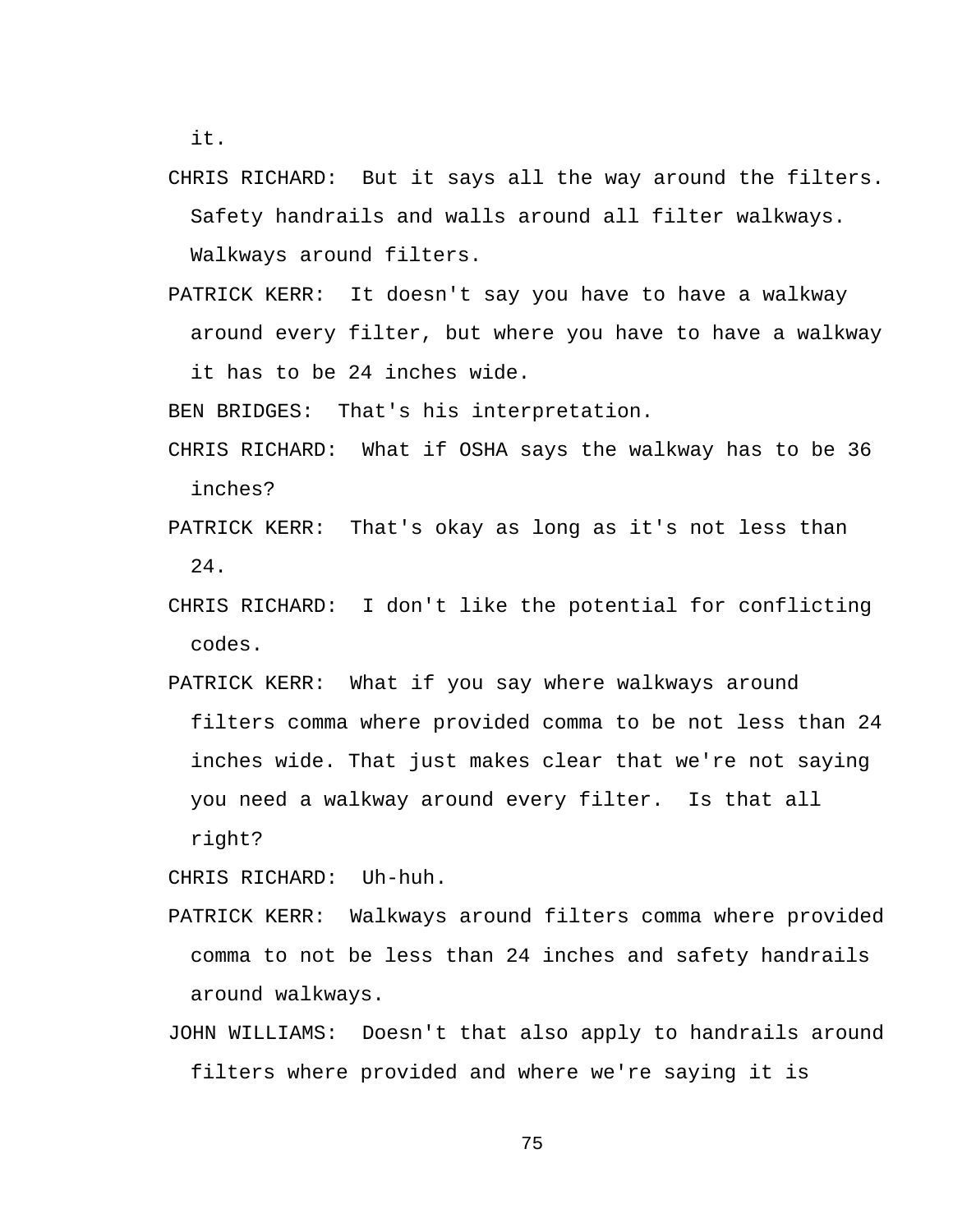required to have handrails?

- CHRIS RICHARD: You'll need guardrails. See OSHA there's guardrails and there's handrails. There's two separate things. You're getting into requirements that you can have some conflict. OSHA would require next to that opening a guardrail. That's a different code that's going to require that. It's going to be there. That doesn't affect the drinking water quality. We're trying to address drinking water quality. The NEC's going to address the electrical code. That's what our committee was saying. Let's stick to water quality issues. The fire marshal will address fire marshal issues. OSHA will address safety issues and so on. It's going to be there. JOHN WILLIAMS: Actually OSHA won't address a lot of these safety issues where the water system is operated by a municipality, correct?
- CHRIS RICHARD: They don't have enforcement on municipalities, but any engineer that's going to do the work is going to do it to OSHA standards because it's a recognized standard and as soon as something happens you're going be sued. That's why you see it in municipality plants.
- AMANDA LAUGHLIN: But if we got a set of plans and we realized that wasn't there we wouldn't be able to say hey, you're not following safety protocol. And I realize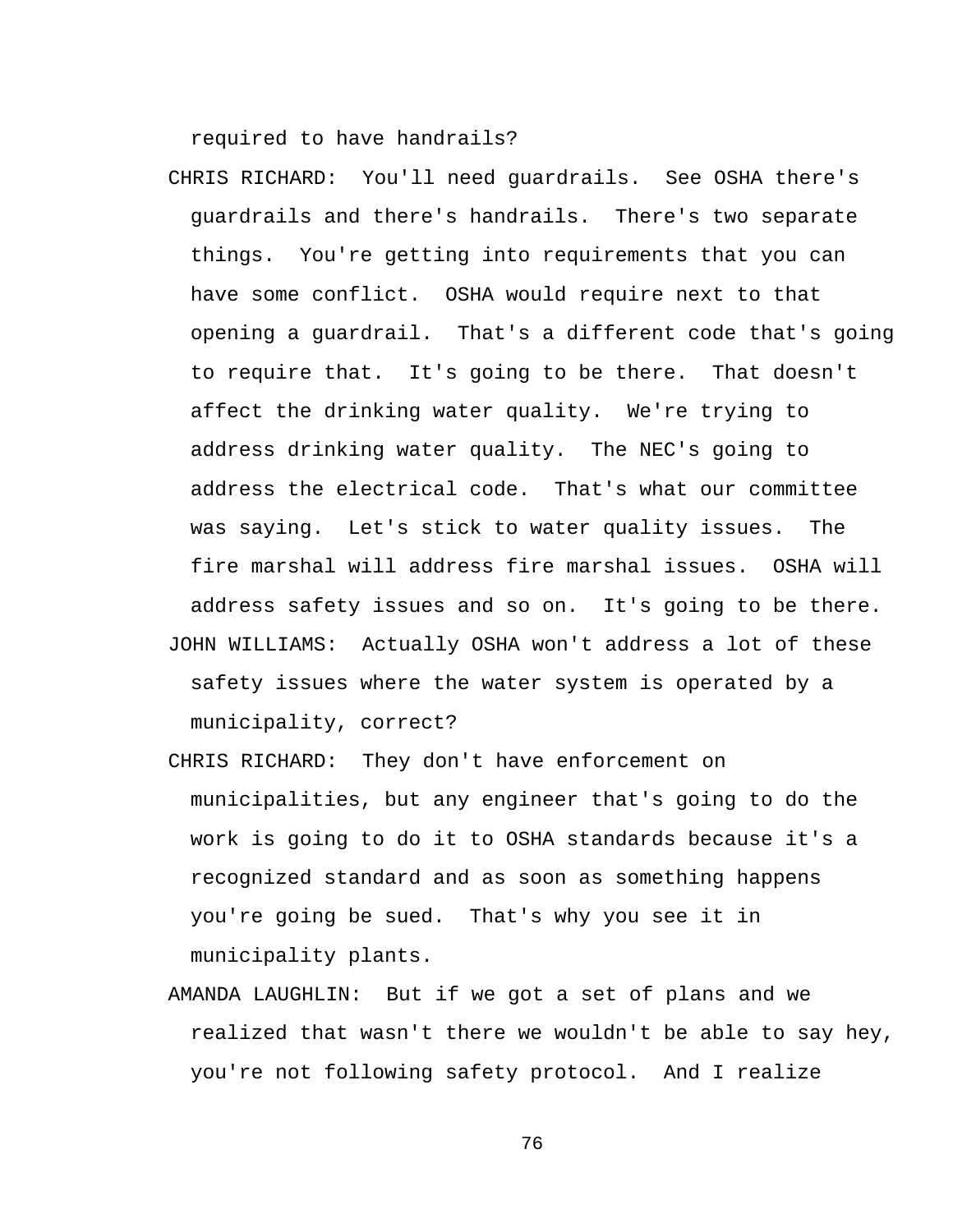that's outside of our purview, but we are the health department. I realize we're talking about drinking water and we have to also have a means, our personnel has to be able to go to plants and be safe and have safety stuff put in. What if there was just a reference to all safety regulations.

- JEFFREY DUPLANTIS: Isn't that in the general whatever section one that has some statement about safety? AMANDA LAUGHLIN: I don't remember. But my understanding was most of the safety stuff that was in ten state standards has been completely removed because it's not health department business.
- PATRICK KERR: What's the objection, and I know it's redundant, we can have a philosophical conversation, but of saying if there's a walkway it needs to be 24 inches wide and have a handrail. If there's a fall hazard needing a guardrail that's a different story, but it has to have at least a handrail which is what this says. So they feel comfortable if they're on a walkway that's 24 inches wide it has a handrail.
- CHRIS RICHARD: The term would be actually guardrail around a filter, not handrail. There's different height requirements. That's actually not a handrail, it's a guardrail and OSHA has requirements for it. Two inches high, intermediate rails, post requirements.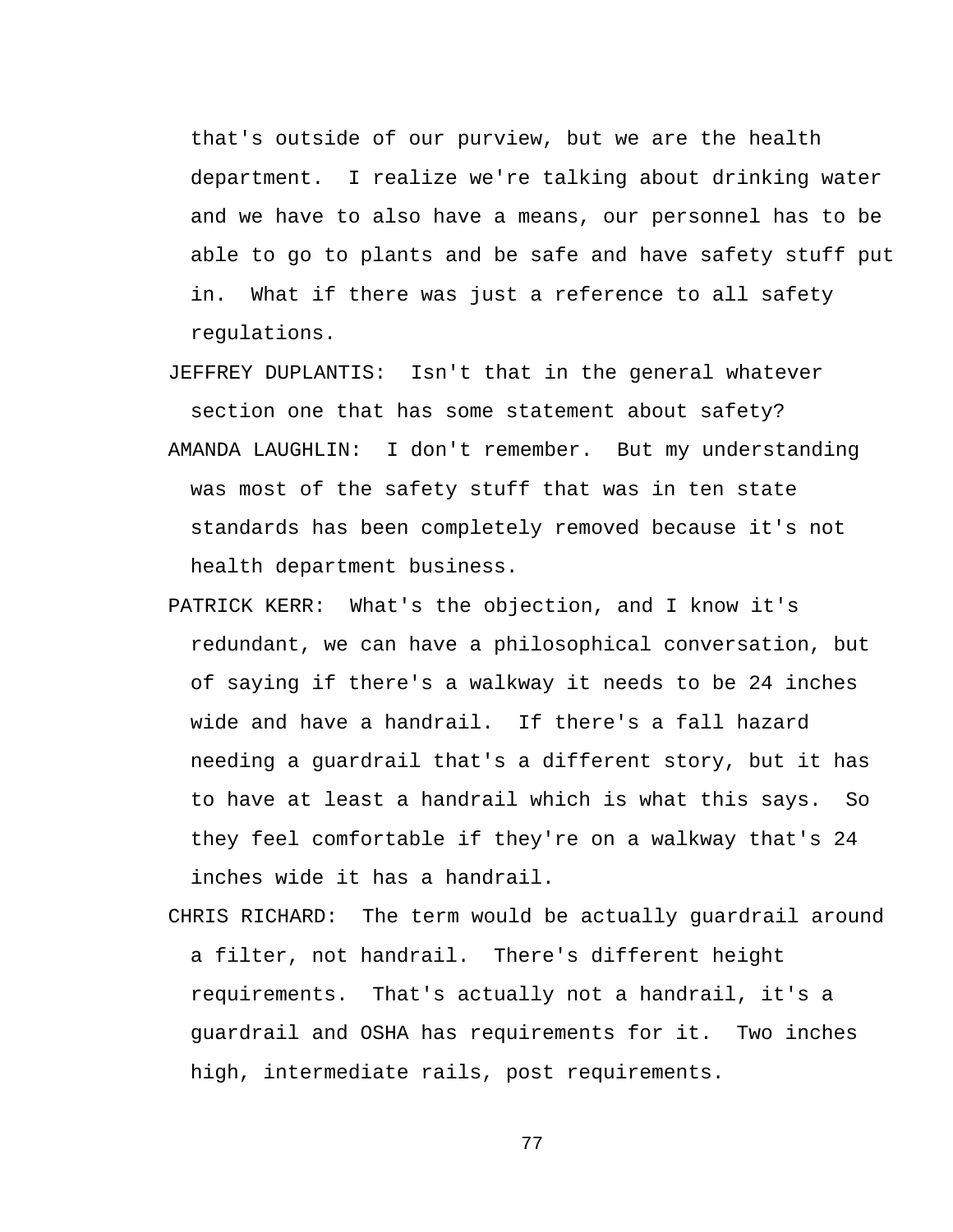PATRICK KERR: But a handrail may be adequate. A handrail is just something so you can stabilize yourself. If you need a guardrail more power to you, put it in. But

they're saying at a minimum you have to have handrails. CHRIS RICHARD: And what I'm saying is around an opening what you need is a guardrail not a handrail.

- PATRICK KERR: I agree. A kick plate and everything else and you can do that. But a guardrail is a handrail, but a handrail is not necessarily a guardrail.
- CHRIS RICHARD: There's different requirements on diameter of the posts and how high they are.
- AMANDA LAUGHLIN: We wouldn't necessarily comment on that. I want it to be visible on plans and I want to be able to say I looked at these plans and I'm concerned about this or that and make sure you're doing that. Not because we're like looking at the diameter of the railing and whether it's a quard or hand. And there's been times, just in my personal reviews where I've seen things that I happen to know another code and wasn't in our code and I can have that discussion with the engineer on the side and say hey I noticed these things, you're not going to pass over at such and such if you don't put this in. It wasn't in my code.
- PATRICK KERR: The guardrail is very specific about the width between the pickets, it's completely different. If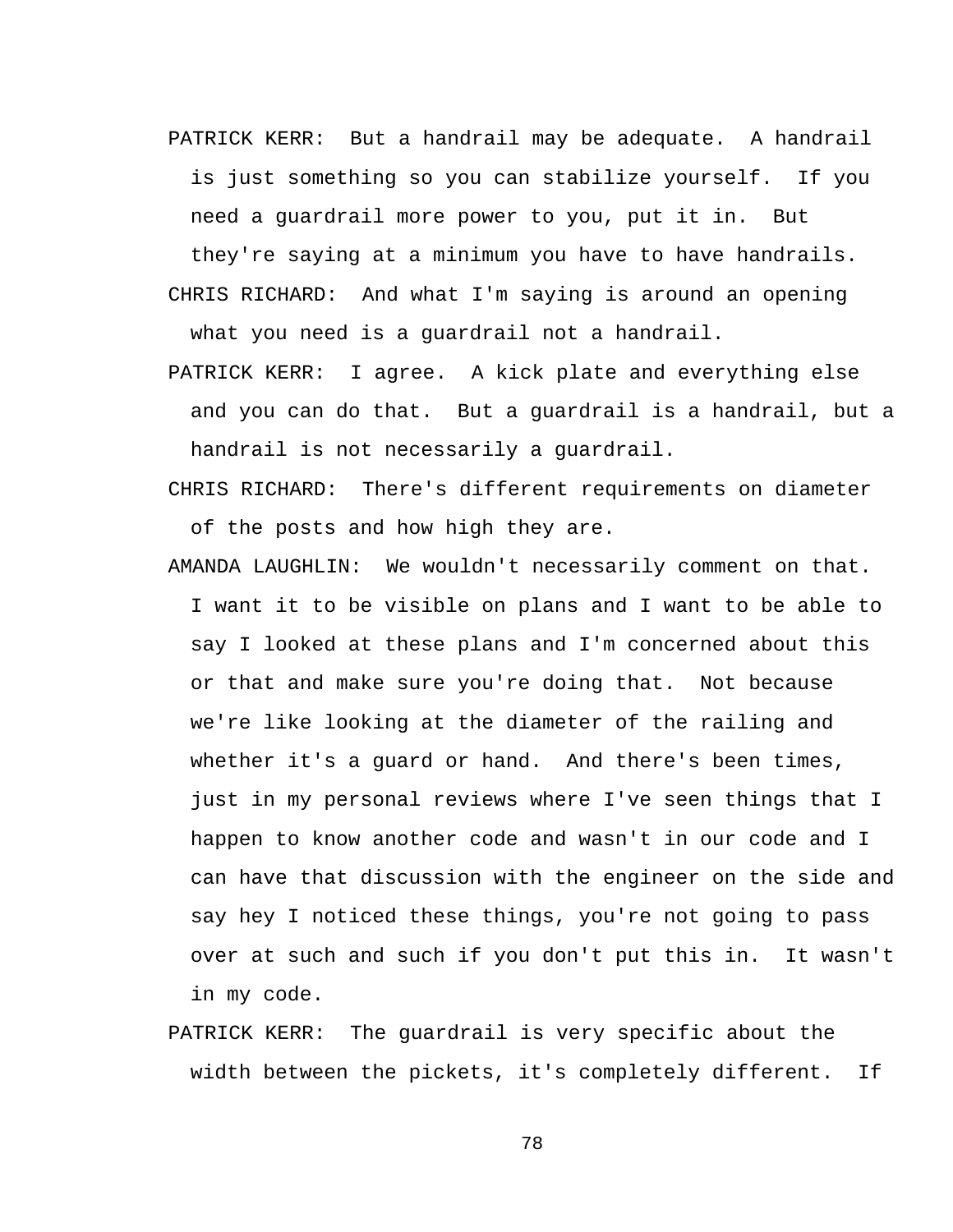it's more than 31 inches of fall you have to have them 3 inches apart and all that.

- CHRIS RICHARD: Not industrial application, not a water plant. You notice when you go down some stairs you have two rails because OSHA says you have a guardrail here, life safety code says you have a handrail here because they have different requirements, different diameters, different heights.
- JEFFREY DUPLANTIS: Who reviews that? Nobody submits their drawings to OSHA so who reviews? If there's an accident somebody comes after and go oh, you didn't meet.

PATRICK KERR: Exactly.

- CHRIS RICHARD: OSHA won't even give you a preliminary ruling. You can ask a question they won't answer it, but they'll be happy to write you up afterwards.
- AMANDA LAUGHLIN: There's not even really a plans review process then for any safety stuff.

JEFFREY DUPLANTIS: Fire marshal.

- AMANDA LAUGHLIN: But for OSHA requirements there's no plan review?
- CHRIS RICHARD: No. They won't review. You can ask a direct question and they won't give you a direct answer. JEFFREY DUPLANTIS: In that regard should we include some sort of regulatory statement from this, not in this section but somewhere, stating the adherence to.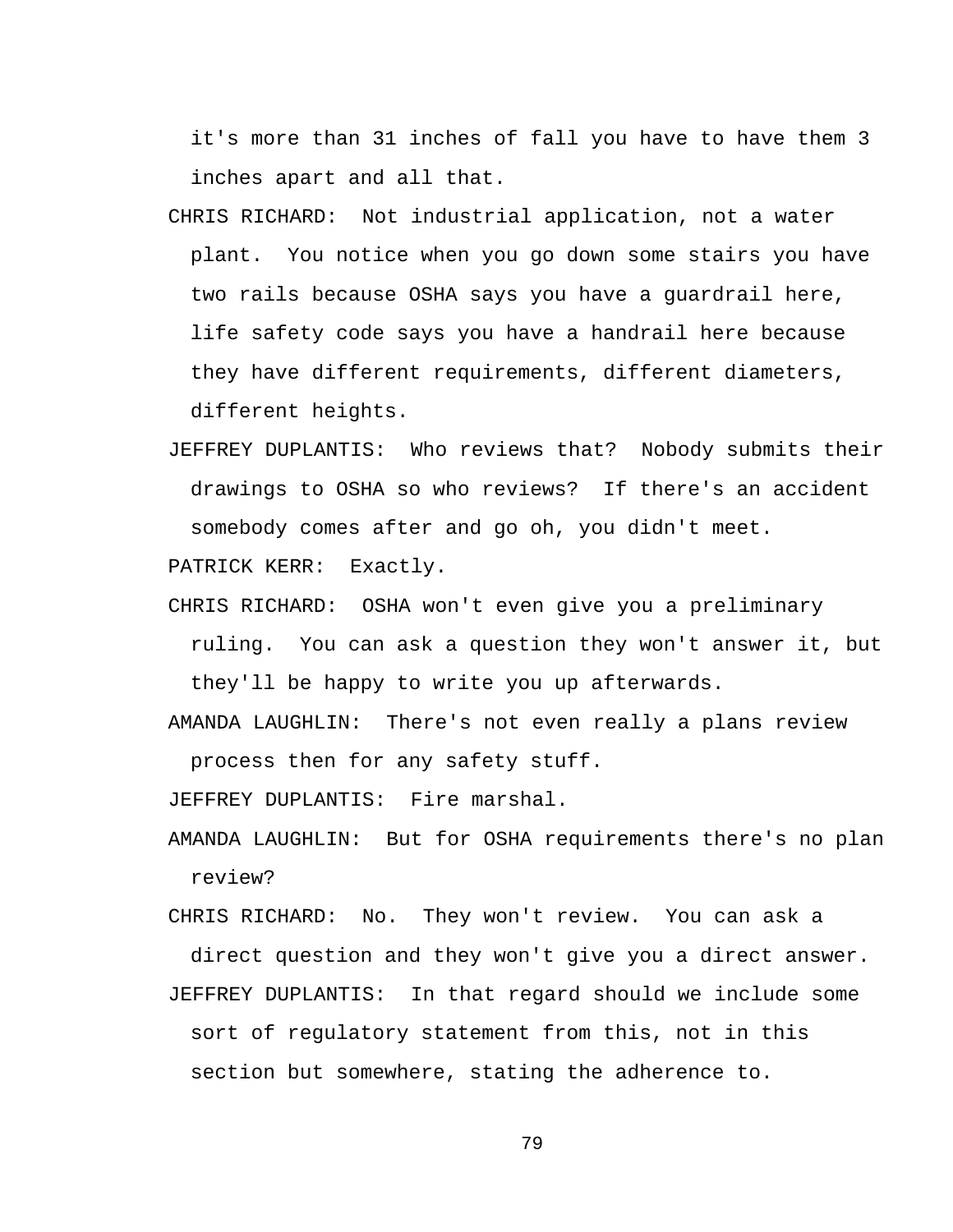- CHRIS RICHARD: You may want to put something somewhere about fall protection. We have the filters, we made it through sedimentation basins and clarifiers and we never talked about falling in. But you can walk along the side of them cause there's walkways.
- AMANDA LAUGHLIN: So put in a statement about following fall protection.
- CHRIS RICHARD: Yeah, provide guardrails or something to prevent as a safety measure. If you want to put something to prevent somebody from falling in. But it's got to be a general statement because there's stuff at the plant, throughout the plant you can fall in.
- JEFFREY DUPLANTIS: There's pump stations, storage tanks, and whatever else. You have to have some kind of, it's not specific to this one.
- CHRIS RICHARD: That's what I'm saying. This happens on filters, but we didn't talk about it before.
- AMANDA LAUGHLIN: Is that OSHA, when you say fall prevention, is that the OSHA standards or who is the overseer of that, OSHA.
- PATRICK KERR: Why are we going into fall protection? I think it's up to the individual plant. They would like a handrail and a 24 inch wide.
- JEFFREY DUPLANTIS: But the only place they're asking for a handrail is right here when there's so many other places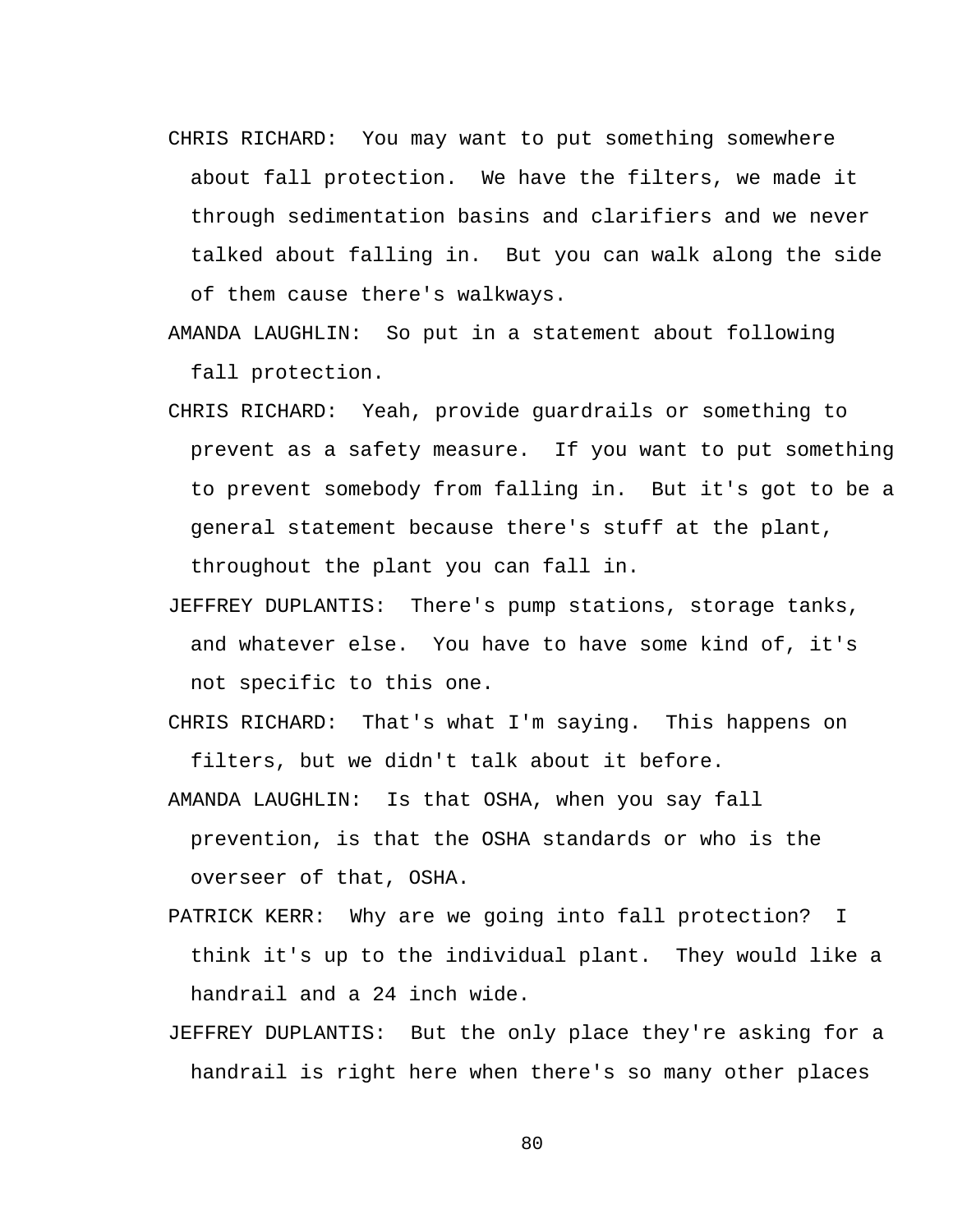handrails could be.

- PATRICK KERR: Great, great. If they want to change that later they can come back. Right here they would like the walkways.
- CHRIS RICHARD: I would just put it in the front section that you want to prevent walkways next to open basins shall have. If you're providing a walkway adjacent to an open basin, sedimentation basin, a filter, anything, a mixing basin that you have a guardrail.
- AMANDA LAUGHLIN: So if you're providing a walkway around any open basin provide a guardrail.
- PATRICK KERR: This is the least restrictive is what I'm saying and I would like to keep it this way. Handrail is a specific thing. Guardrail, I'm sorry if Amanda falls off her heels in my sedimentation basin and she went underneath the handrail that shouldn't be my problem other than to throw her a ring. But a guardrail has a specific connotation that you're going to prevent people from falling in. You're also going to prevent people from doing their work and a bunch of other things.
- CHRIS RICHARD: You're thinking there has to be the 4 foot space and you can't space a sphere through it. That's not the case. What a guardrail says is you have to have 200 pounds of force on a post so if someone's leaning on it he won't fall in. But you will not notice a difference when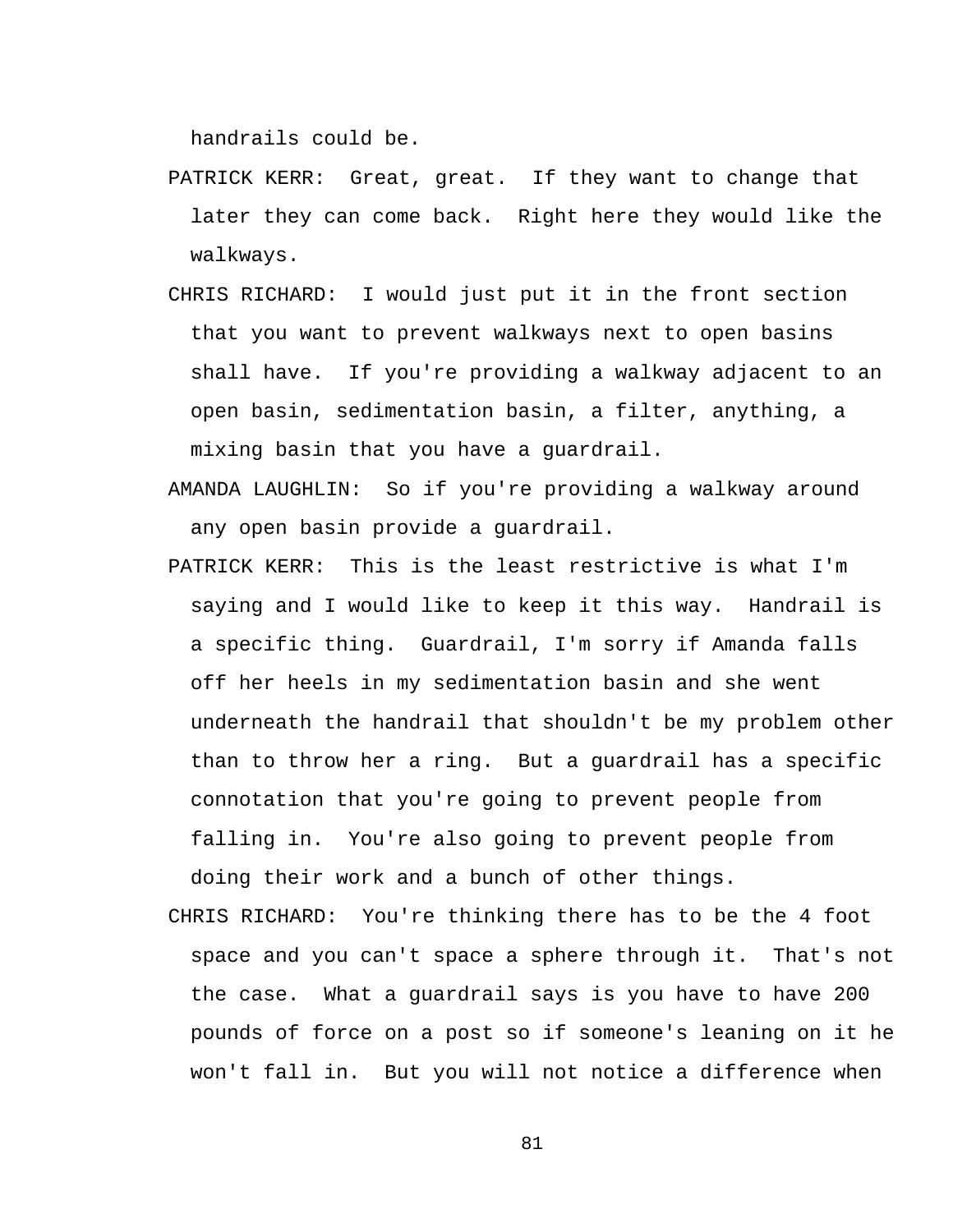you go out there because what you are seeing is a guard rail. The galvanized 42 inches high, 19 to the second, intermediate posts every 8 feet.

PATRICK KERR: So safety guardrails are walls.

- JIMMY GUIDRY: There is what four more pages between us and our glucose level. So I'm hoping y'all want to go ahead and finish before we break. So let's move on.
- AMANDA LAUGHLIN: We actually don't have that many more comments, although one comment can carry on for a time. Wash water troughs we just added someone could explain the language that was inserted there.
- CHRIS RICHARD: I think that was when you're backwashing your water.

AMANDA LAUGHLIN: At the main wash water gullet. JEFFREY DUPLANTIS: What the heck is a gullet?

CHRIS RICHARD: Troughs go into the main gullet and that typically is a little higher so it doesn't overflow that and short circuit when you're backwashing. So you have your troughs that the water's going over that are evenly spaced to maintain your velocity going over your filters. Those go into a main gullet where it's collected to go out the plant. You don't want water going over that wall. During the backwash that is your many gullet. If you let water go over it then you're short circuiting and creating low velocity.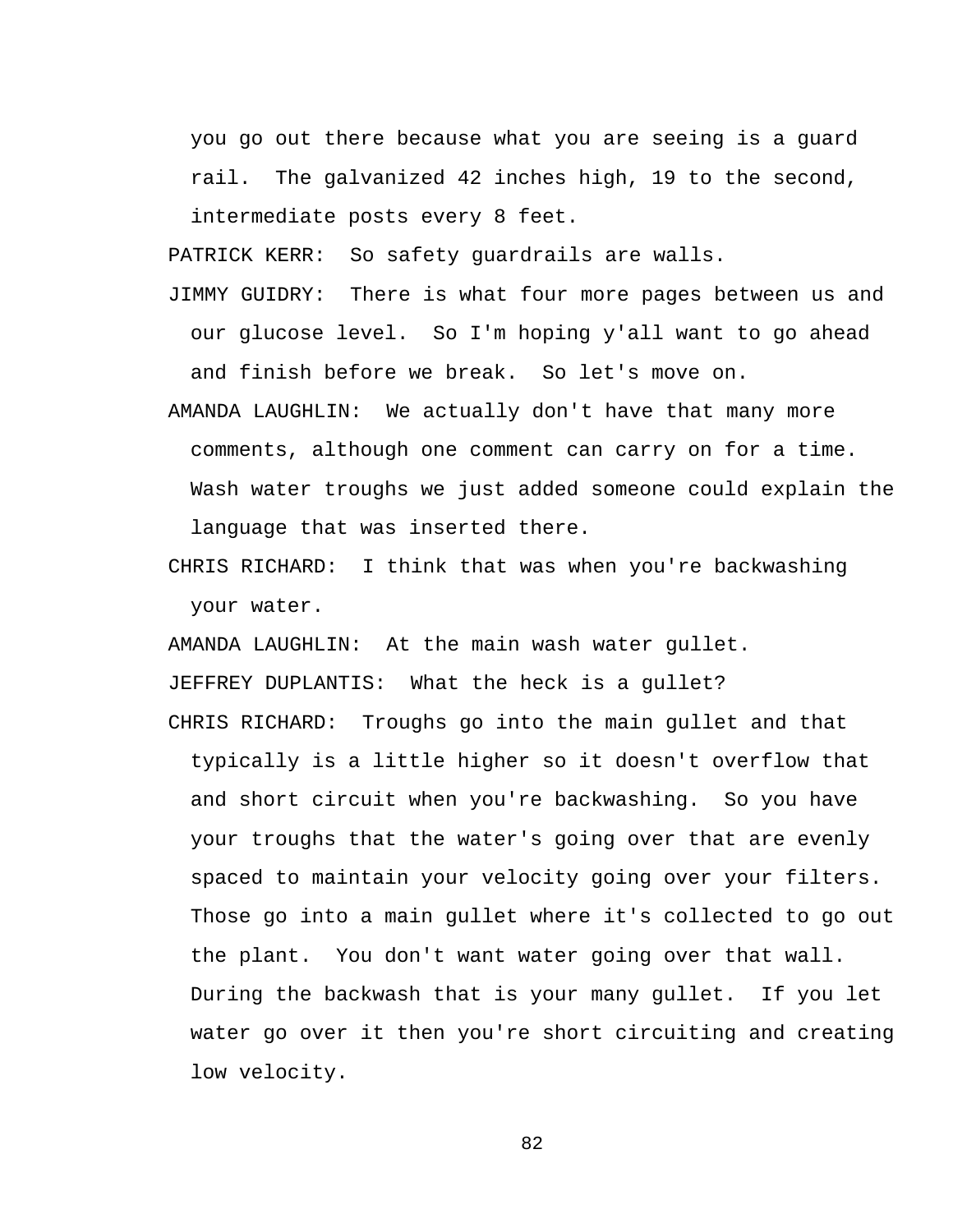JEFFREY DUPLANTIS: Is that a standard industry term? CHRIS RICHARD: Yes, it is.

AMANDA LAUGHLIN: We are okay with F. We deleted the granular filter media, we deleted shall be because it's just redundant. So I think there was a typo in one of the standards. Because C 604 covers the instillation of buried steel water pipe and B 604 covers granular activated carbon. So I think that's a typo there. Should be B 604. Next comment was on page 13, 4.3.1.8 media washing. We added a comment that for water pressure I realize 45 PSI may not always be the standard so we just said design it with water pressure per the manufacturer's requirement because it may vary. Appurtenances 4.3.1.10 the question we had was why only the effluent rate of flow. That was a word that was added.

BEN BRIDGES: You don't measure the inflow into the filter. CHRIS RICHARD: You just measure what's coming out and

that's how you control it. If it's going in it's coming out.

AMANDA LAUGHLIN: Okay. And last page.

BEN BRIDGES: Go back to 4.3.10 on number 2 indicating loss of head gauge. Historically your loss of head gauge is irrelevant. The turbidity would be higher before your loss of head will come up to indicate.

CHRIS RICHARD: Could be a ground water plant that you're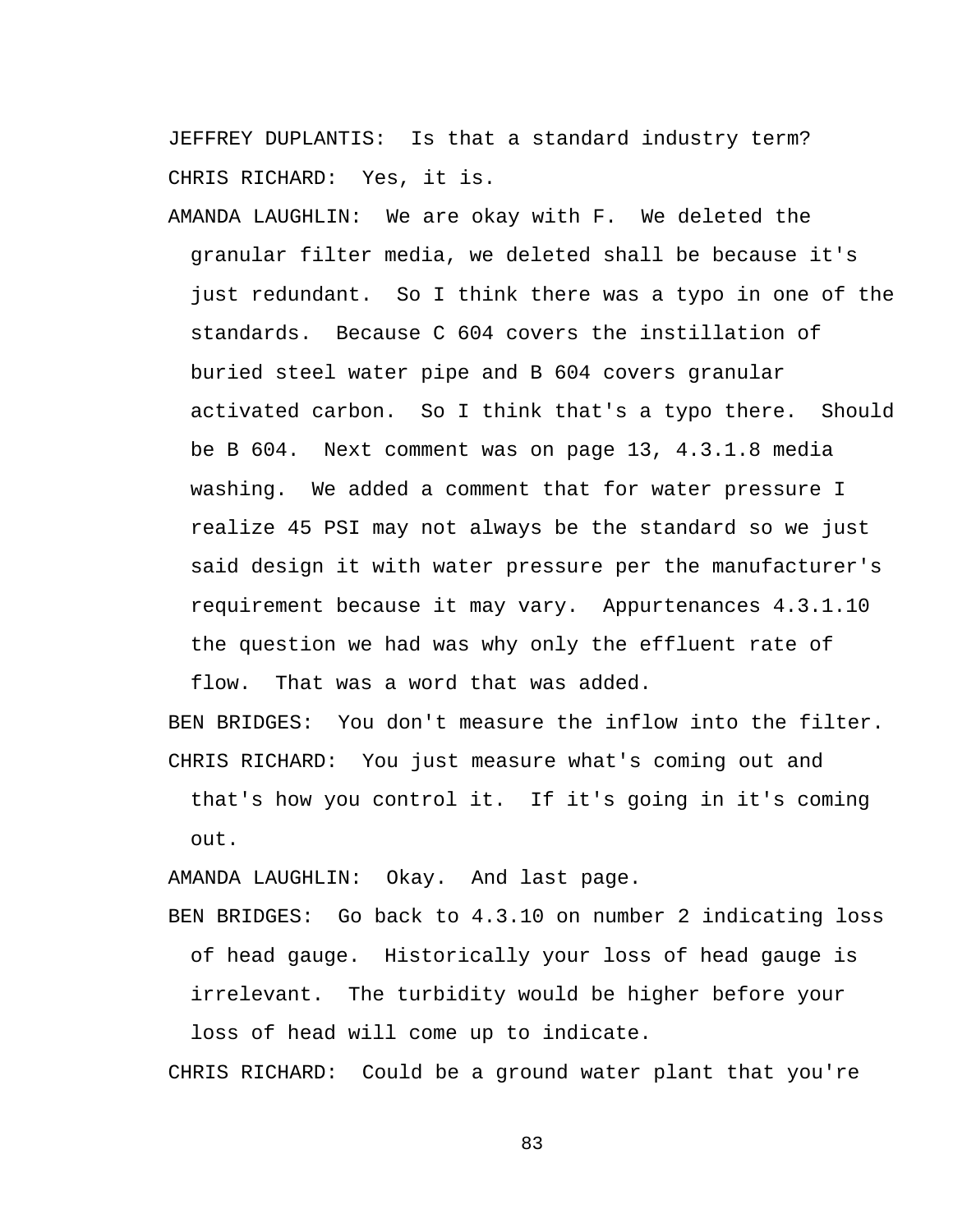not measuring.

- BEN BRIDGES: But you'll have break through. Traditionally you'll have breakthrough before you see a loss of head on a filter. You'll have a breakthrough of whatever you're trying to remove before you see a loss of head.
- CARYN BENJAMIN: Not necessarily. You can have a loss of head due to (inaudible) built up in the filter which you may not have breakthrough with that.
- BEN BRIDGES: Everyone I've ever seen was useless. Loss of head of head gauge will exceed by turbidity or whatever you're trying to move.

DIRK BARRIOS: That's old terminology.

- BEN BRIDGES: Generally you don't see a loss of head till after.
- DIRK BARRIOS: If you buy a standard table it will have it on there unless you design it yourself.
- JOHN WILLIAMS: We have some facilities that do operate filters off of loss of head. It think it may be something good to have on a filter historically if you were keeping the data to see how the filter performs and might give you an idea how the media is being worn down.
- BEN BRIDGES: In my experience the ones I've seen don't work.
- JOHN WILLIAMS: In my experience most of the ones I see are yeah not working, but there's a whole lot of other things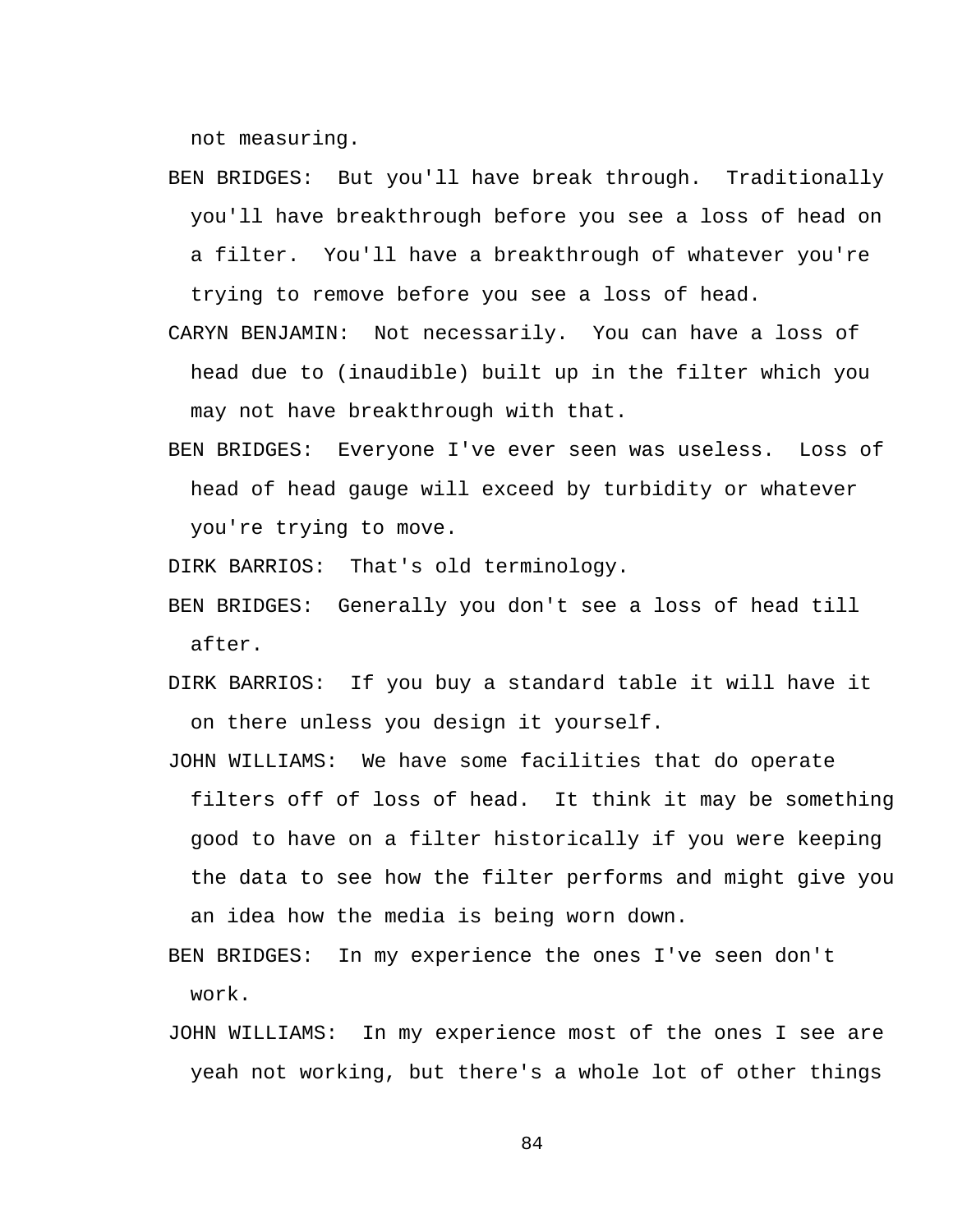too that aren't working.

- PATRICK KERR: But if they don't work and we're not really concerned about it if it's in the design and you design a plant it's going to have to work going forward.
- JOHN WILLIAMS: With the surveys where I've come across these loss of head filters that have been out of service some 20 years we write them up and bring them back. And the assumption is the more data you have on these filters whether it be loss of head or turbidity it's tools the operator can use to run these filters and manage them. BEN BRIDGES: What you're being regulated on is what the effluent coming out is either the iron and manganese you're trying to remove or the turbidity, not loss of head. There's no manual that says if you have a certain loss of head you're in violation. Your turbidity is up or your manganese comes through, that's your problem.
- CHRIS RICHARD: A lot of people they'll have, and I'm not saying you have to have it as a necessity, but you may operate your filters based on a variety of parameters. Your turbidity goes up you do a backwash. Your head loss goes up. Before your turbidity goes up triggers a backwash. It's been going for a long, so many hours and neither one of them hits it you do a backwash. It's just a tool.

BEN BRIDGES: But I don't see the head loss ever being the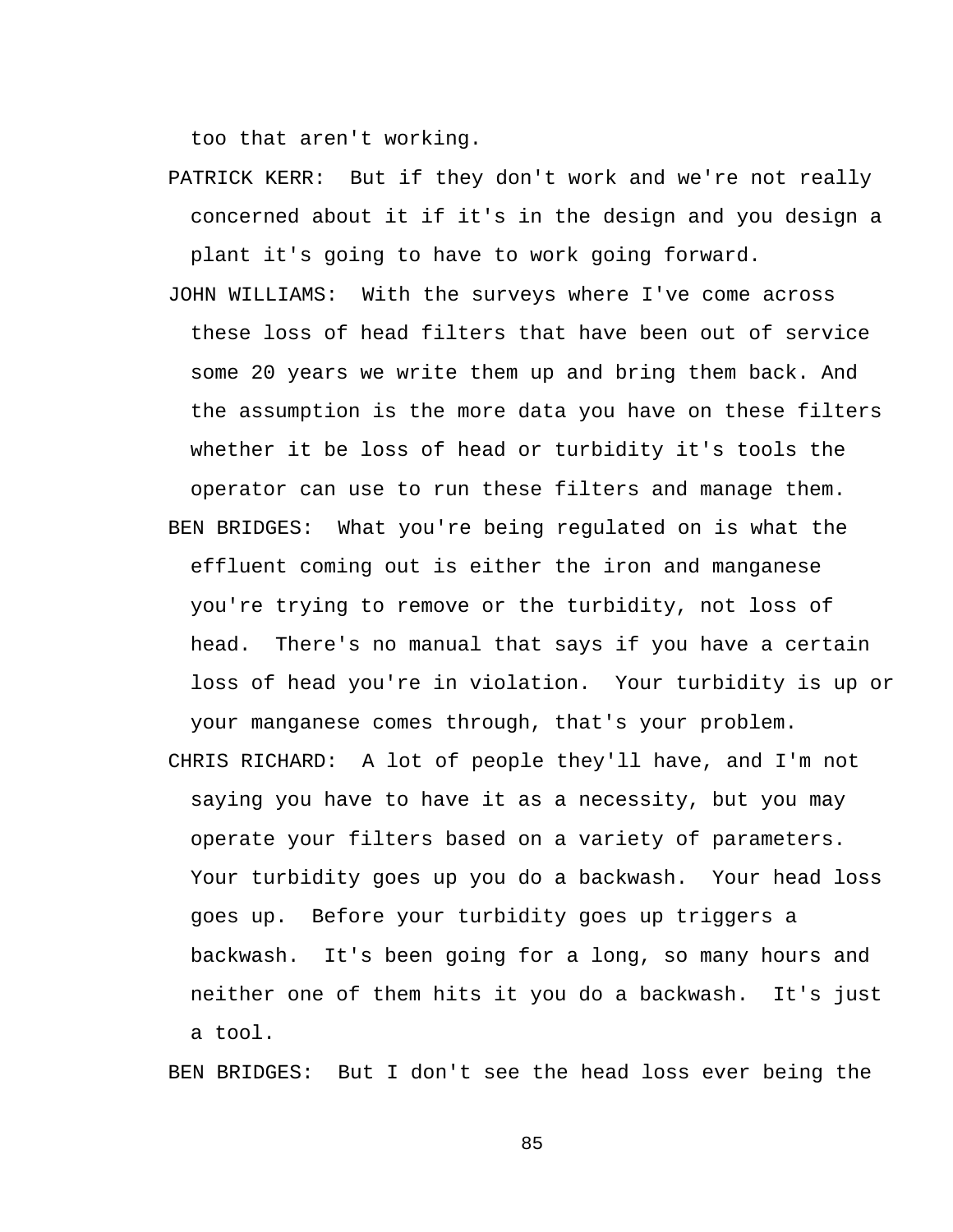factor that puts you into backwash. It's turbidity or whatever you're removing that you reach that first.

PATRICK KERR: Given today's technology do we need a head

gauge. The answer is no. The answer is no.

BEN BRIDGES: Most of them don't work.

JOHN WILLIAMS: But that's because of neglect.

- AMANDA LAUGHLIN: It's not because it doesn't work because they shouldn't use it or they don't need it. That's just because they probably have all kinds of other problems at their plant too.
- JOHN WILLIAMS: They're doing only what they can do which is perhaps based off of time.
- CHRIS RICHARD: The question is if it's in here you have to put it. If it's not in here you can still put it if the plant wants to have it and they feel like it's a good tool. But is it necessary I think is the question.
- BEN BRIDGES: It's great in lagniappe if it works. If it doesn't you have plants that are 30 years old haven't worked for 25 years.

AMANDA LAUGHLIN: How much does it cost?

BEN BRIDGES: I don't know.

AMANDA LAUGHLIN: Are you talking about 100 dollars or a million dollars. Is it cost prohibitive to have them. Why not give people all the tools they might need. I think you would want it.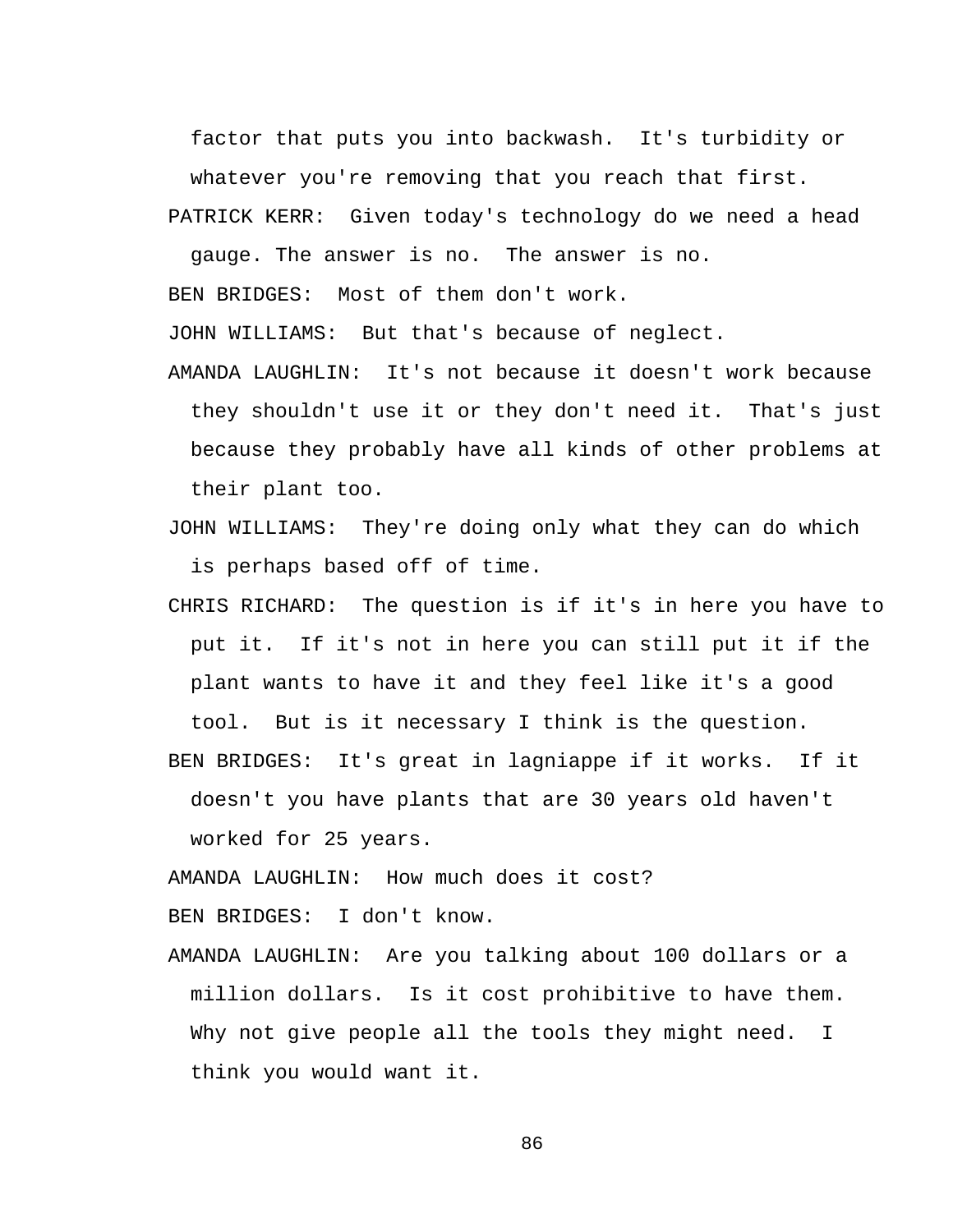CHRIS RICHARD: I think Pat's point too if it's a

requirement from this point forward if it's in there they can be written up, if they don't feel like they need it anymore and they're not using it they can be written up. BEN BRIDGES: Shall be provided.

- AMANDA LAUGHLIN: They can also consult with the health department and discuss it and say we're using this instead or we've gone this route, we're not going to use these, we're taking them out of service.
- BEN BRIDGES: It doesn't say this or this. It says shall be provided.

AMANDA LAUGHLIN: I think it's necessary. That's my vote. BEN BRIDGES: Then why aren't they fixed?

- JEFFREY DUPLANTIS: It doesn't say usable, just says they have to have one.
- BEN BRIDGES: If it's of no value, it's nice to have and could be a useful tool if it works, but if it's not working.
- JEFFREY DUPLANTIS: Is this another one of the circumstances where the code is specifying something that the design engineer should be just working with the client as far as their preference rather than something that should be mandated.
- DIRK BARRIOS: Technology when I first came in 31 years ago there was no turbidity. Loss of head to determine.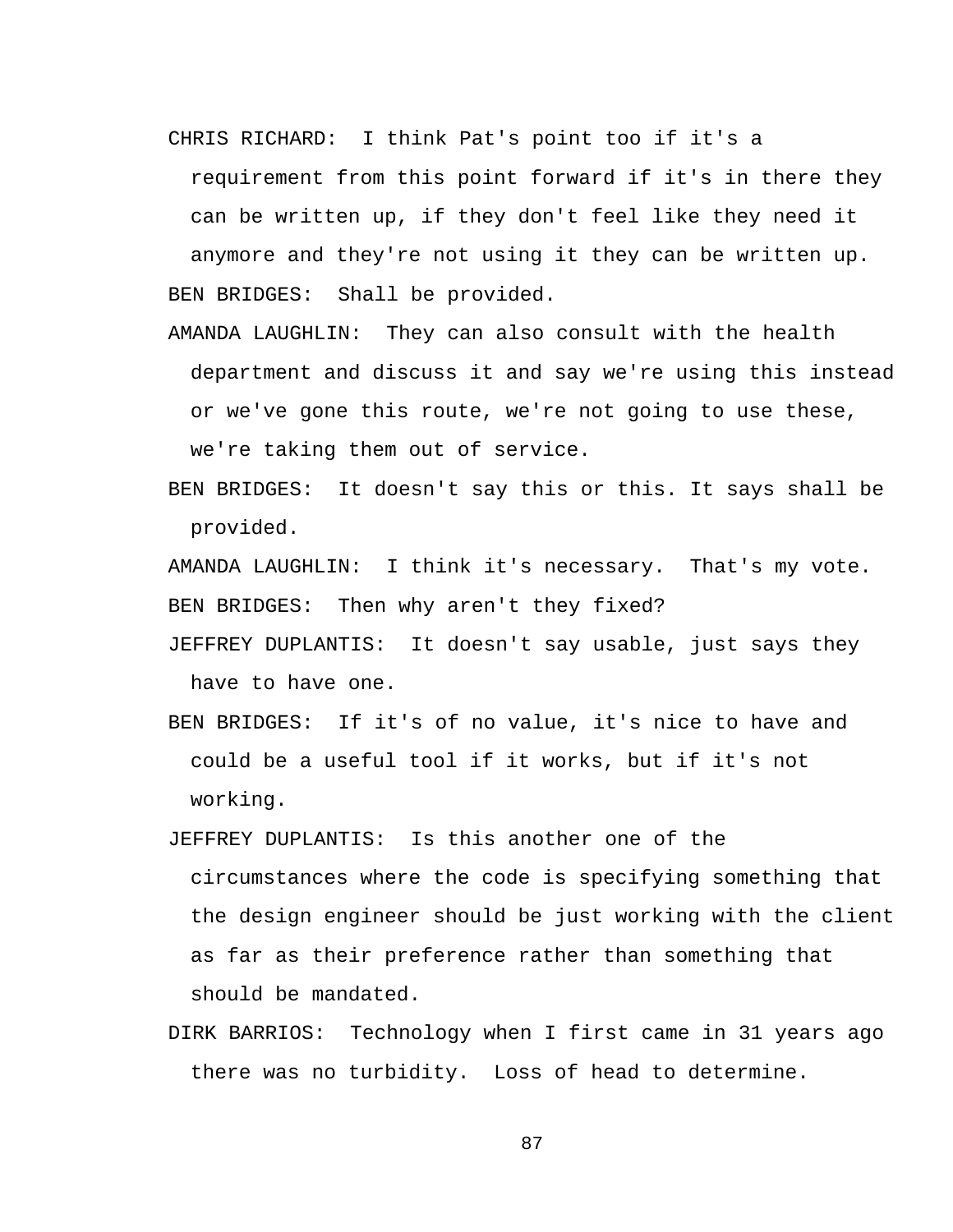CHRIS RICHARD: We put them on a lime softening plan to

trigger the backwash cause you're not measuring.

JEFFREY DUPLANTIS: Are we going to come back and revisit

this section again?

JIMMY GUIDRY: No.

JEFFREY DUPLANTIS: So we need an answer on this either keep it in or take it out.

- PATRICK KERR: There's lots of tools that would be nice to have that we don't regulate. If you think it's a got to have it put it in here. If it's a nice to have it ought to be up to the design engineer and the owner.
- JIMMY GUIDRY: This is where I have a conflict. We're going through it and we're discussing it, the workgroup left it in. So to me the workgroup had no problem. Is it a problem or not. Doesn't sound like they always work,

doesn't sound like we're citing them for it.

JOHN WILLIAMS: We site them.

JIMMY GUIDRY: And what happens when it's not working?

BEN BRIDGES: Absolutely nothing. Sits there for the next time and it's cited again.

AMANDA LAUGHLIN: Well, that has a lot to do with

significant deficiencies and our inability to enforce some of the things over the last few years.

PATRICK KERR: There's no improvement to water quality that could be requiring this.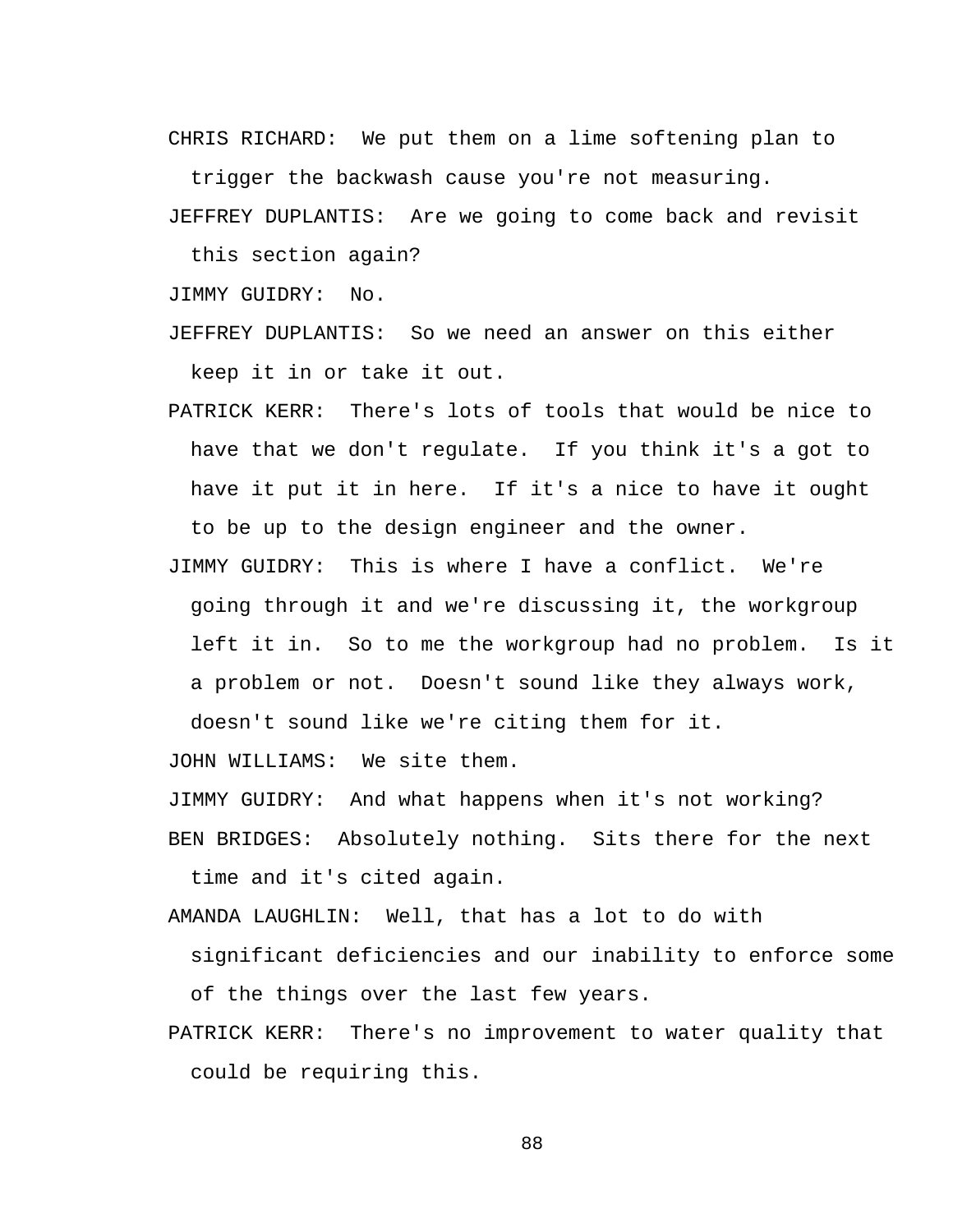- BEN BRIDGES: It could be attributable to it if it worked. But if it hasn't worked for 20 years what's the have to have it in here if you're not using it as a tool to decide whether or not you backwash.
- JIMMY GUIDRY: Are we citing it for 20 years. I'm hearing conflicting issues here. I'm hearing it doesn't always work, we do cite them, it is part of compliance. But they've been a problem for 20 years.
- JOHN WILLIAMS: It works if it's maintained and if it doesn't work there are other tools the water system can use to manage their filters to keep them out of trouble. JEFFREY DUPLANTIS: Which is exactly why we're saying this doesn't need to be in here because there are other ways for them to do it.

BEN BRIDGES: That are more reliable.

JOHN WILLIAMS: From a compliance standpoint and turbidity, certainly. For just operationally time knowing that you're going to backwash your filter every so often and sometimes that's going to keep you out of trouble. But I would think that knowing the head loss on that filter and having historical data might be important as well. I don't run a plant, I regulate them, but this seems like it's basic information on the operation of the filter that would be of some value.

BEN BRIDGES: My argument to that is you have a head loss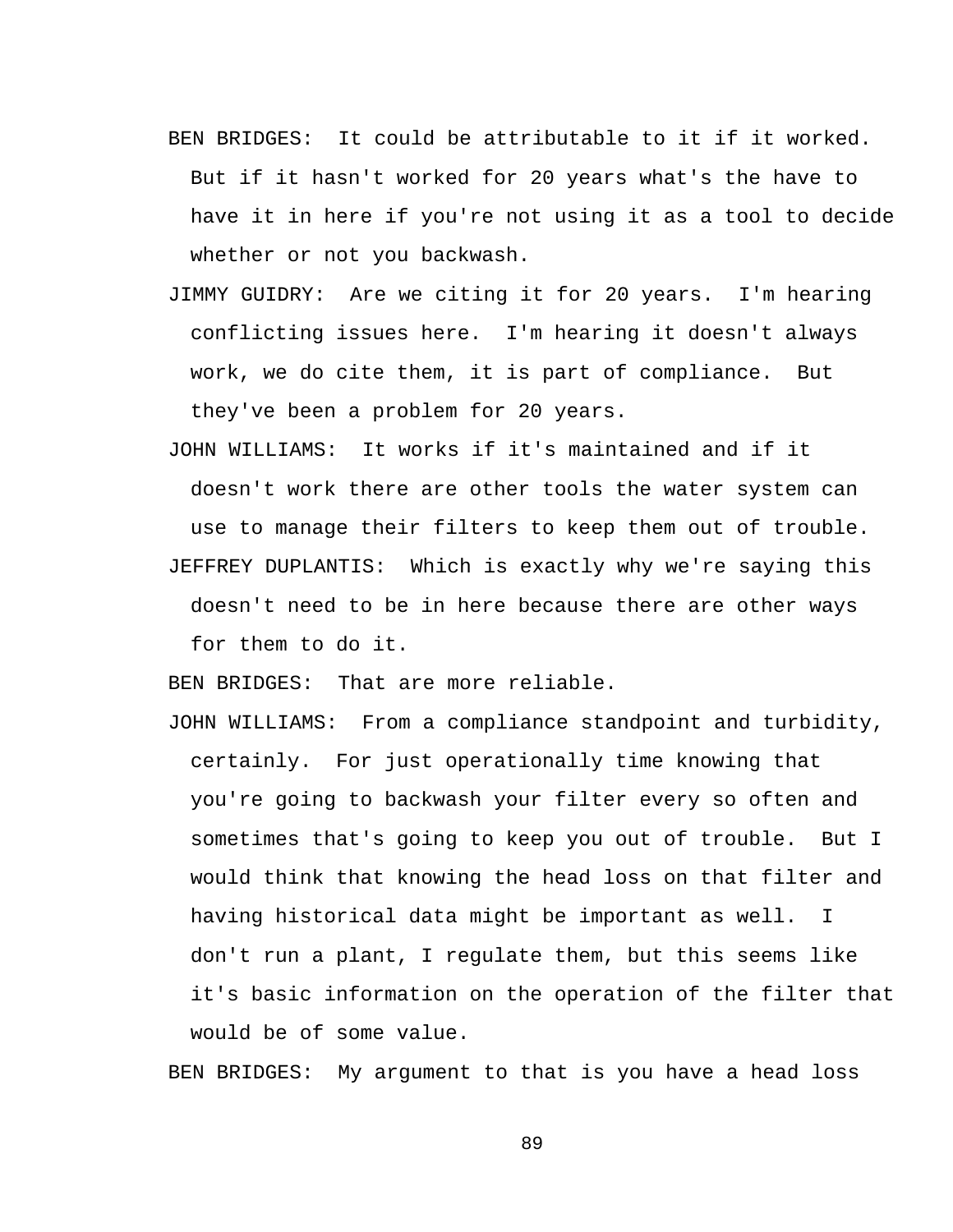that you're looking at in this range and you need to be right here when you backwash. You may never reach this one PSI head loss that your gauge is showing. You may need to do it at quarter. If you never get to the one that's insignificant that you don't use that to determine when you backwash. Some plants run 130, 140, 160, 200 hours before they backwash. They just arbitrarily do that.

- JOHN WILLIAMS: Would that information be used for something else other than just for backwash? Would that be the only good reason to have head loss on filters? CHRIS RICHARD: It wouldn't justify having it all the time.
- You could use it to check the condition of your media and your filter. But you could do that at some point in time if you needed to. Your media starts rounding out you actually might have a clean filter with less head loss or you get mud balling or cementing of your gravel or your under drains you're going to have more on a clean filter than you had before.
- JEFFREY DUPLANTIS: Is that something that the design engineer is going to meet with the client and their operators and say would you like to have this gauge for you to monitor that type of stuff and not necessarily as a requirement.

CHRIS RICHARD: The question was is it of use and it can be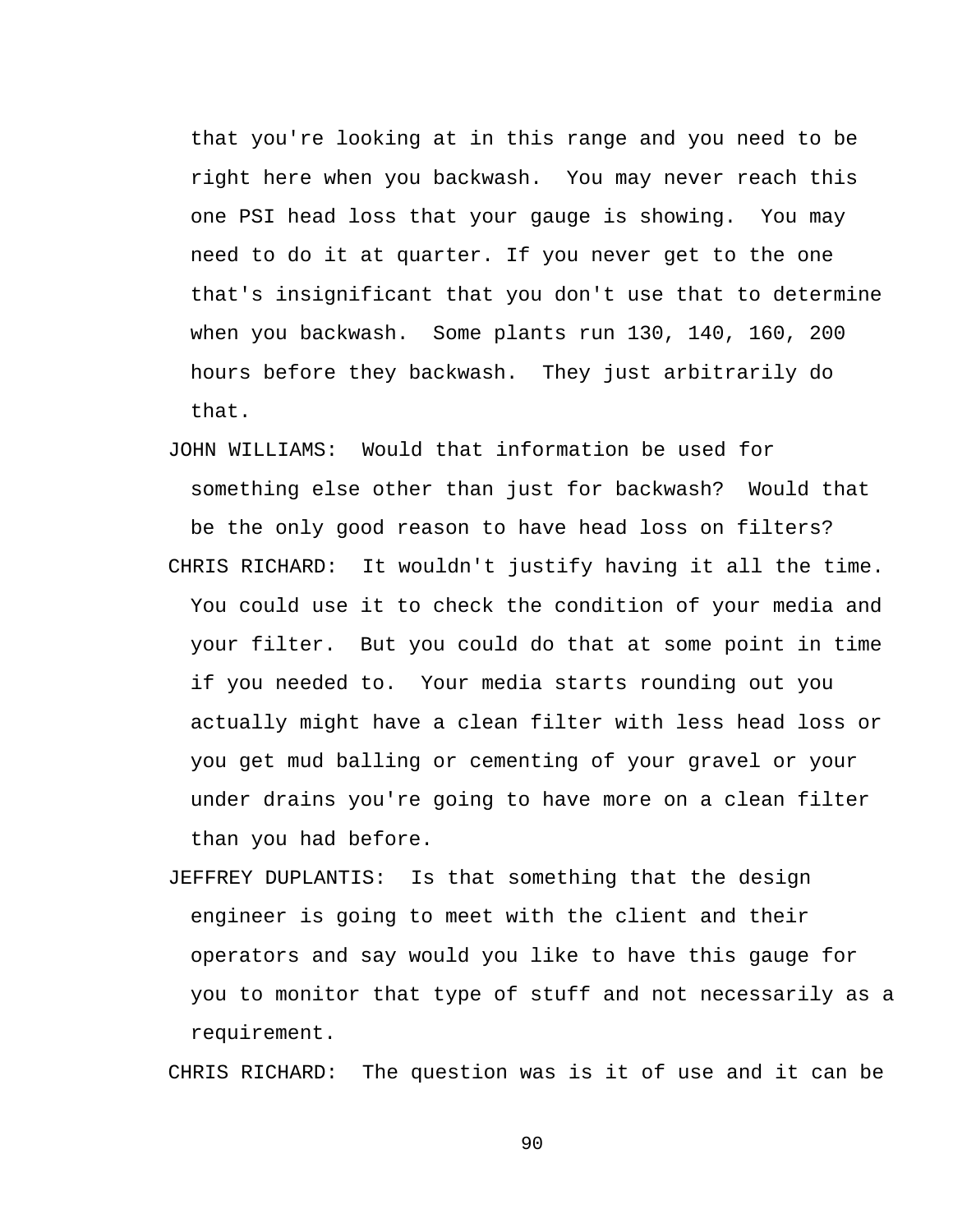of use, but I think the problem is when that point in time happens when you would want to do those kind of things is 10 years after the plant is built. It's not going to be something you are going to monitor constantly. Your media doesn't round out in a year.

- JOHN WILLIAMS: I think it might be one of those type of indicators like if you have collaboration problems on your chemicals and you're checking them every shift and operators become very familiar with how much they're dosing and if something changes they can pick it up very readily. If you're monitoring these head loss gauges on filters if they're there and you're using them. Wouldn't that?
- JEFFREY DUPLANTIS: But everything you're saying is it's you should have this in order to monitor that, you should have this and we've taken all the shoulds out.

JOHN WILLIAMS: I would say certainly there are other tools that are available to you to manage filters and backwash.

My impression has always been this was a very useful tool. CHRIS RICHARD: It's useful on a ground water plant

probably more than a surface water plant because you don't have a trigger like you do on turbidity.

RICK NOWLIN: I think if you take it out you're still going to see plant designs with them in there.

JEFFREY DUPLANTIS: Absolutely.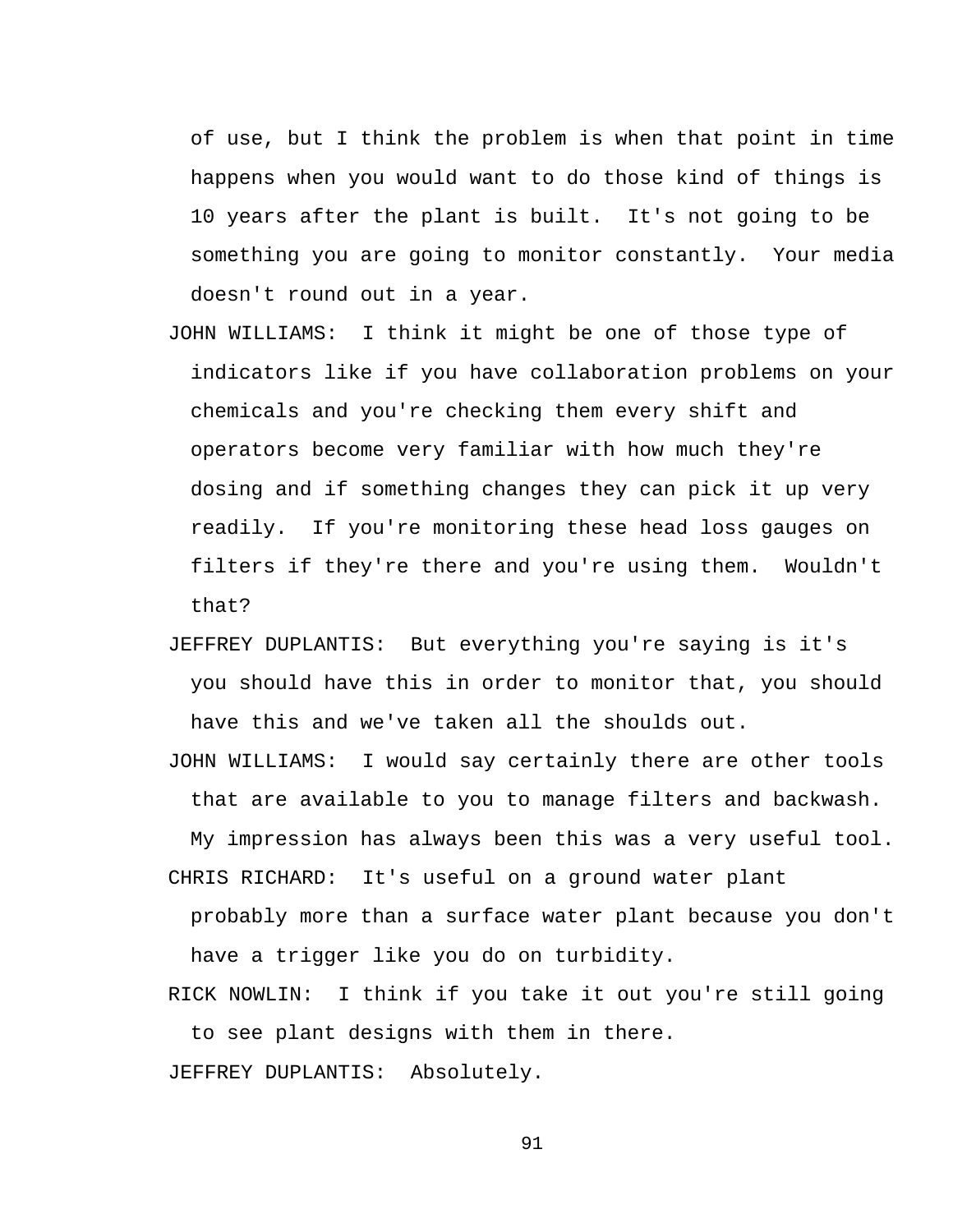- RICK NOWLIN: But you're not going to be cited for it if it's not working.
- JEFFREY DUPLANTIS: It's a tool for the operator, it's not something that needs to be regulated by DHH as a water quality component.
- JOHN WILLIAMS: And to your point I will say, and again I keep using my biggest system Carrollton Water Plant and head loss on all of their filters they went out, probably out for 20 years and ran their filters without, managing them in other ways. I understand where you're coming from. And a lot of the older plants I've seen they've been out for a while.
- CHRIS RICHARD: And of course when you're measuring a plant might have say 10 filters and they're running, they only really need six so they're running slow rates. They have a range they can operate that plant out in the course of a day where your head loss is going to change based on how much water they're pushing through them. If you want to increase it.
- BEN BRIDGES: I hate for you to be citing for something that may or may not be used.

CARYN BENJAMIN: This is for new plants. It helps the life of the filter when you may need to change it out. BEN BRIDGES: When you get to mud balls and your filter is

so dirty you're going to short circuit and you'll blow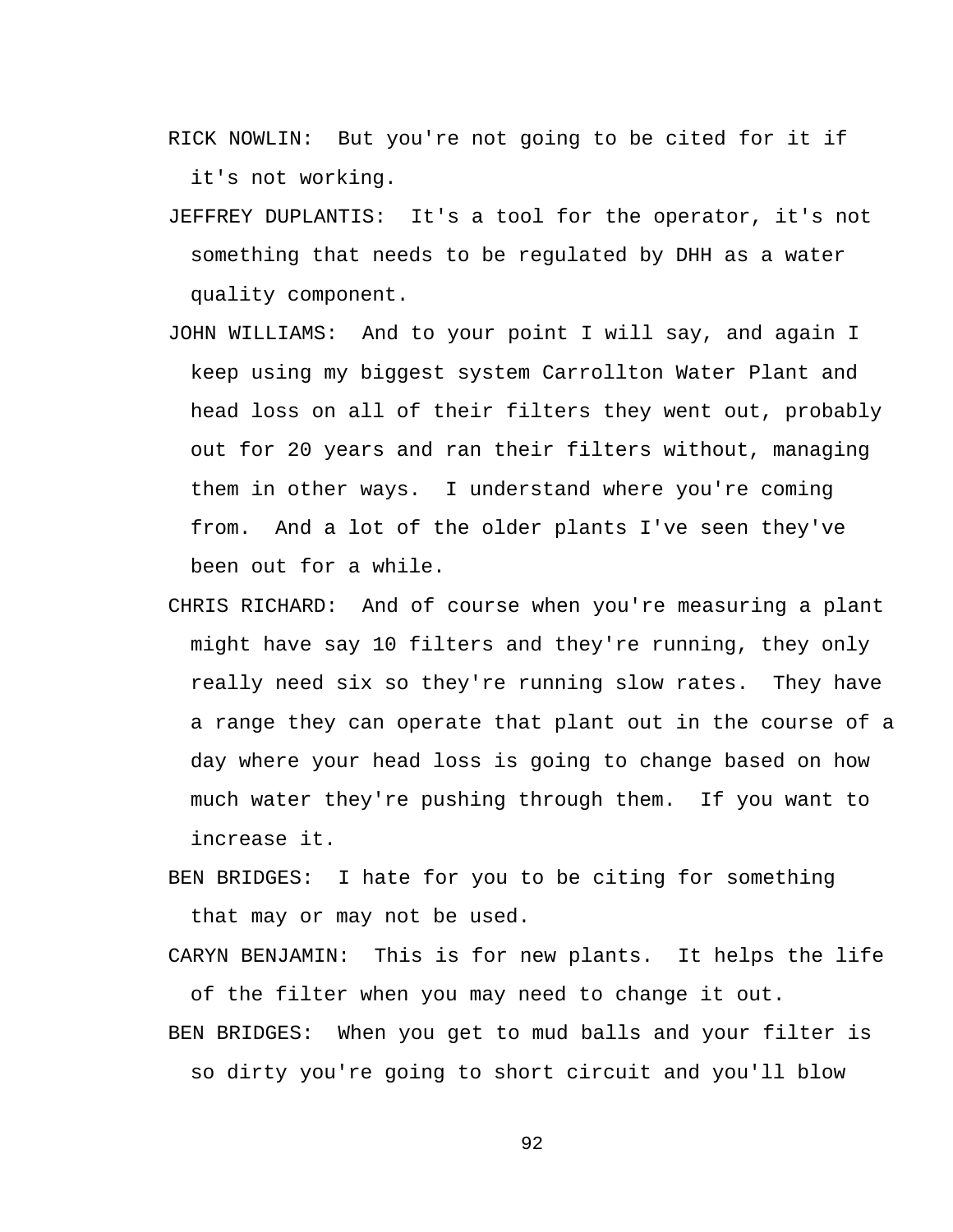through that media at some point in time.

CARYN BENJAMIN: This prevents that. You don't want to get to that point.

BEN BRIDGES: I don't think you will see that. I don't think your head loss is going to go through the roof oh, we're fixing to have a problem. I think it's going to be so small it's going to blow through and you'll have

turbidity issues before you have loss of head.

- CARYN BENJAMIN: This is to prevent. Systems that have it use it.
- AMANDA LAUGHLIN: It's something we look for even when we do (inaudible) evaluation of longer term.
- BEN BRIDGES: I just don't like for you to use a yard stick to measure something you need a feeler head for.
- JIMMY GUIDRY: I'm not the expert here, but I have trouble when I'm going to cite something that I know is not going to work. I have trouble when I'm going to regulate something I know is not going to work. I'm not convinced it can be helpful does not mean I have to have it. I can have something else. You have to put language in there that says you can use this or something else.

KEITH SHACKELFORD: Add another paragraph and say consideration should be given to installation to loss of

head gauge.

BEN BRIDGES: In all actuality it's probably going to be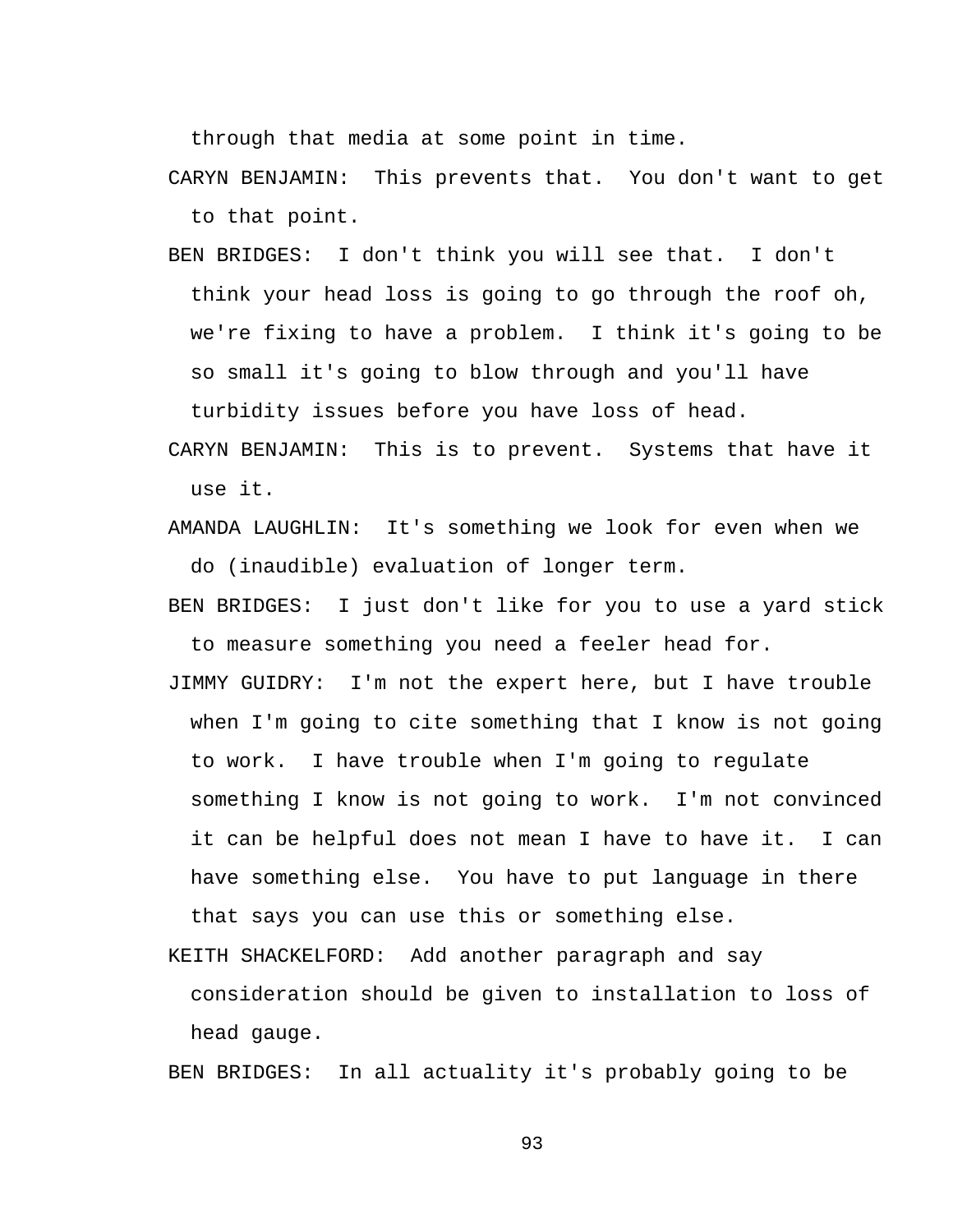there on every set of filters that you buy anyway, but to say that you have to have it.

- JIMMY GUIDRY: That's a citation. The minute you require something you have to cite it and you have to make them fix it.
- BEN BRIDGES: If it's not fixed why even have it, that's my question. They're going to be on probably 100 percent of what you buy today. There will be a gage on it. I think you have better tools to measure what you're trying to measure.
- AMANDA LAUGHLIN: Which means it will still get cited in the future even if we're not requiring in the design if it doesn't work when we got out to the plant and it's put in the design. They'll get cited on the survey either way. JEFFREY DUPLANTIS: That's fine, but it gives the operator or client the option of having one or not. If they're not

going to use it then they just don't include it.

AMANDA LAUGHLIN: Actually most people rely on the design engineer to tell them if they need it. Not the opposite do you want it.

BEN BRIDGES: But it's going to come with the package. I don't think Chris is going to say hey I need it.

CHRIS RICHARD: When we do large filters we do it ourselves. I think they're useful on a ground water plant. I put them on a wastewater plant. Cause you're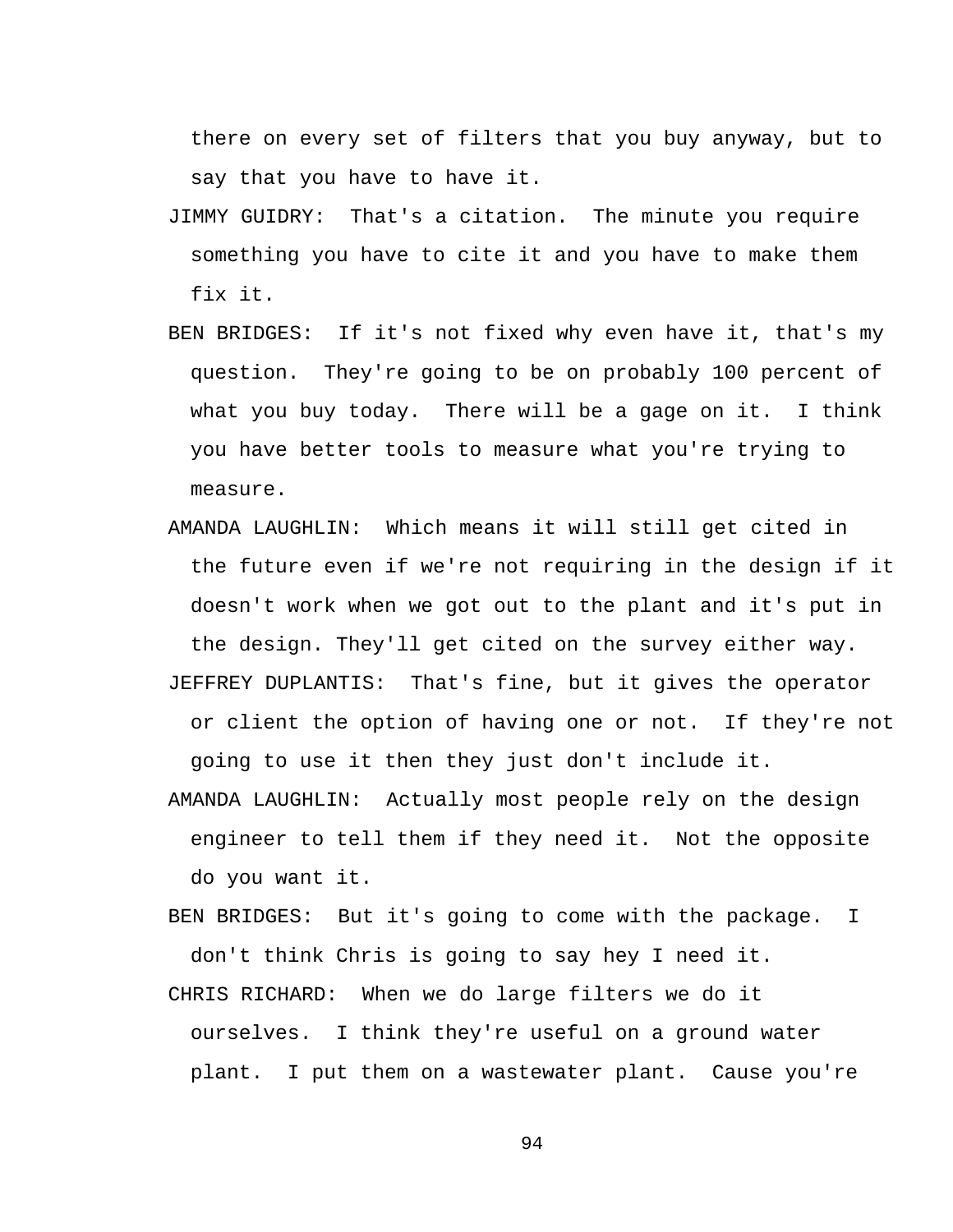not monitoring the quality. We have to put filters on the wastewater plant. You're not monitoring turbidity so it's a tool they need in order to backwash. I understand Ben's point of a surface water plant it may not be used at all. JIMMY GUIDRY: Do you want to vote on it? We're at an

impasse and I want to finish. So we either vote on it or we accept.

PATRICK KERR: Let's vote on it.

JIMMY GUIDRY: We have a quorum to vote, right?

PATRICK KERR: Yes, we do.

JIMMY GUIDRY: For leaving it in show of hands.

(Amanda Laughlin and Caryn Benjamin)

JIMMY GUIDRY: Just think we got our vote. Taking it out. AMANDA LAUGHLIN: Page 15. We changed the language because you have to leave the language in because it's a federal law exception. It's in the code. About two or less filters there's an exception already in the code so you have to leave it. Exceeds 0.3 NTU. We put exceeds regulatory turbidity limits. Because the LT2 rule you might have to use .15 like if you're using that instead of UV.

CHRIS RICHARD: Then it could change again.

JIMMY GUIDRY: I would like to thank our group of folks that worked so hard on this. You see how difficult it would have been to do the whole chapter today. We've had